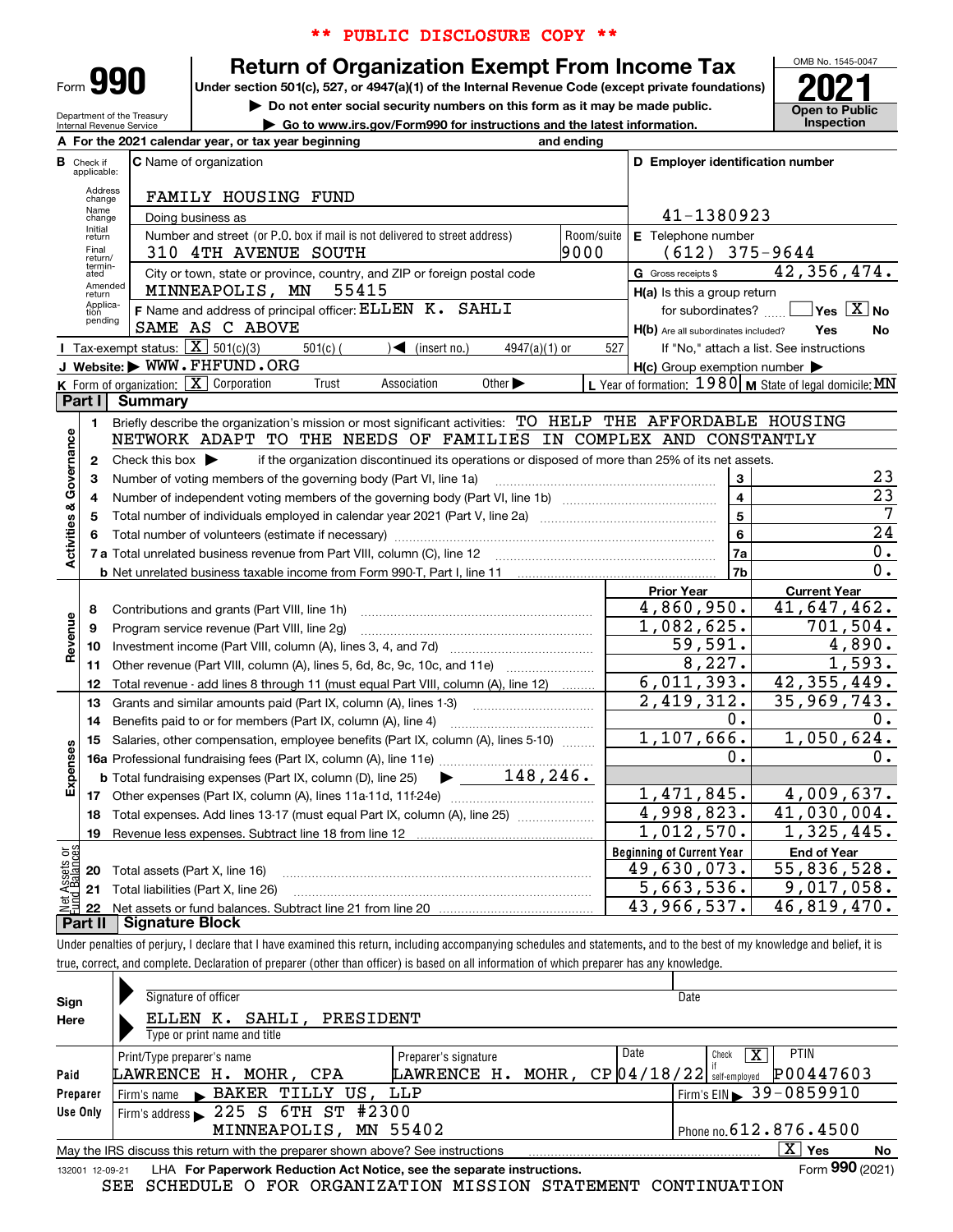|              | THE FAMILY HOUSING FUND IS A NONPROFIT INTERMEDIARY ORGANIZATION WHOSE<br>MISSION IS TO HELP THE AFFORDABLE HOUSING NETWORK ADAPT TO THE NEEDS<br>OF FAMILIES IN COMPLEX AND CONSTANTLY CHANGING CONDITIONS. |
|--------------|--------------------------------------------------------------------------------------------------------------------------------------------------------------------------------------------------------------|
|              |                                                                                                                                                                                                              |
| $\mathbf{2}$ | Did the organization undertake any significant program services during the year which were not listed on the                                                                                                 |
|              | $]$ Yes $[\overline{\mathrm{X}}]$ No<br>prior Form 990 or 990-EZ?                                                                                                                                            |
|              | If "Yes," describe these new services on Schedule O.                                                                                                                                                         |
| 3            | $\boxed{\phantom{1}}$ Yes $\boxed{\text{X}}$ No<br>Did the organization cease conducting, or make significant changes in how it conducts, any program services?                                              |
|              |                                                                                                                                                                                                              |
|              | If "Yes," describe these changes on Schedule O.<br>Describe the organization's program service accomplishments for each of its three largest program services, as measured by expenses.                      |
| 4            | Section 501(c)(3) and 501(c)(4) organizations are required to report the amount of grants and allocations to others, the total expenses, and                                                                 |
|              | revenue, if any, for each program service reported.                                                                                                                                                          |
| 4a l         | 31, 175, 220. $ $ (Revenue \$<br>31, 175, 220. including grants of \$<br>) (Expenses \$<br>(Code:                                                                                                            |
|              | DURING 2021, THE FUND ENTERED INTO SUBRECIPIENT AGREEMENTS WITH                                                                                                                                              |
|              | MULTIPLE JURISDICTIONS TO DISTRIBUTE FEDERAL EMERGENCY RENTAL                                                                                                                                                |
|              | ASSISTANCE FUNDS TO ASSIST TENANTS AFFECTED BY THE COVID-19 PANDEMIC.                                                                                                                                        |
|              | THE FUND MANAGED A LANDLORD-BASED PROGRAM CALLED THE ZERO BALANCE                                                                                                                                            |
|              | PROJECT FOR FIVE JURISDICTIONS (MINNEAPOLIS, SAINT PAUL AND HENNEPIN,                                                                                                                                        |
|              | RAMSEY AND DAKOTA COUNTIES) THAT ALLOWED LANDLORDS TO SUBMIT MULTIPLE                                                                                                                                        |
|              | APPLICATIONS ON BEHALF OF TENANTS ALL AT ONCE. LANDLORDS WERE ABLE TO                                                                                                                                        |
|              | SUBMIT REQUIRED DOCUMENTATION (SUCH AS LEASE OR RENT LEDGER) BEFORE THE                                                                                                                                      |
|              | TENANTS PROVIDED THEIR REQUIRED DOCUMENTATION (SUCH AS INCOME). THIS                                                                                                                                         |
|              | PROVIDED GREATER EFFICIENCY FOR LANDLORDS WITH MULTIPLE BUILDINGS AND                                                                                                                                        |
|              | TENANTS AND EASED THE BURDEN FOR TENANTS WHO WERE IN FINANCIAL                                                                                                                                               |
|              | DISTRESS. THE FUND ALSO ADMINISTERED A TENANT BASED PROGRAM FOR DAKOTA                                                                                                                                       |
| 4b.          | 3,786,224. including grants of \$<br>3, 394, 000. ) (Revenue \$<br>) (Expenses \$<br>(Code:                                                                                                                  |
|              | INCREASE SUPPLY: THE OVERARCHING GOAL OF THE INCREASE SUPPLY PROGRAM                                                                                                                                         |
|              | AREA IS TO ENSURE A FULL RANGE OF HOUSING CHOICES ACROSS THE REGION BY                                                                                                                                       |
|              | INCREASING THE AVAILABLE SUPPLY OF AFFORDABLE HOUSING UNITS. TO                                                                                                                                              |
|              | ACCOMPLISH THIS, THE FUND LEADS AND COORDINATES ACTIVITIES RELATED TO                                                                                                                                        |
|              | THE NEW PRODUCTION AND PRESERVATION OF GOVERNMENT ASSISTED AND                                                                                                                                               |
|              | UNSUBSIDIZED AFFORDABLE HOUSING, IN PARTNERSHIP WITH PUBLIC AND PRIVATE                                                                                                                                      |
|              | PARTNERS.                                                                                                                                                                                                    |
|              |                                                                                                                                                                                                              |
|              |                                                                                                                                                                                                              |
|              |                                                                                                                                                                                                              |
|              |                                                                                                                                                                                                              |
|              |                                                                                                                                                                                                              |
| 4с           | 1,593,108. including grants of \$<br>$1,168,000.$ ) (Revenue \$<br>) (Expenses \$<br>(Code:                                                                                                                  |
|              | EXPAND OPPORTUNITIES: THE OVERARCHING GOAL OF THE EXPAND OPPORTUNITIES                                                                                                                                       |
|              | PROGRAM AREA IS TO IMPROVE FAMILIES' ACCESS TO HEALTHY, AFFORDABLE                                                                                                                                           |
|              |                                                                                                                                                                                                              |
|              | HOMES THROUGHOUT THE REGION. TO ACCOMPLISH THIS, THE FUND LEADS AND                                                                                                                                          |
|              | COORDINATES ACTIVITIES THAT ADDRESS LIMITS TO FAMILIES'<br>CHOICES IN                                                                                                                                        |
|              | HOUSING AND IMPROVE FAMILIES' INTERACTION WITH THE AFFORDABLE HOUSING                                                                                                                                        |
|              | IN PARTNERSHIP WITH PUBLIC AND PRIVATE PARTNERS.<br>SYSTEM,                                                                                                                                                  |
|              |                                                                                                                                                                                                              |
|              |                                                                                                                                                                                                              |
|              |                                                                                                                                                                                                              |
|              |                                                                                                                                                                                                              |
|              |                                                                                                                                                                                                              |
|              |                                                                                                                                                                                                              |
| 4d -         | Other program services (Describe on Schedule O.)                                                                                                                                                             |
|              | 701,504.<br>3,798,265. including grants of \$<br>$232, 523.$ (Revenue \$<br>Expenses \$                                                                                                                      |
| 4e           | 40, 352, 817.<br>Total program service expenses                                                                                                                                                              |
|              |                                                                                                                                                                                                              |
|              | SEE SCHEDULE O FOR CONTINUATION(S)<br>132002 12-09-21<br>2                                                                                                                                                   |
|              | Form 990 (2021)<br>14180418 144198 129890<br>129890_1<br>2021.03031 FAMILY HOUSING FUND                                                                                                                      |

Form 990 (2021) Page FAMILY HOUSING FUND 41-1380923 Form 990 (2021) **2021** FAMILY HOUSING FUND<br> **Part III** Statement of Program Service Accomplishments<br> **Part III** Statement of Program Service Accomplishments

Check if Schedule O contains a response or note to any line in this Part III X

|  | Form 990 (2021) |
|--|-----------------|
|  |                 |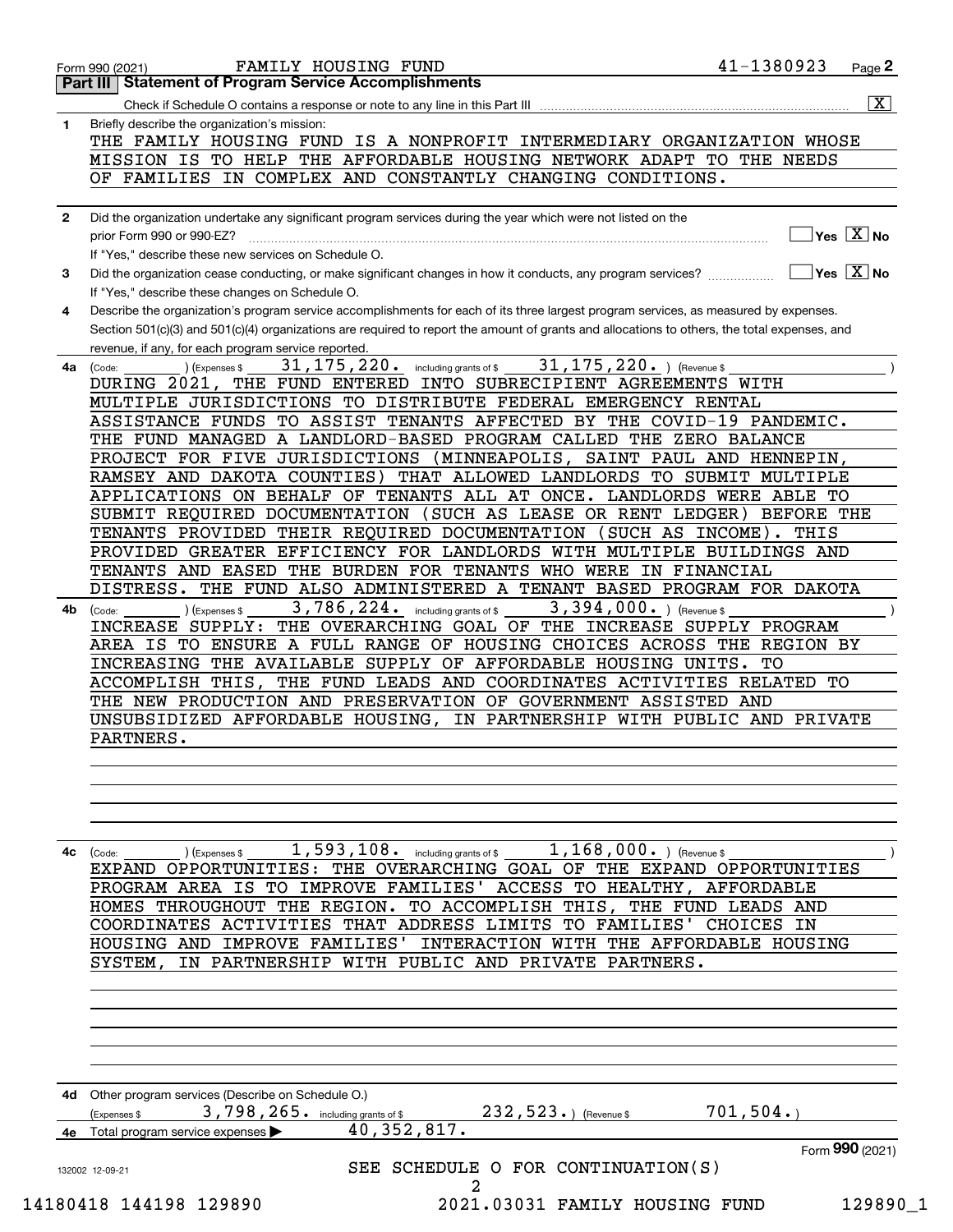|  | Form 990 (2021 |
|--|----------------|

Form 990 (2021) FAMILY HOUSING FUND 41-1380923 <sub>Page</sub> 3<br>**Part IV | Checklist of Required Schedules** 

|     |                                                                                                                                       |                 | Yes | No              |
|-----|---------------------------------------------------------------------------------------------------------------------------------------|-----------------|-----|-----------------|
| 1   | Is the organization described in section $501(c)(3)$ or $4947(a)(1)$ (other than a private foundation)?                               |                 |     |                 |
|     |                                                                                                                                       | 1               | x   |                 |
| 2   |                                                                                                                                       | $\overline{2}$  | X   |                 |
| 3   | Did the organization engage in direct or indirect political campaign activities on behalf of or in opposition to candidates for       |                 |     |                 |
|     |                                                                                                                                       | 3               |     | x               |
| 4   | Section 501(c)(3) organizations. Did the organization engage in lobbying activities, or have a section 501(h) election in effect      |                 |     |                 |
|     |                                                                                                                                       | 4               | x   |                 |
| 5   | Is the organization a section 501(c)(4), 501(c)(5), or 501(c)(6) organization that receives membership dues, assessments, or          |                 |     |                 |
|     |                                                                                                                                       | 5               |     | x               |
| 6   | Did the organization maintain any donor advised funds or any similar funds or accounts for which donors have the right to             |                 |     |                 |
|     | provide advice on the distribution or investment of amounts in such funds or accounts? If "Yes," complete Schedule D, Part I          | 6               |     | x               |
| 7   | Did the organization receive or hold a conservation easement, including easements to preserve open space,                             |                 |     |                 |
|     |                                                                                                                                       | $\overline{7}$  |     | x               |
| 8   | Did the organization maintain collections of works of art, historical treasures, or other similar assets? If "Yes," complete          |                 |     |                 |
|     |                                                                                                                                       | 8               |     | x               |
| 9   | Did the organization report an amount in Part X, line 21, for escrow or custodial account liability, serve as a custodian for         |                 |     |                 |
|     | amounts not listed in Part X; or provide credit counseling, debt management, credit repair, or debt negotiation services?             |                 |     |                 |
|     |                                                                                                                                       | 9               |     | x               |
| 10  | Did the organization, directly or through a related organization, hold assets in donor-restricted endowments                          |                 |     |                 |
|     |                                                                                                                                       | 10              |     | x               |
|     |                                                                                                                                       |                 |     |                 |
| 11  | If the organization's answer to any of the following questions is "Yes," then complete Schedule D, Parts VI, VII, VIII, IX, or X,     |                 |     |                 |
|     | as applicable.                                                                                                                        |                 |     |                 |
|     | a Did the organization report an amount for land, buildings, and equipment in Part X, line 10? If "Yes." complete Schedule D.         |                 | х   |                 |
|     |                                                                                                                                       | 11a             |     |                 |
|     | <b>b</b> Did the organization report an amount for investments - other securities in Part X, line 12, that is 5% or more of its total |                 |     |                 |
|     |                                                                                                                                       | 11b             |     | x               |
|     | c Did the organization report an amount for investments - program related in Part X, line 13, that is 5% or more of its total         |                 |     |                 |
|     |                                                                                                                                       | 11с             | x   |                 |
|     | d Did the organization report an amount for other assets in Part X, line 15, that is 5% or more of its total assets reported in       |                 |     |                 |
|     |                                                                                                                                       | 11d             |     | x               |
|     |                                                                                                                                       | 11e             | х   |                 |
| f   | Did the organization's separate or consolidated financial statements for the tax year include a footnote that addresses               |                 |     |                 |
|     | the organization's liability for uncertain tax positions under FIN 48 (ASC 740)? If "Yes," complete Schedule D, Part X                | 11f             | X   |                 |
|     | 12a Did the organization obtain separate, independent audited financial statements for the tax year? If "Yes," complete               |                 |     |                 |
|     |                                                                                                                                       | 12a             | X   |                 |
|     | <b>b</b> Was the organization included in consolidated, independent audited financial statements for the tax year?                    |                 |     |                 |
|     | If "Yes," and if the organization answered "No" to line 12a, then completing Schedule D, Parts XI and XII is optional                 | 12 <sub>b</sub> |     | х               |
| 13  | Is the organization a school described in section 170(b)(1)(A)(ii)? If "Yes," complete Schedule E                                     | 13              |     | X               |
| 14a | Did the organization maintain an office, employees, or agents outside of the United States?                                           | 14a             |     | х               |
| b   | Did the organization have aggregate revenues or expenses of more than \$10,000 from grantmaking, fundraising, business,               |                 |     |                 |
|     | investment, and program service activities outside the United States, or aggregate foreign investments valued at \$100,000            |                 |     |                 |
|     |                                                                                                                                       | 14b             |     | x               |
| 15  | Did the organization report on Part IX, column (A), line 3, more than \$5,000 of grants or other assistance to or for any             |                 |     |                 |
|     |                                                                                                                                       | 15              |     | x               |
| 16  | Did the organization report on Part IX, column (A), line 3, more than \$5,000 of aggregate grants or other assistance to              |                 |     |                 |
|     |                                                                                                                                       | 16              |     | x               |
| 17  | Did the organization report a total of more than \$15,000 of expenses for professional fundraising services on Part IX,               |                 |     |                 |
|     |                                                                                                                                       | 17              |     | x               |
| 18  | Did the organization report more than \$15,000 total of fundraising event gross income and contributions on Part VIII, lines          |                 |     |                 |
|     |                                                                                                                                       | 18              |     | x               |
| 19  | Did the organization report more than \$15,000 of gross income from gaming activities on Part VIII, line 9a? If "Yes."                |                 |     |                 |
|     |                                                                                                                                       | 19              |     | x               |
| 20a |                                                                                                                                       | 20a             |     | X               |
|     | b If "Yes" to line 20a, did the organization attach a copy of its audited financial statements to this return?                        | 20 <sub>b</sub> |     |                 |
| 21  | Did the organization report more than \$5,000 of grants or other assistance to any domestic organization or                           |                 |     |                 |
|     |                                                                                                                                       | 21              | х   |                 |
|     | 132003 12-09-21                                                                                                                       |                 |     | Form 990 (2021) |

132003 12-09-21

14180418 144198 129890 2021.03031 FAMILY HOUSING FUND 129890\_1

3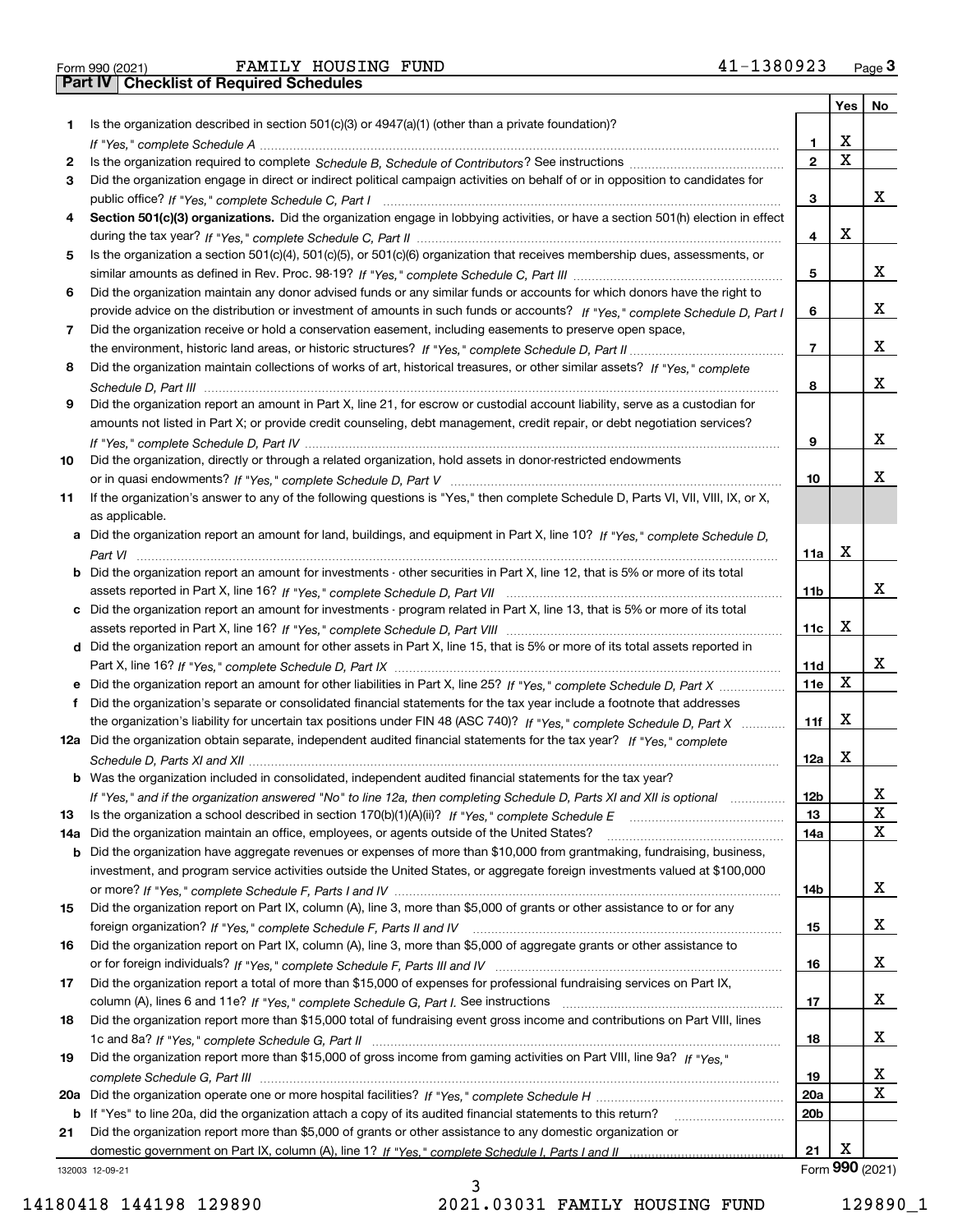|  | Form 990 (2021) |  |
|--|-----------------|--|
|  |                 |  |

Form 990 (2021) Page **4Part IV Checklist of Required Schedules** FAMILY HOUSING FUND 41-1380923

*(continued)*

|               |                                                                                                                              |     | Yes        | <b>No</b>       |
|---------------|------------------------------------------------------------------------------------------------------------------------------|-----|------------|-----------------|
| 22            | Did the organization report more than \$5,000 of grants or other assistance to or for domestic individuals on                |     |            |                 |
|               |                                                                                                                              | 22  | х          |                 |
| 23            | Did the organization answer "Yes" to Part VII, Section A, line 3, 4, or 5, about compensation of the organization's current  |     |            |                 |
|               | and former officers, directors, trustees, key employees, and highest compensated employees? If "Yes," complete               |     |            |                 |
|               |                                                                                                                              | 23  | x          |                 |
|               | 24a Did the organization have a tax-exempt bond issue with an outstanding principal amount of more than \$100,000 as of the  |     |            |                 |
|               | last day of the year, that was issued after December 31, 2002? If "Yes," answer lines 24b through 24d and complete           |     |            |                 |
|               |                                                                                                                              | 24a |            | x               |
|               | b Did the organization invest any proceeds of tax-exempt bonds beyond a temporary period exception?                          | 24b |            |                 |
|               | c Did the organization maintain an escrow account other than a refunding escrow at any time during the year to defease       |     |            |                 |
|               | any tax-exempt bonds?                                                                                                        | 24c |            |                 |
|               |                                                                                                                              | 24d |            |                 |
|               | 25a Section 501(c)(3), 501(c)(4), and 501(c)(29) organizations. Did the organization engage in an excess benefit             |     |            |                 |
|               |                                                                                                                              | 25a |            | x               |
|               | b Is the organization aware that it engaged in an excess benefit transaction with a disqualified person in a prior year, and |     |            |                 |
|               | that the transaction has not been reported on any of the organization's prior Forms 990 or 990-EZ? If "Yes," complete        |     |            |                 |
|               |                                                                                                                              |     |            | х               |
|               | Schedule L. Part I                                                                                                           | 25b |            |                 |
| 26            | Did the organization report any amount on Part X, line 5 or 22, for receivables from or payables to any current              |     |            |                 |
|               | or former officer, director, trustee, key employee, creator or founder, substantial contributor, or 35%                      |     |            |                 |
|               |                                                                                                                              | 26  |            | х               |
| 27            | Did the organization provide a grant or other assistance to any current or former officer, director, trustee, key employee,  |     |            |                 |
|               | creator or founder, substantial contributor or employee thereof, a grant selection committee member, or to a 35% controlled  |     |            |                 |
|               | entity (including an employee thereof) or family member of any of these persons? If "Yes," complete Schedule L, Part III     | 27  |            | x               |
| 28            | Was the organization a party to a business transaction with one of the following parties (see the Schedule L, Part IV,       |     |            |                 |
|               | instructions for applicable filing thresholds, conditions, and exceptions):                                                  |     |            |                 |
|               | a A current or former officer, director, trustee, key employee, creator or founder, or substantial contributor? If           |     |            |                 |
|               |                                                                                                                              | 28a |            | х               |
|               |                                                                                                                              | 28b |            | $\mathbf X$     |
|               | c A 35% controlled entity of one or more individuals and/or organizations described in line 28a or 28b? If                   |     |            |                 |
|               |                                                                                                                              | 28c |            | х               |
| 29            |                                                                                                                              | 29  |            | X               |
| 30            | Did the organization receive contributions of art, historical treasures, or other similar assets, or qualified conservation  |     |            |                 |
|               |                                                                                                                              | 30  |            | х               |
| 31            | Did the organization liquidate, terminate, or dissolve and cease operations? If "Yes," complete Schedule N, Part I           | 31  |            | $\mathbf x$     |
| 32            | Did the organization sell, exchange, dispose of, or transfer more than 25% of its net assets? If "Yes," complete             |     |            |                 |
|               | Schedule N, Part II                                                                                                          | 32  |            | х               |
| 33            | Did the organization own 100% of an entity disregarded as separate from the organization under Regulations                   |     |            |                 |
|               |                                                                                                                              | 33  |            | х               |
| 34            | Was the organization related to any tax-exempt or taxable entity? If "Yes," complete Schedule R, Part II, III, or IV, and    |     |            |                 |
|               |                                                                                                                              | 34  |            | x               |
|               | 35a Did the organization have a controlled entity within the meaning of section 512(b)(13)?                                  | 35a |            | х               |
|               | b If "Yes" to line 35a, did the organization receive any payment from or engage in any transaction with a controlled entity  |     |            |                 |
|               |                                                                                                                              | 35b |            |                 |
| 36            | Section 501(c)(3) organizations. Did the organization make any transfers to an exempt non-charitable related organization?   |     |            |                 |
|               |                                                                                                                              | 36  |            | х               |
| 37            | Did the organization conduct more than 5% of its activities through an entity that is not a related organization             |     |            |                 |
|               | and that is treated as a partnership for federal income tax purposes? If "Yes," complete Schedule R, Part VI                 | 37  |            | х               |
| 38            | Did the organization complete Schedule O and provide explanations on Schedule O for Part VI, lines 11b and 19?               |     |            |                 |
|               | Note: All Form 990 filers are required to complete Schedule O                                                                | 38  | х          |                 |
| <b>Part V</b> | <b>Statements Regarding Other IRS Filings and Tax Compliance</b>                                                             |     |            |                 |
|               | Check if Schedule O contains a response or note to any line in this Part V                                                   |     |            |                 |
|               |                                                                                                                              |     | <b>Yes</b> | No              |
|               | 439<br><b>1a</b> Enter the number reported in box 3 of Form 1096. Enter 0 if not applicable <i>mummumumum</i><br>1a          |     |            |                 |
|               | 0<br><b>b</b> Enter the number of Forms W-2G included on line 1a. Enter -0- if not applicable <i>manumumum</i><br>1b         |     |            |                 |
|               | c Did the organization comply with backup withholding rules for reportable payments to vendors and reportable gaming         |     |            |                 |
|               | (gambling) winnings to prize winners?                                                                                        | 1c  |            |                 |
|               | 132004 12-09-21                                                                                                              |     |            | Form 990 (2021) |
|               |                                                                                                                              |     |            |                 |

14180418 144198 129890 2021.03031 FAMILY HOUSING FUND 129890\_1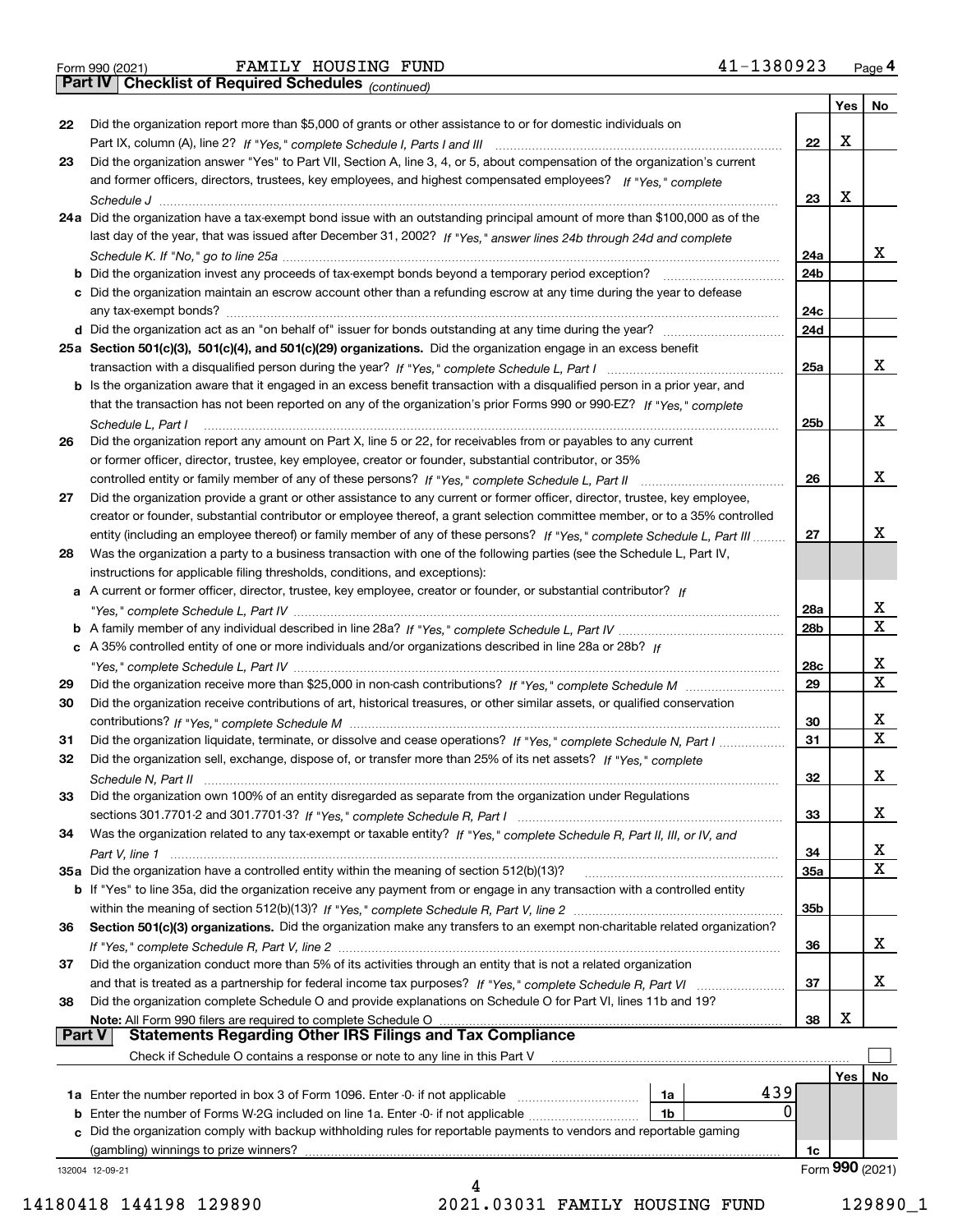|    | Statements Regarding Other IRS Filings and Tax Compliance (continued)                                                                           |                 |                | <b>Yes</b> | No                          |
|----|-------------------------------------------------------------------------------------------------------------------------------------------------|-----------------|----------------|------------|-----------------------------|
|    | 2a Enter the number of employees reported on Form W-3, Transmittal of Wage and Tax Statements,                                                  |                 |                |            |                             |
|    | filed for the calendar year ending with or within the year covered by this return                                                               | 7<br>2a         |                |            |                             |
|    |                                                                                                                                                 |                 | 2 <sub>b</sub> | x          |                             |
|    |                                                                                                                                                 |                 |                |            |                             |
|    | 3a Did the organization have unrelated business gross income of \$1,000 or more during the year?                                                |                 | 3a             |            | X                           |
|    |                                                                                                                                                 |                 | 3 <sub>b</sub> |            |                             |
|    | 4a At any time during the calendar year, did the organization have an interest in, or a signature or other authority over, a                    |                 |                |            |                             |
|    | financial account in a foreign country (such as a bank account, securities account, or other financial account)?                                |                 | 4a             |            | х                           |
|    | <b>b</b> If "Yes," enter the name of the foreign country $\blacktriangleright$                                                                  |                 |                |            |                             |
|    | See instructions for filing requirements for FinCEN Form 114, Report of Foreign Bank and Financial Accounts (FBAR).                             |                 |                |            |                             |
|    |                                                                                                                                                 |                 | 5a             |            | х                           |
| b  |                                                                                                                                                 |                 | 5 <sub>b</sub> |            | $\overline{\mathbf{X}}$     |
|    |                                                                                                                                                 |                 | 5с             |            |                             |
|    | 6a Does the organization have annual gross receipts that are normally greater than \$100,000, and did the organization solicit                  |                 |                |            |                             |
|    | any contributions that were not tax deductible as charitable contributions?                                                                     |                 | 6a             |            | X                           |
|    | <b>b</b> If "Yes," did the organization include with every solicitation an express statement that such contributions or gifts                   |                 |                |            |                             |
|    |                                                                                                                                                 |                 |                |            |                             |
|    |                                                                                                                                                 |                 | 6b             |            |                             |
| 7  | Organizations that may receive deductible contributions under section 170(c).                                                                   |                 |                |            | х                           |
| а  | Did the organization receive a payment in excess of \$75 made partly as a contribution and partly for goods and services provided to the payor? |                 | 7a             |            |                             |
| b  | If "Yes," did the organization notify the donor of the value of the goods or services provided?                                                 |                 | 7b             |            |                             |
|    | c Did the organization sell, exchange, or otherwise dispose of tangible personal property for which it was required                             |                 |                |            |                             |
|    |                                                                                                                                                 |                 | 7c             |            | X                           |
|    | d If "Yes," indicate the number of Forms 8282 filed during the year [11] [11] No. 2010 [12] Henry Manuscover, 1                                 | 7d              |                |            |                             |
| е  | Did the organization receive any funds, directly or indirectly, to pay premiums on a personal benefit contract?                                 |                 | 7e             |            | $\mathbf{x}$<br>$\mathbf X$ |
| f  | Did the organization, during the year, pay premiums, directly or indirectly, on a personal benefit contract?                                    |                 | 7f             |            |                             |
| g  | If the organization received a contribution of qualified intellectual property, did the organization file Form 8899 as required?                |                 | 7g             |            |                             |
| h  | If the organization received a contribution of cars, boats, airplanes, or other vehicles, did the organization file a Form 1098-C?              |                 | 7h             |            |                             |
| 8  | Sponsoring organizations maintaining donor advised funds. Did a donor advised fund maintained by the                                            |                 |                |            |                             |
|    | sponsoring organization have excess business holdings at any time during the year?                                                              |                 | 8              |            |                             |
| 9  | Sponsoring organizations maintaining donor advised funds.                                                                                       |                 |                |            |                             |
| а  | Did the sponsoring organization make any taxable distributions under section 4966?                                                              |                 | 9a             |            |                             |
| b  | Did the sponsoring organization make a distribution to a donor, donor advisor, or related person? [[[[[[[[[[[                                   |                 | 9b             |            |                             |
| 10 | Section 501(c)(7) organizations. Enter:                                                                                                         |                 |                |            |                             |
|    |                                                                                                                                                 | 10a             |                |            |                             |
|    | Gross receipts, included on Form 990, Part VIII, line 12, for public use of club facilities                                                     | 10b             |                |            |                             |
| 11 | Section 501(c)(12) organizations. Enter:                                                                                                        |                 |                |            |                             |
|    |                                                                                                                                                 | 11a             |                |            |                             |
|    | b Gross income from other sources. (Do not net amounts due or paid to other sources against                                                     |                 |                |            |                             |
|    |                                                                                                                                                 | 11b             |                |            |                             |
|    | 12a Section 4947(a)(1) non-exempt charitable trusts. Is the organization filing Form 990 in lieu of Form 1041?                                  |                 | 12a            |            |                             |
|    | <b>b</b> If "Yes," enter the amount of tax-exempt interest received or accrued during the year                                                  | 12b             |                |            |                             |
| 13 | Section 501(c)(29) qualified nonprofit health insurance issuers.                                                                                |                 |                |            |                             |
|    | <b>a</b> Is the organization licensed to issue qualified health plans in more than one state?                                                   |                 | 13а            |            |                             |
|    | Note: See the instructions for additional information the organization must report on Schedule O.                                               |                 |                |            |                             |
|    | <b>b</b> Enter the amount of reserves the organization is required to maintain by the states in which the                                       |                 |                |            |                             |
|    |                                                                                                                                                 | 13 <sub>b</sub> |                |            |                             |
|    |                                                                                                                                                 | 13с             |                |            |                             |
|    | 14a Did the organization receive any payments for indoor tanning services during the tax year?                                                  |                 | 14a            |            | X                           |
|    |                                                                                                                                                 |                 | 14b            |            |                             |
| 15 | Is the organization subject to the section 4960 tax on payment(s) of more than \$1,000,000 in remuneration or                                   |                 |                |            |                             |
|    |                                                                                                                                                 |                 | 15             |            | x                           |
|    | If "Yes," see the instructions and file Form 4720, Schedule N.                                                                                  |                 |                |            |                             |
| 16 | Is the organization an educational institution subject to the section 4968 excise tax on net investment income?                                 |                 | 16             |            | х                           |
|    | If "Yes," complete Form 4720, Schedule O.                                                                                                       |                 |                |            |                             |
| 17 | Section 501(c)(21) organizations. Did the trust, any disqualified person, or mine operator engage in any                                        |                 |                |            |                             |
|    |                                                                                                                                                 |                 | 17             |            |                             |
|    |                                                                                                                                                 |                 |                |            |                             |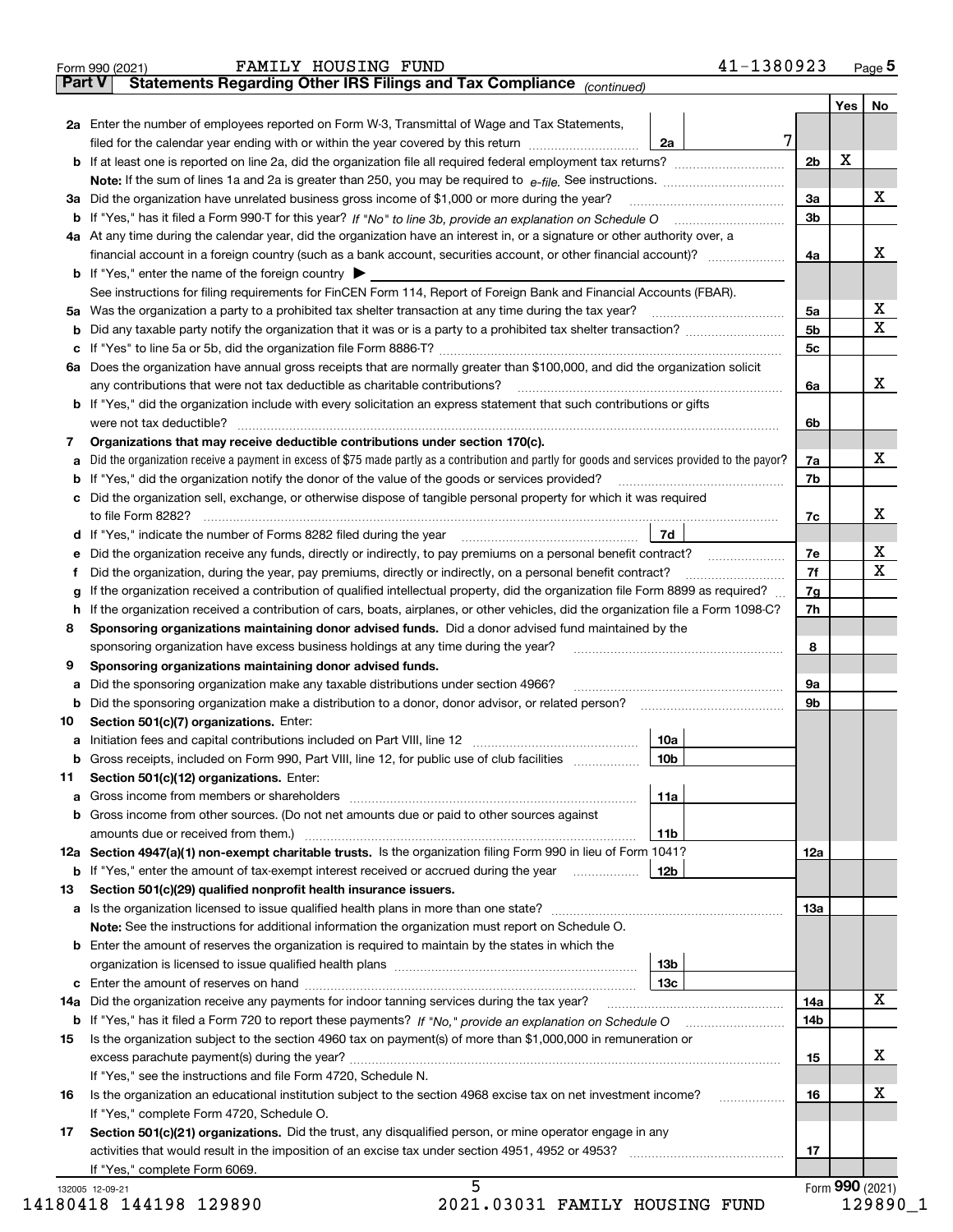|  | Form 990 (2021) |
|--|-----------------|
|  |                 |

*For each "Yes" response to lines 2 through 7b below, and for a "No" response to line 8a, 8b, or 10b below, describe the circumstances, processes, or changes on Schedule O. See instructions.* Form 990 (2021) **FAMILY HOUSING FUND** 41-1380923 Page 6<br>**Part VI Governance, Management, and Disclosure.** For each "Yes" response to lines 2 through 7b below, and for a "No" response

|     |                                                                                                                                                                                                                                |    |   |                         | Yes <sub>1</sub> | No          |
|-----|--------------------------------------------------------------------------------------------------------------------------------------------------------------------------------------------------------------------------------|----|---|-------------------------|------------------|-------------|
|     | <b>1a</b> Enter the number of voting members of the governing body at the end of the tax year <i>manumum</i>                                                                                                                   | 1a |   | 23                      |                  |             |
|     | If there are material differences in voting rights among members of the governing body, or if the governing                                                                                                                    |    |   |                         |                  |             |
|     | body delegated broad authority to an executive committee or similar committee, explain on Schedule O.                                                                                                                          |    |   |                         |                  |             |
|     | Enter the number of voting members included on line 1a, above, who are independent                                                                                                                                             | 1b |   | 23                      |                  |             |
| 2   | Did any officer, director, trustee, or key employee have a family relationship or a business relationship with any other                                                                                                       |    |   |                         |                  |             |
|     | officer, director, trustee, or key employee?                                                                                                                                                                                   |    |   | $\mathbf{2}$            |                  | х           |
| 3   | Did the organization delegate control over management duties customarily performed by or under the direct supervision                                                                                                          |    |   |                         |                  |             |
|     |                                                                                                                                                                                                                                |    |   | 3                       |                  | х           |
| 4   | Did the organization make any significant changes to its governing documents since the prior Form 990 was filed?                                                                                                               |    |   | $\overline{\mathbf{4}}$ |                  | $\mathbf X$ |
| 5   |                                                                                                                                                                                                                                |    | 5 |                         | $\mathbf X$      |             |
| 6   | Did the organization have members or stockholders?                                                                                                                                                                             |    |   | 6                       |                  | $\mathbf X$ |
| 7a  | Did the organization have members, stockholders, or other persons who had the power to elect or appoint one or                                                                                                                 |    |   |                         |                  |             |
|     |                                                                                                                                                                                                                                |    |   | 7a                      | х                |             |
|     | <b>b</b> Are any governance decisions of the organization reserved to (or subject to approval by) members, stockholders, or                                                                                                    |    |   |                         |                  |             |
|     | persons other than the governing body?                                                                                                                                                                                         |    |   | 7b                      |                  | х           |
| 8   | Did the organization contemporaneously document the meetings held or written actions undertaken during the year by the following:                                                                                              |    |   |                         |                  |             |
| a   |                                                                                                                                                                                                                                |    |   | 8a                      | х                |             |
|     |                                                                                                                                                                                                                                |    |   | 8b                      | X                |             |
| 9   | Is there any officer, director, trustee, or key employee listed in Part VII, Section A, who cannot be reached at the                                                                                                           |    |   |                         |                  |             |
|     |                                                                                                                                                                                                                                |    |   | 9                       |                  | х           |
|     | Section B. Policies (This Section B requests information about policies not required by the Internal Revenue Code.)                                                                                                            |    |   |                         |                  |             |
|     |                                                                                                                                                                                                                                |    |   |                         | Yes              | No          |
|     |                                                                                                                                                                                                                                |    |   | 10a                     |                  | X           |
|     | <b>b</b> If "Yes," did the organization have written policies and procedures governing the activities of such chapters, affiliates,                                                                                            |    |   |                         |                  |             |
|     |                                                                                                                                                                                                                                |    |   | 10 <sub>b</sub>         |                  |             |
|     | 11a Has the organization provided a complete copy of this Form 990 to all members of its governing body before filing the form?                                                                                                |    |   | 11a                     | X                |             |
|     | <b>b</b> Describe on Schedule O the process, if any, used by the organization to review this Form 990.                                                                                                                         |    |   |                         |                  |             |
| 12a |                                                                                                                                                                                                                                |    |   | <b>12a</b>              | х                |             |
| b   |                                                                                                                                                                                                                                |    |   | 12b                     | X                |             |
|     | c Did the organization regularly and consistently monitor and enforce compliance with the policy? If "Yes," describe                                                                                                           |    |   |                         |                  |             |
|     |                                                                                                                                                                                                                                |    |   | 12c                     | х                |             |
| 13  | Did the organization have a written whistleblower policy?                                                                                                                                                                      |    |   | 13                      | X                |             |
|     |                                                                                                                                                                                                                                |    |   | 14                      | X                |             |
| 14  | Did the organization have a written document retention and destruction policy? manufactured and the organization have a written document retention and destruction policy?                                                     |    |   |                         |                  |             |
| 15  | Did the process for determining compensation of the following persons include a review and approval by independent                                                                                                             |    |   |                         |                  |             |
|     | persons, comparability data, and contemporaneous substantiation of the deliberation and decision?                                                                                                                              |    |   |                         |                  | х           |
|     | a The organization's CEO, Executive Director, or top management official [11] [12] The organization's CEO, Executive Director, or top management official [12] [12] [12] [12] The organization's CEO, Executive Director, or t |    |   | 15a                     |                  | $\mathbf x$ |
|     |                                                                                                                                                                                                                                |    |   | 15 <sub>b</sub>         |                  |             |
|     | If "Yes" to line 15a or 15b, describe the process on Schedule O. See instructions.                                                                                                                                             |    |   |                         |                  |             |
|     | 16a Did the organization invest in, contribute assets to, or participate in a joint venture or similar arrangement with a                                                                                                      |    |   |                         |                  |             |
|     | taxable entity during the year?                                                                                                                                                                                                |    |   | 16a                     |                  | х           |
|     | b If "Yes," did the organization follow a written policy or procedure requiring the organization to evaluate its participation                                                                                                 |    |   |                         |                  |             |
|     | in joint venture arrangements under applicable federal tax law, and take steps to safeguard the organization's                                                                                                                 |    |   |                         |                  |             |
|     |                                                                                                                                                                                                                                |    |   | 16b                     |                  |             |
|     | <b>Section C. Disclosure</b>                                                                                                                                                                                                   |    |   |                         |                  |             |
| 17  | List the states with which a copy of this Form 990 is required to be filed $\blacktriangleright MN$                                                                                                                            |    |   |                         |                  |             |
| 18  | Section 6104 requires an organization to make its Forms 1023 (1024 or 1024-A, if applicable), 990, and 990-T (section 501(c)(3)s only) available                                                                               |    |   |                         |                  |             |
|     | for public inspection. Indicate how you made these available. Check all that apply.                                                                                                                                            |    |   |                         |                  |             |
|     | $ X $ Own website<br>$X$ Another's website<br>$X$ Upon request<br>Other (explain on Schedule O)                                                                                                                                |    |   |                         |                  |             |
| 19  | Describe on Schedule O whether (and if so, how) the organization made its governing documents, conflict of interest policy, and financial                                                                                      |    |   |                         |                  |             |
|     | statements available to the public during the tax year.                                                                                                                                                                        |    |   |                         |                  |             |
| 20  | State the name, address, and telephone number of the person who possesses the organization's books and records                                                                                                                 |    |   |                         |                  |             |
|     | ELLEN K. SAHLI - (612) 375-9644                                                                                                                                                                                                |    |   |                         |                  |             |
|     | 55415<br>310 4TH AVE SOUTH, STE 9000, MINNEAPOLIS, MN                                                                                                                                                                          |    |   |                         |                  |             |
|     | 132006 12-09-21                                                                                                                                                                                                                |    |   |                         | Form 990 (2021)  |             |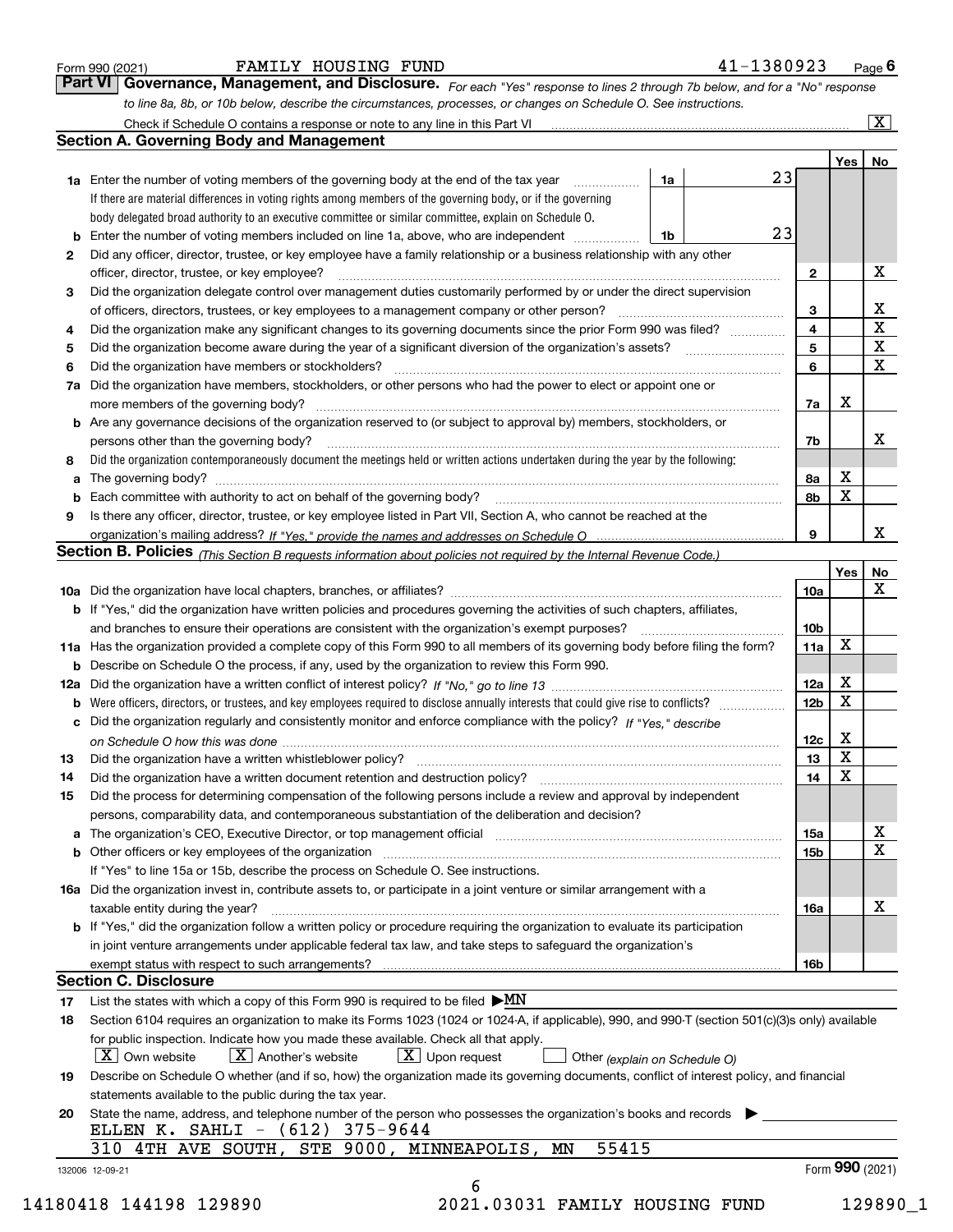$\mathcal{L}^{\text{max}}$ 

# **7Part VII Compensation of Officers, Directors, Trustees, Key Employees, Highest Compensated Employees, and Independent Contractors**

Check if Schedule O contains a response or note to any line in this Part VII

**Section A. Officers, Directors, Trustees, Key Employees, and Highest Compensated Employees**

**1a**  Complete this table for all persons required to be listed. Report compensation for the calendar year ending with or within the organization's tax year. **•** List all of the organization's current officers, directors, trustees (whether individuals or organizations), regardless of amount of compensation.

Enter -0- in columns (D), (E), and (F) if no compensation was paid.

 $\bullet$  List all of the organization's  $\sf current$  key employees, if any. See the instructions for definition of "key employee."

**•** List the organization's five current highest compensated employees (other than an officer, director, trustee, or key employee) who received reportable compensation (box 5 of Form W-2, Form 1099-MISC, and/or box 1 of Form 1099-NEC) of more than \$100,000 from the organization and any related organizations.

**•** List all of the organization's former officers, key employees, and highest compensated employees who received more than \$100,000 of reportable compensation from the organization and any related organizations.

**former directors or trustees**  ¥ List all of the organization's that received, in the capacity as a former director or trustee of the organization, more than \$10,000 of reportable compensation from the organization and any related organizations.

See the instructions for the order in which to list the persons above.

Check this box if neither the organization nor any related organization compensated any current officer, director, or trustee.  $\mathcal{L}^{\text{max}}$ 

| (A)                             | (B)                    |                               |                                                                  |             | (C)          |                                  |        | (D)                 | (E)                              | (F)                      |
|---------------------------------|------------------------|-------------------------------|------------------------------------------------------------------|-------------|--------------|----------------------------------|--------|---------------------|----------------------------------|--------------------------|
| Name and title                  | Average                |                               | (do not check more than one                                      |             | Position     |                                  |        | Reportable          | Reportable                       | Estimated                |
|                                 | hours per              |                               | box, unless person is both an<br>officer and a director/trustee) |             |              |                                  |        | compensation        | compensation                     | amount of                |
|                                 | week                   |                               |                                                                  |             |              |                                  |        | from                | from related                     | other                    |
|                                 | (list any<br>hours for |                               |                                                                  |             |              |                                  |        | the<br>organization | organizations<br>(W-2/1099-MISC/ | compensation<br>from the |
|                                 | related                |                               |                                                                  |             |              |                                  |        | (W-2/1099-MISC/     | 1099-NEC)                        | organization             |
|                                 | organizations          |                               |                                                                  |             |              |                                  |        | 1099-NEC)           |                                  | and related              |
|                                 | below                  | ndividual trustee or director | nstitutional trustee                                             |             | Key employee |                                  |        |                     |                                  | organizations            |
|                                 | line)                  |                               |                                                                  | Officer     |              | Highest compensated<br> employee | Former |                     |                                  |                          |
| ELLEN K. SAHLI<br>(1)           | 40.00                  |                               |                                                                  |             |              |                                  |        |                     |                                  |                          |
| PRESIDENT                       |                        |                               |                                                                  | $\mathbf X$ |              |                                  |        | 218,454.            | $\mathbf 0$ .                    | 43,893.                  |
| COLLEEN EBINGER<br>(2)          | 40.00                  |                               |                                                                  |             |              |                                  |        |                     |                                  |                          |
| VICE PRESIDENT                  |                        |                               |                                                                  | $\rm X$     |              |                                  |        | 169,794.            | $\mathbf 0$ .                    | 19,012.                  |
| ALENE TCHOURUMOFF<br>(3)        | $\overline{2.00}$      |                               |                                                                  |             |              |                                  |        |                     |                                  |                          |
| CHAIRPERSON                     |                        | $\rm X$                       |                                                                  | $\rm X$     |              |                                  |        | 0.                  | $\mathbf 0$ .                    | 0.                       |
| <b>JENNIFER ANDERSON</b><br>(4) | 3.00                   |                               |                                                                  |             |              |                                  |        |                     |                                  |                          |
| VICE PRESIDENT/TREASURER        |                        | $\overline{\mathbf{X}}$       |                                                                  | $\rm X$     |              |                                  |        | 0.                  | $\mathbf 0$ .                    | $\mathbf 0$ .            |
| (5)<br>JOHN QUINCY              | 3.00                   |                               |                                                                  |             |              |                                  |        |                     |                                  |                          |
| VICE PRESIDENT                  |                        | $\overline{\text{X}}$         |                                                                  | $\mathbf X$ |              |                                  |        | $\mathbf 0$ .       | $\mathbf 0$ .                    | $\mathbf 0$ .            |
| REBECCA NOECKER<br>(6)          | 3.00                   |                               |                                                                  |             |              |                                  |        |                     |                                  |                          |
| VICE PRESIDENT                  |                        | $\overline{\mathbf{X}}$       |                                                                  | $\mathbf X$ |              |                                  |        | 0.                  | $\mathbf 0$ .                    | $\mathbf 0$ .            |
| ANDREA BRENNAN<br>(7)           | 3.00                   |                               |                                                                  |             |              |                                  |        |                     |                                  |                          |
| VICE PRESIDENT                  |                        | $\mathbf x$                   |                                                                  | $\rm X$     |              |                                  |        | 0.                  | $\mathbf 0$ .                    | $\mathbf 0$ .            |
| (8)<br>AMY MCCULLOCH            | $\overline{2.00}$      |                               |                                                                  |             |              |                                  |        |                     |                                  |                          |
| <b>DIRECTOR</b>                 |                        | $\overline{\mathbf{X}}$       |                                                                  |             |              |                                  |        | 0.                  | $\mathbf 0$ .                    | $0$ .                    |
| (9)<br>AMY STETZEL              | $\overline{2.00}$      |                               |                                                                  |             |              |                                  |        |                     |                                  |                          |
| <b>DIRECTOR</b>                 |                        | $\mathbf X$                   |                                                                  |             |              |                                  |        | 0.                  | 0.                               | $\mathbf 0$ .            |
| (10) NICHOL L. BECKSTRAND       | 2.00                   |                               |                                                                  |             |              |                                  |        |                     |                                  |                          |
| <b>DIRECTOR</b>                 |                        | $\mathbf X$                   |                                                                  |             |              |                                  |        | 0.                  | $\mathbf 0$ .                    | $\mathbf 0$ .            |
| (11) MITRA JALALI               | $\overline{2.00}$      |                               |                                                                  |             |              |                                  |        |                     |                                  |                          |
| <b>DIRECTOR</b>                 |                        | $\overline{\mathbf{X}}$       |                                                                  |             |              |                                  |        | 0.                  | $\mathbf 0$ .                    | $0_{.}$                  |
| (12) LISA GOODMAN               | 2.00                   |                               |                                                                  |             |              |                                  |        |                     |                                  |                          |
| <b>DIRECTOR</b>                 |                        | $\rm X$                       |                                                                  |             |              |                                  |        | 0.                  | 0.                               | $\mathbf 0$ .            |
| (13) LAURA HELMER               | 2.00                   |                               |                                                                  |             |              |                                  |        |                     |                                  |                          |
| <b>DIRECTOR</b>                 |                        | $\overline{\textbf{X}}$       |                                                                  |             |              |                                  |        | 0.                  | $\mathbf 0$ .                    | $0$ .                    |
| (14) CRAIG KLAUSING             | 2.00                   |                               |                                                                  |             |              |                                  |        |                     |                                  |                          |
| <b>DIRECTOR</b>                 |                        | $\mathbf X$                   |                                                                  |             |              |                                  |        | 0.                  | $\mathbf 0$ .                    | 0.                       |
| (15) AMANDA KOONJBEHARRY        | 2.00                   |                               |                                                                  |             |              |                                  |        |                     |                                  |                          |
| <b>DIRECTOR</b>                 |                        | $\overline{\mathbf{X}}$       |                                                                  |             |              |                                  |        | 0.                  | $\mathbf 0$ .                    | $\mathbf 0$ .            |
| (16) ELENA GAARDER              | $\overline{2.00}$      |                               |                                                                  |             |              |                                  |        |                     |                                  |                          |
| <b>DIRECTOR</b>                 |                        | $\overline{\mathbf{X}}$       |                                                                  |             |              |                                  |        | 0.                  | $\mathbf 0$ .                    | $0_{.}$                  |
| (17) KAYLA SCHUCHMAN            | 2.00                   |                               |                                                                  |             |              |                                  |        |                     |                                  |                          |
| <b>DIRECTOR</b>                 |                        | $\overline{\mathbf{X}}$       |                                                                  |             |              |                                  |        | 0.                  | $\mathbf 0$ .                    | 0.                       |
|                                 |                        |                               |                                                                  |             |              |                                  |        |                     |                                  | nnn.                     |

7

132007 12-09-21

Form (2021) **990**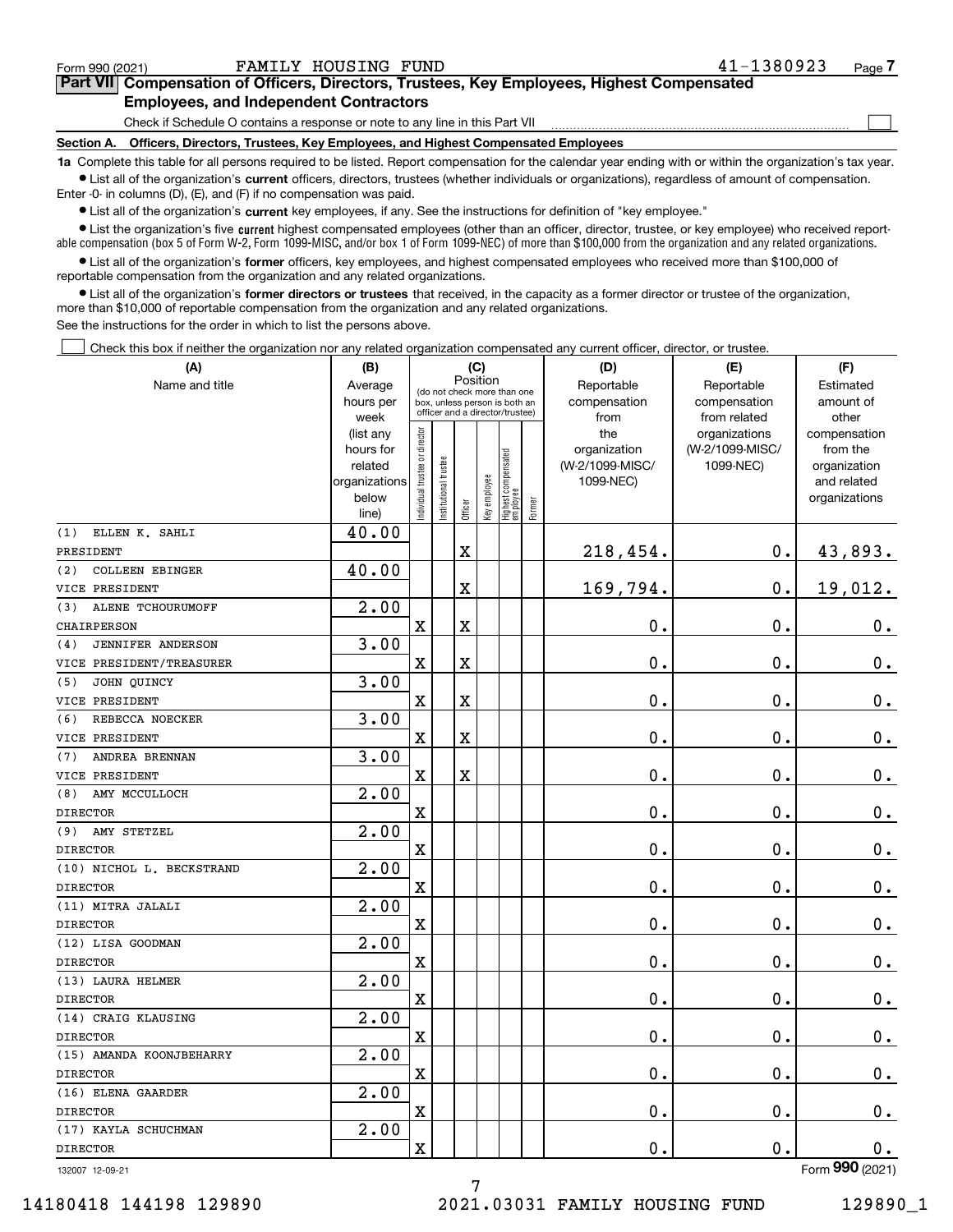|  | Form 990 (2021) |
|--|-----------------|
|  |                 |

| FAMILY HOUSING FUND<br>Form 990 (2021)                                                                                                                                                                                                                       |                        |                               |                      |                                                              |              |                                 |        |                                | 41-1380923      |                  |                     |                       | Page 8 |
|--------------------------------------------------------------------------------------------------------------------------------------------------------------------------------------------------------------------------------------------------------------|------------------------|-------------------------------|----------------------|--------------------------------------------------------------|--------------|---------------------------------|--------|--------------------------------|-----------------|------------------|---------------------|-----------------------|--------|
| <b>Part VII</b><br>Section A. Officers, Directors, Trustees, Key Employees, and Highest Compensated Employees (continued)                                                                                                                                    |                        |                               |                      |                                                              |              |                                 |        |                                |                 |                  |                     |                       |        |
| (A)                                                                                                                                                                                                                                                          | (B)                    |                               |                      | (C)                                                          |              |                                 |        | (D)                            | (E)             |                  |                     | (F)                   |        |
| Name and title                                                                                                                                                                                                                                               | Average                |                               |                      | Position                                                     |              |                                 |        | Reportable                     | Reportable      |                  |                     | Estimated             |        |
|                                                                                                                                                                                                                                                              | hours per              |                               |                      | (do not check more than one<br>box, unless person is both an |              |                                 |        | compensation                   | compensation    |                  |                     | amount of             |        |
|                                                                                                                                                                                                                                                              | week                   |                               |                      | officer and a director/trustee)                              |              |                                 |        | from                           | from related    |                  |                     | other                 |        |
|                                                                                                                                                                                                                                                              | (list any              |                               |                      |                                                              |              |                                 |        | the                            | organizations   |                  |                     | compensation          |        |
|                                                                                                                                                                                                                                                              | hours for              |                               |                      |                                                              |              |                                 |        | organization                   | (W-2/1099-MISC/ |                  |                     | from the              |        |
|                                                                                                                                                                                                                                                              | related                |                               |                      |                                                              |              |                                 |        | (W-2/1099-MISC/                | 1099-NEC)       |                  |                     | organization          |        |
|                                                                                                                                                                                                                                                              | organizations<br>below |                               |                      |                                                              |              |                                 |        | 1099-NEC)                      |                 |                  |                     | and related           |        |
|                                                                                                                                                                                                                                                              | line)                  | ndividual trustee or director | nstitutional trustee | Officer                                                      | Key employee | Highest compensated<br>employee | Former |                                |                 |                  |                     | organizations         |        |
| (18) JONATHAN WEINHAGEN                                                                                                                                                                                                                                      | 2.00                   |                               |                      |                                                              |              |                                 |        |                                |                 |                  |                     |                       |        |
| <b>DIRECTOR</b>                                                                                                                                                                                                                                              |                        | X                             |                      |                                                              |              |                                 |        | $\mathbf 0$ .                  |                 | 0.               |                     |                       | 0.     |
| (19) MOLLY CUMMINGS                                                                                                                                                                                                                                          | 2.00                   |                               |                      |                                                              |              |                                 |        |                                |                 |                  |                     |                       |        |
| DIRECTOR (OUTGOING)                                                                                                                                                                                                                                          |                        | X                             |                      |                                                              |              |                                 |        | 0.                             |                 | 0.               |                     |                       | 0.     |
| (20) WILLIAM DROSTE                                                                                                                                                                                                                                          | 2.00                   |                               |                      |                                                              |              |                                 |        |                                |                 |                  |                     |                       |        |
| <b>DIRECTOR</b>                                                                                                                                                                                                                                              |                        | X                             |                      |                                                              |              |                                 |        | 0.                             |                 | 0.               |                     |                       |        |
| (21) D'ANGELOS SVENKESON                                                                                                                                                                                                                                     | 2.00                   |                               |                      |                                                              |              |                                 |        |                                |                 |                  |                     |                       | 0.     |
| <b>DIRECTOR</b>                                                                                                                                                                                                                                              |                        | X                             |                      |                                                              |              |                                 |        | 0.                             |                 | 0.               |                     |                       |        |
| (22) CAM GORDON                                                                                                                                                                                                                                              | 2.00                   |                               |                      |                                                              |              |                                 |        |                                |                 |                  |                     |                       | 0.     |
| <b>DIRECTOR</b>                                                                                                                                                                                                                                              |                        | X                             |                      |                                                              |              |                                 |        | 0.                             |                 | 0.               |                     |                       | 0.     |
| (23) AARICA COLEMAN                                                                                                                                                                                                                                          | 2.00                   |                               |                      |                                                              |              |                                 |        |                                |                 |                  |                     |                       |        |
| <b>DIRECTOR</b>                                                                                                                                                                                                                                              |                        | X                             |                      |                                                              |              |                                 |        | 0.                             |                 | 0.               |                     |                       | 0.     |
| (24) CHRIS FERGUSON                                                                                                                                                                                                                                          | 2.00                   |                               |                      |                                                              |              |                                 |        |                                |                 |                  |                     |                       |        |
| <b>DIRECTOR</b>                                                                                                                                                                                                                                              |                        | X                             |                      |                                                              |              |                                 |        | 0.                             |                 | $\mathbf 0$ .    |                     |                       | 0.     |
| (25) DANIELLE GRANT                                                                                                                                                                                                                                          | 2.00                   |                               |                      |                                                              |              |                                 |        |                                |                 |                  |                     |                       |        |
| <b>DIRECTOR</b>                                                                                                                                                                                                                                              |                        | X                             |                      |                                                              |              |                                 |        | 0.                             |                 | $\mathbf 0$ .    |                     |                       | 0.     |
| (26) KIZZY DOWNY                                                                                                                                                                                                                                             | 2.00                   |                               |                      |                                                              |              |                                 |        |                                |                 |                  |                     |                       |        |
| <b>DIRECTOR</b>                                                                                                                                                                                                                                              |                        | $\mathbf x$                   |                      |                                                              |              |                                 |        | Ο.                             |                 | 0.               |                     |                       |        |
|                                                                                                                                                                                                                                                              |                        |                               |                      |                                                              |              |                                 |        | 388,248.                       |                 | $\overline{0}$ . |                     | $6\overline{2,905}$ . | 0.     |
| 1b Subtotal                                                                                                                                                                                                                                                  |                        |                               |                      |                                                              |              |                                 |        | 0.                             |                 | 0.               |                     |                       | 0.     |
|                                                                                                                                                                                                                                                              |                        |                               |                      |                                                              |              |                                 |        | 388,248.                       |                 | 0.               |                     | 62,905.               |        |
|                                                                                                                                                                                                                                                              |                        |                               |                      |                                                              |              |                                 |        |                                |                 |                  |                     |                       |        |
| Total number of individuals (including but not limited to those listed above) who received more than \$100,000 of reportable<br>$\mathbf{2}$                                                                                                                 |                        |                               |                      |                                                              |              |                                 |        |                                |                 |                  |                     |                       | 0      |
| compensation from the organization $\blacktriangleright$                                                                                                                                                                                                     |                        |                               |                      |                                                              |              |                                 |        |                                |                 |                  |                     | Yes                   | No     |
|                                                                                                                                                                                                                                                              |                        |                               |                      |                                                              |              |                                 |        |                                |                 |                  |                     |                       |        |
| 3<br>Did the organization list any former officer, director, trustee, key employee, or highest compensated employee on                                                                                                                                       |                        |                               |                      |                                                              |              |                                 |        |                                |                 |                  |                     |                       |        |
| line 1a? If "Yes," complete Schedule J for such individual manufactured contained and the line 1a? If "Yes," complete Schedule J for such individual                                                                                                         |                        |                               |                      |                                                              |              |                                 |        |                                |                 |                  | 3                   |                       | x      |
| For any individual listed on line 1a, is the sum of reportable compensation and other compensation from the organization                                                                                                                                     |                        |                               |                      |                                                              |              |                                 |        |                                |                 |                  |                     |                       |        |
|                                                                                                                                                                                                                                                              |                        |                               |                      |                                                              |              |                                 |        |                                |                 |                  | 4                   | х                     |        |
| Did any person listed on line 1a receive or accrue compensation from any unrelated organization or individual for services<br>5                                                                                                                              |                        |                               |                      |                                                              |              |                                 |        |                                |                 |                  |                     |                       | x      |
| <b>Section B. Independent Contractors</b>                                                                                                                                                                                                                    |                        |                               |                      |                                                              |              |                                 |        |                                |                 |                  | 5                   |                       |        |
|                                                                                                                                                                                                                                                              |                        |                               |                      |                                                              |              |                                 |        |                                |                 |                  |                     |                       |        |
| Complete this table for your five highest compensated independent contractors that received more than \$100,000 of compensation from<br>1.<br>the organization. Report compensation for the calendar year ending with or within the organization's tax year. |                        |                               |                      |                                                              |              |                                 |        |                                |                 |                  |                     |                       |        |
|                                                                                                                                                                                                                                                              |                        |                               |                      |                                                              |              |                                 |        |                                |                 |                  |                     |                       |        |
| (A)<br>Name and business address                                                                                                                                                                                                                             |                        |                               |                      |                                                              |              |                                 |        | (B)<br>Description of services |                 |                  | (C)<br>Compensation |                       |        |
| CLIFTON LARSON ALLEN, 220 S 6TH ST, STE                                                                                                                                                                                                                      |                        |                               |                      |                                                              |              |                                 |        | <b>ACCOUNTING &amp;</b>        |                 |                  |                     |                       |        |
| 300, MINNEAPOLIS, MN 55402                                                                                                                                                                                                                                   |                        |                               |                      |                                                              |              |                                 |        | ADMINISTRATIVE SERVI           |                 |                  | 2,840,908.          |                       |        |
| HOUSING LINK, 1400 VAN BUREN ST NE, SUITE                                                                                                                                                                                                                    |                        |                               |                      |                                                              |              |                                 |        | GRANTS & CONSULTING            |                 |                  |                     |                       |        |
| 215, MINNEAPOLIS, MN 55413                                                                                                                                                                                                                                   |                        |                               |                      |                                                              |              |                                 |        | ON RENTAL PROPERTY S           |                 |                  |                     | 191,321.              |        |
|                                                                                                                                                                                                                                                              |                        |                               |                      |                                                              |              |                                 |        |                                |                 |                  |                     |                       |        |
|                                                                                                                                                                                                                                                              |                        |                               |                      |                                                              |              |                                 |        |                                |                 |                  |                     |                       |        |
|                                                                                                                                                                                                                                                              |                        |                               |                      |                                                              |              |                                 |        |                                |                 |                  |                     |                       |        |

**2**Total number of independent contractors (including but not limited to those listed above) who received more than \$100,000 of compensation from the organization  $\blacktriangleright$ 2

Form (2021) **990**

132008 12-09-21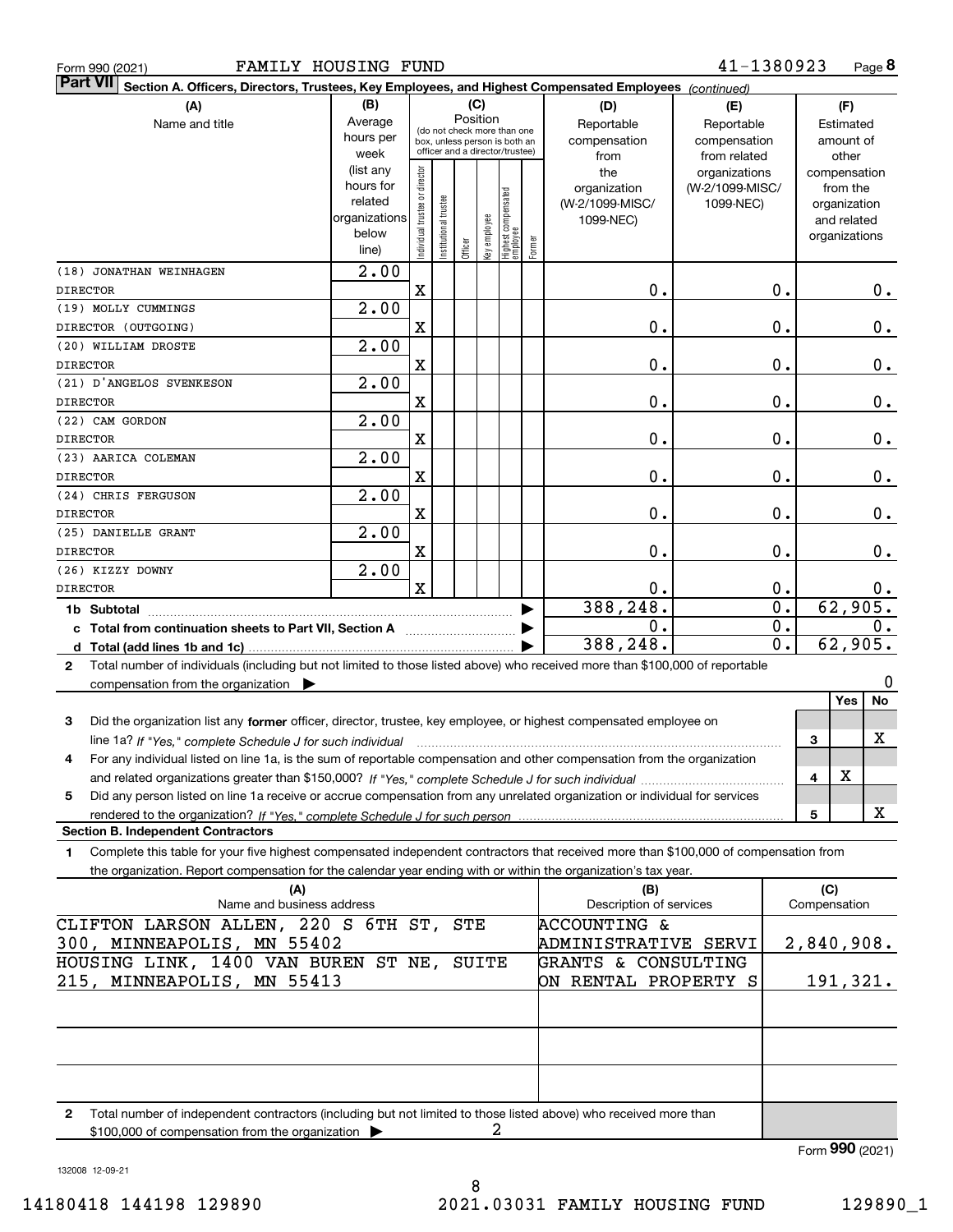|                                                           |    |         | Form 990 (2021)                                                               |                          | FAMILY HOUSING FUND |                      |                      |                      |                                              | 41-1380923                                         | Page 9                                                          |
|-----------------------------------------------------------|----|---------|-------------------------------------------------------------------------------|--------------------------|---------------------|----------------------|----------------------|----------------------|----------------------------------------------|----------------------------------------------------|-----------------------------------------------------------------|
| <b>Part VIII</b>                                          |    |         | <b>Statement of Revenue</b>                                                   |                          |                     |                      |                      |                      |                                              |                                                    |                                                                 |
|                                                           |    |         | Check if Schedule O contains a response or note to any line in this Part VIII |                          |                     |                      |                      |                      |                                              |                                                    |                                                                 |
|                                                           |    |         |                                                                               |                          |                     |                      |                      | (A)<br>Total revenue | (B)<br>Related or exempt<br>function revenue | $\overline{(C)}$<br>Unrelated<br>lbusiness revenue | (D)<br>Revenue excluded<br>from tax under<br>sections 512 - 514 |
|                                                           |    |         | <b>1 a</b> Federated campaigns                                                |                          | 1a                  |                      |                      |                      |                                              |                                                    |                                                                 |
| Contributions, Gifts, Grants<br>and Other Similar Amounts |    |         | <b>b</b> Membership dues                                                      |                          | 1 <sub>b</sub>      |                      |                      |                      |                                              |                                                    |                                                                 |
|                                                           |    |         | c Fundraising events                                                          |                          | 1 <sub>c</sub>      |                      |                      |                      |                                              |                                                    |                                                                 |
|                                                           |    |         | d Related organizations                                                       | $\overline{\phantom{a}}$ | 1 <sub>d</sub>      |                      |                      |                      |                                              |                                                    |                                                                 |
|                                                           |    |         | e Government grants (contributions)                                           |                          | 1e                  |                      | 34,825,964.          |                      |                                              |                                                    |                                                                 |
|                                                           |    |         | f All other contributions, gifts, grants, and                                 |                          |                     |                      |                      |                      |                                              |                                                    |                                                                 |
|                                                           |    |         | similar amounts not included above                                            |                          | 1f                  |                      | 6,821,498.           |                      |                                              |                                                    |                                                                 |
|                                                           |    |         | Noncash contributions included in lines 1a-1f                                 |                          | $1g$ \$             |                      |                      |                      |                                              |                                                    |                                                                 |
|                                                           |    |         |                                                                               |                          |                     |                      | <b>Business Code</b> | 41,647,462.          |                                              |                                                    |                                                                 |
|                                                           |    |         | INTEREST-HOUSING LOAN                                                         |                          |                     |                      | 624200               | 694,869.             | 694,869.                                     |                                                    |                                                                 |
| Program Service<br>Revenue                                |    | 2a<br>b | FEE INCOME                                                                    |                          |                     |                      | 541610               | 6,635.               | 6,635.                                       |                                                    |                                                                 |
|                                                           |    | c       |                                                                               |                          |                     |                      |                      |                      |                                              |                                                    |                                                                 |
|                                                           |    | d       |                                                                               |                          |                     |                      |                      |                      |                                              |                                                    |                                                                 |
|                                                           |    |         |                                                                               |                          |                     |                      |                      |                      |                                              |                                                    |                                                                 |
|                                                           |    |         | All other program service revenue                                             |                          |                     |                      |                      |                      |                                              |                                                    |                                                                 |
|                                                           |    | a       |                                                                               |                          |                     |                      | ▶                    | 701,504.             |                                              |                                                    |                                                                 |
|                                                           | 3  |         | Investment income (including dividends, interest, and                         |                          |                     |                      |                      |                      |                                              |                                                    |                                                                 |
|                                                           |    |         |                                                                               |                          |                     |                      |                      | 4,890.               |                                              |                                                    | 4,890.                                                          |
|                                                           | 4  |         | Income from investment of tax-exempt bond proceeds                            |                          |                     |                      |                      |                      |                                              |                                                    |                                                                 |
|                                                           | 5  |         |                                                                               |                          |                     |                      |                      |                      |                                              |                                                    |                                                                 |
|                                                           |    |         |                                                                               |                          | (i) Real            |                      | (ii) Personal        |                      |                                              |                                                    |                                                                 |
|                                                           |    |         | 6 a Gross rents<br>.                                                          | 6а                       |                     |                      |                      |                      |                                              |                                                    |                                                                 |
|                                                           |    | b       | Less: rental expenses                                                         | 6b                       |                     |                      |                      |                      |                                              |                                                    |                                                                 |
|                                                           |    | с       | Rental income or (loss)                                                       | <b>6c</b>                |                     |                      |                      |                      |                                              |                                                    |                                                                 |
|                                                           |    |         | d Net rental income or (loss)<br>7 a Gross amount from sales of               |                          | (i) Securities      |                      | (ii) Other           |                      |                                              |                                                    |                                                                 |
|                                                           |    |         | assets other than inventory                                                   | 7a                       | 1,025.              |                      |                      |                      |                                              |                                                    |                                                                 |
|                                                           |    |         | <b>b</b> Less: cost or other basis                                            |                          |                     |                      |                      |                      |                                              |                                                    |                                                                 |
|                                                           |    |         | and sales expenses                                                            | 7b                       | 1,025.              |                      |                      |                      |                                              |                                                    |                                                                 |
| wenue                                                     |    |         | c Gain or (loss)                                                              | 7c                       |                     | 0.                   |                      |                      |                                              |                                                    |                                                                 |
| ၕ                                                         |    |         |                                                                               |                          |                     |                      |                      |                      |                                              |                                                    |                                                                 |
| Other                                                     |    |         | 8 a Gross income from fundraising events (not                                 |                          |                     |                      |                      |                      |                                              |                                                    |                                                                 |
|                                                           |    |         |                                                                               |                          |                     |                      |                      |                      |                                              |                                                    |                                                                 |
|                                                           |    |         | contributions reported on line 1c). See                                       |                          |                     |                      |                      |                      |                                              |                                                    |                                                                 |
|                                                           |    |         |                                                                               |                          |                     | 8a                   |                      |                      |                                              |                                                    |                                                                 |
|                                                           |    |         | b Less: direct expenses                                                       |                          |                     | 8b                   |                      |                      |                                              |                                                    |                                                                 |
|                                                           |    |         | c Net income or (loss) from fundraising events                                |                          |                     |                      |                      |                      |                                              |                                                    |                                                                 |
|                                                           |    |         | 9 a Gross income from gaming activities. See                                  |                          |                     |                      |                      |                      |                                              |                                                    |                                                                 |
|                                                           |    |         |                                                                               |                          |                     | 9а<br>9 <sub>b</sub> |                      |                      |                                              |                                                    |                                                                 |
|                                                           |    |         | c Net income or (loss) from gaming activities                                 |                          |                     |                      |                      |                      |                                              |                                                    |                                                                 |
|                                                           |    |         | 10 a Gross sales of inventory, less returns                                   |                          |                     |                      |                      |                      |                                              |                                                    |                                                                 |
|                                                           |    |         |                                                                               |                          |                     | 10a                  |                      |                      |                                              |                                                    |                                                                 |
|                                                           |    |         | <b>b</b> Less: cost of goods sold                                             |                          |                     | 10b                  |                      |                      |                                              |                                                    |                                                                 |
|                                                           |    |         | c Net income or (loss) from sales of inventory                                |                          |                     |                      |                      |                      |                                              |                                                    |                                                                 |
|                                                           |    |         |                                                                               |                          |                     |                      | <b>Business Code</b> |                      |                                              |                                                    |                                                                 |
| Miscellaneous<br>Revenue                                  |    | 11 a    | MISCELLANEOUS                                                                 |                          |                     |                      | 624200               | 1,593.               |                                              |                                                    | 1,593.                                                          |
|                                                           |    | b       |                                                                               |                          |                     |                      |                      |                      |                                              |                                                    |                                                                 |
|                                                           |    | c       |                                                                               |                          |                     |                      |                      |                      |                                              |                                                    |                                                                 |
|                                                           |    |         |                                                                               |                          |                     |                      |                      |                      |                                              |                                                    |                                                                 |
|                                                           |    |         |                                                                               |                          |                     |                      | ▶                    | 1,593.               |                                              |                                                    |                                                                 |
|                                                           | 12 |         |                                                                               |                          |                     |                      |                      | 42, 355, 449.        | 701,504.                                     | 0.                                                 | 6,483.                                                          |
| 132009 12-09-21                                           |    |         |                                                                               |                          |                     |                      |                      |                      |                                              |                                                    | Form 990 (2021)                                                 |

# 132009 12-09-21

9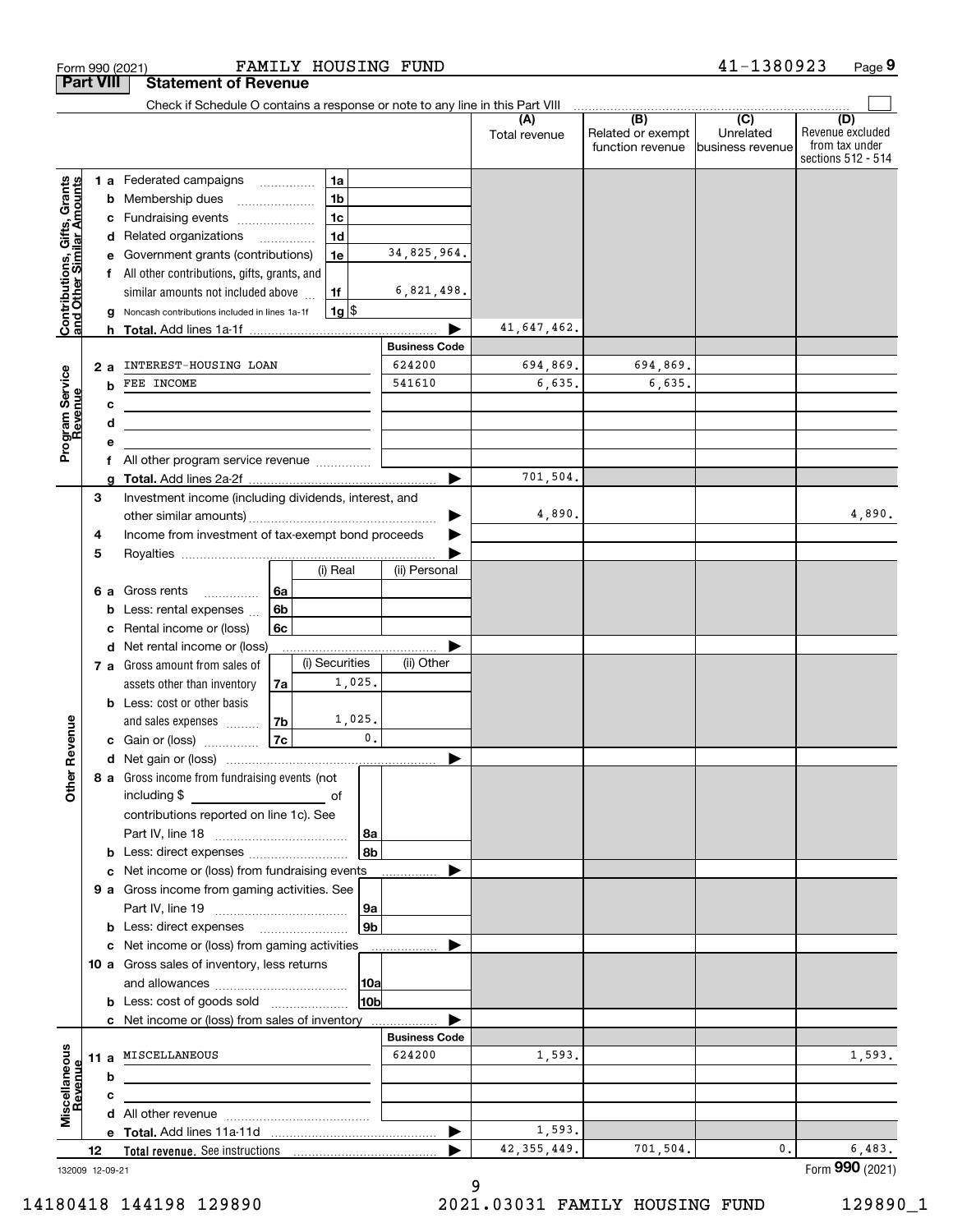*Section 501(c)(3) and 501(c)(4) organizations must complete all columns. All other organizations must complete column (A).* Check if Schedule O contains a response or note to any line in this Part IX

|                 | Check if Schedule O contains a response or note to any line in this Part IX                                                                                |                       |                                    |                                           |                                |
|-----------------|------------------------------------------------------------------------------------------------------------------------------------------------------------|-----------------------|------------------------------------|-------------------------------------------|--------------------------------|
|                 | Do not include amounts reported on lines 6b,<br>7b, 8b, 9b, and 10b of Part VIII.                                                                          | (A)<br>Total expenses | (B)<br>Program service<br>expenses | (C)<br>Management and<br>general expenses | (D)<br>Fundraising<br>expenses |
| $\mathbf 1$     | Grants and other assistance to domestic organizations                                                                                                      |                       |                                    |                                           |                                |
|                 | and domestic governments. See Part IV, line 21                                                                                                             | 4,794,523.            | 4,794,523.                         |                                           |                                |
| $\mathbf{2}$    | Grants and other assistance to domestic                                                                                                                    |                       |                                    |                                           |                                |
|                 | individuals. See Part IV, line 22                                                                                                                          |                       | $31, 175, 220.$ 31, 175, 220.      |                                           |                                |
| 3               | Grants and other assistance to foreign                                                                                                                     |                       |                                    |                                           |                                |
|                 | organizations, foreign governments, and foreign                                                                                                            |                       |                                    |                                           |                                |
|                 | individuals. See Part IV, lines 15 and 16                                                                                                                  |                       |                                    |                                           |                                |
| 4               | Benefits paid to or for members                                                                                                                            |                       |                                    |                                           |                                |
| 5               | Compensation of current officers, directors,                                                                                                               |                       |                                    |                                           |                                |
|                 | trustees, and key employees                                                                                                                                | 451, 153.             | 279,817.                           | 122,219.                                  | 49,117.                        |
| 6               | Compensation not included above to disqualified                                                                                                            |                       |                                    |                                           |                                |
|                 | persons (as defined under section 4958(f)(1)) and                                                                                                          |                       |                                    |                                           |                                |
|                 | persons described in section 4958(c)(3)(B)                                                                                                                 |                       |                                    |                                           |                                |
| 7               |                                                                                                                                                            | 444,410.              | 275,634.                           | 120,392.                                  | 48,384.                        |
| 8               | Pension plan accruals and contributions (include                                                                                                           |                       |                                    |                                           |                                |
|                 | section 401(k) and 403(b) employer contributions)                                                                                                          | 46,268.               | 28,697.                            | 12,534.                                   | 5,037.                         |
| 9               |                                                                                                                                                            | $\overline{53,616}$ . | 33,254.                            | 14,525.                                   | 5,837.                         |
| 10              |                                                                                                                                                            | $\overline{55,177}$ . | 34,222.                            | 14,948.                                   | 6,007.                         |
| 11              | Fees for services (nonemployees):                                                                                                                          |                       |                                    |                                           |                                |
|                 |                                                                                                                                                            |                       |                                    |                                           |                                |
|                 |                                                                                                                                                            | 74,368.               | 72,231.                            | 2,137.                                    |                                |
|                 |                                                                                                                                                            | 109, 305.             |                                    | 109, 305.                                 |                                |
| d               |                                                                                                                                                            | 84,000.               | 84,000.                            |                                           |                                |
| e.              | Professional fundraising services. See Part IV, line 17                                                                                                    |                       |                                    |                                           |                                |
| f               | Investment management fees                                                                                                                                 |                       |                                    |                                           |                                |
|                 | g Other. (If line 11g amount exceeds 10% of line 25,                                                                                                       |                       |                                    |                                           |                                |
|                 | column (A), amount, list line 11g expenses on Sch O.)                                                                                                      | 3,790,098.            | 3,744,340.                         | 45,758.                                   |                                |
| 12 <sup>°</sup> |                                                                                                                                                            | 128,079.              | 79,437.                            | 34,698.                                   | 13,944.                        |
| 13              |                                                                                                                                                            |                       |                                    |                                           |                                |
| 14              |                                                                                                                                                            |                       |                                    |                                           |                                |
| 15              |                                                                                                                                                            | 53,863.               | 33,407.                            | 14,592.                                   | 5,864.                         |
| 16              |                                                                                                                                                            |                       |                                    |                                           |                                |
| 17<br>18        | Travel<br>Payments of travel or entertainment expenses                                                                                                     |                       |                                    |                                           |                                |
|                 | for any federal, state, or local public officials                                                                                                          |                       |                                    |                                           |                                |
| 19              | Conferences, conventions, and meetings                                                                                                                     | 12,711.               | 11,237.                            | 1,474.                                    |                                |
| 20              | Interest                                                                                                                                                   | 79,996.               | 79,996.                            |                                           |                                |
| 21              |                                                                                                                                                            |                       |                                    |                                           |                                |
| 22              | Depreciation, depletion, and amortization                                                                                                                  | 211,026.              | 181,455.                           | 21,094.                                   | 8,477.                         |
| 23              | Insurance                                                                                                                                                  | 51, 246.              | 31,784.                            | 13,883.                                   | 5,579.                         |
| 24              | Other expenses. Itemize expenses not covered<br>above. (List miscellaneous expenses on line 24e. If<br>line 24e amount exceeds 10% of line 25, column (A), |                       |                                    |                                           |                                |
|                 | amount, list line 24e expenses on Schedule O.)                                                                                                             |                       |                                    |                                           |                                |
| a               | REPORTS AND COMMUNICATI                                                                                                                                    | 1,622.                | 240.                               | 1,382.                                    |                                |
| b               | INTEREST FORGIVEN                                                                                                                                          | 721.                  | $\overline{721}$ .                 |                                           |                                |
| C               | PROVISION FOR LOAN LOSS                                                                                                                                    | $-238, 148.$          | $-238, 148.$                       |                                           |                                |
| d               | RELEASE OF LOAN<br><b>GUARANT</b>                                                                                                                          | $-350,000.$           | $-350,000.$<br>750.                |                                           |                                |
| е               | All other expenses                                                                                                                                         | 750.<br>41,030,004.   | 40, 352, 817.                      | 528,941.                                  | 148,246.                       |
| 25              | Total functional expenses. Add lines 1 through 24e                                                                                                         |                       |                                    |                                           |                                |
| 26              | Joint costs. Complete this line only if the organization<br>reported in column (B) joint costs from a combined                                             |                       |                                    |                                           |                                |
|                 | educational campaign and fundraising solicitation.                                                                                                         |                       |                                    |                                           |                                |
|                 | Check here $\blacktriangleright$<br>if following SOP 98-2 (ASC 958-720)                                                                                    |                       |                                    |                                           |                                |
|                 | 132010 12-09-21                                                                                                                                            |                       |                                    |                                           | Form 990 (2021)                |

14180418 144198 129890 2021.03031 FAMILY HOUSING FUND 129890\_1

10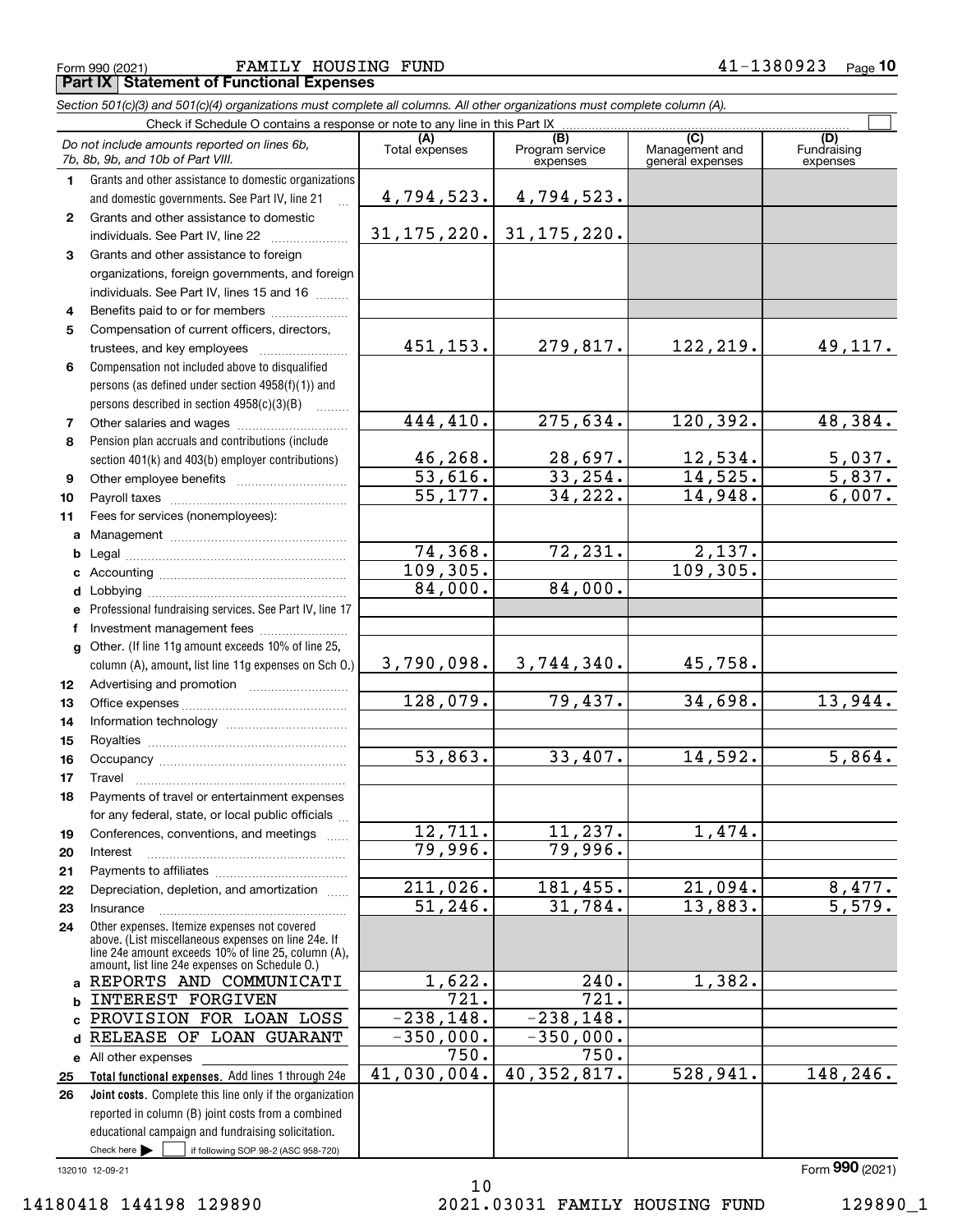|                             |          |                                                                                                                                                                                                                                |                 |                        | (A)<br>Beginning of year |                         | (B)<br>End of year |
|-----------------------------|----------|--------------------------------------------------------------------------------------------------------------------------------------------------------------------------------------------------------------------------------|-----------------|------------------------|--------------------------|-------------------------|--------------------|
|                             | 1        |                                                                                                                                                                                                                                |                 |                        | 715,457.                 | $\mathbf{1}$            | 3,458,662.         |
|                             | 2        |                                                                                                                                                                                                                                |                 |                        | 8,816,717.               | $\overline{\mathbf{2}}$ | 13, 135, 249.      |
|                             | з        |                                                                                                                                                                                                                                |                 |                        | 3,650,000.               | $\overline{\mathbf{3}}$ | 1,552,000.         |
|                             | 4        |                                                                                                                                                                                                                                |                 |                        | 16,601.                  | $\overline{\mathbf{4}}$ | 1, 267, 491.       |
|                             | 5        | Loans and other receivables from any current or former officer, director,                                                                                                                                                      |                 |                        |                          |                         |                    |
|                             |          | trustee, key employee, creator or founder, substantial contributor, or 35%                                                                                                                                                     |                 |                        |                          |                         |                    |
|                             |          | controlled entity or family member of any of these persons                                                                                                                                                                     |                 |                        |                          | 5                       |                    |
|                             | 6        | Loans and other receivables from other disqualified persons (as defined                                                                                                                                                        |                 |                        |                          |                         |                    |
|                             |          | under section $4958(f)(1)$ , and persons described in section $4958(c)(3)(B)$                                                                                                                                                  |                 | $\ldots$               |                          | 6                       |                    |
|                             | 7        |                                                                                                                                                                                                                                |                 |                        |                          | $\overline{7}$          |                    |
| Assets                      | 8        |                                                                                                                                                                                                                                |                 |                        |                          | 8                       |                    |
|                             | 9        | Prepaid expenses and deferred charges                                                                                                                                                                                          |                 |                        | 48,753.                  | $\overline{9}$          | 55,733.            |
|                             |          | 10a Land, buildings, and equipment: cost or other                                                                                                                                                                              |                 |                        |                          |                         |                    |
|                             |          | basis. Complete Part VI of Schedule D  10a                                                                                                                                                                                     |                 | <u>494,333.</u>        |                          |                         |                    |
|                             |          | <b>b</b> Less: accumulated depreciation                                                                                                                                                                                        | 10 <sub>b</sub> | $\overline{326,451}$ . | 245,745.                 | 10 <sub>c</sub>         | 167,882.           |
|                             | 11       |                                                                                                                                                                                                                                |                 |                        |                          | 11                      |                    |
|                             | 12       |                                                                                                                                                                                                                                |                 |                        |                          | 12                      |                    |
|                             | 13       |                                                                                                                                                                                                                                |                 |                        | 36, 136, 800.            | 13                      | 36, 199, 511.      |
|                             | 14       |                                                                                                                                                                                                                                |                 |                        |                          | 14                      |                    |
|                             | 15       |                                                                                                                                                                                                                                |                 |                        |                          | 15                      |                    |
|                             | 16       | Total assets. Add lines 1 through 15 (must equal line 33) [111] [121] Total assets. Add lines 1 through 15 (must equal line 33)                                                                                                |                 |                        | 49,630,073.              | 16                      | 55,836,528.        |
|                             | 17       |                                                                                                                                                                                                                                |                 |                        | 64, 147.                 | 17                      | 1,109,475.         |
|                             | 18       |                                                                                                                                                                                                                                |                 |                        | 964,000.<br>178,962.     | 18                      | 3,633,000.         |
|                             | 19       | Deferred revenue manual contracts and contracts are all the manual contracts and contracts are contracted and contracts are contracted and contract are contracted and contract are contracted and contract are contracted and |                 |                        |                          | 19                      | 165,641.           |
|                             | 20       |                                                                                                                                                                                                                                |                 |                        |                          | 20                      |                    |
|                             | 21       | Escrow or custodial account liability. Complete Part IV of Schedule D                                                                                                                                                          |                 | 1.1.1.1.1.1.1.1.1.1    |                          | 21                      |                    |
|                             | 22       | Loans and other payables to any current or former officer, director,                                                                                                                                                           |                 |                        |                          |                         |                    |
| Liabilities                 |          | trustee, key employee, creator or founder, substantial contributor, or 35%                                                                                                                                                     |                 |                        |                          |                         |                    |
|                             |          | controlled entity or family member of any of these persons                                                                                                                                                                     |                 |                        | 3,879,377.               | 22<br>23                | 3,870,140.         |
|                             | 23       | Secured mortgages and notes payable to unrelated third parties<br>Unsecured notes and loans payable to unrelated third parties                                                                                                 |                 |                        |                          | 24                      |                    |
|                             | 24<br>25 | Other liabilities (including federal income tax, payables to related third                                                                                                                                                     |                 |                        |                          |                         |                    |
|                             |          | parties, and other liabilities not included on lines 17-24). Complete Part X                                                                                                                                                   |                 |                        |                          |                         |                    |
|                             |          | of Schedule D                                                                                                                                                                                                                  |                 |                        | $577,050$ . 25           |                         | 238,802.           |
|                             | 26       | Total liabilities. Add lines 17 through 25 [11, 12, 13, 13, 13, 14, 14, 15, 16, 17, 18, 18, 18, 18, 18, 18, 1                                                                                                                  |                 |                        | 5,663,536.               | 26                      | 9,017,058.         |
|                             |          | Organizations that follow FASB ASC 958, check here $\blacktriangleright \boxed{X}$                                                                                                                                             |                 |                        |                          |                         |                    |
|                             |          | and complete lines 27, 28, 32, and 33.                                                                                                                                                                                         |                 |                        |                          |                         |                    |
|                             | 27       |                                                                                                                                                                                                                                |                 |                        | 39,895,865.              | 27                      | 41,628,323.        |
|                             | 28       |                                                                                                                                                                                                                                |                 |                        | 4,070,672.               | 28                      | 5, 191, 147.       |
|                             |          | Organizations that do not follow FASB ASC 958, check here $\blacktriangleright$                                                                                                                                                |                 |                        |                          |                         |                    |
|                             |          | and complete lines 29 through 33.                                                                                                                                                                                              |                 |                        |                          |                         |                    |
|                             | 29       |                                                                                                                                                                                                                                |                 |                        |                          | 29                      |                    |
|                             | 30       | Paid-in or capital surplus, or land, building, or equipment fund                                                                                                                                                               |                 |                        |                          | 30                      |                    |
| Net Assets or Fund Balances | 31       | Retained earnings, endowment, accumulated income, or other funds                                                                                                                                                               |                 |                        |                          | 31                      |                    |
|                             | 32       | Total net assets or fund balances                                                                                                                                                                                              |                 |                        | 43,966,537.              | 32                      | 46,819,470.        |
|                             | 33       |                                                                                                                                                                                                                                |                 |                        | 49,630,073.              | 33                      | 55,836,528.        |
|                             |          |                                                                                                                                                                                                                                |                 |                        |                          |                         | Form 990 (2021)    |

Form 990 (2021) Page FAMILY HOUSING FUND 41-1380923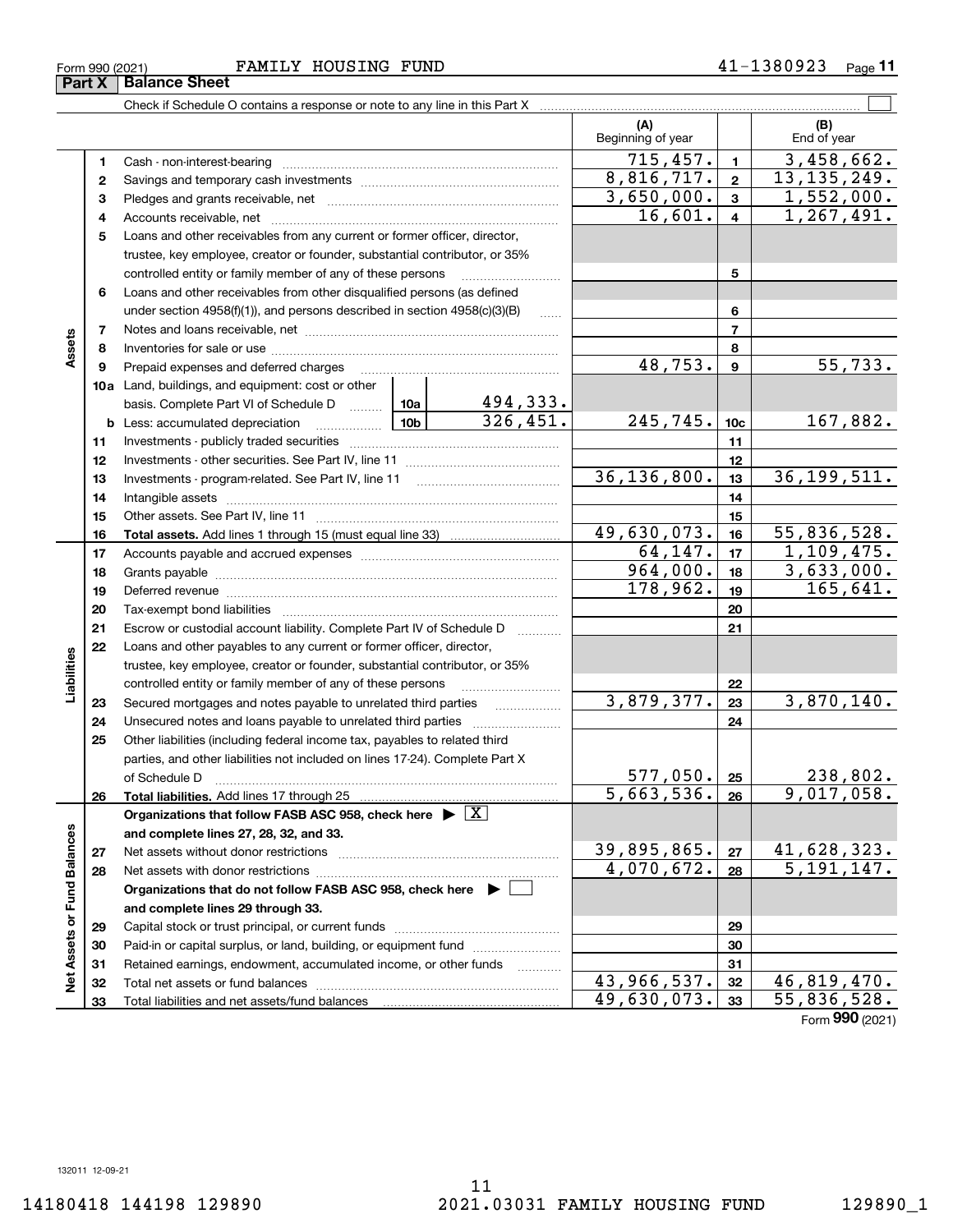|    | FAMILY HOUSING FUND<br>Form 990 (2021)                                                                                                                                                                                         |                | 41-1380923                |     | Page $12$               |
|----|--------------------------------------------------------------------------------------------------------------------------------------------------------------------------------------------------------------------------------|----------------|---------------------------|-----|-------------------------|
|    | <b>Reconciliation of Net Assets</b><br>Part XI                                                                                                                                                                                 |                |                           |     |                         |
|    |                                                                                                                                                                                                                                |                |                           |     | $\overline{\mathbf{x}}$ |
|    |                                                                                                                                                                                                                                |                |                           |     |                         |
| 1  | Total revenue (must equal Part VIII, column (A), line 12)                                                                                                                                                                      | $\mathbf{1}$   | 42, 355, 449.             |     |                         |
| 2  | Total expenses (must equal Part IX, column (A), line 25)                                                                                                                                                                       | $\overline{2}$ | $\overline{41,030,004}$ . |     |                         |
| з  | Revenue less expenses. Subtract line 2 from line 1                                                                                                                                                                             | 3              | 1,325,445.                |     |                         |
| 4  |                                                                                                                                                                                                                                | 4              | 43,966,537.               |     |                         |
| 5  |                                                                                                                                                                                                                                | 5              |                           |     | $-213.$                 |
| 6  | Donated services and use of facilities [111] matter contracts and the service of facilities [11] matter contracts and use of facilities [11] matter contracts and the service of facilities [11] matter contracts and the serv | 6              |                           |     |                         |
| 7  | Investment expenses www.communication.com/www.communication.com/www.communication.com/www.com                                                                                                                                  | $\overline{7}$ |                           |     |                         |
| 8  | Prior period adjustments                                                                                                                                                                                                       | 8              |                           |     |                         |
| 9  | Other changes in net assets or fund balances (explain on Schedule O)                                                                                                                                                           | $\mathbf{9}$   | 1,527,701.                |     |                         |
| 10 | Net assets or fund balances at end of year. Combine lines 3 through 9 (must equal Part X, line 32,                                                                                                                             |                |                           |     |                         |
|    | column (B))                                                                                                                                                                                                                    | 10             | 46,819,470.               |     |                         |
|    | Part XII Financial Statements and Reporting                                                                                                                                                                                    |                |                           |     |                         |
|    |                                                                                                                                                                                                                                |                |                           |     |                         |
|    |                                                                                                                                                                                                                                |                |                           | Yes | No                      |
| 1. | $\vert X \vert$ Accrual<br>Accounting method used to prepare the Form 990: <u>I</u> Cash<br>Other                                                                                                                              |                |                           |     |                         |
|    | If the organization changed its method of accounting from a prior year or checked "Other," explain on Schedule O.                                                                                                              |                |                           |     |                         |
|    | 2a Were the organization's financial statements compiled or reviewed by an independent accountant?                                                                                                                             |                | 2a                        |     | х                       |
|    | If "Yes," check a box below to indicate whether the financial statements for the year were compiled or reviewed on a                                                                                                           |                |                           |     |                         |
|    | separate basis, consolidated basis, or both:                                                                                                                                                                                   |                |                           |     |                         |
|    | Separate basis<br><b>Consolidated basis</b><br>Both consolidated and separate basis                                                                                                                                            |                |                           |     |                         |
|    | <b>b</b> Were the organization's financial statements audited by an independent accountant?                                                                                                                                    |                | 2 <sub>b</sub>            | X   |                         |
|    | If "Yes," check a box below to indicate whether the financial statements for the year were audited on a separate basis,                                                                                                        |                |                           |     |                         |
|    | consolidated basis, or both:                                                                                                                                                                                                   |                |                           |     |                         |
|    | $\vert$ X $\vert$ Separate basis<br>Consolidated basis<br>Both consolidated and separate basis                                                                                                                                 |                |                           |     |                         |
|    | c If "Yes" to line 2a or 2b, does the organization have a committee that assumes responsibility for oversight of the audit,                                                                                                    |                |                           |     |                         |
|    |                                                                                                                                                                                                                                |                | 2c                        | x   |                         |
|    | If the organization changed either its oversight process or selection process during the tax year, explain on Schedule O.                                                                                                      |                |                           |     |                         |
|    | 3a As a result of a federal award, was the organization required to undergo an audit or audits as set forth in the Single Audit                                                                                                |                |                           |     |                         |
|    |                                                                                                                                                                                                                                |                | 3a                        |     | x                       |
|    | b If "Yes," did the organization undergo the required audit or audits? If the organization did not undergo the required audit                                                                                                  |                |                           |     |                         |
|    |                                                                                                                                                                                                                                |                | 3b                        |     |                         |

Form (2021) **990**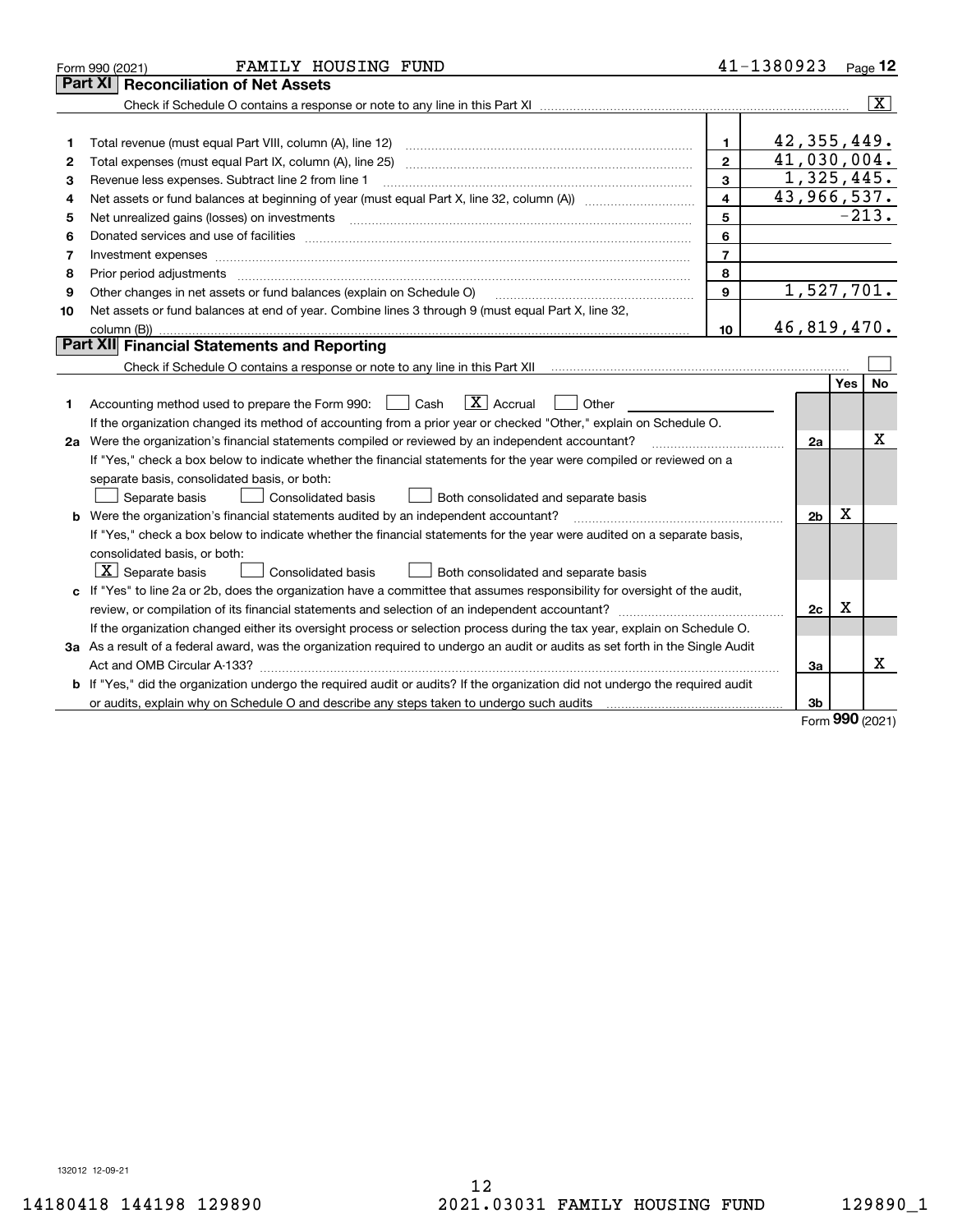Department of the Treasury Internal Revenue Service

**(Form 990)**

# **Public Charity Status and Public Support**

**Complete if the organization is a section 501(c)(3) organization or a section**

**4947(a)(1) nonexempt charitable trust. | Attach to Form 990 or Form 990-EZ.** 

**| Go to www.irs.gov/Form990 for instructions and the latest information.**

| OMB No. 1545-0047                   |
|-------------------------------------|
|                                     |
| <b>Open to Public</b><br>Inspection |

| Name of the organization |
|--------------------------|
|--------------------------|

| Name of the organization                                                                                                                        |                     |                                                        |                             |                                 |                            |    | <b>Employer identification number</b> |
|-------------------------------------------------------------------------------------------------------------------------------------------------|---------------------|--------------------------------------------------------|-----------------------------|---------------------------------|----------------------------|----|---------------------------------------|
|                                                                                                                                                 | FAMILY HOUSING FUND |                                                        |                             |                                 |                            |    | 41-1380923                            |
| Part I<br>Reason for Public Charity Status. (All organizations must complete this part.) See instructions.                                      |                     |                                                        |                             |                                 |                            |    |                                       |
| The organization is not a private foundation because it is: (For lines 1 through 12, check only one box.)                                       |                     |                                                        |                             |                                 |                            |    |                                       |
| 1.<br>A church, convention of churches, or association of churches described in section 170(b)(1)(A)(i).                                        |                     |                                                        |                             |                                 |                            |    |                                       |
| 2<br>A school described in section 170(b)(1)(A)(ii). (Attach Schedule E (Form 990).)                                                            |                     |                                                        |                             |                                 |                            |    |                                       |
| A hospital or a cooperative hospital service organization described in section 170(b)(1)(A)(iii).<br>з                                          |                     |                                                        |                             |                                 |                            |    |                                       |
| A medical research organization operated in conjunction with a hospital described in section 170(b)(1)(A)(iii). Enter the hospital's name,<br>4 |                     |                                                        |                             |                                 |                            |    |                                       |
| city, and state:                                                                                                                                |                     |                                                        |                             |                                 |                            |    |                                       |
| An organization operated for the benefit of a college or university owned or operated by a governmental unit described in<br>5                  |                     |                                                        |                             |                                 |                            |    |                                       |
| section 170(b)(1)(A)(iv). (Complete Part II.)                                                                                                   |                     |                                                        |                             |                                 |                            |    |                                       |
| A federal, state, or local government or governmental unit described in section 170(b)(1)(A)(v).<br>6                                           |                     |                                                        |                             |                                 |                            |    |                                       |
| 7<br>An organization that normally receives a substantial part of its support from a governmental unit or from the general public described in  |                     |                                                        |                             |                                 |                            |    |                                       |
| section 170(b)(1)(A)(vi). (Complete Part II.)                                                                                                   |                     |                                                        |                             |                                 |                            |    |                                       |
| A community trust described in section 170(b)(1)(A)(vi). (Complete Part II.)<br>8                                                               |                     |                                                        |                             |                                 |                            |    |                                       |
| 9<br>An agricultural research organization described in section 170(b)(1)(A)(ix) operated in conjunction with a land-grant college              |                     |                                                        |                             |                                 |                            |    |                                       |
| or university or a non-land-grant college of agriculture (see instructions). Enter the name, city, and state of the college or                  |                     |                                                        |                             |                                 |                            |    |                                       |
| university:                                                                                                                                     |                     |                                                        |                             |                                 |                            |    |                                       |
| An organization that normally receives (1) more than 33 1/3% of its support from contributions, membership fees, and gross receipts from<br>10  |                     |                                                        |                             |                                 |                            |    |                                       |
| activities related to its exempt functions, subject to certain exceptions; and (2) no more than 33 1/3% of its support from gross investment    |                     |                                                        |                             |                                 |                            |    |                                       |
| income and unrelated business taxable income (less section 511 tax) from businesses acquired by the organization after June 30, 1975.           |                     |                                                        |                             |                                 |                            |    |                                       |
| See section 509(a)(2). (Complete Part III.)                                                                                                     |                     |                                                        |                             |                                 |                            |    |                                       |
| 11<br>An organization organized and operated exclusively to test for public safety. See section 509(a)(4).                                      |                     |                                                        |                             |                                 |                            |    |                                       |
| 12 $X$                                                                                                                                          |                     |                                                        |                             |                                 |                            |    |                                       |
| An organization organized and operated exclusively for the benefit of, to perform the functions of, or to carry out the purposes of one or      |                     |                                                        |                             |                                 |                            |    |                                       |
| more publicly supported organizations described in section 509(a)(1) or section 509(a)(2). See section 509(a)(3). Check the box on              |                     |                                                        |                             |                                 |                            |    |                                       |
| lines 12a through 12d that describes the type of supporting organization and complete lines 12e, 12f, and 12g.                                  |                     |                                                        |                             |                                 |                            |    |                                       |
| X <br>Type I. A supporting organization operated, supervised, or controlled by its supported organization(s), typically by giving<br>а          |                     |                                                        |                             |                                 |                            |    |                                       |
| the supported organization(s) the power to regularly appoint or elect a majority of the directors or trustees of the supporting                 |                     |                                                        |                             |                                 |                            |    |                                       |
| organization. You must complete Part IV, Sections A and B.                                                                                      |                     |                                                        |                             |                                 |                            |    |                                       |
| Type II. A supporting organization supervised or controlled in connection with its supported organization(s), by having<br>b                    |                     |                                                        |                             |                                 |                            |    |                                       |
| control or management of the supporting organization vested in the same persons that control or manage the supported                            |                     |                                                        |                             |                                 |                            |    |                                       |
| organization(s). You must complete Part IV, Sections A and C.                                                                                   |                     |                                                        |                             |                                 |                            |    |                                       |
| Type III functionally integrated. A supporting organization operated in connection with, and functionally integrated with,<br>с                 |                     |                                                        |                             |                                 |                            |    |                                       |
| its supported organization(s) (see instructions). You must complete Part IV, Sections A, D, and E.                                              |                     |                                                        |                             |                                 |                            |    |                                       |
| Type III non-functionally integrated. A supporting organization operated in connection with its supported organization(s)<br>d                  |                     |                                                        |                             |                                 |                            |    |                                       |
| that is not functionally integrated. The organization generally must satisfy a distribution requirement and an attentiveness                    |                     |                                                        |                             |                                 |                            |    |                                       |
| requirement (see instructions). You must complete Part IV, Sections A and D, and Part V.                                                        |                     |                                                        |                             |                                 |                            |    |                                       |
| Check this box if the organization received a written determination from the IRS that it is a Type I, Type II, Type III                         |                     |                                                        |                             |                                 |                            |    |                                       |
| functionally integrated, or Type III non-functionally integrated supporting organization.                                                       |                     |                                                        |                             |                                 |                            |    |                                       |
| f Enter the number of supported organizations                                                                                                   |                     |                                                        |                             |                                 |                            |    | 4                                     |
| g Provide the following information about the supported organization(s).                                                                        |                     |                                                        |                             |                                 |                            |    |                                       |
| (i) Name of supported                                                                                                                           | (ii) EIN            | (iii) Type of organization<br>(described on lines 1-10 | in your governing document? | (iv) Is the organization listed | (v) Amount of monetary     |    | (vi) Amount of other                  |
| organization                                                                                                                                    |                     | above (see instructions))                              | Yes                         | No                              | support (see instructions) |    | support (see instructions)            |
|                                                                                                                                                 |                     |                                                        |                             |                                 |                            |    |                                       |
| CITY<br>OF ST. PAUL                                                                                                                             | 41-6005521          | 6                                                      | х                           |                                 |                            | 0. |                                       |
|                                                                                                                                                 |                     |                                                        |                             |                                 |                            |    |                                       |
| CITY OF MINNEAPOLIS41-6005375                                                                                                                   |                     | 6                                                      | х                           |                                 |                            | 0. |                                       |
| METROPOLITAN                                                                                                                                    |                     |                                                        |                             |                                 |                            |    |                                       |
| COUNCIL                                                                                                                                         | 41-6008898          | 6                                                      | X                           |                                 |                            | 0. |                                       |
| MINNESOTA HOUSING                                                                                                                               |                     |                                                        |                             |                                 |                            |    |                                       |
| <b>FINANCE AGENCY</b>                                                                                                                           | 41-1599130          | 6                                                      | X                           |                                 |                            | 0. |                                       |
|                                                                                                                                                 |                     |                                                        |                             |                                 |                            |    |                                       |
|                                                                                                                                                 |                     |                                                        |                             |                                 |                            |    |                                       |
| Total                                                                                                                                           |                     |                                                        |                             |                                 |                            | 0. | $0$ .                                 |
| LHA For Paperwork Reduction Act Notice, see the Instructions for Form 990 or 990-EZ. 132021 01-04-22                                            |                     |                                                        |                             |                                 |                            |    | Schedule A (Form 990) 2021            |
|                                                                                                                                                 |                     |                                                        |                             |                                 |                            |    |                                       |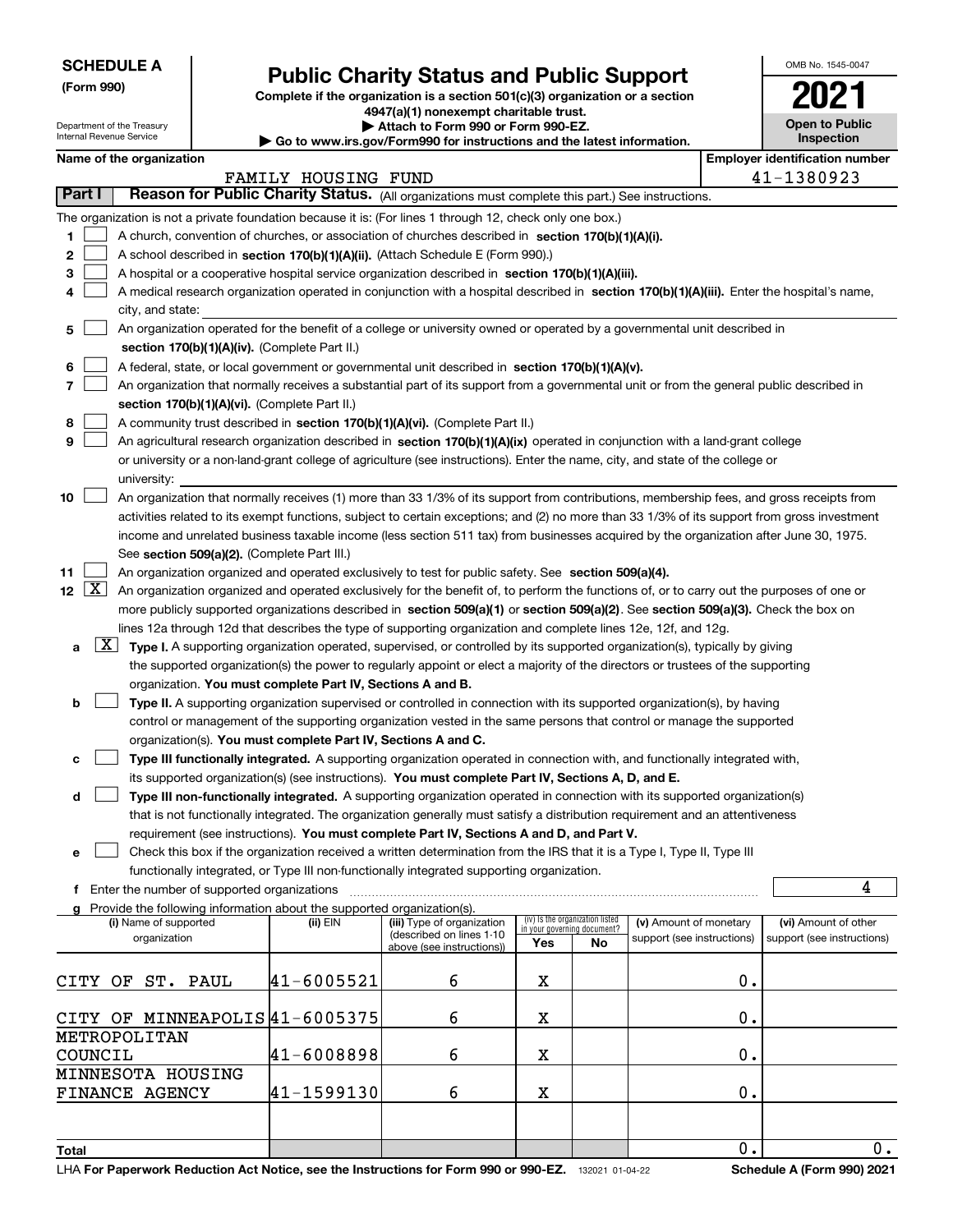| Schedule A (Form 990) 202 |  |  |
|---------------------------|--|--|
|                           |  |  |

**Part II** Support Schedule for Organizations Described in Sections 170(b)(1)(A)(iv) and 170(b)(1)(A)(vi)

(Complete only if you checked the box on line 5, 7, or 8 of Part I or if the organization failed to qualify under Part III. If the organization fails to qualify under the tests listed below, please complete Part III.)

|    | <b>Section A. Public Support</b>                                                                                                               |          |            |            |            |          |                            |
|----|------------------------------------------------------------------------------------------------------------------------------------------------|----------|------------|------------|------------|----------|----------------------------|
|    | Calendar year (or fiscal year beginning in) $\blacktriangleright$                                                                              | (a) 2017 | $(b)$ 2018 | $(c)$ 2019 | $(d)$ 2020 | (e) 2021 | (f) Total                  |
|    | <b>1</b> Gifts, grants, contributions, and                                                                                                     |          |            |            |            |          |                            |
|    | membership fees received. (Do not                                                                                                              |          |            |            |            |          |                            |
|    | include any "unusual grants.")                                                                                                                 |          |            |            |            |          |                            |
|    | 2 Tax revenues levied for the organ-                                                                                                           |          |            |            |            |          |                            |
|    | ization's benefit and either paid to                                                                                                           |          |            |            |            |          |                            |
|    | or expended on its behalf                                                                                                                      |          |            |            |            |          |                            |
|    | 3 The value of services or facilities                                                                                                          |          |            |            |            |          |                            |
|    | furnished by a governmental unit to                                                                                                            |          |            |            |            |          |                            |
|    | the organization without charge                                                                                                                |          |            |            |            |          |                            |
|    | 4 Total. Add lines 1 through 3                                                                                                                 |          |            |            |            |          |                            |
| 5  | The portion of total contributions                                                                                                             |          |            |            |            |          |                            |
|    | by each person (other than a                                                                                                                   |          |            |            |            |          |                            |
|    | governmental unit or publicly                                                                                                                  |          |            |            |            |          |                            |
|    | supported organization) included                                                                                                               |          |            |            |            |          |                            |
|    | on line 1 that exceeds 2% of the                                                                                                               |          |            |            |            |          |                            |
|    | amount shown on line 11,                                                                                                                       |          |            |            |            |          |                            |
|    | column (f)                                                                                                                                     |          |            |            |            |          |                            |
|    | 6 Public support. Subtract line 5 from line 4.                                                                                                 |          |            |            |            |          |                            |
|    | <b>Section B. Total Support</b>                                                                                                                |          |            |            |            |          |                            |
|    | Calendar year (or fiscal year beginning in) $\blacktriangleright$                                                                              | (a) 2017 | (b) 2018   | $(c)$ 2019 | $(d)$ 2020 | (e) 2021 | (f) Total                  |
|    | 7 Amounts from line 4                                                                                                                          |          |            |            |            |          |                            |
|    | 8 Gross income from interest,                                                                                                                  |          |            |            |            |          |                            |
|    | dividends, payments received on                                                                                                                |          |            |            |            |          |                            |
|    | securities loans, rents, royalties,                                                                                                            |          |            |            |            |          |                            |
|    | and income from similar sources                                                                                                                |          |            |            |            |          |                            |
| 9. | Net income from unrelated business                                                                                                             |          |            |            |            |          |                            |
|    | activities, whether or not the                                                                                                                 |          |            |            |            |          |                            |
|    | business is regularly carried on                                                                                                               |          |            |            |            |          |                            |
|    | <b>10</b> Other income. Do not include gain                                                                                                    |          |            |            |            |          |                            |
|    | or loss from the sale of capital                                                                                                               |          |            |            |            |          |                            |
|    | assets (Explain in Part VI.)                                                                                                                   |          |            |            |            |          |                            |
|    | <b>11 Total support.</b> Add lines 7 through 10                                                                                                |          |            |            |            |          |                            |
|    | <b>12</b> Gross receipts from related activities, etc. (see instructions)                                                                      |          |            |            |            | 12       |                            |
|    | 13 First 5 years. If the Form 990 is for the organization's first, second, third, fourth, or fifth tax year as a section 501(c)(3)             |          |            |            |            |          |                            |
|    |                                                                                                                                                |          |            |            |            |          |                            |
|    | <b>Section C. Computation of Public Support Percentage</b>                                                                                     |          |            |            |            |          |                            |
|    | 14 Public support percentage for 2021 (line 6, column (f), divided by line 11, column (f) <i>mummumumum</i>                                    |          |            |            |            | 14       | %                          |
|    |                                                                                                                                                |          |            |            |            | 15       | %                          |
|    | 16a 33 1/3% support test - 2021. If the organization did not check the box on line 13, and line 14 is 33 1/3% or more, check this box and      |          |            |            |            |          |                            |
|    | stop here. The organization qualifies as a publicly supported organization                                                                     |          |            |            |            |          |                            |
|    | b 33 1/3% support test - 2020. If the organization did not check a box on line 13 or 16a, and line 15 is 33 1/3% or more, check this box       |          |            |            |            |          |                            |
|    | and stop here. The organization qualifies as a publicly supported organization                                                                 |          |            |            |            |          |                            |
|    | 17a 10% -facts-and-circumstances test - 2021. If the organization did not check a box on line 13, 16a, or 16b, and line 14 is 10% or more,     |          |            |            |            |          |                            |
|    | and if the organization meets the facts-and-circumstances test, check this box and stop here. Explain in Part VI how the organization          |          |            |            |            |          |                            |
|    | meets the facts-and-circumstances test. The organization qualifies as a publicly supported organization                                        |          |            |            |            |          |                            |
|    | <b>b 10% -facts-and-circumstances test - 2020.</b> If the organization did not check a box on line 13, 16a, 16b, or 17a, and line 15 is 10% or |          |            |            |            |          |                            |
|    | more, and if the organization meets the facts-and-circumstances test, check this box and stop here. Explain in Part VI how the                 |          |            |            |            |          |                            |
|    | organization meets the facts-and-circumstances test. The organization qualifies as a publicly supported organization                           |          |            |            |            |          |                            |
| 18 | Private foundation. If the organization did not check a box on line 13, 16a, 16b, 17a, or 17b, check this box and see instructions             |          |            |            |            |          | Schedule A (Form 990) 2021 |
|    |                                                                                                                                                |          |            |            |            |          |                            |

**Schedule A (Form 990) 2021**

132022 01-04-22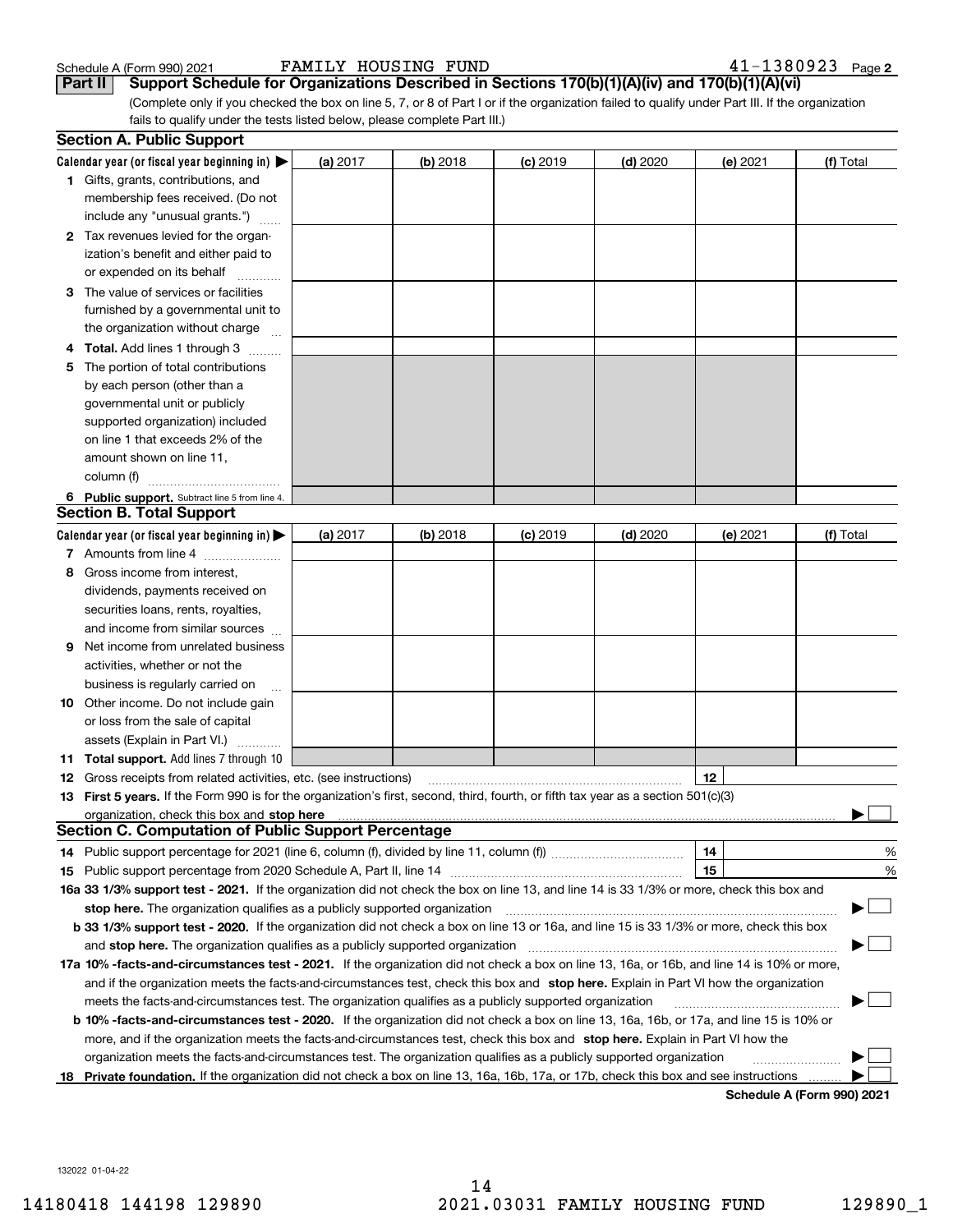**Part III Support Schedule for Organizations Described in Section 509(a)(2)** 

(Complete only if you checked the box on line 10 of Part I or if the organization failed to qualify under Part II. If the organization fails to qualify under the tests listed below, please complete Part II.)

| <b>Section A. Public Support</b>                                                                                                                                                                |            |          |                 |            |          |                            |
|-------------------------------------------------------------------------------------------------------------------------------------------------------------------------------------------------|------------|----------|-----------------|------------|----------|----------------------------|
| Calendar year (or fiscal year beginning in) $\blacktriangleright$                                                                                                                               | (a) 2017   | (b) 2018 | $(c)$ 2019      | $(d)$ 2020 | (e) 2021 | (f) Total                  |
| 1 Gifts, grants, contributions, and                                                                                                                                                             |            |          |                 |            |          |                            |
| membership fees received. (Do not                                                                                                                                                               |            |          |                 |            |          |                            |
| include any "unusual grants.")                                                                                                                                                                  |            |          |                 |            |          |                            |
| <b>2</b> Gross receipts from admissions,<br>merchandise sold or services per-<br>formed, or facilities furnished in<br>any activity that is related to the<br>organization's tax-exempt purpose |            |          |                 |            |          |                            |
| 3 Gross receipts from activities that                                                                                                                                                           |            |          |                 |            |          |                            |
| are not an unrelated trade or bus-                                                                                                                                                              |            |          |                 |            |          |                            |
| iness under section 513                                                                                                                                                                         |            |          |                 |            |          |                            |
| 4 Tax revenues levied for the organ-                                                                                                                                                            |            |          |                 |            |          |                            |
| ization's benefit and either paid to                                                                                                                                                            |            |          |                 |            |          |                            |
| or expended on its behalf<br>.                                                                                                                                                                  |            |          |                 |            |          |                            |
| 5 The value of services or facilities<br>furnished by a governmental unit to                                                                                                                    |            |          |                 |            |          |                            |
| the organization without charge                                                                                                                                                                 |            |          |                 |            |          |                            |
| <b>6 Total.</b> Add lines 1 through 5                                                                                                                                                           |            |          |                 |            |          |                            |
| 7a Amounts included on lines 1, 2, and<br>3 received from disqualified persons                                                                                                                  |            |          |                 |            |          |                            |
| <b>b</b> Amounts included on lines 2 and 3 received<br>from other than disqualified persons that<br>exceed the greater of \$5,000 or 1% of the<br>amount on line 13 for the year                |            |          |                 |            |          |                            |
| c Add lines 7a and 7b                                                                                                                                                                           |            |          |                 |            |          |                            |
| 8 Public support. (Subtract line 7c from line 6.)<br>Section B. Total Support                                                                                                                   |            |          |                 |            |          |                            |
| Calendar year (or fiscal year beginning in)                                                                                                                                                     | (a) $2017$ | (b) 2018 | <b>(c)</b> 2019 | $(d)$ 2020 | (e) 2021 | (f) Total                  |
| 9 Amounts from line 6                                                                                                                                                                           |            |          |                 |            |          |                            |
| <b>10a</b> Gross income from interest,<br>dividends, payments received on<br>securities loans, rents, royalties,<br>and income from similar sources                                             |            |          |                 |            |          |                            |
| <b>b</b> Unrelated business taxable income                                                                                                                                                      |            |          |                 |            |          |                            |
| (less section 511 taxes) from businesses                                                                                                                                                        |            |          |                 |            |          |                            |
| acquired after June 30, 1975                                                                                                                                                                    |            |          |                 |            |          |                            |
| c Add lines 10a and 10b                                                                                                                                                                         |            |          |                 |            |          |                            |
| 11 Net income from unrelated business<br>activities not included on line 10b.<br>whether or not the business is<br>regularly carried on                                                         |            |          |                 |            |          |                            |
| 12 Other income. Do not include gain<br>or loss from the sale of capital<br>assets (Explain in Part VI.)                                                                                        |            |          |                 |            |          |                            |
| <b>13</b> Total support. (Add lines 9, 10c, 11, and 12.)                                                                                                                                        |            |          |                 |            |          |                            |
| 14 First 5 years. If the Form 990 is for the organization's first, second, third, fourth, or fifth tax year as a section 501(c)(3) organization,                                                |            |          |                 |            |          |                            |
| check this box and <b>stop here</b> with an accommutation of the contract of the state of the contract of the contract of                                                                       |            |          |                 |            |          |                            |
| <b>Section C. Computation of Public Support Percentage</b>                                                                                                                                      |            |          |                 |            |          |                            |
|                                                                                                                                                                                                 |            |          |                 |            | 15       | %                          |
| 16 Public support percentage from 2020 Schedule A, Part III, line 15                                                                                                                            |            |          |                 |            | 16       | %                          |
| <b>Section D. Computation of Investment Income Percentage</b>                                                                                                                                   |            |          |                 |            |          |                            |
| 17 Investment income percentage for 2021 (line 10c, column (f), divided by line 13, column (f))                                                                                                 |            |          |                 |            | 17       | %                          |
| 18 Investment income percentage from 2020 Schedule A, Part III, line 17                                                                                                                         |            |          |                 |            | 18       | %                          |
| 19a 33 1/3% support tests - 2021. If the organization did not check the box on line 14, and line 15 is more than 33 1/3%, and line 17 is not                                                    |            |          |                 |            |          |                            |
| more than 33 1/3%, check this box and stop here. The organization qualifies as a publicly supported organization                                                                                |            |          |                 |            |          |                            |
| b 33 1/3% support tests - 2020. If the organization did not check a box on line 14 or line 19a, and line 16 is more than 33 1/3%, and                                                           |            |          |                 |            |          |                            |
| line 18 is not more than 33 1/3%, check this box and stop here. The organization qualifies as a publicly supported organization                                                                 |            |          |                 |            |          |                            |
| 20 Private foundation. If the organization did not check a box on line 14, 19a, or 19b, check this box and see instructions                                                                     |            |          |                 |            |          |                            |
| 132023 01-04-22                                                                                                                                                                                 |            |          |                 |            |          | Schedule A (Form 990) 2021 |
|                                                                                                                                                                                                 |            | 15       |                 |            |          |                            |

 <sup>14180418 144198 129890 2021.03031</sup> FAMILY HOUSING FUND 129890\_1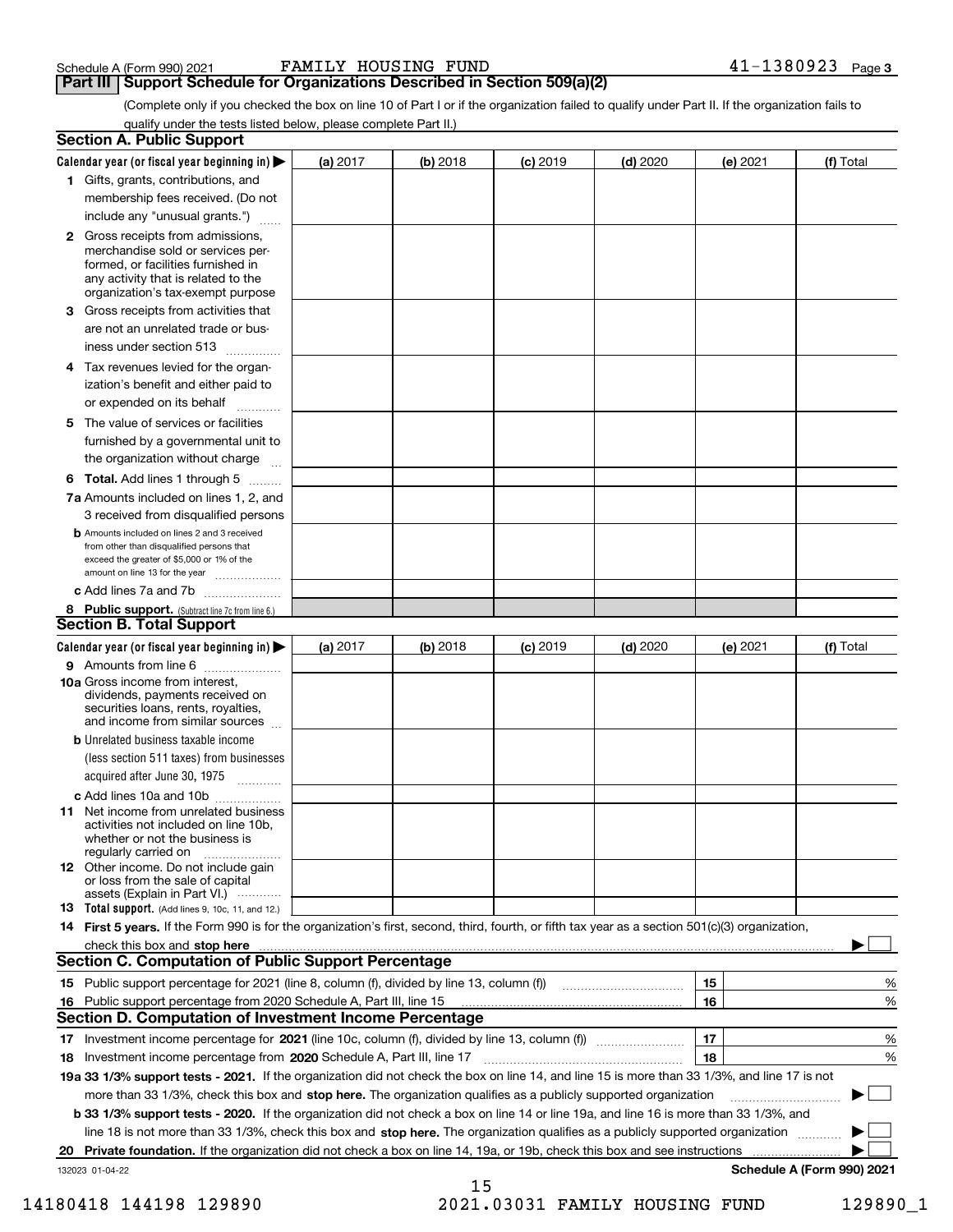**Yes**

**No**

# **Part IV Supporting Organizations**

(Complete only if you checked a box in line 12 on Part I. If you checked box 12a, Part I, complete Sections A and B. If you checked box 12b, Part I, complete Sections A and C. If you checked box 12c, Part I, complete Sections A, D, and E. If you checked box 12d, Part I, complete Sections A and D, and complete Part V.)

# **Section A. All Supporting Organizations**

- **1** Are all of the organization's supported organizations listed by name in the organization's governing documents? If "No," describe in **Part VI** how the supported organizations are designated. If designated by *class or purpose, describe the designation. If historic and continuing relationship, explain.*
- **2** Did the organization have any supported organization that does not have an IRS determination of status under section 509(a)(1) or (2)? If "Yes," explain in Part VI how the organization determined that the supported *organization was described in section 509(a)(1) or (2).*
- **3a** Did the organization have a supported organization described in section 501(c)(4), (5), or (6)? If "Yes," answer *lines 3b and 3c below.*
- **b** Did the organization confirm that each supported organization qualified under section 501(c)(4), (5), or (6) and satisfied the public support tests under section 509(a)(2)? If "Yes," describe in **Part VI** when and how the *organization made the determination.*
- **c**Did the organization ensure that all support to such organizations was used exclusively for section 170(c)(2)(B) purposes? If "Yes," explain in **Part VI** what controls the organization put in place to ensure such use.
- **4a***If* Was any supported organization not organized in the United States ("foreign supported organization")? *"Yes," and if you checked box 12a or 12b in Part I, answer lines 4b and 4c below.*
- **b** Did the organization have ultimate control and discretion in deciding whether to make grants to the foreign supported organization? If "Yes," describe in **Part VI** how the organization had such control and discretion *despite being controlled or supervised by or in connection with its supported organizations.*
- **c** Did the organization support any foreign supported organization that does not have an IRS determination under sections 501(c)(3) and 509(a)(1) or (2)? If "Yes," explain in **Part VI** what controls the organization used *to ensure that all support to the foreign supported organization was used exclusively for section 170(c)(2)(B) purposes.*
- **5a** Did the organization add, substitute, or remove any supported organizations during the tax year? If "Yes," answer lines 5b and 5c below (if applicable). Also, provide detail in **Part VI,** including (i) the names and EIN *numbers of the supported organizations added, substituted, or removed; (ii) the reasons for each such action; (iii) the authority under the organization's organizing document authorizing such action; and (iv) how the action was accomplished (such as by amendment to the organizing document).*
- **b** Type I or Type II only. Was any added or substituted supported organization part of a class already designated in the organization's organizing document?
- **cSubstitutions only.**  Was the substitution the result of an event beyond the organization's control?
- **6** Did the organization provide support (whether in the form of grants or the provision of services or facilities) to **Part VI.** *If "Yes," provide detail in* support or benefit one or more of the filing organization's supported organizations? anyone other than (i) its supported organizations, (ii) individuals that are part of the charitable class benefited by one or more of its supported organizations, or (iii) other supporting organizations that also
- **7**Did the organization provide a grant, loan, compensation, or other similar payment to a substantial contributor regard to a substantial contributor? If "Yes," complete Part I of Schedule L (Form 990). (as defined in section 4958(c)(3)(C)), a family member of a substantial contributor, or a 35% controlled entity with
- **8** Did the organization make a loan to a disqualified person (as defined in section 4958) not described on line 7? *If "Yes," complete Part I of Schedule L (Form 990).*
- **9a** Was the organization controlled directly or indirectly at any time during the tax year by one or more in section 509(a)(1) or (2))? If "Yes," *provide detail in* <code>Part VI.</code> disqualified persons, as defined in section 4946 (other than foundation managers and organizations described
- **b**the supporting organization had an interest? If "Yes," provide detail in P**art VI**. Did one or more disqualified persons (as defined on line 9a) hold a controlling interest in any entity in which
- **c**Did a disqualified person (as defined on line 9a) have an ownership interest in, or derive any personal benefit from, assets in which the supporting organization also had an interest? If "Yes," provide detail in P**art VI.**
- **10a** Was the organization subject to the excess business holdings rules of section 4943 because of section supporting organizations)? If "Yes," answer line 10b below. 4943(f) (regarding certain Type II supporting organizations, and all Type III non-functionally integrated
- **b** Did the organization have any excess business holdings in the tax year? (Use Schedule C, Form 4720, to *determine whether the organization had excess business holdings.)*

132024 01-04-21



**Schedule A (Form 990) 2021**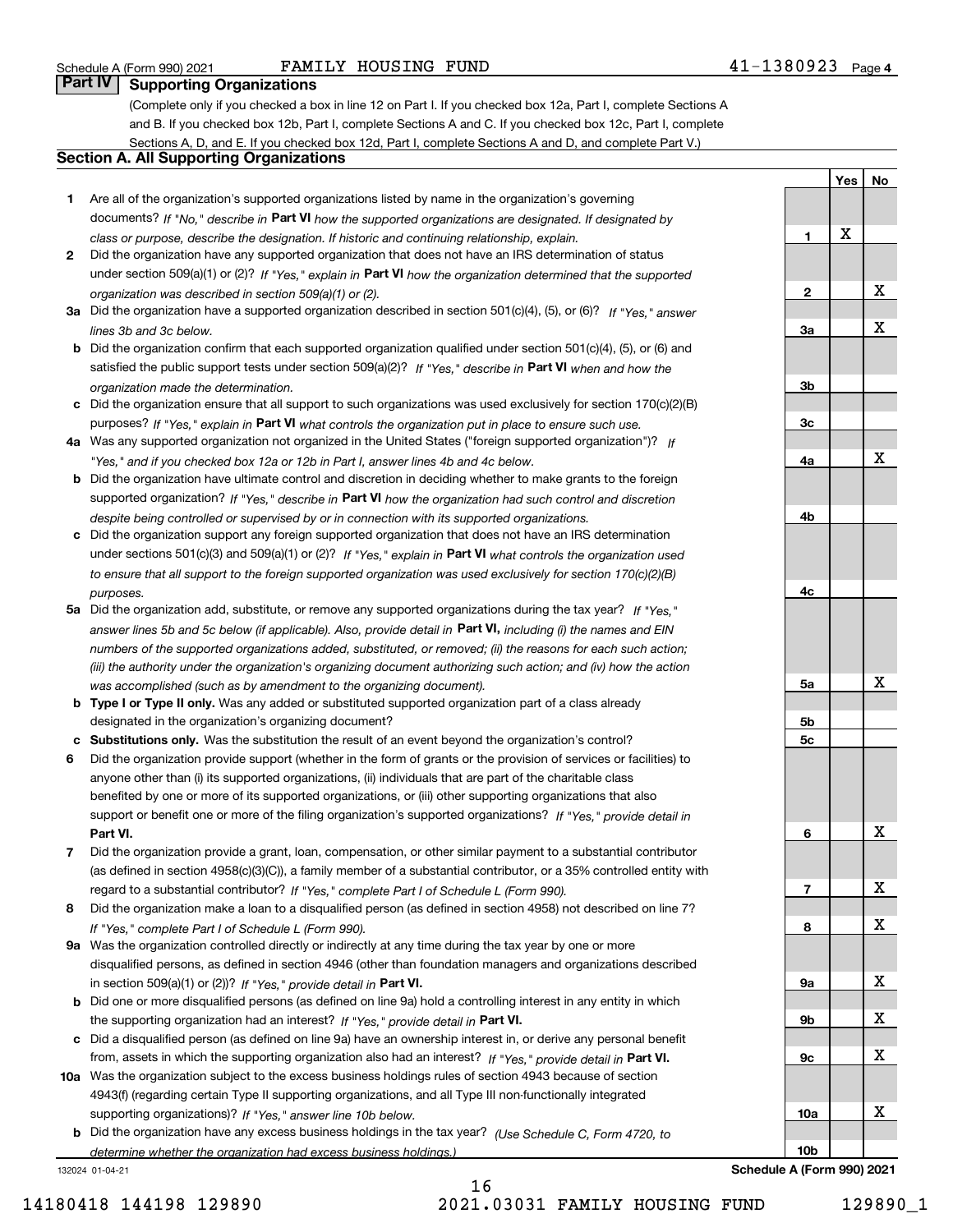| 1380923<br>HOUSING FUND<br>FAMILY<br>Schedule A (Form 990) 2021 | Page 5 |
|-----------------------------------------------------------------|--------|
|-----------------------------------------------------------------|--------|

|              | Supporting Organizations (continued)<br><b>Part IV</b>                                                                                                                                                                                                                                                                                                                                                                                                                                                                                                                                                                                               |                 |     |           |
|--------------|------------------------------------------------------------------------------------------------------------------------------------------------------------------------------------------------------------------------------------------------------------------------------------------------------------------------------------------------------------------------------------------------------------------------------------------------------------------------------------------------------------------------------------------------------------------------------------------------------------------------------------------------------|-----------------|-----|-----------|
|              |                                                                                                                                                                                                                                                                                                                                                                                                                                                                                                                                                                                                                                                      |                 | Yes | No.       |
| 11           | Has the organization accepted a gift or contribution from any of the following persons?                                                                                                                                                                                                                                                                                                                                                                                                                                                                                                                                                              |                 |     |           |
|              | a A person who directly or indirectly controls, either alone or together with persons described on lines 11b and                                                                                                                                                                                                                                                                                                                                                                                                                                                                                                                                     |                 |     |           |
|              | 11c below, the governing body of a supported organization?                                                                                                                                                                                                                                                                                                                                                                                                                                                                                                                                                                                           | 11a             |     | x         |
|              | <b>b</b> A family member of a person described on line 11a above?                                                                                                                                                                                                                                                                                                                                                                                                                                                                                                                                                                                    | 11 <sub>b</sub> |     | X         |
|              | c A 35% controlled entity of a person described on line 11a or 11b above? If "Yes" to line 11a, 11b, or 11c, provide                                                                                                                                                                                                                                                                                                                                                                                                                                                                                                                                 |                 |     |           |
|              | detail in Part VI.                                                                                                                                                                                                                                                                                                                                                                                                                                                                                                                                                                                                                                   | 11c             |     | X         |
|              | <b>Section B. Type I Supporting Organizations</b>                                                                                                                                                                                                                                                                                                                                                                                                                                                                                                                                                                                                    |                 |     |           |
|              |                                                                                                                                                                                                                                                                                                                                                                                                                                                                                                                                                                                                                                                      |                 | Yes | No        |
| 1            | Did the governing body, members of the governing body, officers acting in their official capacity, or membership of one or<br>more supported organizations have the power to regularly appoint or elect at least a majority of the organization's officers,<br>directors, or trustees at all times during the tax year? If "No," describe in Part VI how the supported organization(s)<br>effectively operated, supervised, or controlled the organization's activities. If the organization had more than one supported<br>organization, describe how the powers to appoint and/or remove officers, directors, or trustees were allocated among the |                 |     |           |
|              | supported organizations and what conditions or restrictions, if any, applied to such powers during the tax year.                                                                                                                                                                                                                                                                                                                                                                                                                                                                                                                                     | 1               | X   |           |
| $\mathbf{2}$ | Did the organization operate for the benefit of any supported organization other than the supported                                                                                                                                                                                                                                                                                                                                                                                                                                                                                                                                                  |                 |     |           |
|              | organization(s) that operated, supervised, or controlled the supporting organization? If "Yes," explain in                                                                                                                                                                                                                                                                                                                                                                                                                                                                                                                                           |                 |     |           |
|              | Part VI how providing such benefit carried out the purposes of the supported organization(s) that operated,                                                                                                                                                                                                                                                                                                                                                                                                                                                                                                                                          |                 |     |           |
|              | supervised, or controlled the supporting organization.                                                                                                                                                                                                                                                                                                                                                                                                                                                                                                                                                                                               | $\overline{2}$  | x   |           |
|              | <b>Section C. Type II Supporting Organizations</b>                                                                                                                                                                                                                                                                                                                                                                                                                                                                                                                                                                                                   |                 |     |           |
|              |                                                                                                                                                                                                                                                                                                                                                                                                                                                                                                                                                                                                                                                      |                 | Yes | <b>No</b> |
| 1            | Were a majority of the organization's directors or trustees during the tax year also a majority of the directors                                                                                                                                                                                                                                                                                                                                                                                                                                                                                                                                     |                 |     |           |
|              | or trustees of each of the organization's supported organization(s)? If "No," describe in Part VI how control                                                                                                                                                                                                                                                                                                                                                                                                                                                                                                                                        |                 |     |           |
|              | or management of the supporting organization was vested in the same persons that controlled or managed                                                                                                                                                                                                                                                                                                                                                                                                                                                                                                                                               |                 |     |           |
|              | the supported organization(s).                                                                                                                                                                                                                                                                                                                                                                                                                                                                                                                                                                                                                       | 1               |     |           |
|              | Section D. All Type III Supporting Organizations                                                                                                                                                                                                                                                                                                                                                                                                                                                                                                                                                                                                     |                 |     |           |
|              |                                                                                                                                                                                                                                                                                                                                                                                                                                                                                                                                                                                                                                                      |                 | Yes | No        |
|              | Did the organization provide to each of its supported organizations, by the last day of the fifth month of the                                                                                                                                                                                                                                                                                                                                                                                                                                                                                                                                       |                 |     |           |

|              | Did the organization provide to each of its supported organizations, by the last day of the fifth month of the<br>organization's tax year, (i) a written notice describing the type and amount of support provided during the prior tax |  |  |
|--------------|-----------------------------------------------------------------------------------------------------------------------------------------------------------------------------------------------------------------------------------------|--|--|
|              | year, (ii) a copy of the Form 990 that was most recently filed as of the date of notification, and (iii) copies of the                                                                                                                  |  |  |
|              | organization's governing documents in effect on the date of notification, to the extent not previously provided?                                                                                                                        |  |  |
| $\mathbf{2}$ | Were any of the organization's officers, directors, or trustees either (i) appointed or elected by the supported                                                                                                                        |  |  |
|              | organization(s) or (ii) serving on the governing body of a supported organization? If "No," explain in Part VI how                                                                                                                      |  |  |
|              | the organization maintained a close and continuous working relationship with the supported organization(s).                                                                                                                             |  |  |
| 3            | By reason of the relationship described on line 2, above, did the organization's supported organizations have a                                                                                                                         |  |  |
|              | significant voice in the organization's investment policies and in directing the use of the organization's                                                                                                                              |  |  |
|              | income or assets at all times during the tax year? If "Yes," describe in Part VI the role the organization's                                                                                                                            |  |  |
|              | supported organizations played in this regard.                                                                                                                                                                                          |  |  |

# *supported organizations played in this regard.* **Section E. Type III Functionally Integrated Supporting Organizations**

| Check the box next to the method that the organization used to satisfy the Integral Part Test during the year (see instructions). |  |
|-----------------------------------------------------------------------------------------------------------------------------------|--|
|                                                                                                                                   |  |

**alinupy** The organization satisfied the Activities Test. Complete line 2 below.

|  |  |  |  | <b>b</b> $\Box$ The organization is the parent of each of its supported organizations. Complete line 3 below. |  |  |
|--|--|--|--|---------------------------------------------------------------------------------------------------------------|--|--|
|--|--|--|--|---------------------------------------------------------------------------------------------------------------|--|--|

|  |  | $c$ The organization supported a governmental entity. Describe in Part VI how you supported a governmental entity (see instructions). |  |
|--|--|---------------------------------------------------------------------------------------------------------------------------------------|--|
|--|--|---------------------------------------------------------------------------------------------------------------------------------------|--|

17

- **2Answer lines 2a and 2b below. Yes No** Activities Test.
- **a** Did substantially all of the organization's activities during the tax year directly further the exempt purposes of the supported organization(s) to which the organization was responsive? If "Yes," then in **Part VI identify those supported organizations and explain**  *how these activities directly furthered their exempt purposes, how the organization was responsive to those supported organizations, and how the organization determined that these activities constituted substantially all of its activities.*
- **b** Did the activities described on line 2a, above, constitute activities that, but for the organization's involvement, **Part VI**  *the reasons for the organization's position that its supported organization(s) would have engaged in* one or more of the organization's supported organization(s) would have been engaged in? If "Yes," e*xplain in these activities but for the organization's involvement.*
- **3** Parent of Supported Organizations. Answer lines 3a and 3b below.

**a** Did the organization have the power to regularly appoint or elect a majority of the officers, directors, or trustees of each of the supported organizations? If "Yes" or "No" provide details in P**art VI.** 

132025 01-04-22 **b** Did the organization exercise a substantial degree of direction over the policies, programs, and activities of each of its supported organizations? If "Yes," describe in Part VI the role played by the organization in this regard.

**3bSchedule A (Form 990) 2021**

**2a**

**2b**

**3a**

14180418 144198 129890 2021.03031 FAMILY HOUSING FUND 129890\_1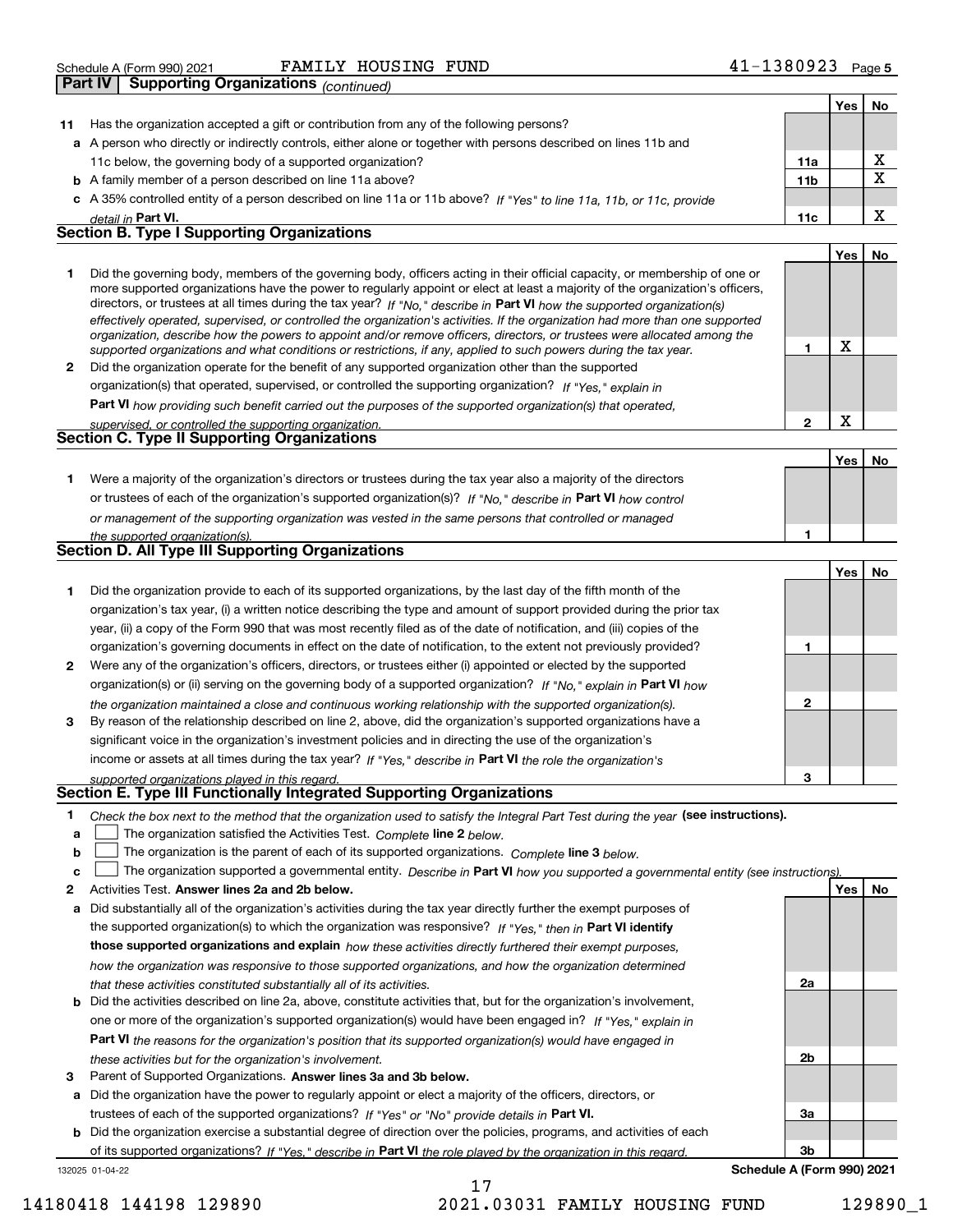**1Part VI** Check here if the organization satisfied the Integral Part Test as a qualifying trust on Nov. 20, 1970 ( explain in Part **VI**). See instructions. Schedule A (Form 990) 2021 Page FAMILY HOUSING FUND 41-1380923 **Part V Type III Non-Functionally Integrated 509(a)(3) Supporting Organizations**   $\mathcal{L}^{\text{max}}$ 

All other Type III non-functionally integrated supporting organizations must complete Sections A through E.

**Section A - Adjusted Net Income 12** Recoveries of prior-year distributions **3** Other gross income (see instructions) **4**Add lines 1 through 3. **56** Portion of operating expenses paid or incurred for production or **7** Other expenses (see instructions) **8** Adjusted Net Income (subtract lines 5, 6, and 7 from line 4) **8 8 1234567Section B - Minimum Asset Amount 1**Aggregate fair market value of all non-exempt-use assets (see **2**Acquisition indebtedness applicable to non-exempt-use assets **3** Subtract line 2 from line 1d. **4**Cash deemed held for exempt use. Enter 0.015 of line 3 (for greater amount, **5** Net value of non-exempt-use assets (subtract line 4 from line 3) **678a** Average monthly value of securities **b** Average monthly cash balances **c**Fair market value of other non-exempt-use assets **dTotal**  (add lines 1a, 1b, and 1c) **eDiscount** claimed for blockage or other factors **1a1b1c1d2345678**(explain in detail in Part VI): **Minimum Asset Amount**  (add line 7 to line 6) **Section C - Distributable Amount 12**Enter 0.85 of line 1. **3**Minimum asset amount for prior year (from Section B, line 8, column A) **456123456Distributable Amount.** Subtract line 5 from line 4, unless subject to (B) Current Year (optional)(A) Prior Year Net short-term capital gain Depreciation and depletion collection of gross income or for management, conservation, or maintenance of property held for production of income (see instructions) (B) Current Year (optional)(A) Prior Year instructions for short tax year or assets held for part of year): see instructions). Multiply line 5 by 0.035. Recoveries of prior-year distributions Current Year Adjusted net income for prior year (from Section A, line 8, column A) Enter greater of line 2 or line 3. Income tax imposed in prior year emergency temporary reduction (see instructions).

**7**Check here if the current year is the organization's first as a non-functionally integrated Type III supporting organization (see instructions). $\mathcal{L}^{\text{max}}$ 

**Schedule A (Form 990) 2021**

132026 01-04-22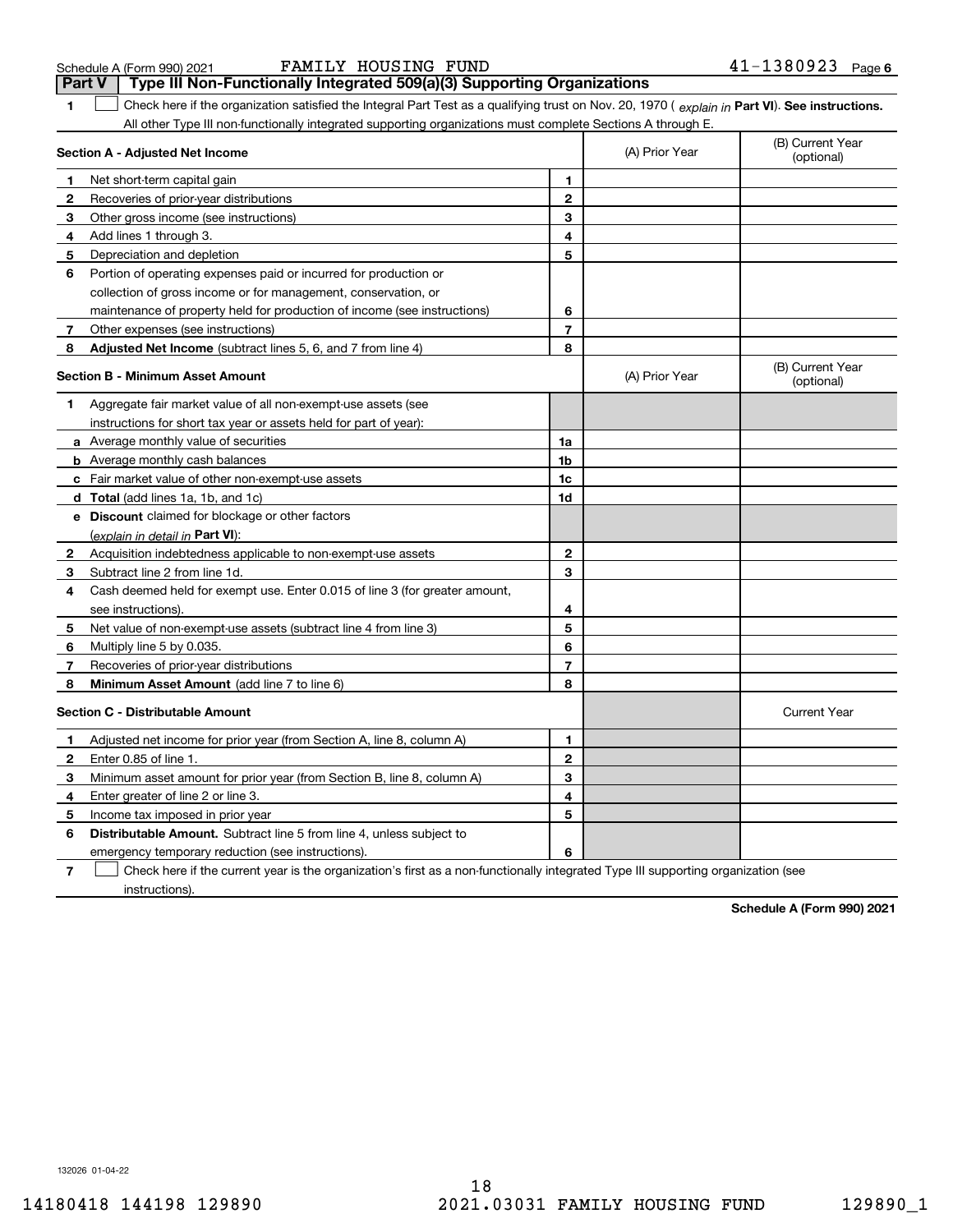# **Section D - Distributions Current Year**

FAMILY HOUSING FUND

|   | Secuon D - Distributions                                                               |
|---|----------------------------------------------------------------------------------------|
|   | Amounts paid to supported organizations to accomplish exempt purposes                  |
| 2 | Amounts paid to perform activity that directly furthers exempt purposes of supported   |
|   | organizations, in excess of income from activity                                       |
| з | Administrative expenses paid to accomplish exempt purposes of supported organizations  |
| 4 | Amounts paid to acquire exempt-use assets                                              |
| 5 | Qualified set-aside amounts (prior IRS approval required - provide details in Part VI) |
| 6 | Other distributions ( <i>describe in</i> Part VI). See instructions.                   |
|   |                                                                                        |

| 8            | Distributions to attentive supported organizations to which the organization is responsive |                                    |                                               |   |                                                  |
|--------------|--------------------------------------------------------------------------------------------|------------------------------------|-----------------------------------------------|---|--------------------------------------------------|
|              | (provide details in Part VI). See instructions.                                            |                                    |                                               | 8 |                                                  |
| 9            | Distributable amount for 2021 from Section C, line 6                                       |                                    | 9                                             |   |                                                  |
| 10           | Line 8 amount divided by line 9 amount                                                     |                                    | 10                                            |   |                                                  |
|              | <b>Section E - Distribution Allocations</b> (see instructions)                             | (i)<br><b>Excess Distributions</b> | (ii)<br><b>Underdistributions</b><br>Pre-2021 |   | (iii)<br><b>Distributable</b><br>Amount for 2021 |
| 1            | Distributable amount for 2021 from Section C, line 6                                       |                                    |                                               |   |                                                  |
| $\mathbf{2}$ | Underdistributions, if any, for years prior to 2021 (reason-                               |                                    |                                               |   |                                                  |
|              | able cause required - explain in Part VI). See instructions.                               |                                    |                                               |   |                                                  |
| 3            | Excess distributions carryover, if any, to 2021                                            |                                    |                                               |   |                                                  |
|              | <b>a</b> From 2016                                                                         |                                    |                                               |   |                                                  |
|              | $b$ From 2017                                                                              |                                    |                                               |   |                                                  |
|              | c From 2018                                                                                |                                    |                                               |   |                                                  |
|              | d From 2019                                                                                |                                    |                                               |   |                                                  |
|              | e From 2020                                                                                |                                    |                                               |   |                                                  |
|              | f Total of lines 3a through 3e                                                             |                                    |                                               |   |                                                  |
|              | g Applied to underdistributions of prior years                                             |                                    |                                               |   |                                                  |
|              | h Applied to 2021 distributable amount                                                     |                                    |                                               |   |                                                  |
|              | i Carryover from 2016 not applied (see instructions)                                       |                                    |                                               |   |                                                  |
|              | Remainder. Subtract lines 3g, 3h, and 3i from line 3f.                                     |                                    |                                               |   |                                                  |
| 4            | Distributions for 2021 from Section D,                                                     |                                    |                                               |   |                                                  |
|              | \$<br>line $7:$                                                                            |                                    |                                               |   |                                                  |
|              | <b>a</b> Applied to underdistributions of prior years                                      |                                    |                                               |   |                                                  |
|              | <b>b</b> Applied to 2021 distributable amount                                              |                                    |                                               |   |                                                  |
|              | c Remainder. Subtract lines 4a and 4b from line 4.                                         |                                    |                                               |   |                                                  |
| 5            | Remaining underdistributions for years prior to 2021, if                                   |                                    |                                               |   |                                                  |
|              | any. Subtract lines 3g and 4a from line 2. For result greater                              |                                    |                                               |   |                                                  |
|              | than zero, $explain$ in Part VI. See instructions.                                         |                                    |                                               |   |                                                  |
| 6            | Remaining underdistributions for 2021. Subtract lines 3h                                   |                                    |                                               |   |                                                  |
|              | and 4b from line 1. For result greater than zero, explain in                               |                                    |                                               |   |                                                  |
|              | Part VI. See instructions.                                                                 |                                    |                                               |   |                                                  |
| 7            | <b>Excess distributions carryover to 2022.</b> Add lines 3j                                |                                    |                                               |   |                                                  |
|              | and 4c.                                                                                    |                                    |                                               |   |                                                  |
| 8            | Breakdown of line 7:                                                                       |                                    |                                               |   |                                                  |
|              | a Excess from 2017                                                                         |                                    |                                               |   |                                                  |
|              | <b>b</b> Excess from 2018                                                                  |                                    |                                               |   |                                                  |
|              | c Excess from 2019                                                                         |                                    |                                               |   |                                                  |
|              | d Excess from 2020                                                                         |                                    |                                               |   |                                                  |
|              | e Excess from 2021                                                                         |                                    |                                               |   |                                                  |

**Schedule A (Form 990) 2021**

**1**

**Part V Type III Non-Functionally Integrated 509(a)(3) Supporting Organizations** *(continued)* 

**Total annual distributions.** Add lines 1 through 6.

**6 7**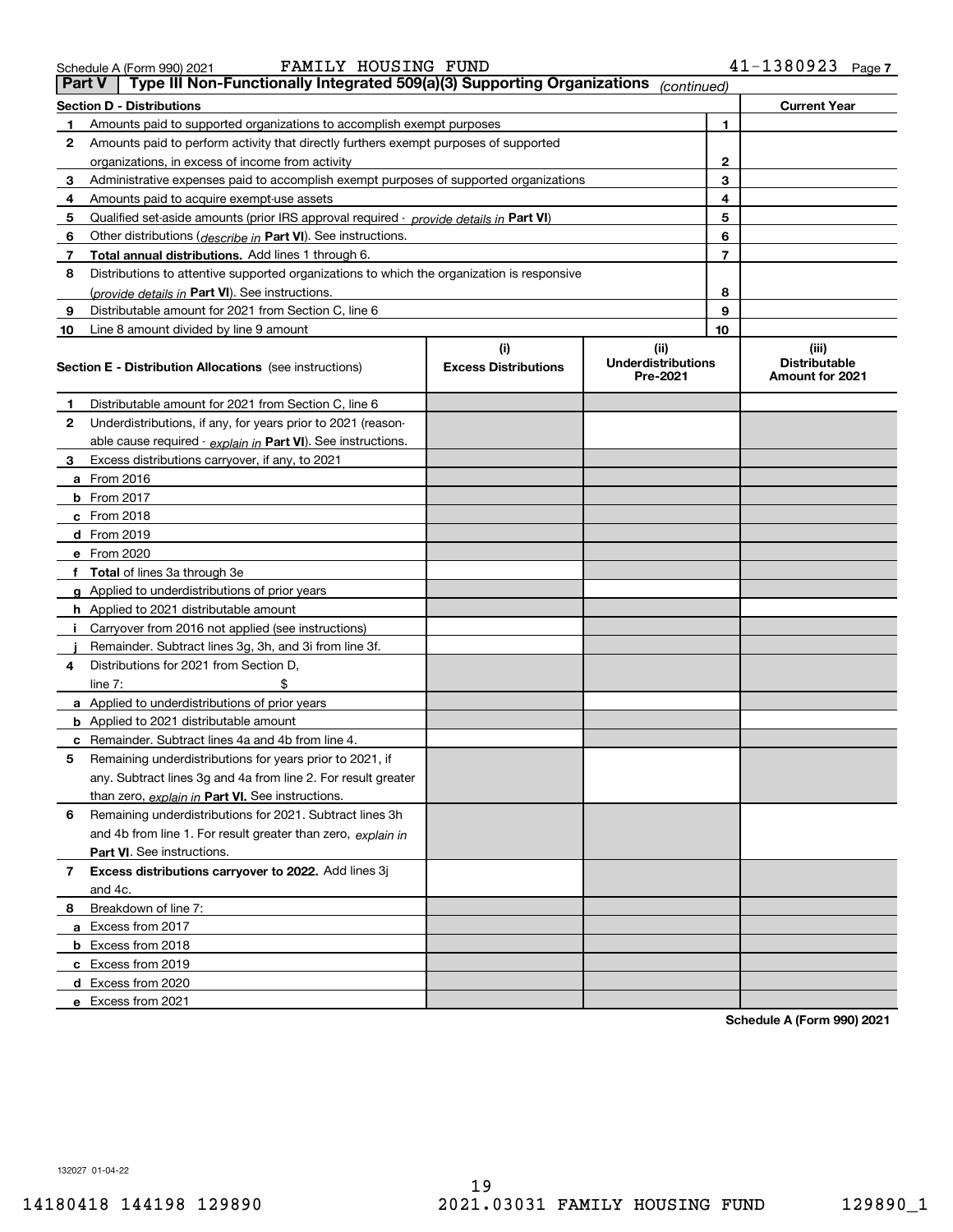Part VI | Supplemental Information. Provide the explanations required by Part II, line 10; Part II, line 17a or 17b; Part III, line 12; Part IV, Section A, lines 1, 2, 3b, 3c, 4b, 4c, 5a, 6, 9a, 9b, 9c, 11a, 11b, and 11c; Part IV, Section B, lines 1 and 2; Part IV, Section C, line 1; Part IV, Section D, lines 2 and 3; Part IV, Section E, lines 1c, 2a, 2b, 3a, and 3b; Part V, line 1; Part V, Section B, line 1e; Part V, Section D, lines 5, 6, and 8; and Part V, Section E, lines 2, 5, and 6. Also complete this part for any additional information. (See instructions.)

PART IV, SECTION B, LINE 2:

AS A SUPPORTING ORGANIZATION OF GOVERNMENT, THE FAMILY HOUSING FUND WORKS COLLABORATIVELY WITH MINNESOTA HOUSING, THE METROPOLITAN COUNCIL, AND THE CITIES OF MINNEAPOLIS AND ST. PAUL, SUPPORTING THEIR HOUSING POLICIES AND PROGRAMS AND DELIVERING TESTED SOLUTIONS TO HOUSING CHALLENGES. THE FOUR GOVERNMENT ENTITIES APPOINT FOUR MEMBERS EACH TO THE FAMILY HOUSING FUND BOARD OF DIRECTORS. APPOINTMENTS BY GOVERNMENT PARTNERS RANGE FROM AGENCY LEADERSHIP, TO ELECTED OFFICIALS, TO COMMUNITY MEMBERS. THROUGH THEIR APPOINTED REPRESENTATION, EACH GOVERNMENT AGENCY PARTICIPATES IN GOVERNANCE OF THE FAMILY HOUSING FUND, INCLUDING FINANCIAL OVERSIGHT AND SETTING THE STRATEGIC DIRECTION. THIS INCLUDES THE APPROVAL OF GRANTS BEING AWARDED TO ORGANIZATIONS OTHER THAN THE SUPPORTED ORGANIZATIONS MENTIONED ABOVE. DETAILED DISCUSSIONS DURING BOARD MEETINGS SURROUNDING EACH GRANT AWARD CONSIDERED ENSURES THAT GRANTS AWARDED BY THE FAMILY HOUSING FUND FURTHER THE EXEMPT PURPOSE OF THE FAMILY HOUSING FUND AND ITS SUPPORTED ORGANIZATIONS.

132028 01-04-22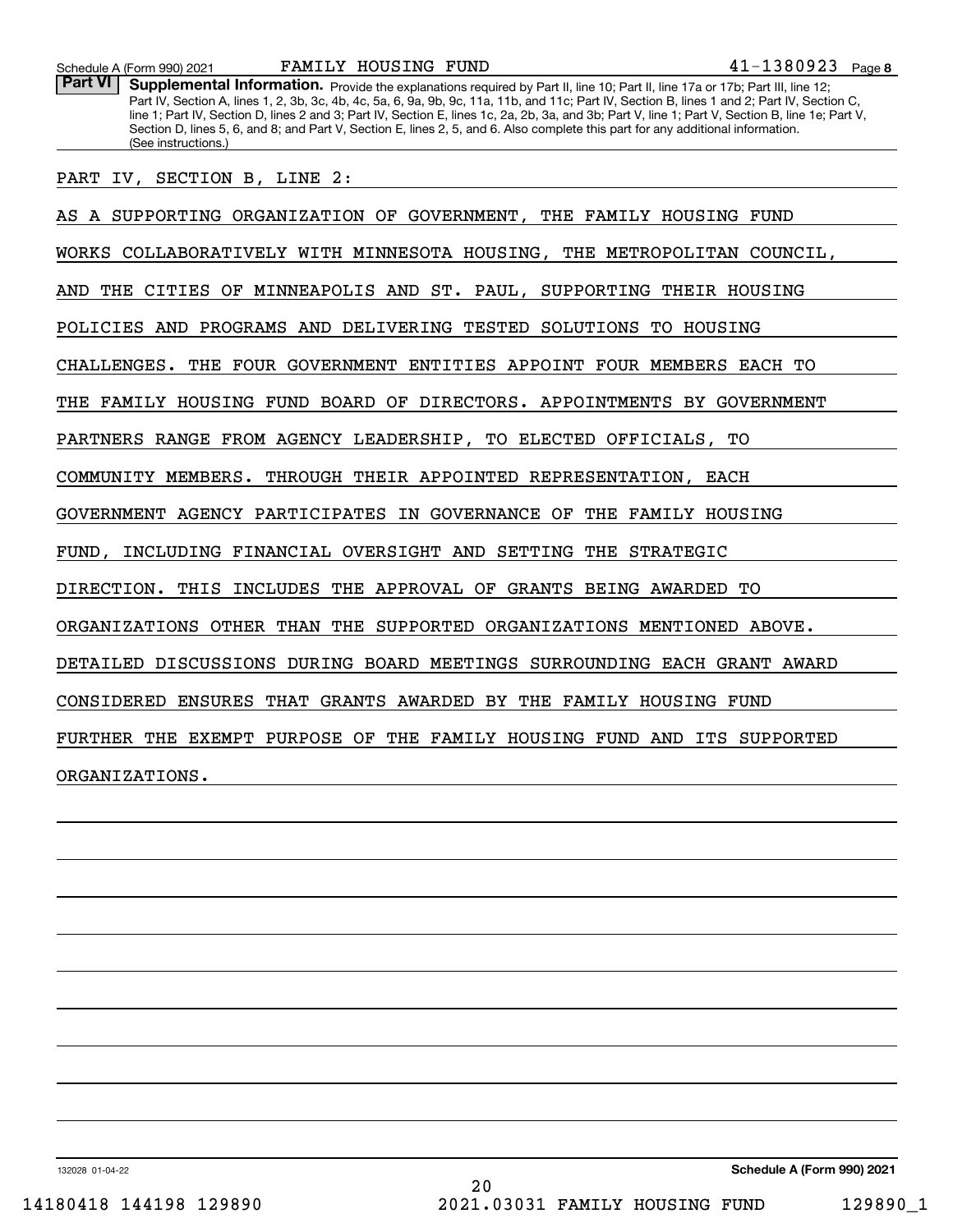Department of the Treasury Internal Revenue Service

Name of the organization

# \*\* PUBLIC DISCLOSURE COPY \*\*

# **Schedule B Schedule of Contributors**

**(Form 990) | Attach to Form 990 or Form 990-PF. | Go to www.irs.gov/Form990 for the latest information.** OMB No. 1545-0047

**2021**

**Employer identification number**

FAMILY HOUSING FUND 41-1380923

| <b>Organization type (check one):</b> |                                                                             |  |  |  |  |
|---------------------------------------|-----------------------------------------------------------------------------|--|--|--|--|
| Filers of:                            | Section:                                                                    |  |  |  |  |
| Form 990 or 990-EZ                    | $\lfloor x \rfloor$ 501(c)( 3) (enter number) organization                  |  |  |  |  |
|                                       | $4947(a)(1)$ nonexempt charitable trust not treated as a private foundation |  |  |  |  |
|                                       | 527 political organization                                                  |  |  |  |  |
| Form 990-PF                           | 501(c)(3) exempt private foundation                                         |  |  |  |  |
|                                       | 4947(a)(1) nonexempt charitable trust treated as a private foundation       |  |  |  |  |
|                                       | 501(c)(3) taxable private foundation                                        |  |  |  |  |

Check if your organization is covered by the **General Rule** or a **Special Rule.**<br>Nota: Only a section 501(c)(7), (8), or (10) erganization can chock boxes for be **Note:**  Only a section 501(c)(7), (8), or (10) organization can check boxes for both the General Rule and a Special Rule. See instructions.

### **General Rule**

 $\boxed{\textbf{X}}$  For an organization filing Form 990, 990-EZ, or 990-PF that received, during the year, contributions totaling \$5,000 or more (in money or property) from any one contributor. Complete Parts I and II. See instructions for determining a contributor's total contributions.

### **Special Rules**

contributor, during the year, total contributions of the greater of (1**)** \$5,000; or (2) 2% of the amount on (i) Form 990, Part VIII, line 1h; For an organization described in section 501(c)(3) filing Form 990 or 990-EZ that met the 33 1/3% support test of the regulations under sections 509(a)(1) and 170(b)(1)(A)(vi), that checked Schedule A (Form 990), Part II, line 13, 16a, or 16b, and that received from any one or (ii) Form 990-EZ, line 1. Complete Parts I and II.

For an organization described in section 501(c)(7), (8), or (10) filing Form 990 or 990-EZ that received from any one contributor, during the year, total contributions of more than \$1,000 exclusively for religious, charitable, scientific, literary, or educational purposes, or for the prevention of cruelty to children or animals. Complete Parts I (entering "N/A" in column (b) instead of the contributor name and address), II, and III.

purpose. Don't complete any of the parts unless the **General Rule** applies to this organization because it received *nonexclusively* year, contributions <sub>exclusively</sub> for religious, charitable, etc., purposes, but no such contributions totaled more than \$1,000. If this box is checked, enter here the total contributions that were received during the year for an  $\;$ exclusively religious, charitable, etc., For an organization described in section 501(c)(7), (8), or (10) filing Form 990 or 990-EZ that received from any one contributor, during the religious, charitable, etc., contributions totaling \$5,000 or more during the year ~~~~~~~~~~~~~~~ <sup>|</sup> \$

Caution: An organization that isn't covered by the General Rule and/or the Special Rules doesn't file Schedule B (Form 990), but it **must** answer "No" on Part IV, line 2, of its Form 990; or check the box on line H of its Form 990-EZ or on its Form 990-PF, Part I, line 2, to certify that it doesn't meet the filing requirements of Schedule B (Form 990).

LHA For Paperwork Reduction Act Notice, see the instructions for Form 990, 990-EZ, or 990-PF. **In the act and Schedule B** (Form 990) (2021)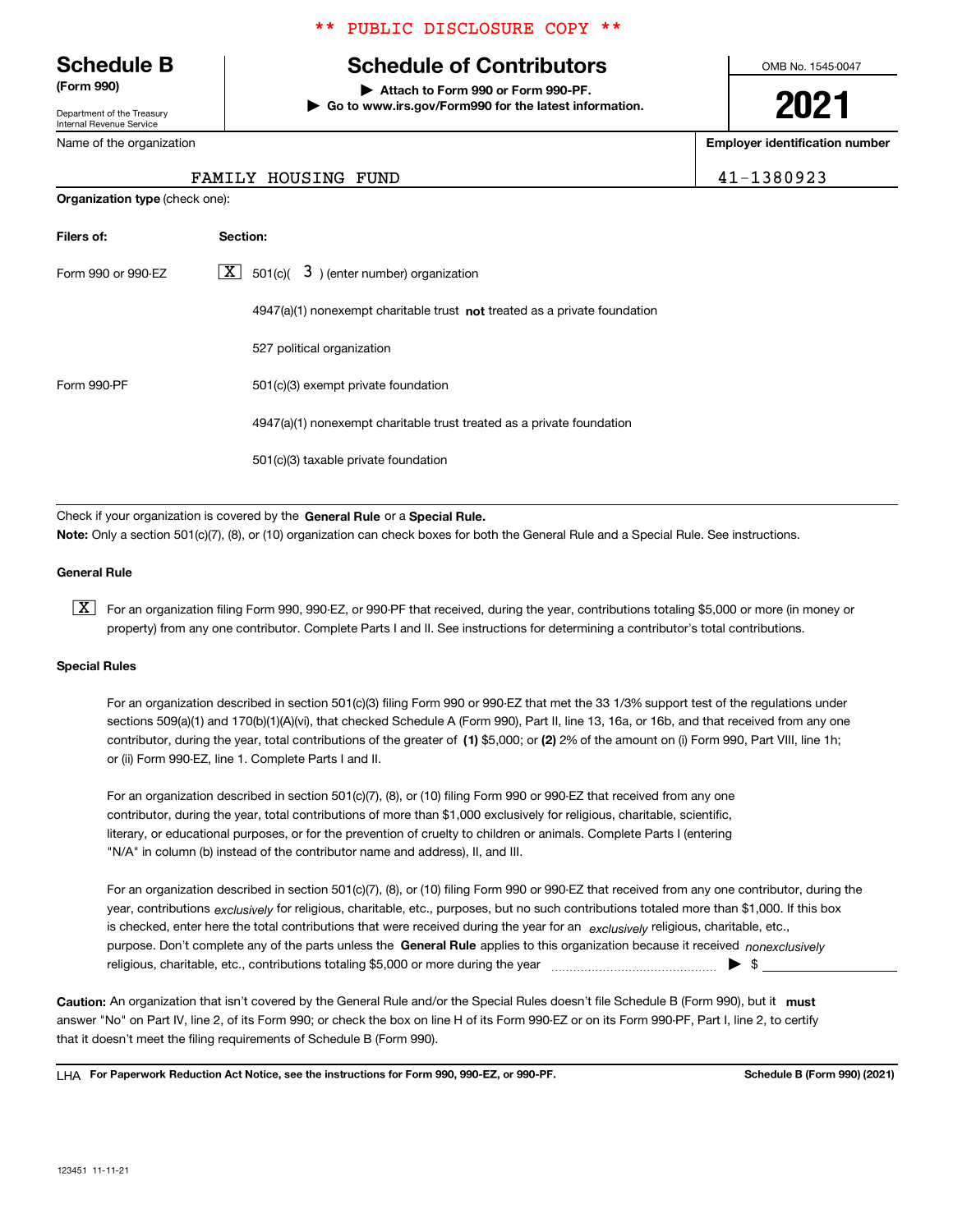# Schedule B (Form 990) (2021) Page 2

|                      | Schedule B (Form 990) (2021)                                                                   |                                   | Page 2                                                                                                                                 |
|----------------------|------------------------------------------------------------------------------------------------|-----------------------------------|----------------------------------------------------------------------------------------------------------------------------------------|
| Name of organization |                                                                                                |                                   | <b>Employer identification number</b>                                                                                                  |
|                      | FAMILY HOUSING FUND                                                                            |                                   | 41-1380923                                                                                                                             |
| Part I               | Contributors (see instructions). Use duplicate copies of Part I if additional space is needed. |                                   |                                                                                                                                        |
| (a)<br>No.           | (b)<br>Name, address, and ZIP + 4                                                              | (c)<br><b>Total contributions</b> | (d)<br>Type of contribution                                                                                                            |
| 1                    |                                                                                                | 1,500,000.<br>\$                  | $\overline{\mathbf{X}}$<br>Person<br>Payroll<br>Noncash<br>(Complete Part II for<br>noncash contributions.)                            |
| (a)<br>No.           | (b)<br>Name, address, and ZIP + 4                                                              | (c)<br><b>Total contributions</b> | (d)<br>Type of contribution                                                                                                            |
| $\boldsymbol{2}$     |                                                                                                | 140,000.<br>\$                    | $\overline{\mathbf{X}}$<br>Person<br>Payroll<br>Noncash<br>(Complete Part II for<br>noncash contributions.)                            |
| (a)<br>No.           | (b)<br>Name, address, and ZIP + 4                                                              | (c)<br><b>Total contributions</b> | (d)<br>Type of contribution                                                                                                            |
| 3                    |                                                                                                | 700,000.<br>\$                    | $\overline{\text{X}}$<br>Person<br>Payroll<br>Noncash<br>(Complete Part II for<br>noncash contributions.)                              |
| (a)<br>No.           | (b)<br>Name, address, and ZIP + 4                                                              | (c)<br><b>Total contributions</b> | (d)<br>Type of contribution                                                                                                            |
| 4                    |                                                                                                | 30,000.<br>\$                     | $\mathbf{X}$<br>Person<br>Payroll<br>Noncash<br>(Complete Part II for<br>noncash contributions.)                                       |
| (a)<br>No.           | (b)<br>Name, address, and ZIP + 4                                                              | (c)<br><b>Total contributions</b> | (d)<br>Type of contribution                                                                                                            |
| 5                    |                                                                                                | 4,000,000.<br>\$                  | $\boxed{\text{X}}$<br>Person<br>Payroll<br>Noncash<br>(Complete Part II for<br>noncash contributions.)                                 |
| (a)<br>No.           | (b)<br>Name, address, and ZIP + 4                                                              | (c)<br><b>Total contributions</b> | (d)<br>Type of contribution                                                                                                            |
| 6<br>123452 11-11-21 |                                                                                                | 60,000.<br>\$                     | $\boxed{\text{X}}$<br>Person<br>Payroll<br>Noncash<br>(Complete Part II for<br>noncash contributions.)<br>Schedule B (Form 990) (2021) |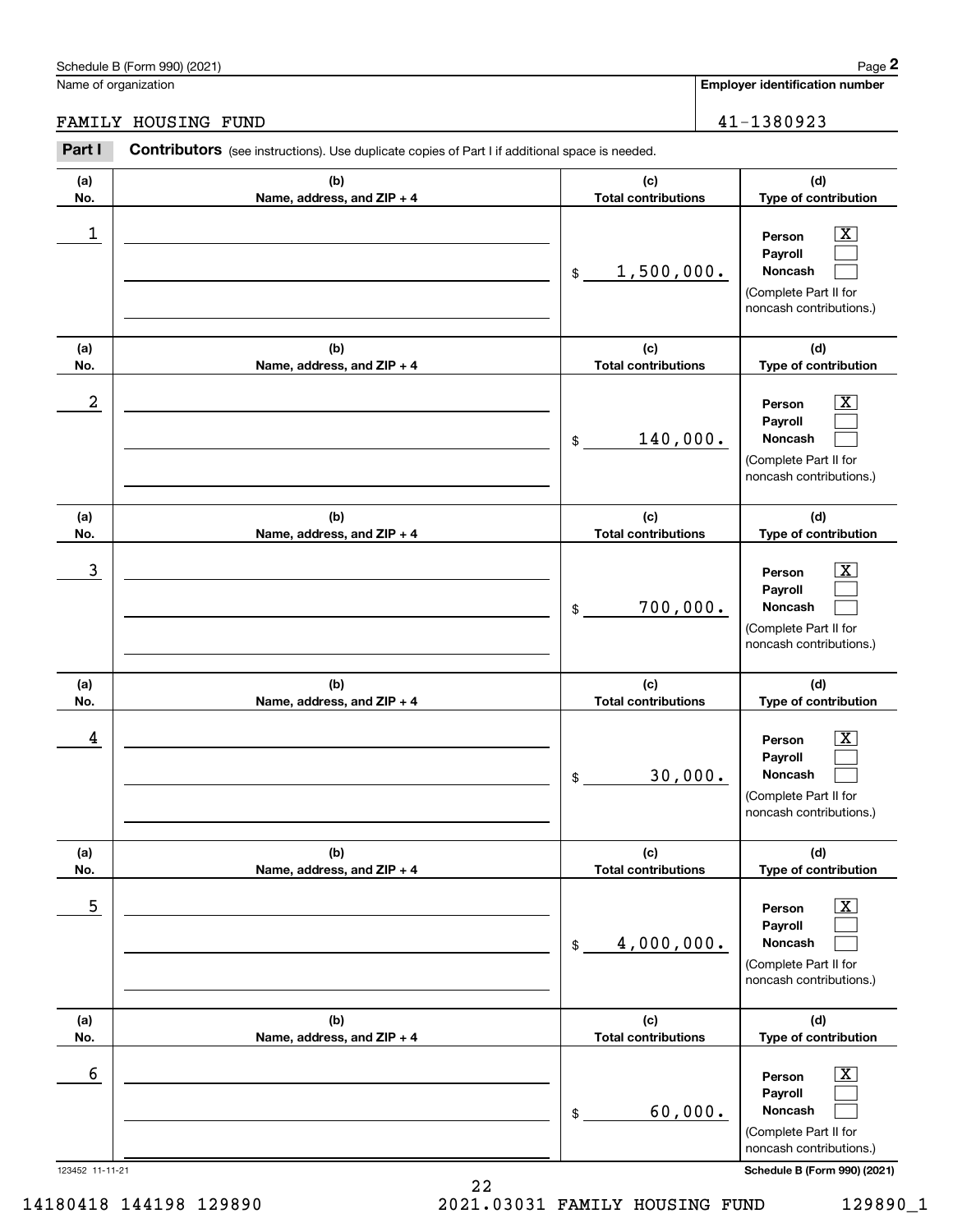# Schedule B (Form 990) (2021) Page 2

| 41-1380 |  |  |
|---------|--|--|

|                       | Schedule B (Form 990) (2021)                                                                          |                                   |        | Page 2                                                                                                                                      |
|-----------------------|-------------------------------------------------------------------------------------------------------|-----------------------------------|--------|---------------------------------------------------------------------------------------------------------------------------------------------|
| Name of organization  |                                                                                                       |                                   |        | <b>Employer identification number</b>                                                                                                       |
|                       | FAMILY HOUSING FUND                                                                                   |                                   |        | 41-1380923                                                                                                                                  |
| Part I                | <b>Contributors</b> (see instructions). Use duplicate copies of Part I if additional space is needed. |                                   |        |                                                                                                                                             |
| (a)<br>No.            | (b)<br>Name, address, and ZIP + 4                                                                     | (c)<br><b>Total contributions</b> |        | (d)<br>Type of contribution                                                                                                                 |
| 7                     |                                                                                                       | 69,200.<br>\$                     |        | $\overline{\mathbf{X}}$<br>Person<br>Payroll<br>Noncash<br>(Complete Part II for<br>noncash contributions.)                                 |
| (a)<br>No.            | (b)<br>Name, address, and ZIP + 4                                                                     | (c)<br><b>Total contributions</b> |        | (d)<br>Type of contribution                                                                                                                 |
| 8                     |                                                                                                       | 99,380.<br>\$                     |        | X<br>Person<br>Payroll<br>Noncash<br>(Complete Part II for<br>noncash contributions.)                                                       |
| (a)<br>No.            | (b)<br>Name, address, and ZIP + 4                                                                     | (c)<br><b>Total contributions</b> |        | (d)<br>Type of contribution                                                                                                                 |
| 9                     |                                                                                                       | 142,400.<br>\$                    |        | X<br>Person<br>Payroll<br>Noncash<br>(Complete Part II for<br>noncash contributions.)                                                       |
| (a)<br>No.            | (b)<br>Name, address, and ZIP + 4                                                                     | (c)<br><b>Total contributions</b> |        | (d)<br>Type of contribution                                                                                                                 |
| 10                    |                                                                                                       | 20,000.<br>\$                     |        | $\mathbf{X}$<br>Person<br>Payroll<br>Noncash<br>(Complete Part II for<br>noncash contributions.)                                            |
| (a)<br>No.            | (b)<br>Name, address, and ZIP + 4                                                                     | (c)<br><b>Total contributions</b> |        | (d)<br>Type of contribution                                                                                                                 |
| 11                    |                                                                                                       | \$                                | 5,000. | $\overline{\mathbf{X}}$<br>Person<br>Payroll<br>Noncash<br>(Complete Part II for<br>noncash contributions.)                                 |
| (a)<br>No.            | (b)<br>Name, address, and ZIP + 4                                                                     | (c)<br><b>Total contributions</b> |        | (d)<br>Type of contribution                                                                                                                 |
| 12<br>123452 11-11-21 |                                                                                                       | 25,000.<br>\$                     |        | $\overline{\mathbf{X}}$<br>Person<br>Payroll<br>Noncash<br>(Complete Part II for<br>noncash contributions.)<br>Schedule B (Form 990) (2021) |

14180418 144198 129890 2021.03031 FAMILY HOUSING FUND 129890\_1

23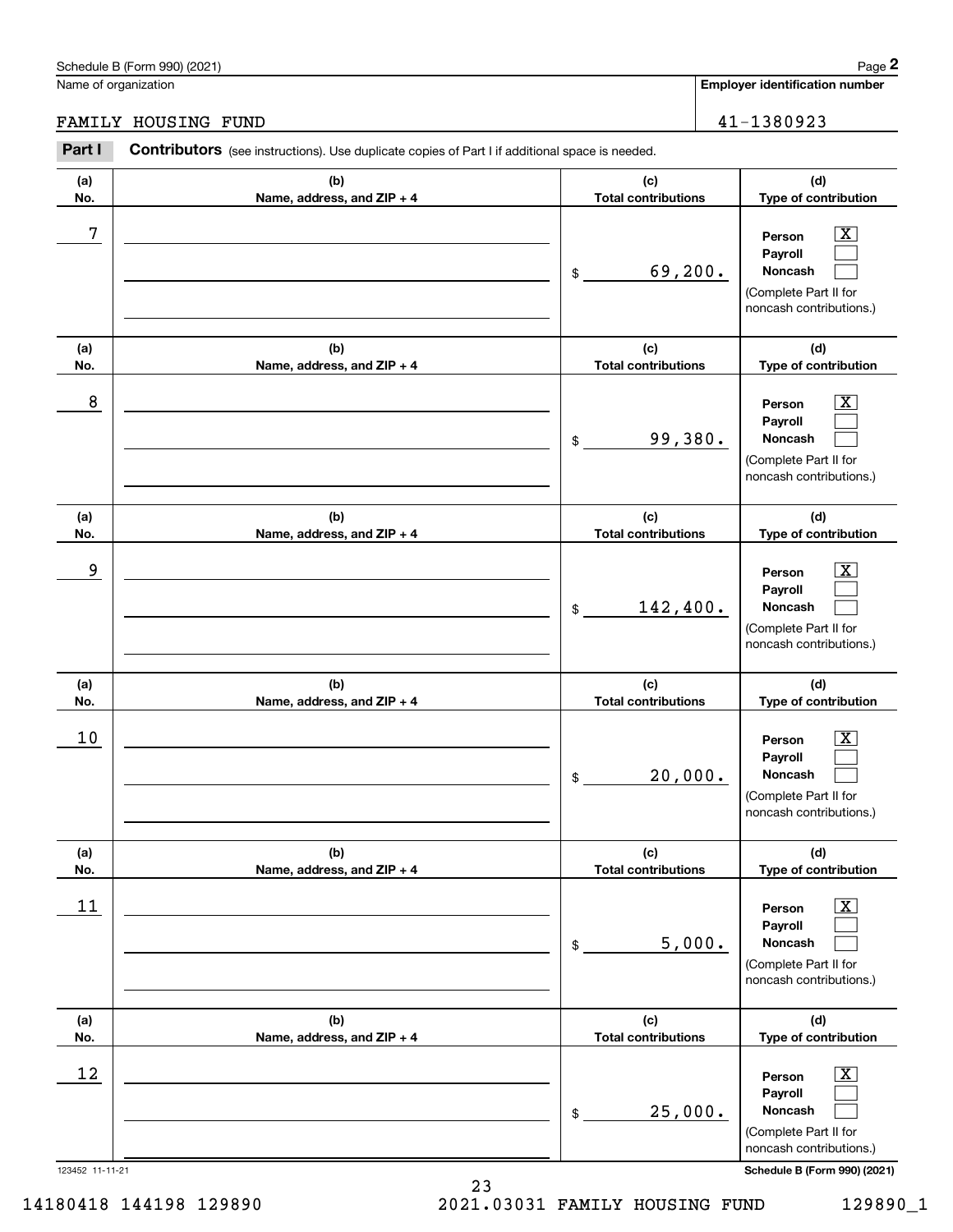# Schedule B (Form 990) (2021) Page 2

Name of organization

FAMILY HOUSING FUND

| chedule B (Form 990) (2021)                                                                                     | Page $2$                              |  |  |
|-----------------------------------------------------------------------------------------------------------------|---------------------------------------|--|--|
| lame of organization                                                                                            | <b>Employer identification number</b> |  |  |
|                                                                                                                 |                                       |  |  |
| 'AMILY HOUSING FUND                                                                                             | 41-1380923                            |  |  |
| Part I<br><b>Contributors</b> (see instructions). Use duplicate copies of Part I if additional space is needed. |                                       |  |  |

| rai Li                | <b>COTTLIBUTOR</b> (See Instructions). Use duplicate copies of Part Fit additional space is needed. |                                   |                                                                                                                                           |
|-----------------------|-----------------------------------------------------------------------------------------------------|-----------------------------------|-------------------------------------------------------------------------------------------------------------------------------------------|
| (a)<br>No.            | (b)<br>Name, address, and ZIP + 4                                                                   | (c)<br><b>Total contributions</b> | (d)<br>Type of contribution                                                                                                               |
| 13                    |                                                                                                     | 15,000.<br>\$                     | $\overline{\textbf{x}}$<br>Person<br>Payroll<br>Noncash<br>(Complete Part II for<br>noncash contributions.)                               |
| (a)<br>No.            | (b)<br>Name, address, and ZIP + 4                                                                   | (c)<br><b>Total contributions</b> | (d)<br>Type of contribution                                                                                                               |
| 14                    |                                                                                                     | 6, 174, 622.<br>$\$\$             | X<br>Person<br>Payroll<br>Noncash<br>(Complete Part II for<br>noncash contributions.)                                                     |
| (a)<br>No.            | (b)<br>Name, address, and ZIP + 4                                                                   | (c)<br><b>Total contributions</b> | (d)<br>Type of contribution                                                                                                               |
| 15                    |                                                                                                     | 5,481,342.<br>\$                  | x<br>Person<br>Payroll<br>Noncash<br>(Complete Part II for<br>noncash contributions.)                                                     |
| (a)<br>No.            | (b)<br>Name, address, and ZIP + 4                                                                   | (c)<br><b>Total contributions</b> | (d)<br>Type of contribution                                                                                                               |
| 16                    |                                                                                                     | 11, 185, 307.<br>$$\circ$$        | x<br>Person<br>Payroll<br>Noncash<br>(Complete Part II for<br>noncash contributions.)                                                     |
| (a)<br>No.            | (b)<br>Name, address, and ZIP + 4                                                                   | (c)<br><b>Total contributions</b> | (d)<br>Type of contribution                                                                                                               |
| 17                    |                                                                                                     | 3,543,029.<br>\$                  | $\overline{\text{X}}$<br>Person<br>Payroll<br>Noncash<br>(Complete Part II for<br>noncash contributions.)                                 |
| (a)<br>No.            | (b)<br>Name, address, and ZIP + 4                                                                   | (c)<br><b>Total contributions</b> | (d)<br>Type of contribution                                                                                                               |
| 18<br>123452 11-11-21 |                                                                                                     | 8,441,664.<br>$$\mathbb{S}$$      | $\overline{\text{X}}$<br>Person<br>Payroll<br>Noncash<br>(Complete Part II for<br>noncash contributions.)<br>Schedule B (Form 990) (2021) |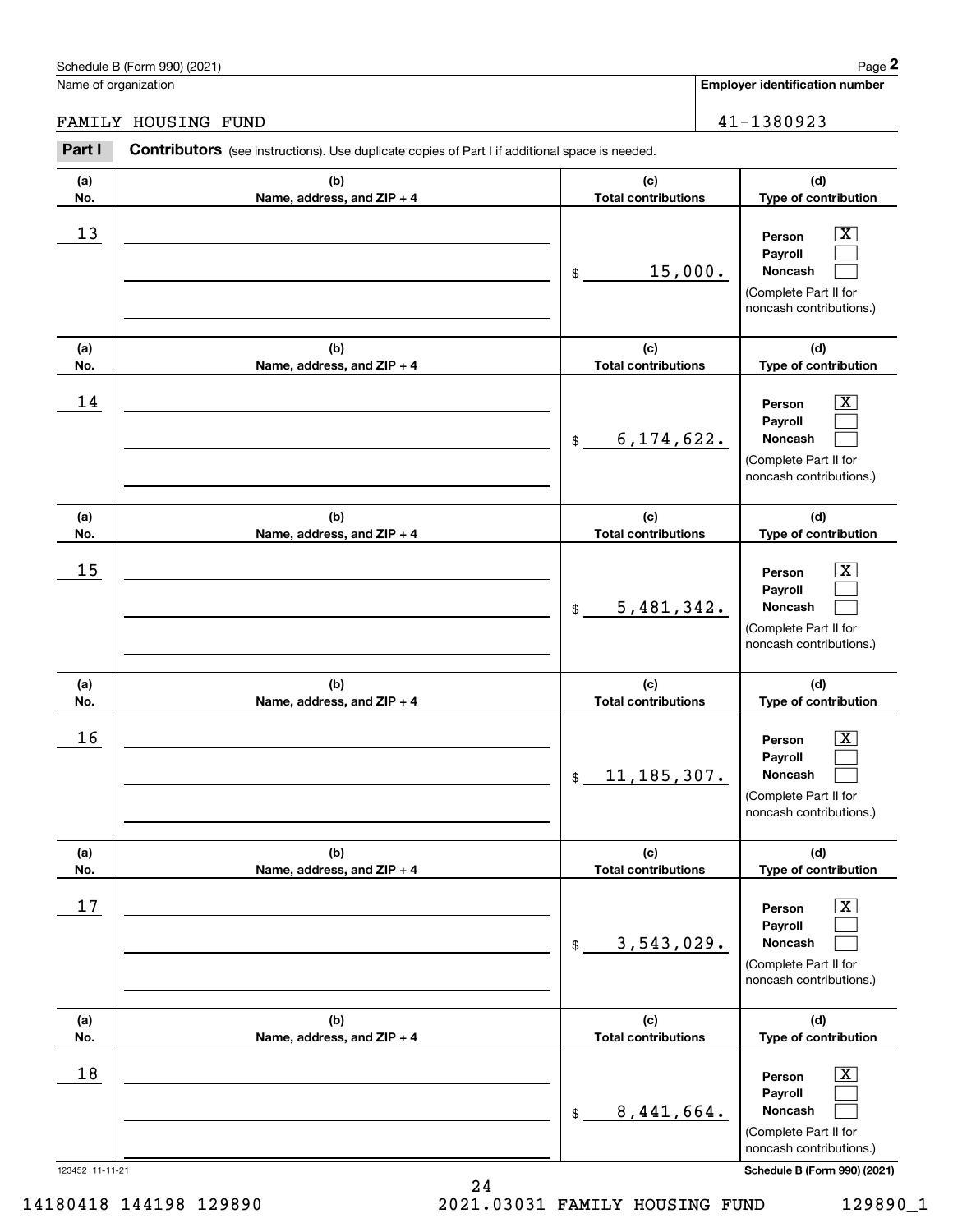| (a)<br>No.<br>from<br>Part I | (b)<br>Description of noncash property given | (c)<br>FMV (or estimate)<br>(See instructions.) | (d)<br>Date received                |
|------------------------------|----------------------------------------------|-------------------------------------------------|-------------------------------------|
|                              |                                              | \$                                              |                                     |
| (a)<br>No.<br>from<br>Part I | (b)<br>Description of noncash property given | (c)<br>FMV (or estimate)<br>(See instructions.) | (d)<br>Date received                |
|                              |                                              | \$                                              |                                     |
| (a)<br>No.<br>from<br>Part I | (b)<br>Description of noncash property given | (c)<br>FMV (or estimate)<br>(See instructions.) | (d)<br>Date received                |
|                              |                                              | \$                                              |                                     |
| (a)<br>No.<br>from<br>Part I | (b)<br>Description of noncash property given | (c)<br>FMV (or estimate)<br>(See instructions.) | (d)<br>Date received                |
|                              |                                              | \$                                              |                                     |
| (a)<br>No.<br>from<br>Part I | (b)<br>Description of noncash property given | (c)<br>FMV (or estimate)<br>(See instructions.) | (d)<br>Date received                |
|                              |                                              | \$                                              |                                     |
| (a)<br>No.<br>from<br>Part I | (b)<br>Description of noncash property given | (c)<br>FMV (or estimate)<br>(See instructions.) | (d)<br>Date received                |
|                              |                                              | \$                                              |                                     |
| 123453 11-11-21              |                                              |                                                 | <b>Schedule B (Form 990) (2021)</b> |

25

Name of organization

Employer identification Page 3<br>
Iame of organization<br> **3Part II Noncash Property** (see instructions). Use duplicate copies of Part II if additional space is needed.

FAMILY HOUSING FUND 41-1380923

14180418 144198 129890 2021.03031 FAMILY HOUSING FUND 129890\_1

**Employer identification number**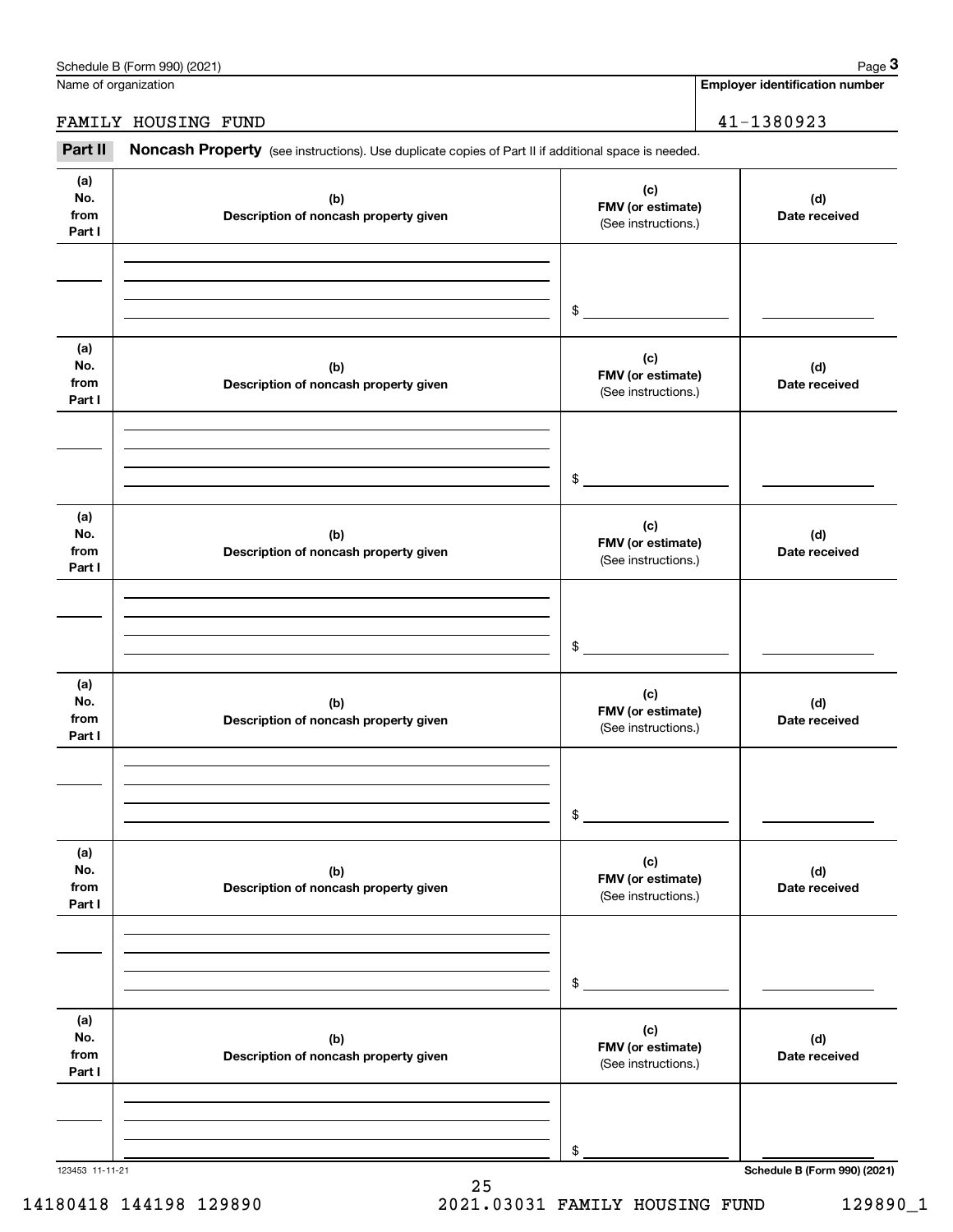|                            | Schedule B (Form 990) (2021)                                                                                                                                                                                                                                                 |                      |                                          | Page 4                                   |  |  |  |  |
|----------------------------|------------------------------------------------------------------------------------------------------------------------------------------------------------------------------------------------------------------------------------------------------------------------------|----------------------|------------------------------------------|------------------------------------------|--|--|--|--|
| Name of organization       |                                                                                                                                                                                                                                                                              |                      |                                          | <b>Employer identification number</b>    |  |  |  |  |
|                            | FAMILY HOUSING FUND                                                                                                                                                                                                                                                          |                      |                                          | 41-1380923                               |  |  |  |  |
| Part III                   | Exclusively religious, charitable, etc., contributions to organizations described in section 501(c)(7), (8), or (10) that total more than \$1,000 for the year<br>from any one contributor. Complete columns (a) through (e) and the following line entry. For organizations |                      |                                          |                                          |  |  |  |  |
|                            | completing Part III, enter the total of exclusively religious, charitable, etc., contributions of \$1,000 or less for the year. (Enter this info. once.) $\blacktriangleright$ \$                                                                                            |                      |                                          |                                          |  |  |  |  |
| (a) No.                    | Use duplicate copies of Part III if additional space is needed.                                                                                                                                                                                                              |                      |                                          |                                          |  |  |  |  |
| from<br>Part I             | (b) Purpose of gift                                                                                                                                                                                                                                                          | (c) Use of gift      |                                          | (d) Description of how gift is held      |  |  |  |  |
|                            | Transferee's name, address, and ZIP + 4                                                                                                                                                                                                                                      | (e) Transfer of gift |                                          | Relationship of transferor to transferee |  |  |  |  |
| (a) No.                    |                                                                                                                                                                                                                                                                              |                      |                                          |                                          |  |  |  |  |
| from<br>Part I             | (b) Purpose of gift                                                                                                                                                                                                                                                          | (c) Use of gift      |                                          | (d) Description of how gift is held      |  |  |  |  |
|                            | (e) Transfer of gift                                                                                                                                                                                                                                                         |                      |                                          |                                          |  |  |  |  |
|                            | Transferee's name, address, and ZIP + 4                                                                                                                                                                                                                                      |                      |                                          | Relationship of transferor to transferee |  |  |  |  |
| (a) No.<br>from            | (b) Purpose of gift                                                                                                                                                                                                                                                          | (c) Use of gift      |                                          | (d) Description of how gift is held      |  |  |  |  |
| Part I                     |                                                                                                                                                                                                                                                                              |                      |                                          |                                          |  |  |  |  |
|                            |                                                                                                                                                                                                                                                                              |                      |                                          |                                          |  |  |  |  |
|                            | Transferee's name, address, and $ZIP + 4$                                                                                                                                                                                                                                    | (e) Transfer of gift | Relationship of transferor to transferee |                                          |  |  |  |  |
|                            |                                                                                                                                                                                                                                                                              |                      |                                          |                                          |  |  |  |  |
| (a) No.<br>`from<br>Part I | (b) Purpose of gift                                                                                                                                                                                                                                                          | (c) Use of gift      |                                          | (d) Description of how gift is held      |  |  |  |  |
|                            |                                                                                                                                                                                                                                                                              |                      |                                          |                                          |  |  |  |  |
|                            | (e) Transfer of gift                                                                                                                                                                                                                                                         |                      |                                          |                                          |  |  |  |  |
|                            | Transferee's name, address, and $ZIP + 4$                                                                                                                                                                                                                                    |                      |                                          | Relationship of transferor to transferee |  |  |  |  |
|                            |                                                                                                                                                                                                                                                                              |                      |                                          |                                          |  |  |  |  |
| 123454 11-11-21            |                                                                                                                                                                                                                                                                              |                      |                                          | Schedule B (Form 990) (2021)             |  |  |  |  |

26 14180418 144198 129890 2021.03031 FAMILY HOUSING FUND 129890\_1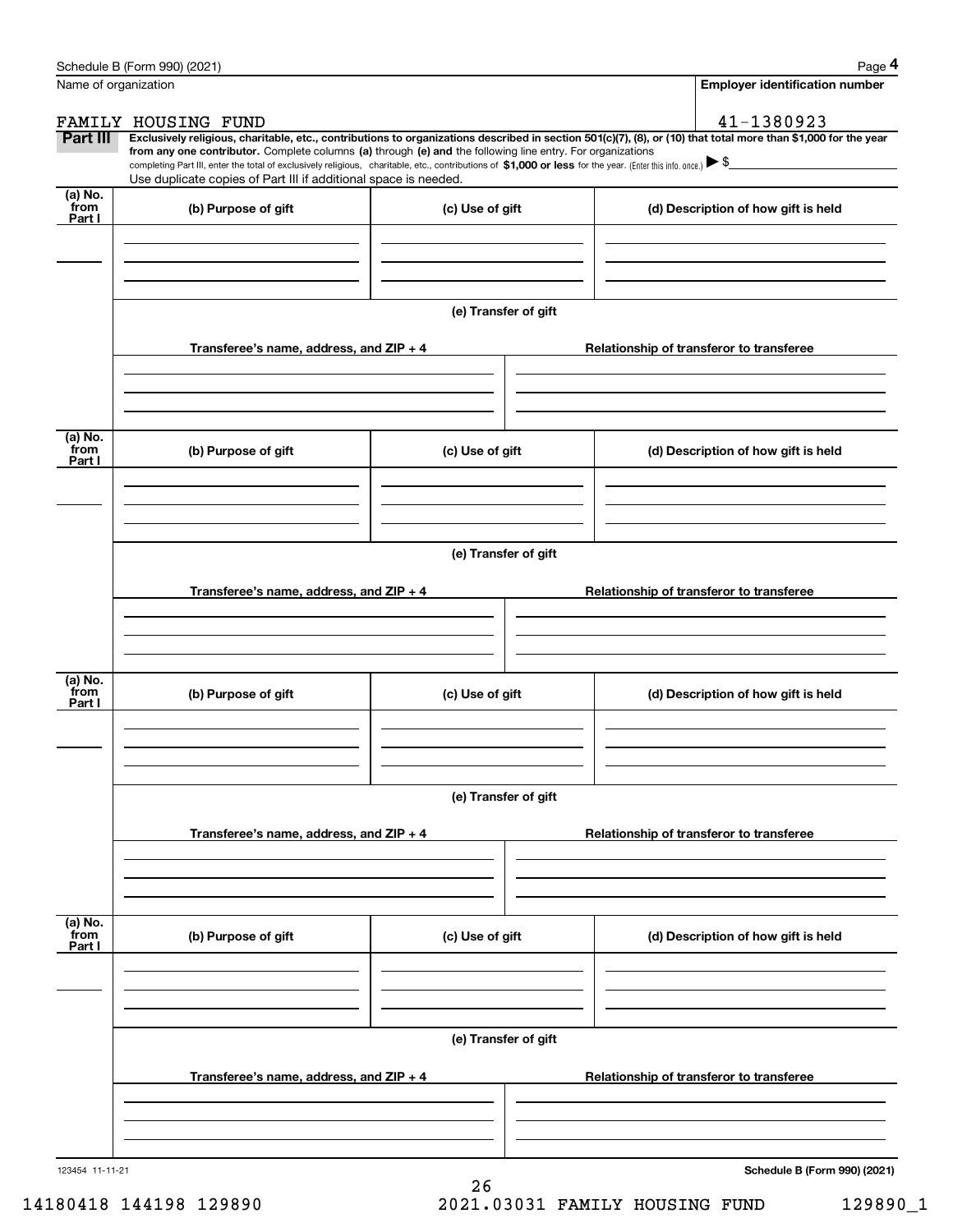| <b>SCHEDULE C</b>                                      |                                                                                                                                                                                                                                 | <b>Political Campaign and Lobbying Activities</b>                                                                                                                                                                                                                                             |                       |                                                                                                     |                                                  | OMB No. 1545-0047         |  |  |  |
|--------------------------------------------------------|---------------------------------------------------------------------------------------------------------------------------------------------------------------------------------------------------------------------------------|-----------------------------------------------------------------------------------------------------------------------------------------------------------------------------------------------------------------------------------------------------------------------------------------------|-----------------------|-----------------------------------------------------------------------------------------------------|--------------------------------------------------|---------------------------|--|--|--|
| (Form 990)                                             |                                                                                                                                                                                                                                 |                                                                                                                                                                                                                                                                                               |                       |                                                                                                     |                                                  |                           |  |  |  |
|                                                        | For Organizations Exempt From Income Tax Under section 501(c) and section 527                                                                                                                                                   |                                                                                                                                                                                                                                                                                               |                       |                                                                                                     |                                                  |                           |  |  |  |
| Department of the Treasury                             | ▶ Complete if the organization is described below. ▶ Attach to Form 990 or Form 990-EZ.                                                                                                                                         |                                                                                                                                                                                                                                                                                               | <b>Open to Public</b> |                                                                                                     |                                                  |                           |  |  |  |
| Internal Revenue Service                               | Inspection<br>Go to www.irs.gov/Form990 for instructions and the latest information.<br>If the organization answered "Yes," on Form 990, Part IV, line 3, or Form 990-EZ, Part V, line 46 (Political Campaign Activities), then |                                                                                                                                                                                                                                                                                               |                       |                                                                                                     |                                                  |                           |  |  |  |
|                                                        |                                                                                                                                                                                                                                 | • Section 501(c)(3) organizations: Complete Parts I-A and B. Do not complete Part I-C.                                                                                                                                                                                                        |                       |                                                                                                     |                                                  |                           |  |  |  |
|                                                        |                                                                                                                                                                                                                                 | ● Section 501(c) (other than section 501(c)(3)) organizations: Complete Parts I-A and C below. Do not complete Part I-B.                                                                                                                                                                      |                       |                                                                                                     |                                                  |                           |  |  |  |
| • Section 527 organizations: Complete Part I-A only.   |                                                                                                                                                                                                                                 |                                                                                                                                                                                                                                                                                               |                       |                                                                                                     |                                                  |                           |  |  |  |
|                                                        |                                                                                                                                                                                                                                 | If the organization answered "Yes," on Form 990, Part IV, line 4, or Form 990-EZ, Part VI, line 47 (Lobbying Activities), then                                                                                                                                                                |                       |                                                                                                     |                                                  |                           |  |  |  |
|                                                        |                                                                                                                                                                                                                                 | • Section 501(c)(3) organizations that have filed Form 5768 (election under section 501(h)): Complete Part II-A. Do not complete Part II-B.                                                                                                                                                   |                       |                                                                                                     |                                                  |                           |  |  |  |
|                                                        |                                                                                                                                                                                                                                 | • Section 501(c)(3) organizations that have NOT filed Form 5768 (election under section 501(h)): Complete Part II-B. Do not complete Part II-A.                                                                                                                                               |                       |                                                                                                     |                                                  |                           |  |  |  |
|                                                        |                                                                                                                                                                                                                                 | If the organization answered "Yes," on Form 990, Part IV, line 5 (Proxy Tax) (See separate instructions) or Form 990-EZ, Part V, line 35c (Proxy                                                                                                                                              |                       |                                                                                                     |                                                  |                           |  |  |  |
| Tax) (See separate instructions), then                 |                                                                                                                                                                                                                                 |                                                                                                                                                                                                                                                                                               |                       |                                                                                                     |                                                  |                           |  |  |  |
|                                                        |                                                                                                                                                                                                                                 | • Section 501(c)(4), (5), or (6) organizations: Complete Part III.                                                                                                                                                                                                                            |                       |                                                                                                     |                                                  |                           |  |  |  |
| Name of organization                                   |                                                                                                                                                                                                                                 |                                                                                                                                                                                                                                                                                               |                       |                                                                                                     | <b>Employer identification number</b>            |                           |  |  |  |
|                                                        |                                                                                                                                                                                                                                 | FAMILY HOUSING FUND                                                                                                                                                                                                                                                                           |                       |                                                                                                     | 41-1380923                                       |                           |  |  |  |
| Part I-A                                               |                                                                                                                                                                                                                                 | Complete if the organization is exempt under section 501(c) or is a section 527 organization.                                                                                                                                                                                                 |                       |                                                                                                     |                                                  |                           |  |  |  |
|                                                        |                                                                                                                                                                                                                                 |                                                                                                                                                                                                                                                                                               |                       |                                                                                                     |                                                  |                           |  |  |  |
|                                                        |                                                                                                                                                                                                                                 | 1 Provide a description of the organization's direct and indirect political campaign activities in Part IV.                                                                                                                                                                                   |                       |                                                                                                     |                                                  |                           |  |  |  |
| Political campaign activity expenditures<br>2          |                                                                                                                                                                                                                                 |                                                                                                                                                                                                                                                                                               |                       | $\triangleright$ \$                                                                                 |                                                  | $0$ .<br>$\overline{0}$ . |  |  |  |
| Volunteer hours for political campaign activities<br>З |                                                                                                                                                                                                                                 |                                                                                                                                                                                                                                                                                               |                       |                                                                                                     |                                                  |                           |  |  |  |
| Part I-B                                               |                                                                                                                                                                                                                                 | Complete if the organization is exempt under section 501(c)(3).                                                                                                                                                                                                                               |                       |                                                                                                     |                                                  |                           |  |  |  |
|                                                        |                                                                                                                                                                                                                                 | 1 Enter the amount of any excise tax incurred by the organization under section 4955                                                                                                                                                                                                          |                       | $\blacktriangleright$ \$                                                                            |                                                  | 0.                        |  |  |  |
| 2                                                      |                                                                                                                                                                                                                                 | Enter the amount of any excise tax incurred by organization managers under section 4955                                                                                                                                                                                                       |                       | $\overline{\phantom{0}}$ $\overline{\phantom{0}}$ $\overline{\phantom{0}}$ $\overline{\phantom{0}}$ |                                                  | 0.                        |  |  |  |
| З                                                      |                                                                                                                                                                                                                                 |                                                                                                                                                                                                                                                                                               |                       |                                                                                                     | <b>Yes</b>                                       | No                        |  |  |  |
|                                                        |                                                                                                                                                                                                                                 |                                                                                                                                                                                                                                                                                               |                       |                                                                                                     | Yes                                              | No                        |  |  |  |
| <b>b</b> If "Yes," describe in Part IV.                |                                                                                                                                                                                                                                 |                                                                                                                                                                                                                                                                                               |                       |                                                                                                     |                                                  |                           |  |  |  |
|                                                        |                                                                                                                                                                                                                                 | Part I-C   Complete if the organization is exempt under section 501(c), except section 501(c)(3).                                                                                                                                                                                             |                       |                                                                                                     |                                                  |                           |  |  |  |
|                                                        |                                                                                                                                                                                                                                 | 1 Enter the amount directly expended by the filing organization for section 527 exempt function activities                                                                                                                                                                                    |                       | $\blacktriangleright$ \$                                                                            |                                                  |                           |  |  |  |
|                                                        |                                                                                                                                                                                                                                 | 2 Enter the amount of the filing organization's funds contributed to other organizations for section 527                                                                                                                                                                                      |                       |                                                                                                     |                                                  |                           |  |  |  |
| exempt function activities                             |                                                                                                                                                                                                                                 |                                                                                                                                                                                                                                                                                               |                       | $\triangleright$ \$                                                                                 |                                                  |                           |  |  |  |
|                                                        |                                                                                                                                                                                                                                 | 3 Total exempt function expenditures. Add lines 1 and 2. Enter here and on Form 1120-POL,                                                                                                                                                                                                     |                       |                                                                                                     |                                                  |                           |  |  |  |
|                                                        |                                                                                                                                                                                                                                 |                                                                                                                                                                                                                                                                                               |                       | $\blacktriangleright$ \$                                                                            |                                                  |                           |  |  |  |
|                                                        |                                                                                                                                                                                                                                 | Did the filing organization file Form 1120-POL for this year?                                                                                                                                                                                                                                 |                       |                                                                                                     | Yes                                              | <b>No</b>                 |  |  |  |
| 5                                                      |                                                                                                                                                                                                                                 | Enter the names, addresses and employer identification number (EIN) of all section 527 political organizations to which the filing organization                                                                                                                                               |                       |                                                                                                     |                                                  |                           |  |  |  |
|                                                        |                                                                                                                                                                                                                                 | made payments. For each organization listed, enter the amount paid from the filing organization's funds. Also enter the amount of political<br>contributions received that were promptly and directly delivered to a separate political organization, such as a separate segregated fund or a |                       |                                                                                                     |                                                  |                           |  |  |  |
|                                                        |                                                                                                                                                                                                                                 | political action committee (PAC). If additional space is needed, provide information in Part IV.                                                                                                                                                                                              |                       |                                                                                                     |                                                  |                           |  |  |  |
| (a) Name                                               |                                                                                                                                                                                                                                 | (b) Address                                                                                                                                                                                                                                                                                   | $(c)$ EIN             | (d) Amount paid from                                                                                | (e) Amount of political                          |                           |  |  |  |
|                                                        |                                                                                                                                                                                                                                 |                                                                                                                                                                                                                                                                                               |                       | filing organization's                                                                               | contributions received and                       |                           |  |  |  |
|                                                        |                                                                                                                                                                                                                                 |                                                                                                                                                                                                                                                                                               |                       | funds. If none, enter -0-.                                                                          | promptly and directly<br>delivered to a separate |                           |  |  |  |
|                                                        |                                                                                                                                                                                                                                 |                                                                                                                                                                                                                                                                                               |                       |                                                                                                     | political organization.                          |                           |  |  |  |
|                                                        |                                                                                                                                                                                                                                 |                                                                                                                                                                                                                                                                                               |                       |                                                                                                     | If none, enter -0-.                              |                           |  |  |  |
|                                                        |                                                                                                                                                                                                                                 |                                                                                                                                                                                                                                                                                               |                       |                                                                                                     |                                                  |                           |  |  |  |
|                                                        |                                                                                                                                                                                                                                 |                                                                                                                                                                                                                                                                                               |                       |                                                                                                     |                                                  |                           |  |  |  |
|                                                        |                                                                                                                                                                                                                                 |                                                                                                                                                                                                                                                                                               |                       |                                                                                                     |                                                  |                           |  |  |  |
|                                                        |                                                                                                                                                                                                                                 |                                                                                                                                                                                                                                                                                               |                       |                                                                                                     |                                                  |                           |  |  |  |
|                                                        |                                                                                                                                                                                                                                 |                                                                                                                                                                                                                                                                                               |                       |                                                                                                     |                                                  |                           |  |  |  |
|                                                        |                                                                                                                                                                                                                                 |                                                                                                                                                                                                                                                                                               |                       |                                                                                                     |                                                  |                           |  |  |  |
|                                                        |                                                                                                                                                                                                                                 |                                                                                                                                                                                                                                                                                               |                       |                                                                                                     |                                                  |                           |  |  |  |
|                                                        |                                                                                                                                                                                                                                 |                                                                                                                                                                                                                                                                                               |                       |                                                                                                     |                                                  |                           |  |  |  |
|                                                        |                                                                                                                                                                                                                                 |                                                                                                                                                                                                                                                                                               |                       |                                                                                                     |                                                  |                           |  |  |  |
|                                                        |                                                                                                                                                                                                                                 |                                                                                                                                                                                                                                                                                               |                       |                                                                                                     |                                                  |                           |  |  |  |
|                                                        |                                                                                                                                                                                                                                 |                                                                                                                                                                                                                                                                                               |                       |                                                                                                     |                                                  |                           |  |  |  |
|                                                        |                                                                                                                                                                                                                                 | For Paperwork Reduction Act Notice, see the Instructions for Form 990 or 990-EZ.                                                                                                                                                                                                              |                       |                                                                                                     | Schedule C (Form 990) 2021                       |                           |  |  |  |

132041 11-03-21

LHA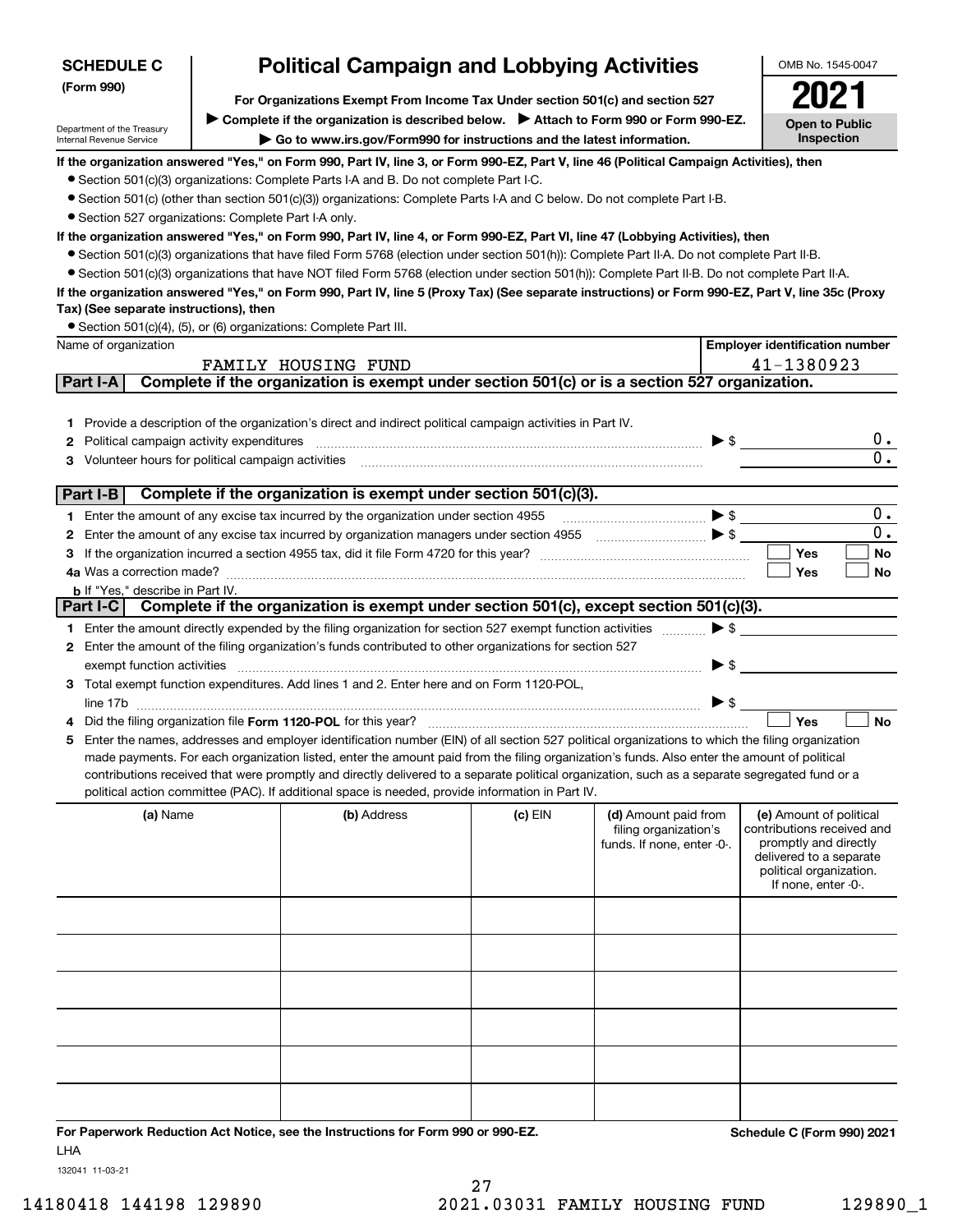| Schedule C (Form 990) 2021                                                                                                          |                                        | FAMILY HOUSING FUND                                                                                     |            |                                                                                                                                   | 41-1380923 Page 2              |
|-------------------------------------------------------------------------------------------------------------------------------------|----------------------------------------|---------------------------------------------------------------------------------------------------------|------------|-----------------------------------------------------------------------------------------------------------------------------------|--------------------------------|
| Complete if the organization is exempt under section 501(c)(3) and filed Form 5768 (election under<br>Part II-A<br>section 501(h)). |                                        |                                                                                                         |            |                                                                                                                                   |                                |
| A Check $\blacktriangleright$                                                                                                       |                                        |                                                                                                         |            | if the filing organization belongs to an affiliated group (and list in Part IV each affiliated group member's name, address, EIN, |                                |
| expenses, and share of excess lobbying expenditures).                                                                               |                                        |                                                                                                         |            |                                                                                                                                   |                                |
| <b>B</b> Check $\blacktriangleright$                                                                                                |                                        | if the filing organization checked box A and "limited control" provisions apply.                        |            |                                                                                                                                   |                                |
|                                                                                                                                     | <b>Limits on Lobbying Expenditures</b> | (The term "expenditures" means amounts paid or incurred.)                                               |            | (a) Filing<br>organization's<br>totals                                                                                            | (b) Affiliated group<br>totals |
| 1a Total lobbying expenditures to influence public opinion (grassroots lobbying)                                                    |                                        |                                                                                                         |            | 0.                                                                                                                                |                                |
| <b>b</b> Total lobbying expenditures to influence a legislative body (direct lobbying)                                              |                                        |                                                                                                         |            | 84,000.                                                                                                                           |                                |
|                                                                                                                                     |                                        |                                                                                                         |            | 84,000.                                                                                                                           |                                |
| Other exempt purpose expenditures<br>d                                                                                              |                                        |                                                                                                         |            | 40,120,571.                                                                                                                       |                                |
| Total exempt purpose expenditures (add lines 1c and 1d)                                                                             |                                        |                                                                                                         |            | 40, 204, 571.                                                                                                                     |                                |
| f Lobbying nontaxable amount. Enter the amount from the following table in both columns.                                            |                                        |                                                                                                         |            | 1,000,000.                                                                                                                        |                                |
| If the amount on line 1e, column (a) or (b) is:                                                                                     |                                        | The lobbying nontaxable amount is:                                                                      |            |                                                                                                                                   |                                |
| Not over \$500,000                                                                                                                  |                                        | 20% of the amount on line 1e.                                                                           |            |                                                                                                                                   |                                |
| Over \$500,000 but not over \$1,000,000                                                                                             |                                        | \$100,000 plus 15% of the excess over \$500,000.                                                        |            |                                                                                                                                   |                                |
| Over \$1,000,000 but not over \$1,500,000                                                                                           |                                        | \$175,000 plus 10% of the excess over \$1,000,000.                                                      |            |                                                                                                                                   |                                |
| Over \$1,500,000 but not over \$17,000,000                                                                                          |                                        | \$225,000 plus 5% of the excess over \$1,500,000.                                                       |            |                                                                                                                                   |                                |
| Over \$17,000,000                                                                                                                   | \$1,000,000.                           |                                                                                                         |            |                                                                                                                                   |                                |
|                                                                                                                                     |                                        |                                                                                                         |            |                                                                                                                                   |                                |
| g Grassroots nontaxable amount (enter 25% of line 1f)                                                                               |                                        |                                                                                                         |            | 250,000.                                                                                                                          |                                |
| h Subtract line 1g from line 1a. If zero or less, enter -0-                                                                         |                                        |                                                                                                         |            | 0.                                                                                                                                |                                |
| i Subtract line 1f from line 1c. If zero or less, enter -0-                                                                         |                                        |                                                                                                         |            | $\mathbf 0$ .                                                                                                                     |                                |
| If there is an amount other than zero on either line 1h or line 1i, did the organization file Form 4720                             |                                        |                                                                                                         |            |                                                                                                                                   |                                |
| reporting section 4911 tax for this year?                                                                                           |                                        |                                                                                                         |            |                                                                                                                                   | Yes<br>No                      |
| (Some organizations that made a section 501(h) election do not have to complete all of the five columns below.                      |                                        | 4-Year Averaging Period Under Section 501(h)<br>See the separate instructions for lines 2a through 2f.) |            |                                                                                                                                   |                                |
|                                                                                                                                     |                                        | Lobbying Expenditures During 4-Year Averaging Period                                                    |            |                                                                                                                                   |                                |
| Calendar year<br>(or fiscal year beginning in)                                                                                      | (a) 2018                               | (b) 2019                                                                                                | $(c)$ 2020 | $(d)$ 2021                                                                                                                        | (e) Total                      |
| 2a Lobbying nontaxable amount                                                                                                       | 316,643.                               | 323,049.                                                                                                |            | $412, 197.$ 1,000,000. 2,051,889.                                                                                                 |                                |
| <b>b</b> Lobbying ceiling amount<br>(150% of line 2a, column(e))                                                                    |                                        |                                                                                                         |            |                                                                                                                                   | 3,077,834.                     |
| c Total lobbying expenditures                                                                                                       | 73,116.                                | 84,101.                                                                                                 | 84,000.    | 84,000.                                                                                                                           | 325, 217.                      |
| d Grassroots nontaxable amount                                                                                                      | 79,161.                                | 80,762.                                                                                                 | 103,049.   | 250,000.                                                                                                                          | 512,972.                       |
| e Grassroots ceiling amount<br>(150% of line 2d, column (e))                                                                        |                                        |                                                                                                         |            |                                                                                                                                   | 769,458.                       |
| f Grassroots lobbying expenditures                                                                                                  | 0.                                     | 0.                                                                                                      | $0$ .      | 0.                                                                                                                                |                                |

**Schedule C (Form 990) 2021**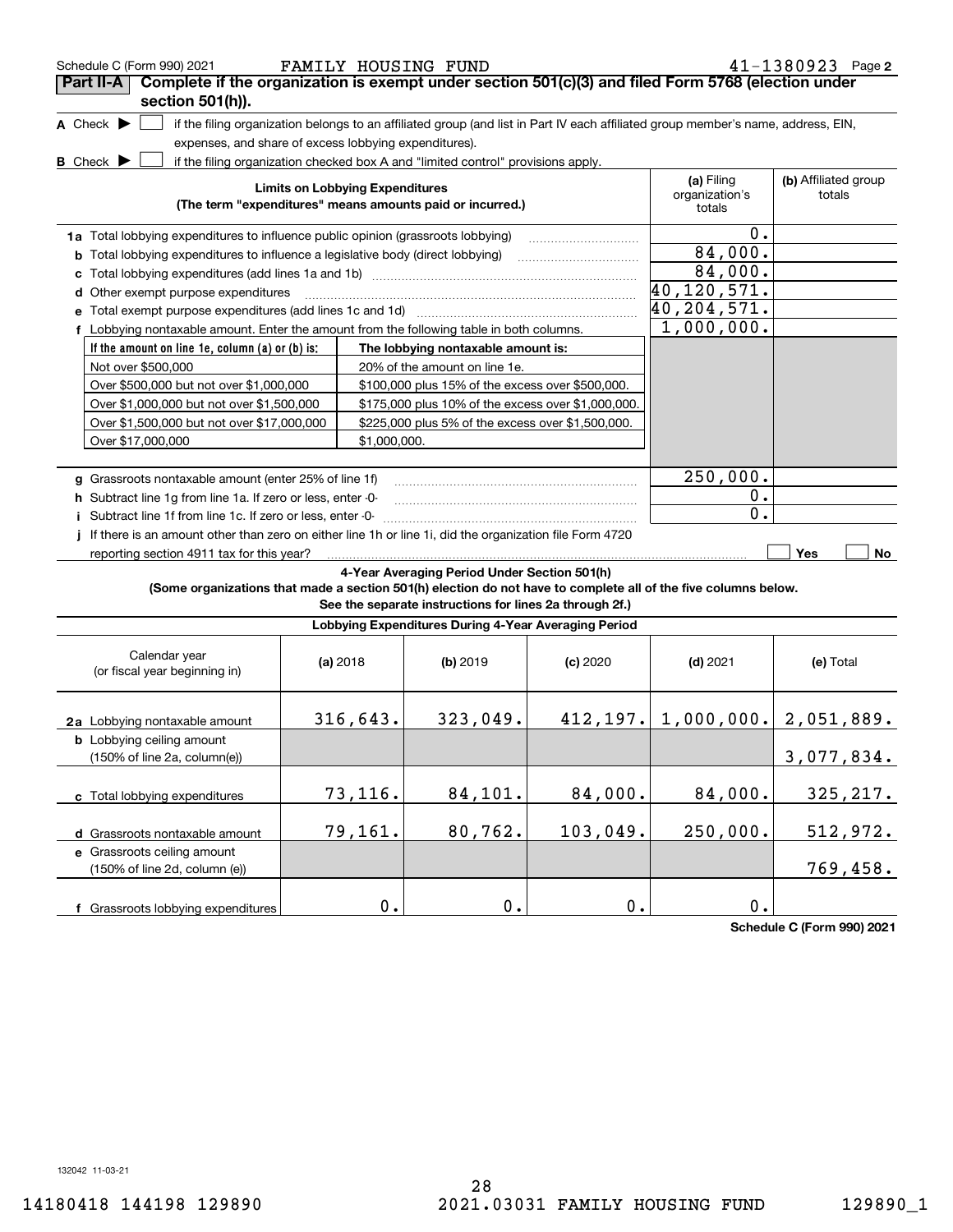### **Part II-B** Complete if the organization is exempt under section 501(c)(3) and has NOT filed Form 5768 **(election under section 501(h)).**

|                | For each "Yes" response on lines 1a through 1i below, provide in Part IV a detailed description                                                                                                                                                       | (a) |              | (b)    |    |
|----------------|-------------------------------------------------------------------------------------------------------------------------------------------------------------------------------------------------------------------------------------------------------|-----|--------------|--------|----|
|                | of the lobbying activity.                                                                                                                                                                                                                             | Yes | No           | Amount |    |
| 1              | During the year, did the filing organization attempt to influence foreign, national, state, or<br>local legislation, including any attempt to influence public opinion on a legislative matter<br>or referendum, through the use of:                  |     |              |        |    |
|                | <b>b</b> Paid staff or management (include compensation in expenses reported on lines 1c through 1i)?<br>$\ddotsc$                                                                                                                                    |     |              |        |    |
|                |                                                                                                                                                                                                                                                       |     |              |        |    |
|                | e Publications, or published or broadcast statements?                                                                                                                                                                                                 |     |              |        |    |
|                |                                                                                                                                                                                                                                                       |     |              |        |    |
|                | g Direct contact with legislators, their staffs, government officials, or a legislative body?                                                                                                                                                         |     |              |        |    |
|                | h Rallies, demonstrations, seminars, conventions, speeches, lectures, or any similar means?<br><i>i</i> Other activities?                                                                                                                             |     |              |        |    |
|                |                                                                                                                                                                                                                                                       |     |              |        |    |
|                | 2a Did the activities in line 1 cause the organization to be not described in section 501(c)(3)?                                                                                                                                                      |     |              |        |    |
|                |                                                                                                                                                                                                                                                       |     |              |        |    |
|                | c If "Yes," enter the amount of any tax incurred by organization managers under section 4912                                                                                                                                                          |     |              |        |    |
|                | d If the filing organization incurred a section 4912 tax, did it file Form 4720 for this year?                                                                                                                                                        |     |              |        |    |
|                | Complete if the organization is exempt under section 501(c)(4), section 501(c)(5), or section<br><b>Part III-A</b><br>$501(c)(6)$ .                                                                                                                   |     |              |        |    |
|                |                                                                                                                                                                                                                                                       |     |              | Yes    | No |
| 1              |                                                                                                                                                                                                                                                       |     | 1.           |        |    |
| 2              |                                                                                                                                                                                                                                                       |     | $\mathbf{2}$ |        |    |
| 3              | Did the organization agree to carry over lobbying and political campaign activity expenditures from the prior year?                                                                                                                                   |     | 3            |        |    |
|                | Complete if the organization is exempt under section 501(c)(4), section 501(c)(5), or section<br><b>Part III-BI</b><br>501(c)(6) and if either (a) BOTH Part III-A, lines 1 and 2, are answered "No" OR (b) Part III-A, line 3, is<br>answered "Yes." |     |              |        |    |
| 1              | Dues, assessments and similar amounts from members [11] matter continuum matter and similar amounts and similar                                                                                                                                       |     | 1            |        |    |
| 2              | Section 162(e) nondeductible lobbying and political expenditures (do not include amounts of political                                                                                                                                                 |     |              |        |    |
|                | expenses for which the section 527(f) tax was paid).                                                                                                                                                                                                  |     |              |        |    |
|                | <b>a</b> Current year                                                                                                                                                                                                                                 |     | 2a           |        |    |
|                | <b>b</b> Carryover from last year manufactured and content to content the content of the content of the content of the content of the content of the content of the content of the content of the content of the content of the con                   |     | 2b           |        |    |
|                |                                                                                                                                                                                                                                                       |     | 2c           |        |    |
| З              | Aggregate amount reported in section $6033(e)(1)(A)$ notices of nondeductible section $162(e)$ dues                                                                                                                                                   |     | 3            |        |    |
| 4              | If notices were sent and the amount on line 2c exceeds the amount on line 3, what portion of the excess                                                                                                                                               |     |              |        |    |
|                | does the organization agree to carryover to the reasonable estimate of nondeductible lobbying and political                                                                                                                                           |     |              |        |    |
|                | expenditure next year?                                                                                                                                                                                                                                |     | 4            |        |    |
| 5              |                                                                                                                                                                                                                                                       |     | 5            |        |    |
| <b>Part IV</b> | <b>Supplemental Information</b>                                                                                                                                                                                                                       |     |              |        |    |
|                | Provide the descriptions required for Part I-A, line 1; Part I-B, line 4; Part I-C, line 5; Part II-A (affiliated group list); Part II-A, lines 1 and 2 (See                                                                                          |     |              |        |    |

instructions); and Part II-B, line 1. Also, complete this part for any additional information.

**Schedule C (Form 990) 2021**

132043 11-03-21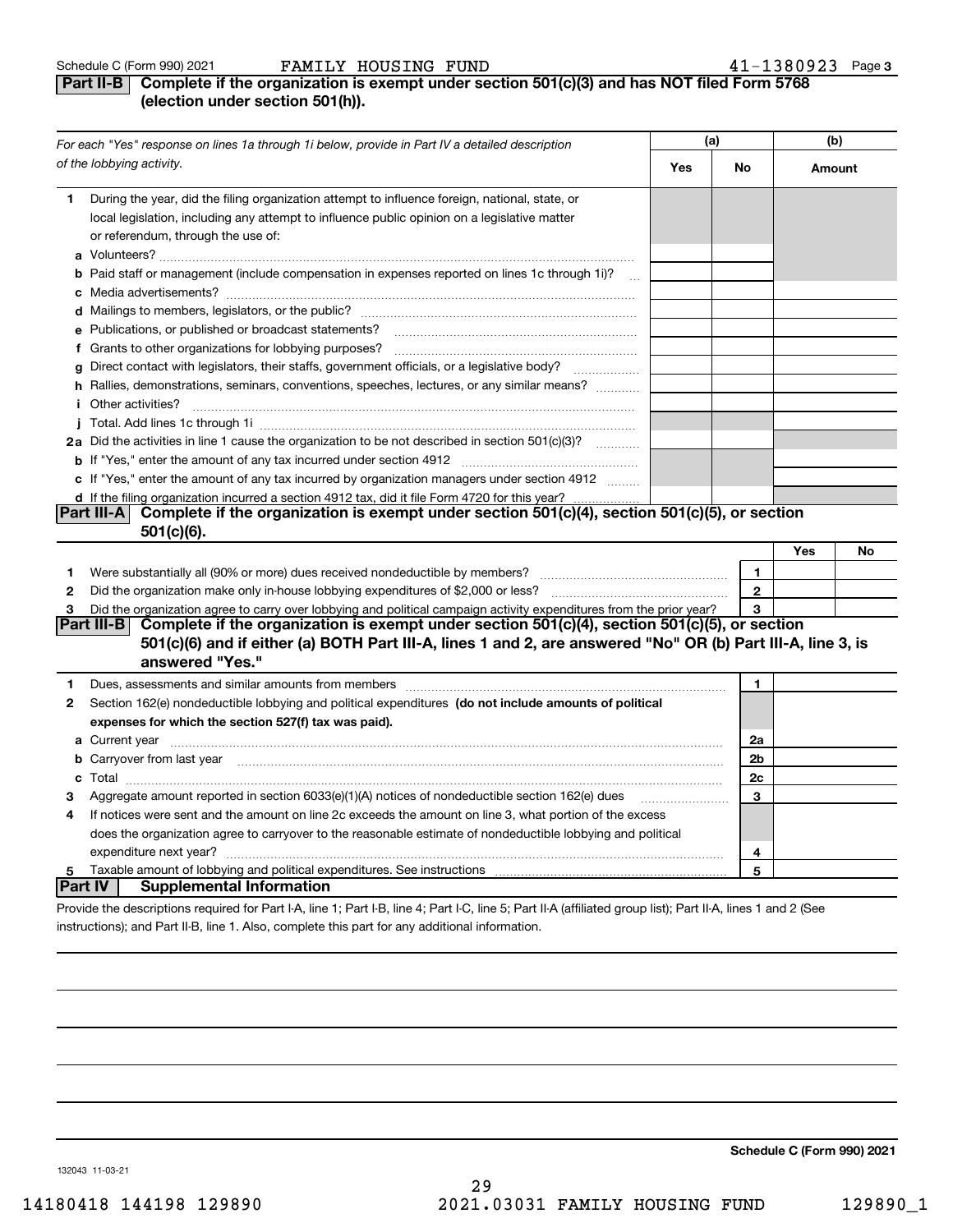| OMB No. 1545-0047<br><b>Supplemental Financial Statements</b><br>Complete if the organization answered "Yes" on Form 990,<br>Part IV, line 6, 7, 8, 9, 10, 11a, 11b, 11c, 11d, 11e, 11f, 12a, or 12b.<br><b>Open to Public</b><br>Attach to Form 990.<br>Inspection<br>Go to www.irs.gov/Form990 for instructions and the latest information.<br><b>Employer identification number</b><br>41-1380923<br>FAMILY HOUSING FUND<br>Organizations Maintaining Donor Advised Funds or Other Similar Funds or Accounts. Complete if the<br>Part I<br>organization answered "Yes" on Form 990, Part IV, line 6.<br>(a) Donor advised funds<br>(b) Funds and other accounts<br>1<br>2<br>Aggregate value of contributions to (during year)<br>з<br>4<br>Did the organization inform all donors and donor advisors in writing that the assets held in donor advised funds<br>5<br>Yes<br>No<br>Did the organization inform all grantees, donors, and donor advisors in writing that grant funds can be used only<br>6<br>for charitable purposes and not for the benefit of the donor or donor advisor, or for any other purpose conferring<br>Yes<br>No<br>impermissible private benefit?<br>Part II<br>Conservation Easements. Complete if the organization answered "Yes" on Form 990, Part IV, line 7.<br>Purpose(s) of conservation easements held by the organization (check all that apply).<br>1<br>Preservation of land for public use (for example, recreation or education)<br>Preservation of a historically important land area<br>Protection of natural habitat<br>Preservation of a certified historic structure<br>Preservation of open space<br>Complete lines 2a through 2d if the organization held a qualified conservation contribution in the form of a conservation easement on the last<br>2<br>Held at the End of the Tax Year<br>day of the tax year.<br>Total number of conservation easements<br>2a<br>2b<br>Total acreage restricted by conservation easements<br>b<br>2c<br>Number of conservation easements on a certified historic structure included in (a) manufacture included in (a)<br>Number of conservation easements included in (c) acquired after 7/25/06, and not on a historic structure<br>d<br>listed in the National Register [111] [12] The Mational Register [11] Material Register [11] Material Register<br>2d<br>Number of conservation easements modified, transferred, released, extinguished, or terminated by the organization during the tax<br>з<br>$year \blacktriangleright$<br>Number of states where property subject to conservation easement is located $\blacktriangleright$<br>4<br>5<br>Does the organization have a written policy regarding the periodic monitoring, inspection, handling of<br>Yes<br>No<br>violations, and enforcement of the conservation easements it holds?<br>Staff and volunteer hours devoted to monitoring, inspecting, handling of violations, and enforcing conservation easements during the year<br>6<br>Amount of expenses incurred in monitoring, inspecting, handling of violations, and enforcing conservation easements during the year<br>7<br>$\blacktriangleright$ \$<br>Does each conservation easement reported on line 2(d) above satisfy the requirements of section 170(h)(4)(B)(i)<br>8<br>Yes<br>and section 170(h)(4)(B)(ii)?<br>No | <b>SCHEDULE D</b><br>(Form 990)<br>Department of the Treasury<br>Internal Revenue Service<br>Name of the organization<br>In Part XIII, describe how the organization reports conservation easements in its revenue and expense statement and<br>9<br>balance sheet, and include, if applicable, the text of the footnote to the organization's financial statements that describes the<br>organization's accounting for conservation easements.<br>Organizations Maintaining Collections of Art, Historical Treasures, or Other Similar Assets.<br>Part III |  |  |  |
|---------------------------------------------------------------------------------------------------------------------------------------------------------------------------------------------------------------------------------------------------------------------------------------------------------------------------------------------------------------------------------------------------------------------------------------------------------------------------------------------------------------------------------------------------------------------------------------------------------------------------------------------------------------------------------------------------------------------------------------------------------------------------------------------------------------------------------------------------------------------------------------------------------------------------------------------------------------------------------------------------------------------------------------------------------------------------------------------------------------------------------------------------------------------------------------------------------------------------------------------------------------------------------------------------------------------------------------------------------------------------------------------------------------------------------------------------------------------------------------------------------------------------------------------------------------------------------------------------------------------------------------------------------------------------------------------------------------------------------------------------------------------------------------------------------------------------------------------------------------------------------------------------------------------------------------------------------------------------------------------------------------------------------------------------------------------------------------------------------------------------------------------------------------------------------------------------------------------------------------------------------------------------------------------------------------------------------------------------------------------------------------------------------------------------------------------------------------------------------------------------------------------------------------------------------------------------------------------------------------------------------------------------------------------------------------------------------------------------------------------------------------------------------------------------------------------------------------------------------------------------------------------------------------------------------------------------------------------------------------------------------------------------------------------------------------------------------------------------------------------------------------------------------------------------------------------------------------------------------------------------------------------------------------------------------------------------------------------|-------------------------------------------------------------------------------------------------------------------------------------------------------------------------------------------------------------------------------------------------------------------------------------------------------------------------------------------------------------------------------------------------------------------------------------------------------------------------------------------------------------------------------------------------------------|--|--|--|
|                                                                                                                                                                                                                                                                                                                                                                                                                                                                                                                                                                                                                                                                                                                                                                                                                                                                                                                                                                                                                                                                                                                                                                                                                                                                                                                                                                                                                                                                                                                                                                                                                                                                                                                                                                                                                                                                                                                                                                                                                                                                                                                                                                                                                                                                                                                                                                                                                                                                                                                                                                                                                                                                                                                                                                                                                                                                                                                                                                                                                                                                                                                                                                                                                                                                                                                                             |                                                                                                                                                                                                                                                                                                                                                                                                                                                                                                                                                             |  |  |  |
|                                                                                                                                                                                                                                                                                                                                                                                                                                                                                                                                                                                                                                                                                                                                                                                                                                                                                                                                                                                                                                                                                                                                                                                                                                                                                                                                                                                                                                                                                                                                                                                                                                                                                                                                                                                                                                                                                                                                                                                                                                                                                                                                                                                                                                                                                                                                                                                                                                                                                                                                                                                                                                                                                                                                                                                                                                                                                                                                                                                                                                                                                                                                                                                                                                                                                                                                             |                                                                                                                                                                                                                                                                                                                                                                                                                                                                                                                                                             |  |  |  |
|                                                                                                                                                                                                                                                                                                                                                                                                                                                                                                                                                                                                                                                                                                                                                                                                                                                                                                                                                                                                                                                                                                                                                                                                                                                                                                                                                                                                                                                                                                                                                                                                                                                                                                                                                                                                                                                                                                                                                                                                                                                                                                                                                                                                                                                                                                                                                                                                                                                                                                                                                                                                                                                                                                                                                                                                                                                                                                                                                                                                                                                                                                                                                                                                                                                                                                                                             |                                                                                                                                                                                                                                                                                                                                                                                                                                                                                                                                                             |  |  |  |
|                                                                                                                                                                                                                                                                                                                                                                                                                                                                                                                                                                                                                                                                                                                                                                                                                                                                                                                                                                                                                                                                                                                                                                                                                                                                                                                                                                                                                                                                                                                                                                                                                                                                                                                                                                                                                                                                                                                                                                                                                                                                                                                                                                                                                                                                                                                                                                                                                                                                                                                                                                                                                                                                                                                                                                                                                                                                                                                                                                                                                                                                                                                                                                                                                                                                                                                                             |                                                                                                                                                                                                                                                                                                                                                                                                                                                                                                                                                             |  |  |  |
|                                                                                                                                                                                                                                                                                                                                                                                                                                                                                                                                                                                                                                                                                                                                                                                                                                                                                                                                                                                                                                                                                                                                                                                                                                                                                                                                                                                                                                                                                                                                                                                                                                                                                                                                                                                                                                                                                                                                                                                                                                                                                                                                                                                                                                                                                                                                                                                                                                                                                                                                                                                                                                                                                                                                                                                                                                                                                                                                                                                                                                                                                                                                                                                                                                                                                                                                             |                                                                                                                                                                                                                                                                                                                                                                                                                                                                                                                                                             |  |  |  |
|                                                                                                                                                                                                                                                                                                                                                                                                                                                                                                                                                                                                                                                                                                                                                                                                                                                                                                                                                                                                                                                                                                                                                                                                                                                                                                                                                                                                                                                                                                                                                                                                                                                                                                                                                                                                                                                                                                                                                                                                                                                                                                                                                                                                                                                                                                                                                                                                                                                                                                                                                                                                                                                                                                                                                                                                                                                                                                                                                                                                                                                                                                                                                                                                                                                                                                                                             |                                                                                                                                                                                                                                                                                                                                                                                                                                                                                                                                                             |  |  |  |
|                                                                                                                                                                                                                                                                                                                                                                                                                                                                                                                                                                                                                                                                                                                                                                                                                                                                                                                                                                                                                                                                                                                                                                                                                                                                                                                                                                                                                                                                                                                                                                                                                                                                                                                                                                                                                                                                                                                                                                                                                                                                                                                                                                                                                                                                                                                                                                                                                                                                                                                                                                                                                                                                                                                                                                                                                                                                                                                                                                                                                                                                                                                                                                                                                                                                                                                                             |                                                                                                                                                                                                                                                                                                                                                                                                                                                                                                                                                             |  |  |  |
|                                                                                                                                                                                                                                                                                                                                                                                                                                                                                                                                                                                                                                                                                                                                                                                                                                                                                                                                                                                                                                                                                                                                                                                                                                                                                                                                                                                                                                                                                                                                                                                                                                                                                                                                                                                                                                                                                                                                                                                                                                                                                                                                                                                                                                                                                                                                                                                                                                                                                                                                                                                                                                                                                                                                                                                                                                                                                                                                                                                                                                                                                                                                                                                                                                                                                                                                             |                                                                                                                                                                                                                                                                                                                                                                                                                                                                                                                                                             |  |  |  |
|                                                                                                                                                                                                                                                                                                                                                                                                                                                                                                                                                                                                                                                                                                                                                                                                                                                                                                                                                                                                                                                                                                                                                                                                                                                                                                                                                                                                                                                                                                                                                                                                                                                                                                                                                                                                                                                                                                                                                                                                                                                                                                                                                                                                                                                                                                                                                                                                                                                                                                                                                                                                                                                                                                                                                                                                                                                                                                                                                                                                                                                                                                                                                                                                                                                                                                                                             |                                                                                                                                                                                                                                                                                                                                                                                                                                                                                                                                                             |  |  |  |
|                                                                                                                                                                                                                                                                                                                                                                                                                                                                                                                                                                                                                                                                                                                                                                                                                                                                                                                                                                                                                                                                                                                                                                                                                                                                                                                                                                                                                                                                                                                                                                                                                                                                                                                                                                                                                                                                                                                                                                                                                                                                                                                                                                                                                                                                                                                                                                                                                                                                                                                                                                                                                                                                                                                                                                                                                                                                                                                                                                                                                                                                                                                                                                                                                                                                                                                                             |                                                                                                                                                                                                                                                                                                                                                                                                                                                                                                                                                             |  |  |  |
|                                                                                                                                                                                                                                                                                                                                                                                                                                                                                                                                                                                                                                                                                                                                                                                                                                                                                                                                                                                                                                                                                                                                                                                                                                                                                                                                                                                                                                                                                                                                                                                                                                                                                                                                                                                                                                                                                                                                                                                                                                                                                                                                                                                                                                                                                                                                                                                                                                                                                                                                                                                                                                                                                                                                                                                                                                                                                                                                                                                                                                                                                                                                                                                                                                                                                                                                             |                                                                                                                                                                                                                                                                                                                                                                                                                                                                                                                                                             |  |  |  |
|                                                                                                                                                                                                                                                                                                                                                                                                                                                                                                                                                                                                                                                                                                                                                                                                                                                                                                                                                                                                                                                                                                                                                                                                                                                                                                                                                                                                                                                                                                                                                                                                                                                                                                                                                                                                                                                                                                                                                                                                                                                                                                                                                                                                                                                                                                                                                                                                                                                                                                                                                                                                                                                                                                                                                                                                                                                                                                                                                                                                                                                                                                                                                                                                                                                                                                                                             |                                                                                                                                                                                                                                                                                                                                                                                                                                                                                                                                                             |  |  |  |
|                                                                                                                                                                                                                                                                                                                                                                                                                                                                                                                                                                                                                                                                                                                                                                                                                                                                                                                                                                                                                                                                                                                                                                                                                                                                                                                                                                                                                                                                                                                                                                                                                                                                                                                                                                                                                                                                                                                                                                                                                                                                                                                                                                                                                                                                                                                                                                                                                                                                                                                                                                                                                                                                                                                                                                                                                                                                                                                                                                                                                                                                                                                                                                                                                                                                                                                                             |                                                                                                                                                                                                                                                                                                                                                                                                                                                                                                                                                             |  |  |  |
|                                                                                                                                                                                                                                                                                                                                                                                                                                                                                                                                                                                                                                                                                                                                                                                                                                                                                                                                                                                                                                                                                                                                                                                                                                                                                                                                                                                                                                                                                                                                                                                                                                                                                                                                                                                                                                                                                                                                                                                                                                                                                                                                                                                                                                                                                                                                                                                                                                                                                                                                                                                                                                                                                                                                                                                                                                                                                                                                                                                                                                                                                                                                                                                                                                                                                                                                             |                                                                                                                                                                                                                                                                                                                                                                                                                                                                                                                                                             |  |  |  |
|                                                                                                                                                                                                                                                                                                                                                                                                                                                                                                                                                                                                                                                                                                                                                                                                                                                                                                                                                                                                                                                                                                                                                                                                                                                                                                                                                                                                                                                                                                                                                                                                                                                                                                                                                                                                                                                                                                                                                                                                                                                                                                                                                                                                                                                                                                                                                                                                                                                                                                                                                                                                                                                                                                                                                                                                                                                                                                                                                                                                                                                                                                                                                                                                                                                                                                                                             |                                                                                                                                                                                                                                                                                                                                                                                                                                                                                                                                                             |  |  |  |
|                                                                                                                                                                                                                                                                                                                                                                                                                                                                                                                                                                                                                                                                                                                                                                                                                                                                                                                                                                                                                                                                                                                                                                                                                                                                                                                                                                                                                                                                                                                                                                                                                                                                                                                                                                                                                                                                                                                                                                                                                                                                                                                                                                                                                                                                                                                                                                                                                                                                                                                                                                                                                                                                                                                                                                                                                                                                                                                                                                                                                                                                                                                                                                                                                                                                                                                                             |                                                                                                                                                                                                                                                                                                                                                                                                                                                                                                                                                             |  |  |  |
|                                                                                                                                                                                                                                                                                                                                                                                                                                                                                                                                                                                                                                                                                                                                                                                                                                                                                                                                                                                                                                                                                                                                                                                                                                                                                                                                                                                                                                                                                                                                                                                                                                                                                                                                                                                                                                                                                                                                                                                                                                                                                                                                                                                                                                                                                                                                                                                                                                                                                                                                                                                                                                                                                                                                                                                                                                                                                                                                                                                                                                                                                                                                                                                                                                                                                                                                             |                                                                                                                                                                                                                                                                                                                                                                                                                                                                                                                                                             |  |  |  |
|                                                                                                                                                                                                                                                                                                                                                                                                                                                                                                                                                                                                                                                                                                                                                                                                                                                                                                                                                                                                                                                                                                                                                                                                                                                                                                                                                                                                                                                                                                                                                                                                                                                                                                                                                                                                                                                                                                                                                                                                                                                                                                                                                                                                                                                                                                                                                                                                                                                                                                                                                                                                                                                                                                                                                                                                                                                                                                                                                                                                                                                                                                                                                                                                                                                                                                                                             |                                                                                                                                                                                                                                                                                                                                                                                                                                                                                                                                                             |  |  |  |
|                                                                                                                                                                                                                                                                                                                                                                                                                                                                                                                                                                                                                                                                                                                                                                                                                                                                                                                                                                                                                                                                                                                                                                                                                                                                                                                                                                                                                                                                                                                                                                                                                                                                                                                                                                                                                                                                                                                                                                                                                                                                                                                                                                                                                                                                                                                                                                                                                                                                                                                                                                                                                                                                                                                                                                                                                                                                                                                                                                                                                                                                                                                                                                                                                                                                                                                                             |                                                                                                                                                                                                                                                                                                                                                                                                                                                                                                                                                             |  |  |  |
|                                                                                                                                                                                                                                                                                                                                                                                                                                                                                                                                                                                                                                                                                                                                                                                                                                                                                                                                                                                                                                                                                                                                                                                                                                                                                                                                                                                                                                                                                                                                                                                                                                                                                                                                                                                                                                                                                                                                                                                                                                                                                                                                                                                                                                                                                                                                                                                                                                                                                                                                                                                                                                                                                                                                                                                                                                                                                                                                                                                                                                                                                                                                                                                                                                                                                                                                             |                                                                                                                                                                                                                                                                                                                                                                                                                                                                                                                                                             |  |  |  |
|                                                                                                                                                                                                                                                                                                                                                                                                                                                                                                                                                                                                                                                                                                                                                                                                                                                                                                                                                                                                                                                                                                                                                                                                                                                                                                                                                                                                                                                                                                                                                                                                                                                                                                                                                                                                                                                                                                                                                                                                                                                                                                                                                                                                                                                                                                                                                                                                                                                                                                                                                                                                                                                                                                                                                                                                                                                                                                                                                                                                                                                                                                                                                                                                                                                                                                                                             |                                                                                                                                                                                                                                                                                                                                                                                                                                                                                                                                                             |  |  |  |
|                                                                                                                                                                                                                                                                                                                                                                                                                                                                                                                                                                                                                                                                                                                                                                                                                                                                                                                                                                                                                                                                                                                                                                                                                                                                                                                                                                                                                                                                                                                                                                                                                                                                                                                                                                                                                                                                                                                                                                                                                                                                                                                                                                                                                                                                                                                                                                                                                                                                                                                                                                                                                                                                                                                                                                                                                                                                                                                                                                                                                                                                                                                                                                                                                                                                                                                                             |                                                                                                                                                                                                                                                                                                                                                                                                                                                                                                                                                             |  |  |  |
|                                                                                                                                                                                                                                                                                                                                                                                                                                                                                                                                                                                                                                                                                                                                                                                                                                                                                                                                                                                                                                                                                                                                                                                                                                                                                                                                                                                                                                                                                                                                                                                                                                                                                                                                                                                                                                                                                                                                                                                                                                                                                                                                                                                                                                                                                                                                                                                                                                                                                                                                                                                                                                                                                                                                                                                                                                                                                                                                                                                                                                                                                                                                                                                                                                                                                                                                             |                                                                                                                                                                                                                                                                                                                                                                                                                                                                                                                                                             |  |  |  |
|                                                                                                                                                                                                                                                                                                                                                                                                                                                                                                                                                                                                                                                                                                                                                                                                                                                                                                                                                                                                                                                                                                                                                                                                                                                                                                                                                                                                                                                                                                                                                                                                                                                                                                                                                                                                                                                                                                                                                                                                                                                                                                                                                                                                                                                                                                                                                                                                                                                                                                                                                                                                                                                                                                                                                                                                                                                                                                                                                                                                                                                                                                                                                                                                                                                                                                                                             |                                                                                                                                                                                                                                                                                                                                                                                                                                                                                                                                                             |  |  |  |
|                                                                                                                                                                                                                                                                                                                                                                                                                                                                                                                                                                                                                                                                                                                                                                                                                                                                                                                                                                                                                                                                                                                                                                                                                                                                                                                                                                                                                                                                                                                                                                                                                                                                                                                                                                                                                                                                                                                                                                                                                                                                                                                                                                                                                                                                                                                                                                                                                                                                                                                                                                                                                                                                                                                                                                                                                                                                                                                                                                                                                                                                                                                                                                                                                                                                                                                                             |                                                                                                                                                                                                                                                                                                                                                                                                                                                                                                                                                             |  |  |  |
|                                                                                                                                                                                                                                                                                                                                                                                                                                                                                                                                                                                                                                                                                                                                                                                                                                                                                                                                                                                                                                                                                                                                                                                                                                                                                                                                                                                                                                                                                                                                                                                                                                                                                                                                                                                                                                                                                                                                                                                                                                                                                                                                                                                                                                                                                                                                                                                                                                                                                                                                                                                                                                                                                                                                                                                                                                                                                                                                                                                                                                                                                                                                                                                                                                                                                                                                             |                                                                                                                                                                                                                                                                                                                                                                                                                                                                                                                                                             |  |  |  |
|                                                                                                                                                                                                                                                                                                                                                                                                                                                                                                                                                                                                                                                                                                                                                                                                                                                                                                                                                                                                                                                                                                                                                                                                                                                                                                                                                                                                                                                                                                                                                                                                                                                                                                                                                                                                                                                                                                                                                                                                                                                                                                                                                                                                                                                                                                                                                                                                                                                                                                                                                                                                                                                                                                                                                                                                                                                                                                                                                                                                                                                                                                                                                                                                                                                                                                                                             |                                                                                                                                                                                                                                                                                                                                                                                                                                                                                                                                                             |  |  |  |
|                                                                                                                                                                                                                                                                                                                                                                                                                                                                                                                                                                                                                                                                                                                                                                                                                                                                                                                                                                                                                                                                                                                                                                                                                                                                                                                                                                                                                                                                                                                                                                                                                                                                                                                                                                                                                                                                                                                                                                                                                                                                                                                                                                                                                                                                                                                                                                                                                                                                                                                                                                                                                                                                                                                                                                                                                                                                                                                                                                                                                                                                                                                                                                                                                                                                                                                                             |                                                                                                                                                                                                                                                                                                                                                                                                                                                                                                                                                             |  |  |  |
|                                                                                                                                                                                                                                                                                                                                                                                                                                                                                                                                                                                                                                                                                                                                                                                                                                                                                                                                                                                                                                                                                                                                                                                                                                                                                                                                                                                                                                                                                                                                                                                                                                                                                                                                                                                                                                                                                                                                                                                                                                                                                                                                                                                                                                                                                                                                                                                                                                                                                                                                                                                                                                                                                                                                                                                                                                                                                                                                                                                                                                                                                                                                                                                                                                                                                                                                             |                                                                                                                                                                                                                                                                                                                                                                                                                                                                                                                                                             |  |  |  |
|                                                                                                                                                                                                                                                                                                                                                                                                                                                                                                                                                                                                                                                                                                                                                                                                                                                                                                                                                                                                                                                                                                                                                                                                                                                                                                                                                                                                                                                                                                                                                                                                                                                                                                                                                                                                                                                                                                                                                                                                                                                                                                                                                                                                                                                                                                                                                                                                                                                                                                                                                                                                                                                                                                                                                                                                                                                                                                                                                                                                                                                                                                                                                                                                                                                                                                                                             |                                                                                                                                                                                                                                                                                                                                                                                                                                                                                                                                                             |  |  |  |
|                                                                                                                                                                                                                                                                                                                                                                                                                                                                                                                                                                                                                                                                                                                                                                                                                                                                                                                                                                                                                                                                                                                                                                                                                                                                                                                                                                                                                                                                                                                                                                                                                                                                                                                                                                                                                                                                                                                                                                                                                                                                                                                                                                                                                                                                                                                                                                                                                                                                                                                                                                                                                                                                                                                                                                                                                                                                                                                                                                                                                                                                                                                                                                                                                                                                                                                                             |                                                                                                                                                                                                                                                                                                                                                                                                                                                                                                                                                             |  |  |  |
|                                                                                                                                                                                                                                                                                                                                                                                                                                                                                                                                                                                                                                                                                                                                                                                                                                                                                                                                                                                                                                                                                                                                                                                                                                                                                                                                                                                                                                                                                                                                                                                                                                                                                                                                                                                                                                                                                                                                                                                                                                                                                                                                                                                                                                                                                                                                                                                                                                                                                                                                                                                                                                                                                                                                                                                                                                                                                                                                                                                                                                                                                                                                                                                                                                                                                                                                             |                                                                                                                                                                                                                                                                                                                                                                                                                                                                                                                                                             |  |  |  |
|                                                                                                                                                                                                                                                                                                                                                                                                                                                                                                                                                                                                                                                                                                                                                                                                                                                                                                                                                                                                                                                                                                                                                                                                                                                                                                                                                                                                                                                                                                                                                                                                                                                                                                                                                                                                                                                                                                                                                                                                                                                                                                                                                                                                                                                                                                                                                                                                                                                                                                                                                                                                                                                                                                                                                                                                                                                                                                                                                                                                                                                                                                                                                                                                                                                                                                                                             |                                                                                                                                                                                                                                                                                                                                                                                                                                                                                                                                                             |  |  |  |
|                                                                                                                                                                                                                                                                                                                                                                                                                                                                                                                                                                                                                                                                                                                                                                                                                                                                                                                                                                                                                                                                                                                                                                                                                                                                                                                                                                                                                                                                                                                                                                                                                                                                                                                                                                                                                                                                                                                                                                                                                                                                                                                                                                                                                                                                                                                                                                                                                                                                                                                                                                                                                                                                                                                                                                                                                                                                                                                                                                                                                                                                                                                                                                                                                                                                                                                                             |                                                                                                                                                                                                                                                                                                                                                                                                                                                                                                                                                             |  |  |  |
|                                                                                                                                                                                                                                                                                                                                                                                                                                                                                                                                                                                                                                                                                                                                                                                                                                                                                                                                                                                                                                                                                                                                                                                                                                                                                                                                                                                                                                                                                                                                                                                                                                                                                                                                                                                                                                                                                                                                                                                                                                                                                                                                                                                                                                                                                                                                                                                                                                                                                                                                                                                                                                                                                                                                                                                                                                                                                                                                                                                                                                                                                                                                                                                                                                                                                                                                             |                                                                                                                                                                                                                                                                                                                                                                                                                                                                                                                                                             |  |  |  |
|                                                                                                                                                                                                                                                                                                                                                                                                                                                                                                                                                                                                                                                                                                                                                                                                                                                                                                                                                                                                                                                                                                                                                                                                                                                                                                                                                                                                                                                                                                                                                                                                                                                                                                                                                                                                                                                                                                                                                                                                                                                                                                                                                                                                                                                                                                                                                                                                                                                                                                                                                                                                                                                                                                                                                                                                                                                                                                                                                                                                                                                                                                                                                                                                                                                                                                                                             |                                                                                                                                                                                                                                                                                                                                                                                                                                                                                                                                                             |  |  |  |
|                                                                                                                                                                                                                                                                                                                                                                                                                                                                                                                                                                                                                                                                                                                                                                                                                                                                                                                                                                                                                                                                                                                                                                                                                                                                                                                                                                                                                                                                                                                                                                                                                                                                                                                                                                                                                                                                                                                                                                                                                                                                                                                                                                                                                                                                                                                                                                                                                                                                                                                                                                                                                                                                                                                                                                                                                                                                                                                                                                                                                                                                                                                                                                                                                                                                                                                                             |                                                                                                                                                                                                                                                                                                                                                                                                                                                                                                                                                             |  |  |  |
|                                                                                                                                                                                                                                                                                                                                                                                                                                                                                                                                                                                                                                                                                                                                                                                                                                                                                                                                                                                                                                                                                                                                                                                                                                                                                                                                                                                                                                                                                                                                                                                                                                                                                                                                                                                                                                                                                                                                                                                                                                                                                                                                                                                                                                                                                                                                                                                                                                                                                                                                                                                                                                                                                                                                                                                                                                                                                                                                                                                                                                                                                                                                                                                                                                                                                                                                             |                                                                                                                                                                                                                                                                                                                                                                                                                                                                                                                                                             |  |  |  |
|                                                                                                                                                                                                                                                                                                                                                                                                                                                                                                                                                                                                                                                                                                                                                                                                                                                                                                                                                                                                                                                                                                                                                                                                                                                                                                                                                                                                                                                                                                                                                                                                                                                                                                                                                                                                                                                                                                                                                                                                                                                                                                                                                                                                                                                                                                                                                                                                                                                                                                                                                                                                                                                                                                                                                                                                                                                                                                                                                                                                                                                                                                                                                                                                                                                                                                                                             |                                                                                                                                                                                                                                                                                                                                                                                                                                                                                                                                                             |  |  |  |
|                                                                                                                                                                                                                                                                                                                                                                                                                                                                                                                                                                                                                                                                                                                                                                                                                                                                                                                                                                                                                                                                                                                                                                                                                                                                                                                                                                                                                                                                                                                                                                                                                                                                                                                                                                                                                                                                                                                                                                                                                                                                                                                                                                                                                                                                                                                                                                                                                                                                                                                                                                                                                                                                                                                                                                                                                                                                                                                                                                                                                                                                                                                                                                                                                                                                                                                                             |                                                                                                                                                                                                                                                                                                                                                                                                                                                                                                                                                             |  |  |  |
|                                                                                                                                                                                                                                                                                                                                                                                                                                                                                                                                                                                                                                                                                                                                                                                                                                                                                                                                                                                                                                                                                                                                                                                                                                                                                                                                                                                                                                                                                                                                                                                                                                                                                                                                                                                                                                                                                                                                                                                                                                                                                                                                                                                                                                                                                                                                                                                                                                                                                                                                                                                                                                                                                                                                                                                                                                                                                                                                                                                                                                                                                                                                                                                                                                                                                                                                             |                                                                                                                                                                                                                                                                                                                                                                                                                                                                                                                                                             |  |  |  |
|                                                                                                                                                                                                                                                                                                                                                                                                                                                                                                                                                                                                                                                                                                                                                                                                                                                                                                                                                                                                                                                                                                                                                                                                                                                                                                                                                                                                                                                                                                                                                                                                                                                                                                                                                                                                                                                                                                                                                                                                                                                                                                                                                                                                                                                                                                                                                                                                                                                                                                                                                                                                                                                                                                                                                                                                                                                                                                                                                                                                                                                                                                                                                                                                                                                                                                                                             |                                                                                                                                                                                                                                                                                                                                                                                                                                                                                                                                                             |  |  |  |
|                                                                                                                                                                                                                                                                                                                                                                                                                                                                                                                                                                                                                                                                                                                                                                                                                                                                                                                                                                                                                                                                                                                                                                                                                                                                                                                                                                                                                                                                                                                                                                                                                                                                                                                                                                                                                                                                                                                                                                                                                                                                                                                                                                                                                                                                                                                                                                                                                                                                                                                                                                                                                                                                                                                                                                                                                                                                                                                                                                                                                                                                                                                                                                                                                                                                                                                                             |                                                                                                                                                                                                                                                                                                                                                                                                                                                                                                                                                             |  |  |  |
|                                                                                                                                                                                                                                                                                                                                                                                                                                                                                                                                                                                                                                                                                                                                                                                                                                                                                                                                                                                                                                                                                                                                                                                                                                                                                                                                                                                                                                                                                                                                                                                                                                                                                                                                                                                                                                                                                                                                                                                                                                                                                                                                                                                                                                                                                                                                                                                                                                                                                                                                                                                                                                                                                                                                                                                                                                                                                                                                                                                                                                                                                                                                                                                                                                                                                                                                             |                                                                                                                                                                                                                                                                                                                                                                                                                                                                                                                                                             |  |  |  |
|                                                                                                                                                                                                                                                                                                                                                                                                                                                                                                                                                                                                                                                                                                                                                                                                                                                                                                                                                                                                                                                                                                                                                                                                                                                                                                                                                                                                                                                                                                                                                                                                                                                                                                                                                                                                                                                                                                                                                                                                                                                                                                                                                                                                                                                                                                                                                                                                                                                                                                                                                                                                                                                                                                                                                                                                                                                                                                                                                                                                                                                                                                                                                                                                                                                                                                                                             | Complete if the organization answered "Yes" on Form 990, Part IV, line 8.                                                                                                                                                                                                                                                                                                                                                                                                                                                                                   |  |  |  |

**1a** If the organization elected, as permitted under FASB ASC 958, not to report in its revenue statement and balance sheet works of art, historical treasures, or other similar assets held for public exhibition, education, or research in furtherance of public service, provide in Part XIII the text of the footnote to its financial statements that describes these items.

### **b** If the organization elected, as permitted under FASB ASC 958, to report in its revenue statement and balance sheet works of **(i)**Revenue included on Form 990, Part VIII, line 1 art, historical treasures, or other similar assets held for public exhibition, education, or research in furtherance of public service, provide the following amounts relating to these items:  $\blacktriangleright$   $\triangle$

|   | LHA For Paperwork Reduction Act Notice, see the Instructions for Form 990.                                                                 | Schedule D (Form 990) 2021                                                                                                                                                                                                                                                                                                                                                                                                        |
|---|--------------------------------------------------------------------------------------------------------------------------------------------|-----------------------------------------------------------------------------------------------------------------------------------------------------------------------------------------------------------------------------------------------------------------------------------------------------------------------------------------------------------------------------------------------------------------------------------|
|   | <b>b</b> Assets included in Form 990, Part X <b>much and the contract of the Assets</b> included in Form 990, Part X                       |                                                                                                                                                                                                                                                                                                                                                                                                                                   |
|   | <b>a</b> Revenue included on Form 990, Part VIII, line 1                                                                                   | $\blacktriangleright$ s                                                                                                                                                                                                                                                                                                                                                                                                           |
|   | the following amounts required to be reported under FASB ASC 958 relating to these items:                                                  |                                                                                                                                                                                                                                                                                                                                                                                                                                   |
| 2 | If the organization received or held works of art, historical treasures, or other similar assets for financial gain, provide               |                                                                                                                                                                                                                                                                                                                                                                                                                                   |
|   | (ii) Assets included in Form 990, Part X [11] [12] Assets included in Form 990, Part X [12] [12] Assets included in Form 990, Part X       | $\blacktriangleright$ s                                                                                                                                                                                                                                                                                                                                                                                                           |
|   | $\mathbf{u}$ reverse included on round occ, rate vin, line responsively. The contract increase in contract of the contract of $\mathbf{u}$ | $\overline{ }$ $\overline{ }$ $\overline{ }$ $\overline{ }$ $\overline{ }$ $\overline{ }$ $\overline{ }$ $\overline{ }$ $\overline{ }$ $\overline{ }$ $\overline{ }$ $\overline{ }$ $\overline{ }$ $\overline{ }$ $\overline{ }$ $\overline{ }$ $\overline{ }$ $\overline{ }$ $\overline{ }$ $\overline{ }$ $\overline{ }$ $\overline{ }$ $\overline{ }$ $\overline{ }$ $\overline{ }$ $\overline{ }$ $\overline{ }$ $\overline{$ |

30 14180418 144198 129890 2021.03031 FAMILY HOUSING FUND 129890\_1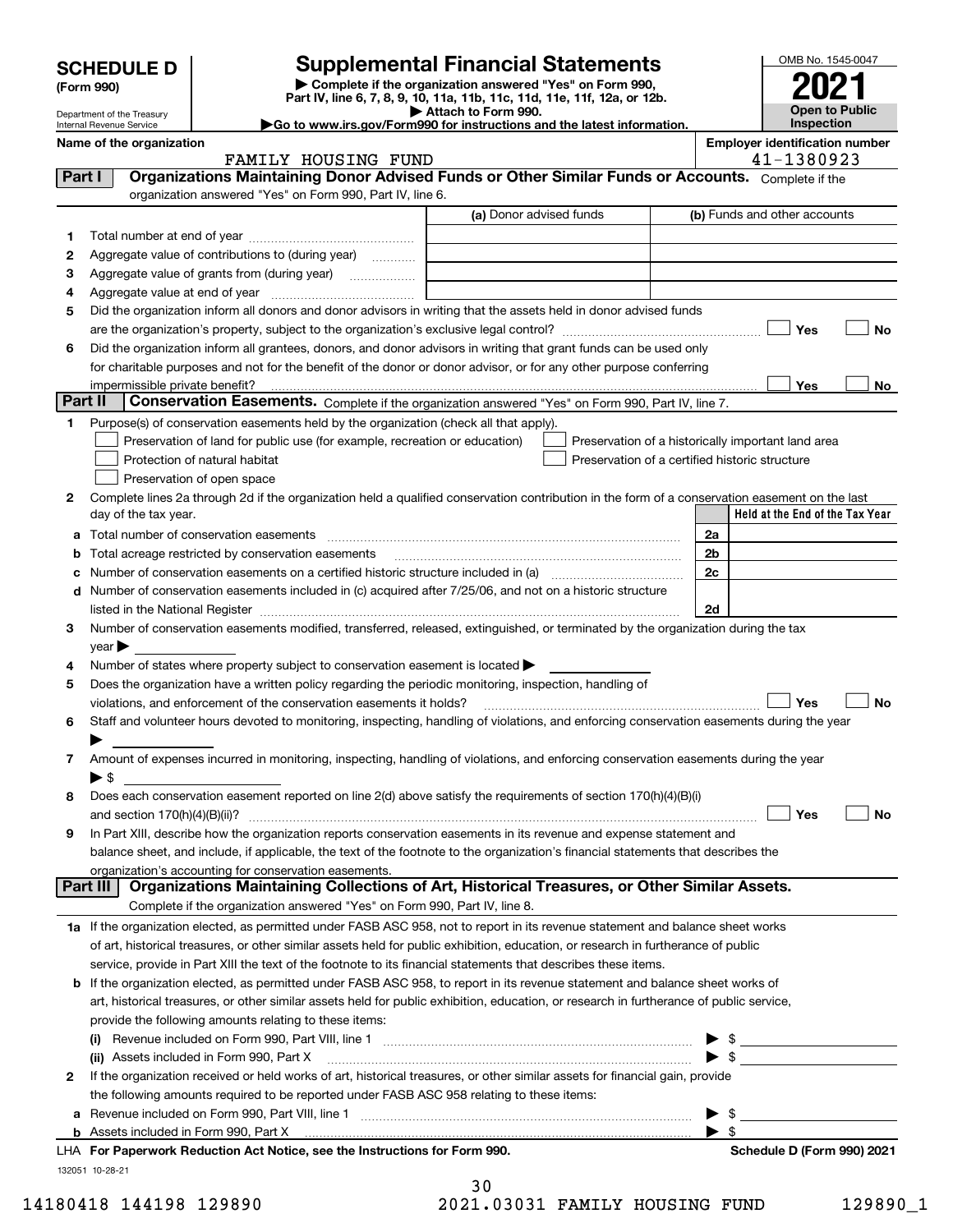|        | Schedule D (Form 990) 2021                                                                                                                                                                                                         | FAMILY HOUSING FUND                     |   |                |                                                                                                                                                                                                                               |                                 |   |                | $41 - 1380923$ Page 2 |
|--------|------------------------------------------------------------------------------------------------------------------------------------------------------------------------------------------------------------------------------------|-----------------------------------------|---|----------------|-------------------------------------------------------------------------------------------------------------------------------------------------------------------------------------------------------------------------------|---------------------------------|---|----------------|-----------------------|
|        | Organizations Maintaining Collections of Art, Historical Treasures, or Other Similar Assets (continued)<br>Part III                                                                                                                |                                         |   |                |                                                                                                                                                                                                                               |                                 |   |                |                       |
| 3      | Using the organization's acquisition, accession, and other records, check any of the following that make significant use of its                                                                                                    |                                         |   |                |                                                                                                                                                                                                                               |                                 |   |                |                       |
|        | collection items (check all that apply):                                                                                                                                                                                           |                                         |   |                |                                                                                                                                                                                                                               |                                 |   |                |                       |
| a      | Public exhibition                                                                                                                                                                                                                  |                                         |   |                | Loan or exchange program                                                                                                                                                                                                      |                                 |   |                |                       |
| b      | Scholarly research                                                                                                                                                                                                                 |                                         |   |                | Other and the contract of the contract of the contract of the contract of the contract of the contract of the contract of the contract of the contract of the contract of the contract of the contract of the contract of the |                                 |   |                |                       |
| с      | Preservation for future generations                                                                                                                                                                                                |                                         |   |                |                                                                                                                                                                                                                               |                                 |   |                |                       |
| 4      | Provide a description of the organization's collections and explain how they further the organization's exempt purpose in Part XIII.                                                                                               |                                         |   |                |                                                                                                                                                                                                                               |                                 |   |                |                       |
| 5      | During the year, did the organization solicit or receive donations of art, historical treasures, or other similar assets                                                                                                           |                                         |   |                |                                                                                                                                                                                                                               |                                 |   |                |                       |
|        | to be sold to raise funds rather than to be maintained as part of the organization's collection?                                                                                                                                   |                                         |   |                |                                                                                                                                                                                                                               |                                 |   | Yes            | No                    |
|        | Escrow and Custodial Arrangements. Complete if the organization answered "Yes" on Form 990, Part IV, line 9, or<br><b>Part IV</b><br>reported an amount on Form 990, Part X, line 21.                                              |                                         |   |                |                                                                                                                                                                                                                               |                                 |   |                |                       |
|        |                                                                                                                                                                                                                                    |                                         |   |                |                                                                                                                                                                                                                               |                                 |   |                |                       |
|        | 1a Is the organization an agent, trustee, custodian or other intermediary for contributions or other assets not included                                                                                                           |                                         |   |                |                                                                                                                                                                                                                               |                                 |   | Yes            | No                    |
|        | on Form 990, Part X? [11] matter contracts and contracts and contracts are contracted as a form 990, Part X?<br><b>b</b> If "Yes," explain the arrangement in Part XIII and complete the following table:                          |                                         |   |                |                                                                                                                                                                                                                               |                                 |   |                |                       |
|        |                                                                                                                                                                                                                                    |                                         |   |                |                                                                                                                                                                                                                               |                                 |   | Amount         |                       |
| c      | Beginning balance <u>manual membershare communication</u> and the set of the set of the set of the set of the set of the set of the set of the set of the set of the set of the set of the set of the set of the set of the set of |                                         |   |                |                                                                                                                                                                                                                               | 1c                              |   |                |                       |
|        | d Additions during the year measurements are all an according to the year.                                                                                                                                                         |                                         |   |                |                                                                                                                                                                                                                               | 1d                              |   |                |                       |
|        | e Distributions during the year manufactured and continuum and contained and the year manufactured and contained and the year manufactured and contained and contained and contained and contained and contained and contained     |                                         |   |                |                                                                                                                                                                                                                               | 1e                              |   |                |                       |
|        |                                                                                                                                                                                                                                    |                                         |   |                |                                                                                                                                                                                                                               | 1f                              |   |                |                       |
|        | 2a Did the organization include an amount on Form 990, Part X, line 21, for escrow or custodial account liability?                                                                                                                 |                                         |   |                |                                                                                                                                                                                                                               |                                 | . | Yes            | No                    |
|        | <b>b</b> If "Yes," explain the arrangement in Part XIII. Check here if the explanation has been provided on Part XIII                                                                                                              |                                         |   |                |                                                                                                                                                                                                                               |                                 |   |                |                       |
| Part V | Endowment Funds. Complete if the organization answered "Yes" on Form 990, Part IV, line 10.                                                                                                                                        |                                         |   |                |                                                                                                                                                                                                                               |                                 |   |                |                       |
|        |                                                                                                                                                                                                                                    | (a) Current year                        |   | (b) Prior year | (c) Two years back $\vert$ (d) Three years back $\vert$                                                                                                                                                                       |                                 |   |                | (e) Four years back   |
|        | 1a Beginning of year balance                                                                                                                                                                                                       |                                         |   |                |                                                                                                                                                                                                                               |                                 |   |                |                       |
| b      |                                                                                                                                                                                                                                    |                                         |   |                |                                                                                                                                                                                                                               |                                 |   |                |                       |
|        | Net investment earnings, gains, and losses                                                                                                                                                                                         |                                         |   |                |                                                                                                                                                                                                                               |                                 |   |                |                       |
|        |                                                                                                                                                                                                                                    |                                         |   |                |                                                                                                                                                                                                                               |                                 |   |                |                       |
|        | e Other expenditures for facilities                                                                                                                                                                                                |                                         |   |                |                                                                                                                                                                                                                               |                                 |   |                |                       |
|        |                                                                                                                                                                                                                                    |                                         |   |                |                                                                                                                                                                                                                               |                                 |   |                |                       |
|        | f Administrative expenses                                                                                                                                                                                                          |                                         |   |                |                                                                                                                                                                                                                               |                                 |   |                |                       |
| g      | End of year balance <i>manually contained</i>                                                                                                                                                                                      |                                         |   |                |                                                                                                                                                                                                                               |                                 |   |                |                       |
| 2      | Provide the estimated percentage of the current year end balance (line 1g, column (a)) held as:                                                                                                                                    |                                         |   |                |                                                                                                                                                                                                                               |                                 |   |                |                       |
| а      | Board designated or quasi-endowment                                                                                                                                                                                                |                                         | % |                |                                                                                                                                                                                                                               |                                 |   |                |                       |
| b      | Permanent endowment >                                                                                                                                                                                                              | %                                       |   |                |                                                                                                                                                                                                                               |                                 |   |                |                       |
|        | $\mathbf c$ Term endowment $\blacktriangleright$                                                                                                                                                                                   | %                                       |   |                |                                                                                                                                                                                                                               |                                 |   |                |                       |
|        | The percentages on lines 2a, 2b, and 2c should equal 100%.                                                                                                                                                                         |                                         |   |                |                                                                                                                                                                                                                               |                                 |   |                |                       |
|        | 3a Are there endowment funds not in the possession of the organization that are held and administered for the organization                                                                                                         |                                         |   |                |                                                                                                                                                                                                                               |                                 |   |                | <b>Yes</b><br>No      |
|        | by:<br>(i)                                                                                                                                                                                                                         |                                         |   |                |                                                                                                                                                                                                                               |                                 |   | 3a(i)          |                       |
|        |                                                                                                                                                                                                                                    |                                         |   |                |                                                                                                                                                                                                                               |                                 |   | 3a(ii)         |                       |
|        |                                                                                                                                                                                                                                    |                                         |   |                |                                                                                                                                                                                                                               |                                 |   | 3b             |                       |
|        | Describe in Part XIII the intended uses of the organization's endowment funds.                                                                                                                                                     |                                         |   |                |                                                                                                                                                                                                                               |                                 |   |                |                       |
|        | Land, Buildings, and Equipment.<br>Part VI                                                                                                                                                                                         |                                         |   |                |                                                                                                                                                                                                                               |                                 |   |                |                       |
|        | Complete if the organization answered "Yes" on Form 990, Part IV, line 11a. See Form 990, Part X, line 10.                                                                                                                         |                                         |   |                |                                                                                                                                                                                                                               |                                 |   |                |                       |
|        | Description of property                                                                                                                                                                                                            | (a) Cost or other<br>basis (investment) |   |                | (b) Cost or other<br>basis (other)                                                                                                                                                                                            | (c) Accumulated<br>depreciation |   | (d) Book value |                       |
|        |                                                                                                                                                                                                                                    |                                         |   |                |                                                                                                                                                                                                                               |                                 |   |                |                       |
| b      |                                                                                                                                                                                                                                    |                                         |   |                |                                                                                                                                                                                                                               |                                 |   |                |                       |
|        |                                                                                                                                                                                                                                    |                                         |   |                | 285,471.                                                                                                                                                                                                                      | 151,295.                        |   |                | 134, 176.             |
|        |                                                                                                                                                                                                                                    |                                         |   |                | 208,862.                                                                                                                                                                                                                      | 175,156.                        |   |                | 33,706.               |
|        |                                                                                                                                                                                                                                    |                                         |   |                |                                                                                                                                                                                                                               |                                 |   |                |                       |
|        |                                                                                                                                                                                                                                    |                                         |   |                |                                                                                                                                                                                                                               |                                 | ▶ |                | 167,882.              |

**Schedule D (Form 990) 2021**

132052 10-28-21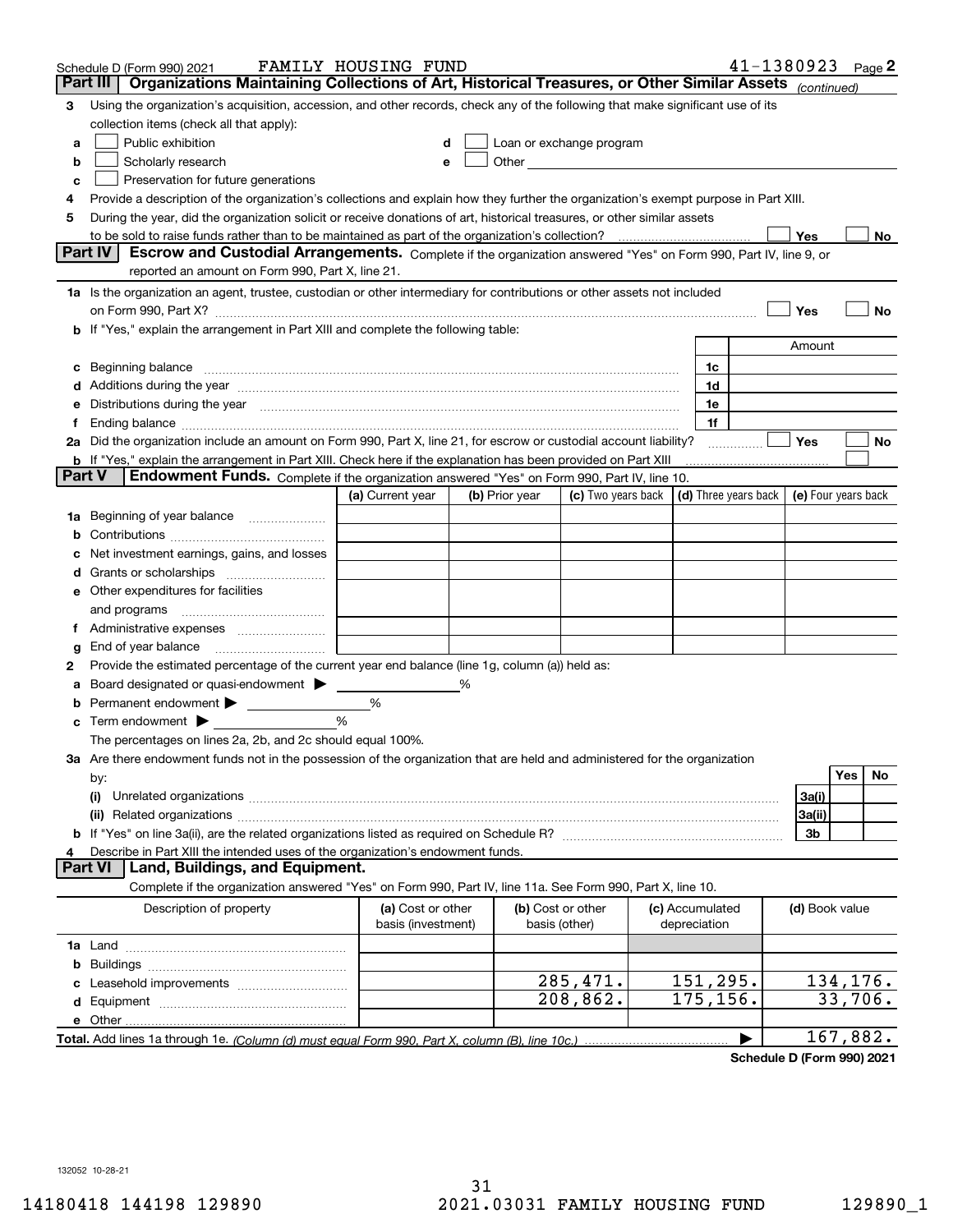| Schedule D (Form 990) 2021          | HOUSING<br>FAMILY<br>FUND | Page<br>LJOUJZJ |
|-------------------------------------|---------------------------|-----------------|
| the contract of the contract of the |                           |                 |

| Schedule D (Form 990) 2021                      | FAMILY HOUSING FUND |                                                                                                            | 41-1380923 | Page J |
|-------------------------------------------------|---------------------|------------------------------------------------------------------------------------------------------------|------------|--------|
| <b>Part VII</b> Investments - Other Securities. |                     |                                                                                                            |            |        |
|                                                 |                     | Complete if the organization answered "Yes" on Form 990, Part IV, line 11b, See Form 990, Part X, line 12. |            |        |
|                                                 |                     |                                                                                                            |            |        |

| (a) Description of security or category (including name of security)                   | (b) Book value | (c) Method of valuation: Cost or end-of-year market value |
|----------------------------------------------------------------------------------------|----------------|-----------------------------------------------------------|
| (1) Financial derivatives                                                              |                |                                                           |
| (2) Closely held equity interests                                                      |                |                                                           |
| $(3)$ Other                                                                            |                |                                                           |
| (A)                                                                                    |                |                                                           |
| (B)                                                                                    |                |                                                           |
| (C)                                                                                    |                |                                                           |
| (D)                                                                                    |                |                                                           |
| (E)                                                                                    |                |                                                           |
| (F)                                                                                    |                |                                                           |
| (G)                                                                                    |                |                                                           |
| (H)                                                                                    |                |                                                           |
| Total. (Col. (b) must equal Form 990, Part X, col. (B) line 12.) $\blacktriangleright$ |                |                                                           |

### **Part VIII Investments - Program Related.**

Complete if the organization answered "Yes" on Form 990, Part IV, line 11c. See Form 990, Part X, line 13.

| (a) Description of investment                                              | (b) Book value | (c) Method of valuation: Cost or end-of-year market value |
|----------------------------------------------------------------------------|----------------|-----------------------------------------------------------|
| (1) NET LOAN RECEIVABLE                                                    | 36, 199, 511.  | END-OF-YEAR MARKET VALUE                                  |
| (2)                                                                        |                |                                                           |
| $\frac{1}{2}$                                                              |                |                                                           |
| (4)                                                                        |                |                                                           |
| $\frac{1}{2}$                                                              |                |                                                           |
| (6)                                                                        |                |                                                           |
| (7)                                                                        |                |                                                           |
| (8)                                                                        |                |                                                           |
| (9)                                                                        |                |                                                           |
| <b>Total.</b> (Col. (b) must equal Form 990, Part X, col. (B) line $13.$ ) | 36, 199, 511.  |                                                           |

# **Part IX Other Assets.**

Complete if the organization answered "Yes" on Form 990, Part IV, line 11d. See Form 990, Part X, line 15.

| (a) Description                 | (b) Book value |
|---------------------------------|----------------|
| (1)                             |                |
| (2)                             |                |
| (3)                             |                |
| (4)                             |                |
| (5)                             |                |
| (6)                             |                |
| (7)                             |                |
| (8)                             |                |
| (9)                             |                |
|                                 |                |
| <b>Part X Other Liabilities</b> |                |

### **Part X Other Liabilities.**

Complete if the organization answered "Yes" on Form 990, Part IV, line 11e or 11f. See Form 990, Part X, line 25.

| 1.                  | (a) Description of liability   | (b) Book value |
|---------------------|--------------------------------|----------------|
|                     | (1) Federal income taxes       |                |
| (2)                 | LOAN PAYABLE - HENNEPIN COUNTY | 238,802.       |
| $\qquad \qquad (3)$ |                                |                |
| (4)                 |                                |                |
| $\frac{1}{2}$ (5)   |                                |                |
| (6)                 |                                |                |
| $\frac{7}{2}$       |                                |                |
| (8)                 |                                |                |
| (9)                 |                                |                |
|                     |                                | 238,802.       |

**2.** Liability for uncertain tax positions. In Part XIII, provide the text of the footnote to the organization's financial statements that reports the organization's liability for uncertain tax positions under FASB ASC 740. Check here if the text of the footnote has been provided in Part XIII  $\boxed{\text{X}}$ 

**Schedule D (Form 990) 2021**

132053 10-28-21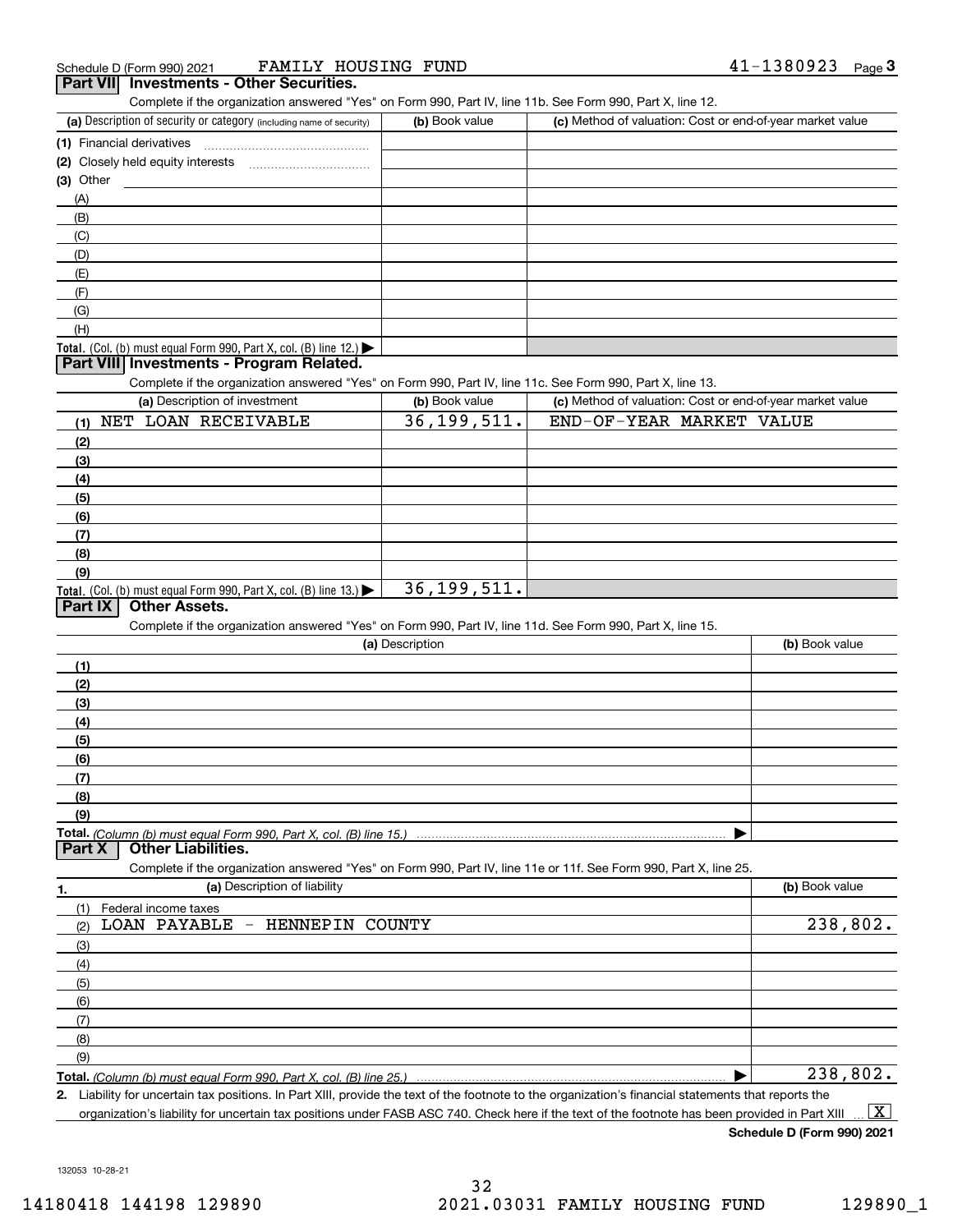|    | FAMILY HOUSING FUND<br>Schedule D (Form 990) 2021                                                                                                                                                                                    |                |            |              | $41 - 1380923$ Page 4 |
|----|--------------------------------------------------------------------------------------------------------------------------------------------------------------------------------------------------------------------------------------|----------------|------------|--------------|-----------------------|
|    | Reconciliation of Revenue per Audited Financial Statements With Revenue per Return.<br><b>Part XI</b>                                                                                                                                |                |            |              |                       |
|    | Complete if the organization answered "Yes" on Form 990, Part IV, line 12a.                                                                                                                                                          |                |            |              |                       |
| 1  | Total revenue, gains, and other support per audited financial statements                                                                                                                                                             |                |            | $\mathbf{1}$ | 43,882,937.           |
| 2  | Amounts included on line 1 but not on Form 990, Part VIII, line 12:                                                                                                                                                                  |                |            |              |                       |
| a  | Net unrealized gains (losses) on investments [11] matter contracts and the unrealized gains (losses) on investments                                                                                                                  | 2a             | $-213.$    |              |                       |
| b  |                                                                                                                                                                                                                                      | 2 <sub>b</sub> |            |              |                       |
| c  |                                                                                                                                                                                                                                      | 2c             |            |              |                       |
| d  | Other (Describe in Part XIII.)                                                                                                                                                                                                       | 2d             | 1,527,701. |              |                       |
| е  | Add lines 2a through 2d <b>continuum continuum contract and all the contract and all the contract and all the contract and all the contract of the contract of the contract of the contract of the contract of the contract of t</b> |                |            | 2e           | 1,527,488.            |
| 3  |                                                                                                                                                                                                                                      |                |            | 3            | 42,355,449.           |
|    | Amounts included on Form 990, Part VIII, line 12, but not on line 1:                                                                                                                                                                 |                |            |              |                       |
| a  | Investment expenses not included on Form 990, Part VIII, line 7b [1000000000000000000000000000000000                                                                                                                                 | 4a             |            |              |                       |
| b  | Other (Describe in Part XIII.) <b>Construction Contract Construction</b> Chern Construction Construction Construction                                                                                                                | 4 <sub>b</sub> |            |              |                       |
| c. | Add lines 4a and 4b                                                                                                                                                                                                                  |                |            | 4с           | $0$ .                 |
| 5  |                                                                                                                                                                                                                                      |                |            | 5            | 42, 355, 449.         |
|    |                                                                                                                                                                                                                                      |                |            |              |                       |
|    | Part XII   Reconciliation of Expenses per Audited Financial Statements With Expenses per Return.                                                                                                                                     |                |            |              |                       |
|    | Complete if the organization answered "Yes" on Form 990, Part IV, line 12a.                                                                                                                                                          |                |            |              |                       |
| 1  | Total expenses and losses per audited financial statements [11] [12] contain an intervention and contain a statements [13] [13] and the statements [13] [13] and the statements [13] and the statements [13] and the statement       |                |            | $\mathbf{1}$ | 41,030,004.           |
| 2  | Amounts included on line 1 but not on Form 990, Part IX, line 25:                                                                                                                                                                    |                |            |              |                       |
| a  |                                                                                                                                                                                                                                      | 2a             |            |              |                       |
| b  |                                                                                                                                                                                                                                      | 2 <sub>b</sub> |            |              |                       |
| c  |                                                                                                                                                                                                                                      | 2c             |            |              |                       |
| d  |                                                                                                                                                                                                                                      | 2d             |            |              |                       |
|    |                                                                                                                                                                                                                                      |                |            | 2e           | 0.                    |
| 3  |                                                                                                                                                                                                                                      |                |            | $\mathbf{a}$ | 41,030,004.           |
| 4  | Amounts included on Form 990, Part IX, line 25, but not on line 1:                                                                                                                                                                   |                |            |              |                       |
| a  |                                                                                                                                                                                                                                      | 4a             |            |              |                       |
| b  |                                                                                                                                                                                                                                      | 4b             |            |              |                       |
|    | Add lines 4a and 4b                                                                                                                                                                                                                  |                |            | 4c           | υ.                    |
|    | Part XIII Supplemental Information.                                                                                                                                                                                                  |                |            | 5            | $41,030,004$ .        |

Provide the descriptions required for Part II, lines 3, 5, and 9; Part III, lines 1a and 4; Part IV, lines 1b and 2b; Part V, line 4; Part X, line 2; Part XI, lines 2d and 4b; and Part XII, lines 2d and 4b. Also complete this part to provide any additional information.

### PART X, LINE 2:

| THE FUND FOLLOWS THE ACCOUNTING STANDARDS FOR CONTINGENCIES IN EVALUATING   |
|-----------------------------------------------------------------------------|
| UNCERTAIN TAX POSITIONS. THIS GUIDANCE PRESCRIBES RECOGNITION THRESHOLD     |
| PRINCIPLES FOR THE FINANCIAL STATEMENT RECOGNITION OF TAX POSITIONS TAKEN   |
| OR EXPECTED TO BE TAKEN ON A TAX RETURN THAT ARE NOT CERTAIN TO BE          |
| REALIZED. NO LIABILITY HAS BEEN RECOGNIZED BY THE FUND<br>FOR UNCERTAIN TAX |
| POSITIONS AS OF DECEMBER 31, 2021 AND 2020. THE FUND'S TAX RETURNS ARE      |
| SUBJECT TO REVIEW AND EXAMINATION BY FEDERAL AND STATE AUTHORITIES.         |
|                                                                             |

33

PART XI, LINE 2D - OTHER ADJUSTMENTS:

# GAIN FROM DECREASE IN PRESENT VALUE DISCOUNT OF LOANS

# RECEIVABLE 1,527,701.

132054 10-28-21

**Schedule D (Form 990) 2021**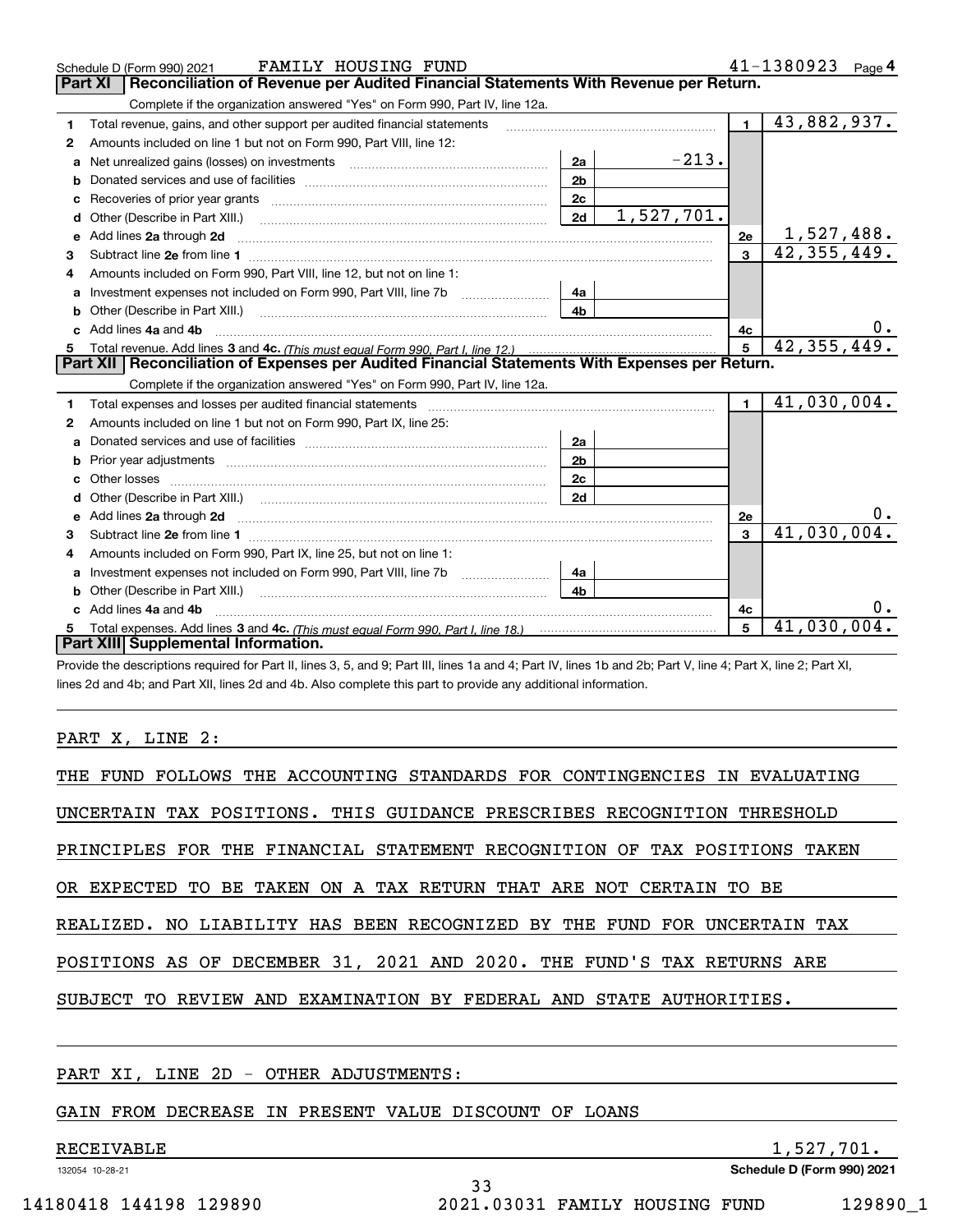| Part Alli Supplemental Information (continued) |                            |
|------------------------------------------------|----------------------------|
|                                                |                            |
|                                                |                            |
|                                                |                            |
|                                                |                            |
|                                                |                            |
|                                                |                            |
|                                                |                            |
|                                                |                            |
|                                                |                            |
|                                                |                            |
|                                                |                            |
|                                                |                            |
|                                                |                            |
|                                                |                            |
|                                                |                            |
|                                                |                            |
|                                                |                            |
|                                                |                            |
|                                                |                            |
|                                                |                            |
|                                                |                            |
|                                                |                            |
|                                                |                            |
|                                                |                            |
|                                                |                            |
|                                                |                            |
|                                                |                            |
|                                                |                            |
|                                                | Schedule D (Form 990) 2021 |

132055 10-28-21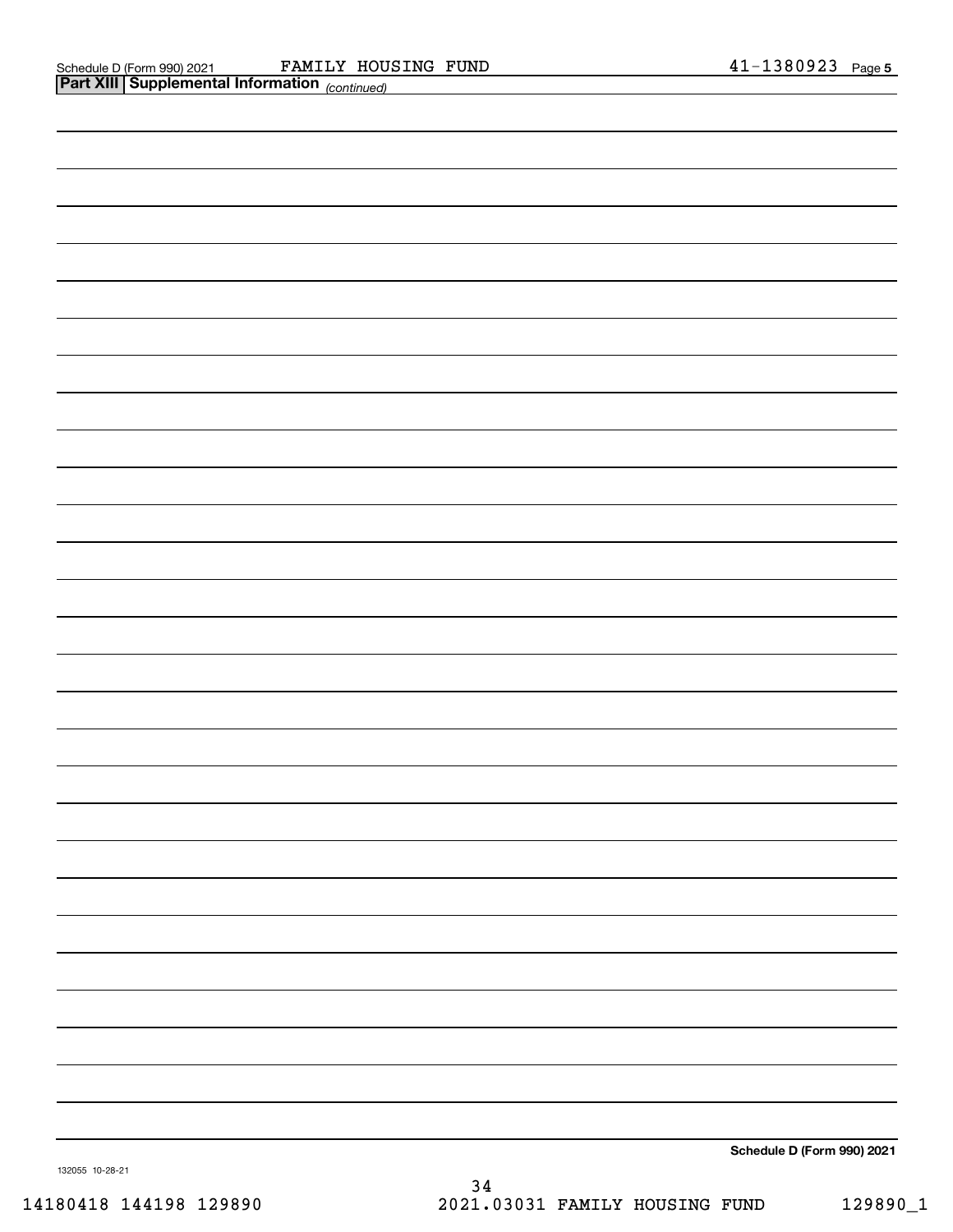| <b>SCHEDULE I</b>                                                                                                                                                                                                                                                                    |                                                                                                                                       | <b>Grants and Other Assistance to Organizations,</b> |                                                       |                                        |                                               |                                          | OMB No. 1545-0047                                                  |
|--------------------------------------------------------------------------------------------------------------------------------------------------------------------------------------------------------------------------------------------------------------------------------------|---------------------------------------------------------------------------------------------------------------------------------------|------------------------------------------------------|-------------------------------------------------------|----------------------------------------|-----------------------------------------------|------------------------------------------|--------------------------------------------------------------------|
| (Form 990)                                                                                                                                                                                                                                                                           | Governments, and Individuals in the United States<br>Complete if the organization answered "Yes" on Form 990, Part IV, line 21 or 22. |                                                      |                                                       |                                        |                                               |                                          |                                                                    |
| Department of the Treasury                                                                                                                                                                                                                                                           |                                                                                                                                       |                                                      | Attach to Form 990.                                   |                                        |                                               |                                          | <b>Open to Public</b>                                              |
| Internal Revenue Service                                                                                                                                                                                                                                                             |                                                                                                                                       |                                                      | Go to www.irs.gov/Form990 for the latest information. |                                        |                                               |                                          | Inspection                                                         |
| Name of the organization<br>FAMILY HOUSING FUND                                                                                                                                                                                                                                      |                                                                                                                                       |                                                      |                                                       |                                        |                                               |                                          | <b>Employer identification number</b><br>41-1380923                |
| Part I<br><b>General Information on Grants and Assistance</b>                                                                                                                                                                                                                        |                                                                                                                                       |                                                      |                                                       |                                        |                                               |                                          |                                                                    |
| Does the organization maintain records to substantiate the amount of the grants or assistance, the grantees' eligibility for the grants or assistance, and the selection<br>$\mathbf 1$                                                                                              |                                                                                                                                       |                                                      |                                                       |                                        |                                               |                                          |                                                                    |
|                                                                                                                                                                                                                                                                                      |                                                                                                                                       |                                                      |                                                       |                                        |                                               |                                          | $\sqrt{X}$ Yes<br>l No                                             |
| Describe in Part IV the organization's procedures for monitoring the use of grant funds in the United States.<br>$\mathbf{2}$                                                                                                                                                        |                                                                                                                                       |                                                      |                                                       |                                        |                                               |                                          |                                                                    |
| Grants and Other Assistance to Domestic Organizations and Domestic Governments. Complete if the organization answered "Yes" on Form 990, Part IV, line 21, for any<br>Part II<br>recipient that received more than \$5,000. Part II can be duplicated if additional space is needed. |                                                                                                                                       |                                                      |                                                       |                                        |                                               |                                          |                                                                    |
|                                                                                                                                                                                                                                                                                      |                                                                                                                                       |                                                      |                                                       |                                        | (f) Method of                                 |                                          |                                                                    |
| <b>1 (a)</b> Name and address of organization<br>or government                                                                                                                                                                                                                       | $(b)$ EIN                                                                                                                             | (c) IRC section<br>(if applicable)                   | (d) Amount of<br>cash grant                           | (e) Amount of<br>noncash<br>assistance | valuation (book,<br>FMV, appraisal,<br>other) | (g) Description of<br>noncash assistance | (h) Purpose of grant<br>or assistance                              |
| MN COALITION FOR THE HOMELESS<br>2233 UNIVERSITY AVE W, STE 434                                                                                                                                                                                                                      |                                                                                                                                       |                                                      |                                                       |                                        |                                               |                                          | GENERAL OPERATIONS AND<br>HOMELESSNESS/FUND                        |
| SAINT PAUL, MN 55114                                                                                                                                                                                                                                                                 | $41 - 1601248$ 501(C)(3)                                                                                                              |                                                      | 20,000,                                               |                                        | 0. N/A                                        | N/A                                      | REDIRECT HHMFC                                                     |
| MINNESOTA HOMEOWNERSHIP CENTER<br>1000 PAYNE AVE, SUITE 200                                                                                                                                                                                                                          |                                                                                                                                       |                                                      |                                                       |                                        | 0. N/A                                        |                                          | <b>HECAT</b>                                                       |
| SAINT PAUL, MN 55130                                                                                                                                                                                                                                                                 | $41 - 1741817$ 501(C)(3)                                                                                                              |                                                      | 175,000                                               |                                        |                                               | N/A                                      |                                                                    |
| HOPE COMMUNITY<br>611 E FRANKLIN AVE<br>MINNEAPOLIS, MN 55404                                                                                                                                                                                                                        | $41 - 1292817$ 501(C)(3)                                                                                                              |                                                      | 65,000.                                               |                                        | 0. N/A                                        | N/A                                      | BUILDING EOUITY                                                    |
|                                                                                                                                                                                                                                                                                      |                                                                                                                                       |                                                      |                                                       |                                        |                                               |                                          |                                                                    |
| LAND BANK TWIN CITIES<br>2401 LOWRY AVE NE, SUITE 206<br>MINNEAPOLIS, MN 55418                                                                                                                                                                                                       | $27-0260037$ 501(C)(3)                                                                                                                |                                                      | 1,750,000,                                            |                                        | 0. N/A                                        | N/A                                      | LENDING AND ACQUISITION<br>CAPITAL                                 |
| GREATER MINNESOTA HOUSING FUND<br>332 MINNESOTA ST, SUITE 1650-WEST<br>SAINT PAUL, MN 55101                                                                                                                                                                                          | $41 - 1836919$ 501(C)(3)                                                                                                              |                                                      | 29,523.                                               |                                        | 0. N/A                                        | N/A                                      | BUILDING EQUITY                                                    |
| AMHERST WILDER FOUNDATION<br>451 LEXINGTON PKWY N<br>SAINT PAUL, MN 55104                                                                                                                                                                                                            | $41-0693889$ $501(C)(3)$                                                                                                              |                                                      | 20,000.                                               |                                        | 0. N/A                                        | N/A                                      | EVALUATION OF BUILDING<br>EQUITY IN SMALL<br>MULTIFAMILY OWNERSHIP |
| 2 Enter total number of section 501(c)(3) and government organizations listed in the line 1 table                                                                                                                                                                                    |                                                                                                                                       |                                                      |                                                       |                                        |                                               |                                          | 20.                                                                |
| 3 Enter total number of other organizations listed in the line 1 table                                                                                                                                                                                                               |                                                                                                                                       |                                                      |                                                       |                                        |                                               |                                          | 0.                                                                 |

**For Paperwork Reduction Act Notice, see the Instructions for Form 990. Schedule I (Form 990) 2021** LHA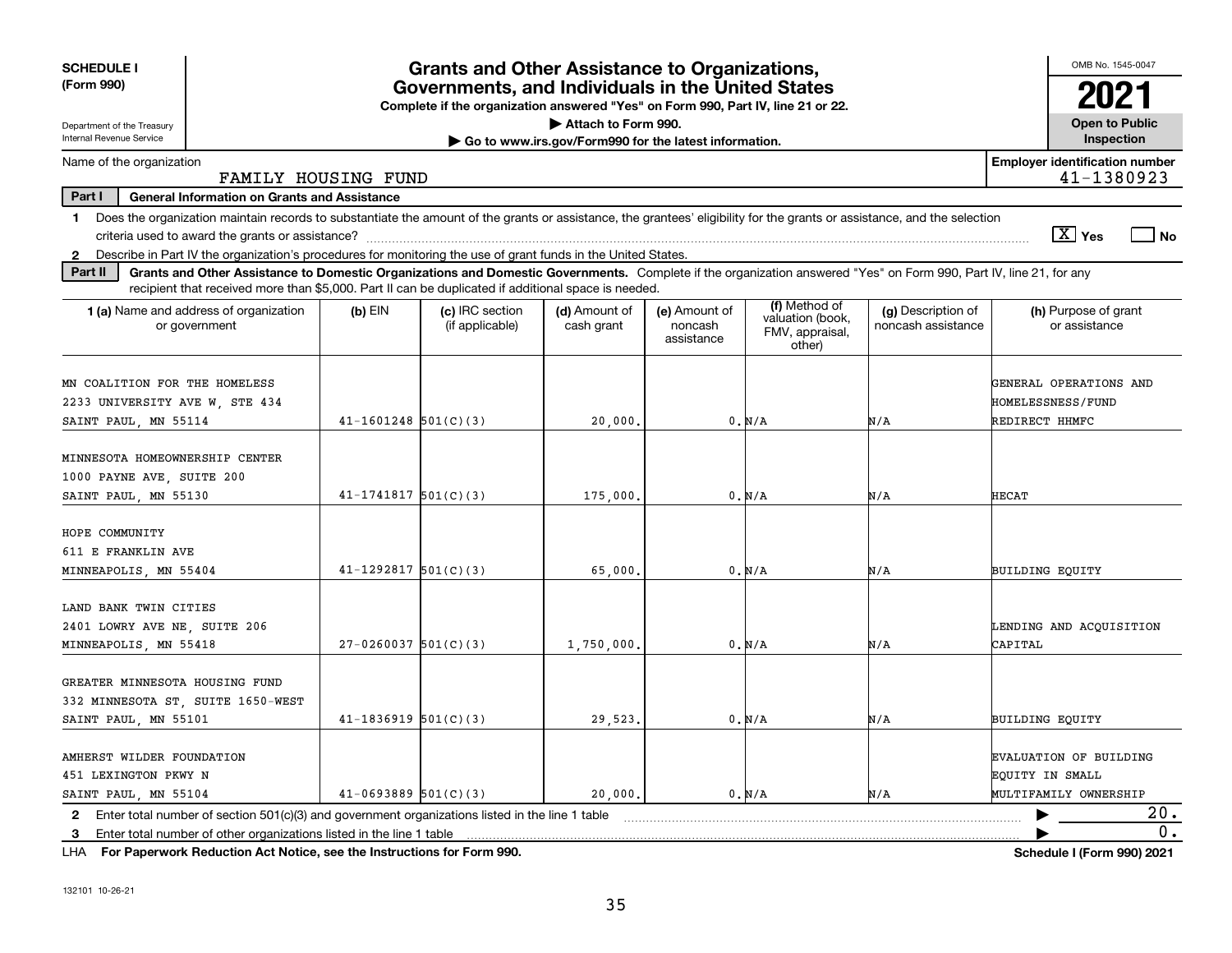# 132241 11-18-21

**Schedule I (Form 990)**

| (a) Name and address of<br>organization or government | $(b)$ EIN                  | (c) IRC section<br>if applicable | (d) Amount of<br>cash grant | (e) Amount of<br>noncash<br>assistance | (f) Method of<br>valuation<br>(book, FMV,<br>appraisal, other) | (g) Description of<br>non-cash assistance | (h) Purpose of grant<br>or assistance |
|-------------------------------------------------------|----------------------------|----------------------------------|-----------------------------|----------------------------------------|----------------------------------------------------------------|-------------------------------------------|---------------------------------------|
| COMMUNIDADES LATINAS UNIDAS EN                        |                            |                                  |                             |                                        |                                                                |                                           |                                       |
| SERVICIO INC (CLUES) - 797 E 7TH                      |                            |                                  |                             |                                        |                                                                |                                           |                                       |
| ST - SAINT PAUL, MN 55106                             | 83-1128319 $501(C)(3)$     |                                  | 50,000.                     |                                        | 0. N/A                                                         | N/A                                       | EXPANDED HOUSING ACCESS               |
| HOUSINGLINK                                           |                            |                                  |                             |                                        |                                                                |                                           | GENERAL OPERATIONS,                   |
| 275 MARKET STREET, SUITE 509                          |                            |                                  |                             |                                        |                                                                |                                           | <b>BEYOND BACKGROUNDS</b>             |
| MINNEAPOLIS, MN 55405                                 | $41-1873314$ $501(C)(3)$   |                                  | 65,000.                     |                                        | 0. N/A                                                         | N/A                                       | <b>EXPANSION</b>                      |
|                                                       |                            |                                  |                             |                                        |                                                                |                                           |                                       |
| MID-MINNESOTA LEGAL ASSISTANCE INC                    |                            |                                  |                             |                                        |                                                                |                                           |                                       |
| 430 1ST AVE N, STE 300                                |                            |                                  |                             |                                        |                                                                |                                           | SUPPORT HEALTH AND SAFETY             |
| MINNEAPOLIS, MN 55401                                 | $41 - 1412710$ $501(C)(3)$ |                                  | 250,000.                    |                                        | 0. N/A                                                         | N/A                                       | LITIGATION                            |
| COMMUNITY MEDIATION AND                               |                            |                                  |                             |                                        |                                                                |                                           |                                       |
| RESTORATIVE SERVICES - 9220 BASS                      |                            |                                  |                             |                                        |                                                                |                                           |                                       |
| LAKE RD, SUITE 270 - NEW HOPE, MN                     |                            |                                  |                             |                                        |                                                                |                                           |                                       |
| 55428                                                 | $41 - 1484089$ 501(C)(3)   |                                  | 50,000.                     |                                        | 0. N/A                                                         | N/A                                       | EVICTION PREVENTION                   |
|                                                       |                            |                                  |                             |                                        |                                                                |                                           |                                       |
| CONFLICT RESOLUTION CENTER                            |                            |                                  |                             |                                        |                                                                |                                           |                                       |
| 2101 HENNEPIN AVE, SUITE 100                          |                            |                                  |                             |                                        |                                                                |                                           |                                       |
| MINNEAPOLIS, MN 55405                                 | $36 - 3421329$ $501(C)(3)$ |                                  | 50,000.                     |                                        | 0. N/A                                                         | N/A                                       | EVICTION PREVENTION                   |
| BUILD WEALTH MINNESOTA                                |                            |                                  |                             |                                        |                                                                |                                           | GENERAL OPERATIONS,                   |
| 2100 PLYMOUTH AVE N                                   |                            |                                  |                             |                                        |                                                                |                                           | AFFORDABILITY AND                     |
|                                                       | $25-1918239$ $501(C)(3)$   |                                  | 873,000.                    |                                        | 0. N/A                                                         | N/A                                       | DOWNPAYMENT ASSISTANCE                |
| MINNEAPOLIS, MN 55411                                 |                            |                                  |                             |                                        |                                                                |                                           |                                       |
| NEW AMERICAN DEVELOPMENT CENTER                       |                            |                                  |                             |                                        |                                                                |                                           |                                       |
| 2614 NICOLLET AVE S, #207                             |                            |                                  |                             |                                        |                                                                |                                           | RENTAL HOUSING ACCESS AND             |
| MINNEAPOLIS, MN 55408                                 | $32-0241006$ 501(C)(3)     |                                  | 50,000.                     |                                        | 0. N/A                                                         | N/A                                       | OPPORTUNITY                           |
|                                                       |                            |                                  |                             |                                        |                                                                |                                           |                                       |
| VOLUNTEER LAWYERS NETWORK                             |                            |                                  |                             |                                        |                                                                |                                           |                                       |
| 600 NICOLLET MALL #390A                               |                            |                                  |                             |                                        |                                                                |                                           | REGIONAL EVICTION                     |
| MINNEAPOLIS, MN 55402                                 | $41-0988459$ 501(C)(3)     |                                  | 20,000.                     |                                        | 0. N/A                                                         | N/A                                       | PREVENTION                            |
|                                                       |                            |                                  |                             |                                        |                                                                |                                           |                                       |
| MEDIATION SERVICES OF ANOKA COUNTY                    |                            |                                  |                             |                                        |                                                                |                                           |                                       |
| 3200 MAIN ST NW, SUITE 210                            |                            |                                  |                             |                                        |                                                                |                                           |                                       |
| COON RAPIDS, MN 55448                                 | $41 - 1574959$ $501(C)(3)$ |                                  | 30,000.                     |                                        | 0. N/A                                                         | N/A                                       | EVICTION PREVENTION                   |

36

**Part II Continuation of Grants and Other Assistance to Domestic Organizations and Domestic Governments**  (Schedule I (Form 990), Part II.)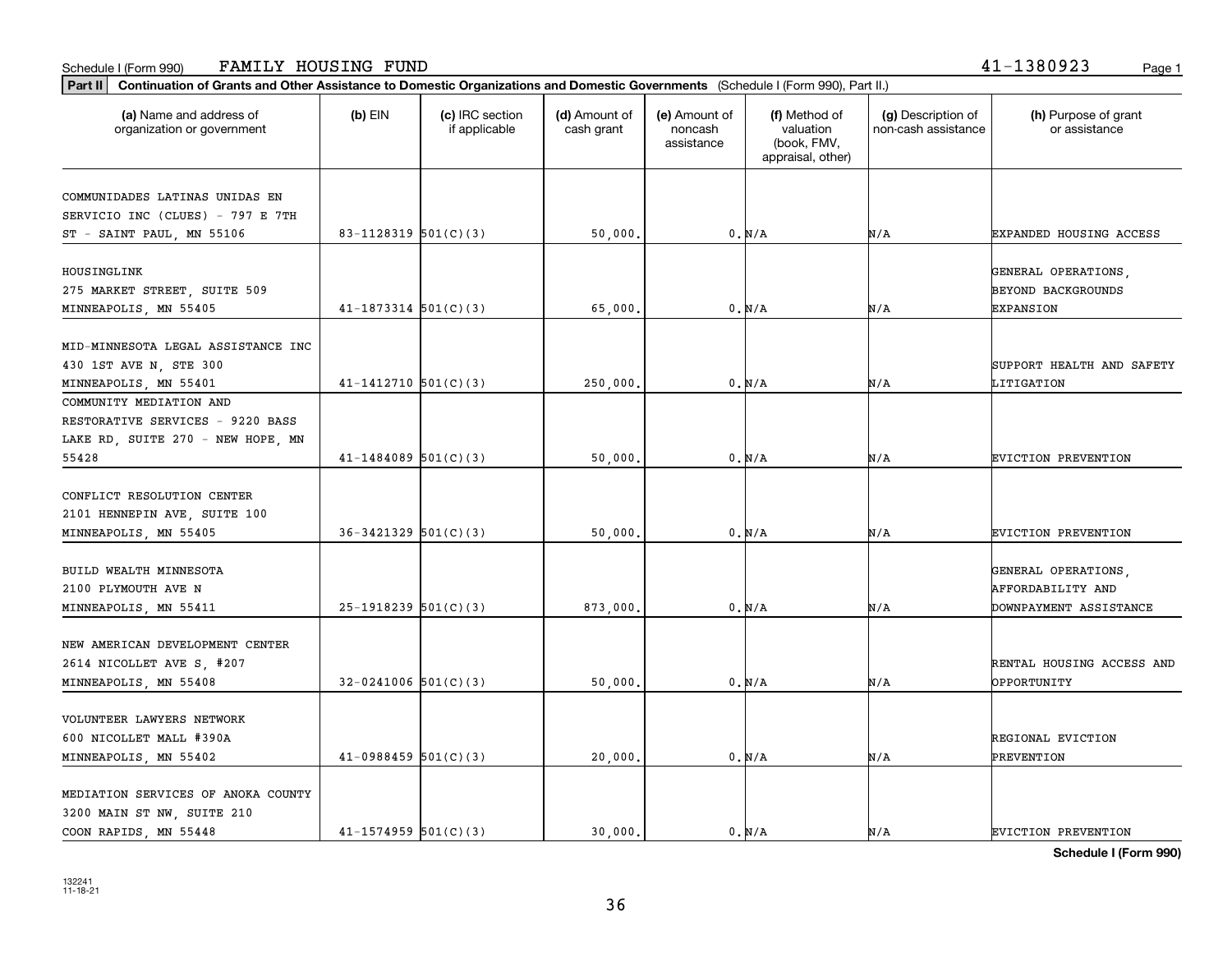### Schedule I (Form 990) Page 1 FAMILY HOUSING FUND

| (a) Name and address of<br>organization or government                                             | $(b)$ EIN                  | (c) IRC section<br>if applicable | (d) Amount of<br>cash grant | (e) Amount of<br>noncash<br>assistance | (f) Method of<br>valuation<br>(book, FMV,<br>appraisal, other) | (g) Description of<br>non-cash assistance | (h) Purpose of grant<br>or assistance                                             |
|---------------------------------------------------------------------------------------------------|----------------------------|----------------------------------|-----------------------------|----------------------------------------|----------------------------------------------------------------|-------------------------------------------|-----------------------------------------------------------------------------------|
| SOUTHERN MINNESOTA REGIONAL LEGAL<br>SERVICES - 55 5TH ST E, SUITE 1000<br>- SAINT PAUL, MN 55101 | $41-1316151$ $501(C)(3)$   |                                  | 325,000.                    |                                        | $0. N/A$                                                       | N/A                                       | HOUSING STABILITY AND<br>LITIGATION WORK                                          |
| DISPUTE RESOLUTION CENTER<br>91 ARCH ST<br>SAINT PAUL, MN 55130                                   | $41 - 1441352$ $501(C)(3)$ |                                  | 25,000.                     |                                        | $0. N/A$                                                       | N/A                                       | EVICTION PREVENTION                                                               |
| PREPARE AND PROSPER<br>2610 UNIVERSITY AVENUE W, #450<br>SAINT PAUL, MN 55411                     | $23 - 7131829$ 501(C)(3)   |                                  | 54,000.                     |                                        | 0. N/A                                                         | N/A                                       | BUILDING EQUITY                                                                   |
| CENTER FOR ENERGY AND ENVIRONMENT<br>212 3RD AVE N, #560<br>MINNEAPOLIS, MN 55401                 | $41 - 1647799$ 501(C)(3)   |                                  | 750,000.                    |                                        | 0. N/A                                                         | N/A                                       | LENDING AND ACQUISITION<br>CAPITAL                                                |
| HOUSING JUSTICE CENTER<br>275 E 4TH ST, #590<br>SAINT PAUL, MN 55101                              | $41-1930525$ 501(C)(3)     |                                  | 135,000.                    |                                        | $0. N/A$                                                       | N/A                                       | LAUNCH OF RENTERS RECLAIM<br>THE RECORD PROGRAM AND<br><b>EVICTION PREVENTION</b> |
|                                                                                                   |                            |                                  |                             |                                        |                                                                |                                           |                                                                                   |
|                                                                                                   |                            |                                  |                             |                                        |                                                                |                                           |                                                                                   |
|                                                                                                   |                            |                                  |                             |                                        |                                                                |                                           |                                                                                   |
|                                                                                                   |                            |                                  |                             |                                        |                                                                |                                           |                                                                                   |

**Schedule I (Form 990)**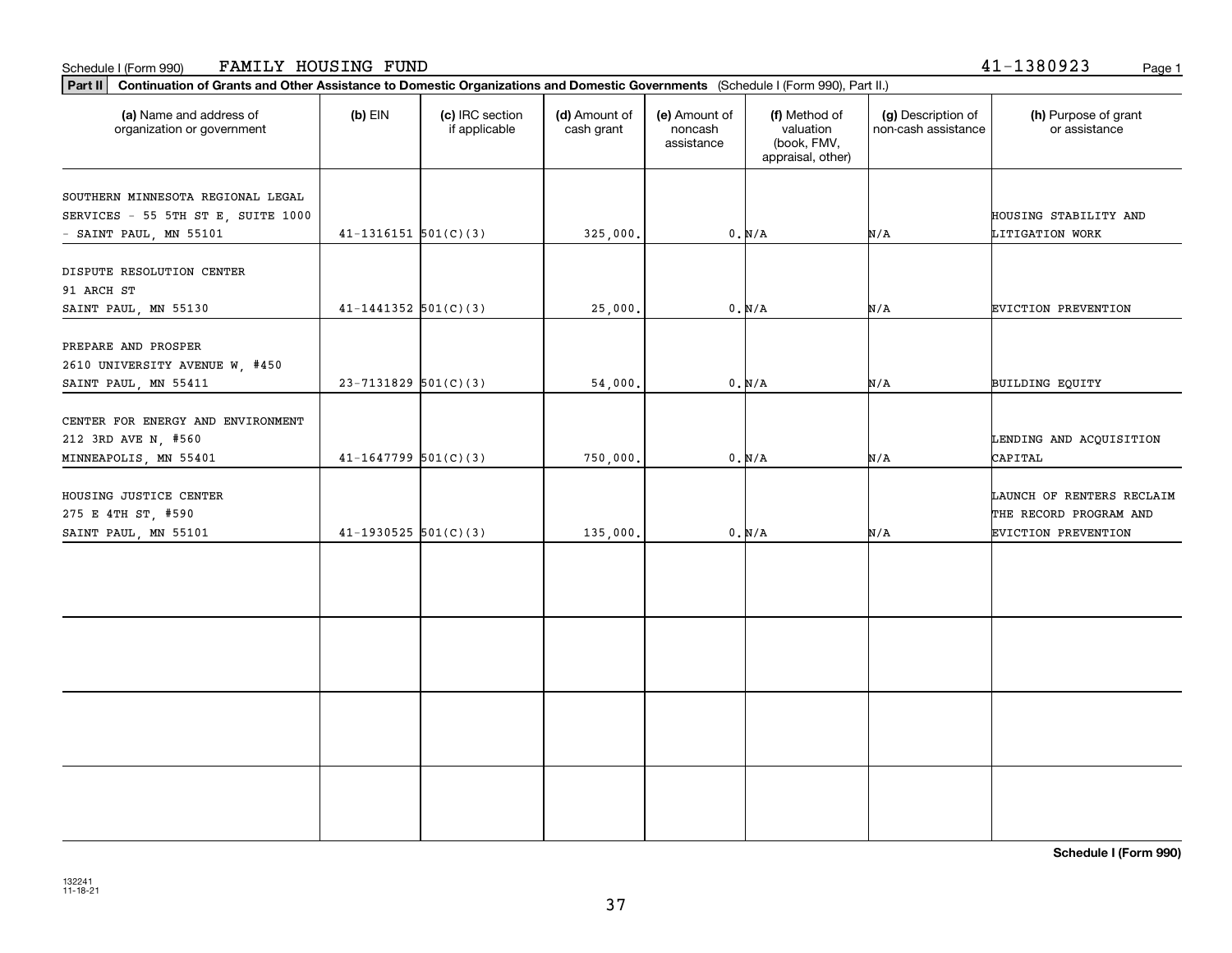Schedule I (Form 990) 2021 Page FAMILY HOUSING FUND 41-1380923

**2**

**Part III Grants and Other Assistance to Domestic Individuals.**  Complete if the organization answered "Yes" on Form 990, Part IV, line 22. Part III can be duplicated if additional space is needed.

| (a) Type of grant or assistance                                                                                                                      | (b) Number of<br>recipients | (c) Amount of<br>cash grant | (d) Amount of non-<br>cash assistance | (e) Method of valuation<br>(book, FMV, appraisal, other) | (f) Description of noncash assistance |
|------------------------------------------------------------------------------------------------------------------------------------------------------|-----------------------------|-----------------------------|---------------------------------------|----------------------------------------------------------|---------------------------------------|
|                                                                                                                                                      |                             |                             |                                       |                                                          |                                       |
| EMERGENCY RENTAL ASSISTANCE                                                                                                                          | 3455                        | 31, 175, 220.               | 0.                                    |                                                          |                                       |
|                                                                                                                                                      |                             |                             |                                       |                                                          |                                       |
|                                                                                                                                                      |                             |                             |                                       |                                                          |                                       |
|                                                                                                                                                      |                             |                             |                                       |                                                          |                                       |
|                                                                                                                                                      |                             |                             |                                       |                                                          |                                       |
|                                                                                                                                                      |                             |                             |                                       |                                                          |                                       |
|                                                                                                                                                      |                             |                             |                                       |                                                          |                                       |
|                                                                                                                                                      |                             |                             |                                       |                                                          |                                       |
|                                                                                                                                                      |                             |                             |                                       |                                                          |                                       |
| Part IV<br>Supplemental Information. Provide the information required in Part I, line 2; Part III, column (b); and any other additional information. |                             |                             |                                       |                                                          |                                       |

PART I, LINE 2:

FILES ARE KEPT ON GRANTEES AND GRANTS ARE AWARDED TO ORGANIZATIONS

SPONSORING HOUSING BENEFITING LOW TO MODERATE INCOME PERSONS.

PART III, EMERGENCY RENTAL ASSISTANCE:

DURING 2021, THE FUND ENTERED INTO SUBRECIPIENT AGREEMENTS WITH

MULTIPLE JURISDICTIONS TO DISTRIBUTE FEDERAL EMERGENCY RENTAL

ASSISTANCE FUNDS TO ASSIST TENANTS AFFECTED BY THE COVID-19 PANDEMIC.

### THE FUND MANAGED A LANDLORD-BASED PROGRAM CALLED THE ZERO BALANCE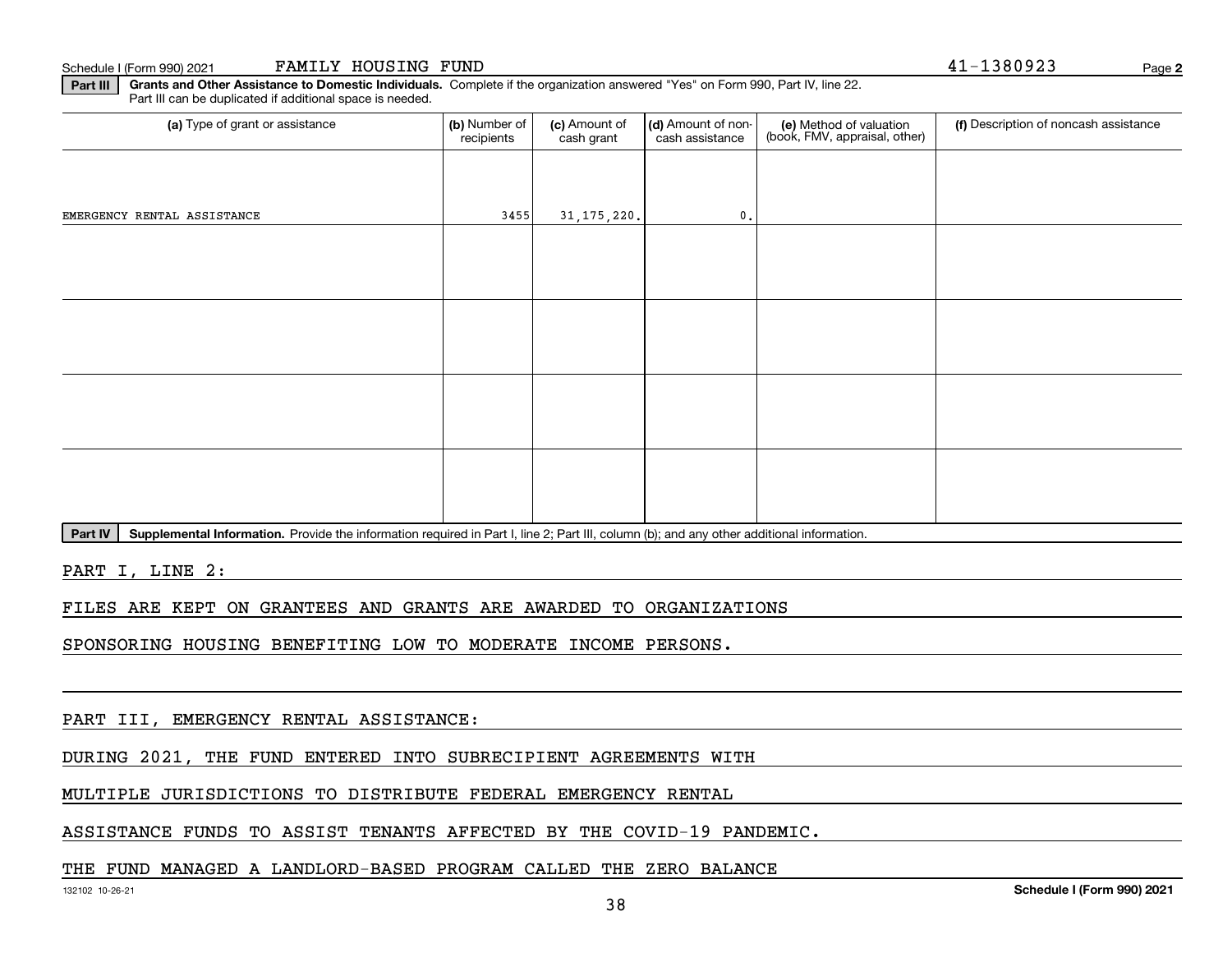| FAMILY HOUSING FUND<br>Schedule I (Form 990)<br><b>Supplemental Information</b><br>Part IV | $41 - 1380923$ Page 2 |  |  |  |  |  |
|--------------------------------------------------------------------------------------------|-----------------------|--|--|--|--|--|
|                                                                                            |                       |  |  |  |  |  |
| PROJECT FOR FIVE JURISDICTIONS (MINNEAPOLIS, SAINT PAUL AND HENNEPIN,                      |                       |  |  |  |  |  |
| RAMSEY, AND DAKOTA COUNTIES) THAT ALLOWED LANDLORDS TO SUBMIT MULTIPLE                     |                       |  |  |  |  |  |
| APPLICATIONS ON BEHALF OF TENANTS ALL AT ONCE. LANDLORDS WERE ABLE TO                      |                       |  |  |  |  |  |
| SUBMIT REQUIRED DOCUMENTATION (SUCH AS LEASE OR RENT LEDGER) BEFORE THE                    |                       |  |  |  |  |  |
| TENANTS PROVIDED THEIR REQUIRED DOCUMENTATION (SUCH AS INCOME). THIS                       |                       |  |  |  |  |  |
| PROVIDED GREATER EFFICIENCY FOR LANDLORDS WITH MULTIPLE BUILDINGS AND                      |                       |  |  |  |  |  |
| TENANTS AND EASED THE BURDEN FOR TENANTS WHO WERE IN FINANCIAL                             |                       |  |  |  |  |  |
| DISTRESS.<br>THE FUND ALSO ADMINISTERED A TENANT-BASED PROGRAM FOR DAKOTA                  |                       |  |  |  |  |  |
| COUNTY. RENTAL ASSISTANCE FOR TENANTS PROVIDED FROM THE ZERO BALANCE                       |                       |  |  |  |  |  |
| PROJECT IN 2021 TOTALED \$27,520,227. RENTAL ASSISTANCE FOR TENANTS FROM                   |                       |  |  |  |  |  |
| THE DAKOTA COUNTY PROGRAM IN 2021 TOTALED \$3,654,993.                                     |                       |  |  |  |  |  |
| THE FUND INCURRED DIRECT COSTS FOR THE ADMINISTRATION OF BOTH PROGRAMS.                    |                       |  |  |  |  |  |
| THESE REIMBURSED COSTS ARE INCLUDED IN GOVERNMENT GRANTS REVENUE<br>IN THE                 |                       |  |  |  |  |  |
| 2021 STATEMENT OF ACTIVITIES.                                                              |                       |  |  |  |  |  |
|                                                                                            |                       |  |  |  |  |  |

132291 04-01-21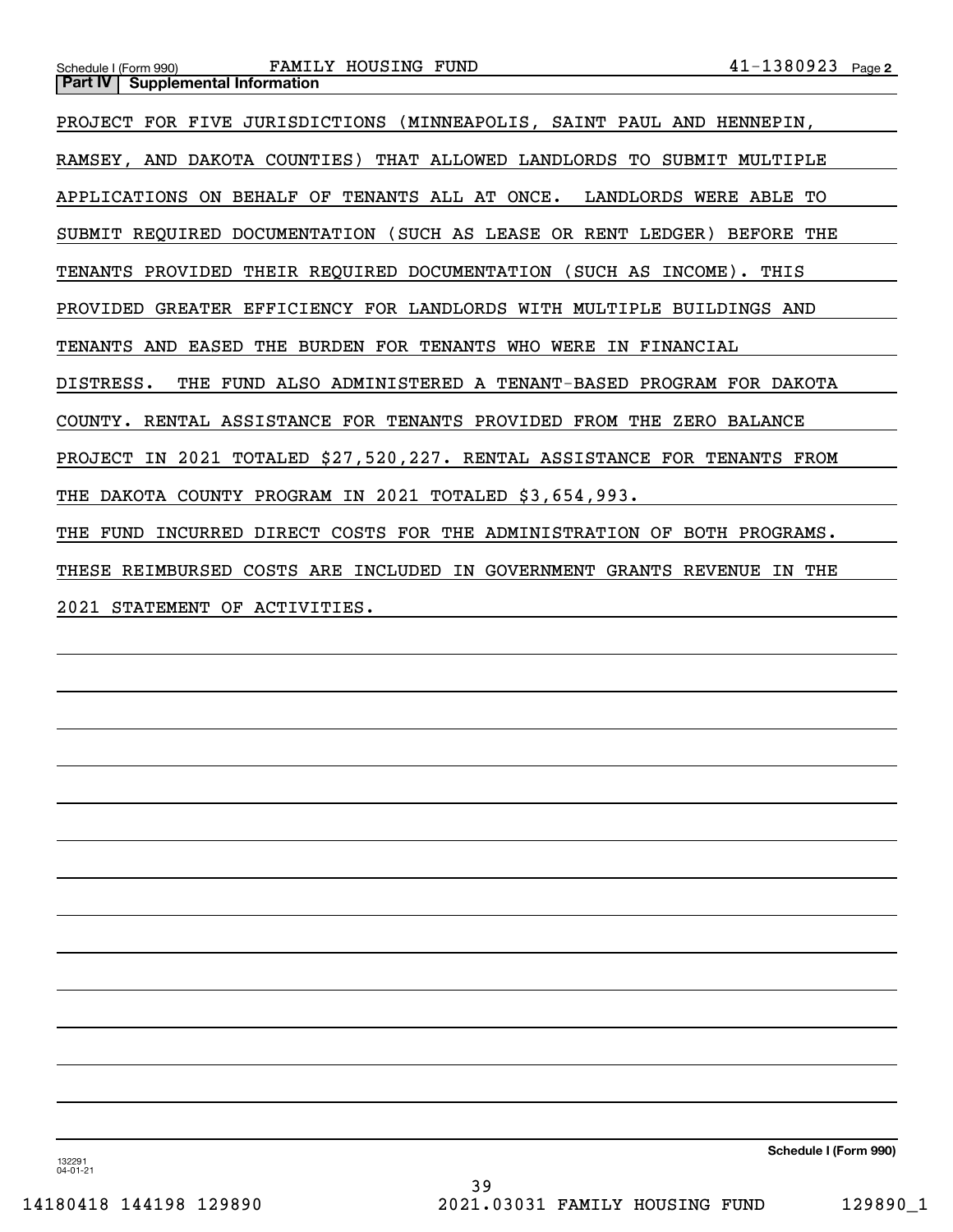| <b>SCHEDULE J</b>                                      | <b>Compensation Information</b>                                                                                                                                                                                                      |                                       | OMB No. 1545-0047          |     |                         |
|--------------------------------------------------------|--------------------------------------------------------------------------------------------------------------------------------------------------------------------------------------------------------------------------------------|---------------------------------------|----------------------------|-----|-------------------------|
| (Form 990)                                             | For certain Officers, Directors, Trustees, Key Employees, and Highest<br><b>Compensated Employees</b>                                                                                                                                |                                       | 2021                       |     |                         |
|                                                        |                                                                                                                                                                                                                                      |                                       |                            |     |                         |
|                                                        | Complete if the organization answered "Yes" on Form 990, Part IV, line 23.<br>Attach to Form 990.                                                                                                                                    |                                       | <b>Open to Public</b>      |     |                         |
| Department of the Treasury<br>Internal Revenue Service | ► Go to www.irs.gov/Form990 for instructions and the latest information.                                                                                                                                                             |                                       | Inspection                 |     |                         |
| Name of the organization                               |                                                                                                                                                                                                                                      | <b>Employer identification number</b> |                            |     |                         |
|                                                        | FAMILY HOUSING FUND                                                                                                                                                                                                                  |                                       | 41-1380923                 |     |                         |
| Part I                                                 | <b>Questions Regarding Compensation</b>                                                                                                                                                                                              |                                       |                            |     |                         |
|                                                        |                                                                                                                                                                                                                                      |                                       |                            | Yes | No                      |
|                                                        | <b>1a</b> Check the appropriate box(es) if the organization provided any of the following to or for a person listed on Form 990,                                                                                                     |                                       |                            |     |                         |
|                                                        | Part VII, Section A, line 1a. Complete Part III to provide any relevant information regarding these items.                                                                                                                           |                                       |                            |     |                         |
|                                                        | First-class or charter travel<br>Housing allowance or residence for personal use                                                                                                                                                     |                                       |                            |     |                         |
|                                                        | Travel for companions<br>Payments for business use of personal residence                                                                                                                                                             |                                       |                            |     |                         |
|                                                        | Health or social club dues or initiation fees<br>Tax indemnification and gross-up payments                                                                                                                                           |                                       |                            |     |                         |
|                                                        | Discretionary spending account<br>Personal services (such as maid, chauffeur, chef)                                                                                                                                                  |                                       |                            |     |                         |
|                                                        |                                                                                                                                                                                                                                      |                                       |                            |     |                         |
|                                                        | <b>b</b> If any of the boxes on line 1a are checked, did the organization follow a written policy regarding payment or                                                                                                               |                                       |                            |     |                         |
|                                                        |                                                                                                                                                                                                                                      |                                       | 1b                         |     |                         |
| 2                                                      | Did the organization require substantiation prior to reimbursing or allowing expenses incurred by all directors,                                                                                                                     |                                       |                            |     |                         |
|                                                        |                                                                                                                                                                                                                                      |                                       | $\mathbf{2}$               |     |                         |
|                                                        |                                                                                                                                                                                                                                      |                                       |                            |     |                         |
| З                                                      | Indicate which, if any, of the following the organization used to establish the compensation of the organization's                                                                                                                   |                                       |                            |     |                         |
|                                                        | CEO/Executive Director. Check all that apply. Do not check any boxes for methods used by a related organization to                                                                                                                   |                                       |                            |     |                         |
|                                                        | establish compensation of the CEO/Executive Director, but explain in Part III.                                                                                                                                                       |                                       |                            |     |                         |
|                                                        | Compensation committee<br>Written employment contract                                                                                                                                                                                |                                       |                            |     |                         |
|                                                        | Compensation survey or study<br>Independent compensation consultant                                                                                                                                                                  |                                       |                            |     |                         |
|                                                        | $\mathbf{X}$ Approval by the board or compensation committee<br>Form 990 of other organizations                                                                                                                                      |                                       |                            |     |                         |
|                                                        |                                                                                                                                                                                                                                      |                                       |                            |     |                         |
| 4                                                      | During the year, did any person listed on Form 990, Part VII, Section A, line 1a, with respect to the filing                                                                                                                         |                                       |                            |     |                         |
|                                                        | organization or a related organization:                                                                                                                                                                                              |                                       |                            |     |                         |
| а                                                      | Receive a severance payment or change-of-control payment?                                                                                                                                                                            |                                       | 4a                         |     | х                       |
| b                                                      | Participate in or receive payment from a supplemental nonqualified retirement plan?                                                                                                                                                  |                                       | 4b                         |     | $\overline{\textbf{X}}$ |
| с                                                      | Participate in or receive payment from an equity-based compensation arrangement?                                                                                                                                                     |                                       |                            |     | $\mathbf X$             |
|                                                        | If "Yes" to any of lines 4a-c, list the persons and provide the applicable amounts for each item in Part III.                                                                                                                        |                                       |                            |     |                         |
|                                                        |                                                                                                                                                                                                                                      |                                       |                            |     |                         |
|                                                        | Only section 501(c)(3), 501(c)(4), and 501(c)(29) organizations must complete lines 5-9.                                                                                                                                             |                                       |                            |     |                         |
|                                                        | For persons listed on Form 990, Part VII, Section A, line 1a, did the organization pay or accrue any compensation                                                                                                                    |                                       |                            |     |                         |
|                                                        | contingent on the revenues of:                                                                                                                                                                                                       |                                       |                            |     |                         |
|                                                        | a The organization? <b>Entitation</b> and the organization?                                                                                                                                                                          |                                       | 5а                         |     | x                       |
|                                                        |                                                                                                                                                                                                                                      |                                       | <b>5b</b>                  |     | $\overline{\mathbf{x}}$ |
|                                                        | If "Yes" on line 5a or 5b, describe in Part III.                                                                                                                                                                                     |                                       |                            |     |                         |
| 6.                                                     | For persons listed on Form 990, Part VII, Section A, line 1a, did the organization pay or accrue any compensation                                                                                                                    |                                       |                            |     |                         |
|                                                        | contingent on the net earnings of:                                                                                                                                                                                                   |                                       |                            |     |                         |
|                                                        | a The organization? <b>Entitled Strategies and Strategies and Strategies and Strategies and Strategies and Strategies and Strategies and Strategies and Strategies and Strategies and Strategies and Strategies and Strategies a</b> |                                       | 6a                         |     | х                       |
|                                                        |                                                                                                                                                                                                                                      |                                       | 6b                         |     | $\overline{\mathbf{X}}$ |
|                                                        | If "Yes" on line 6a or 6b, describe in Part III.                                                                                                                                                                                     |                                       |                            |     |                         |
|                                                        | 7 For persons listed on Form 990, Part VII, Section A, line 1a, did the organization provide any nonfixed payments                                                                                                                   |                                       |                            |     |                         |
|                                                        |                                                                                                                                                                                                                                      |                                       | $\overline{7}$             |     | х                       |
| 8                                                      | Were any amounts reported on Form 990, Part VII, paid or accrued pursuant to a contract that was subject to the                                                                                                                      |                                       |                            |     |                         |
|                                                        | initial contract exception described in Regulations section 53.4958-4(a)(3)? If "Yes," describe in Part III                                                                                                                          |                                       | 8                          |     | х                       |
| 9                                                      | If "Yes" on line 8, did the organization also follow the rebuttable presumption procedure described in                                                                                                                               |                                       |                            |     |                         |
|                                                        |                                                                                                                                                                                                                                      |                                       | 9                          |     |                         |
|                                                        | LHA For Paperwork Reduction Act Notice, see the Instructions for Form 990.                                                                                                                                                           |                                       | Schedule J (Form 990) 2021 |     |                         |

132111 11-02-21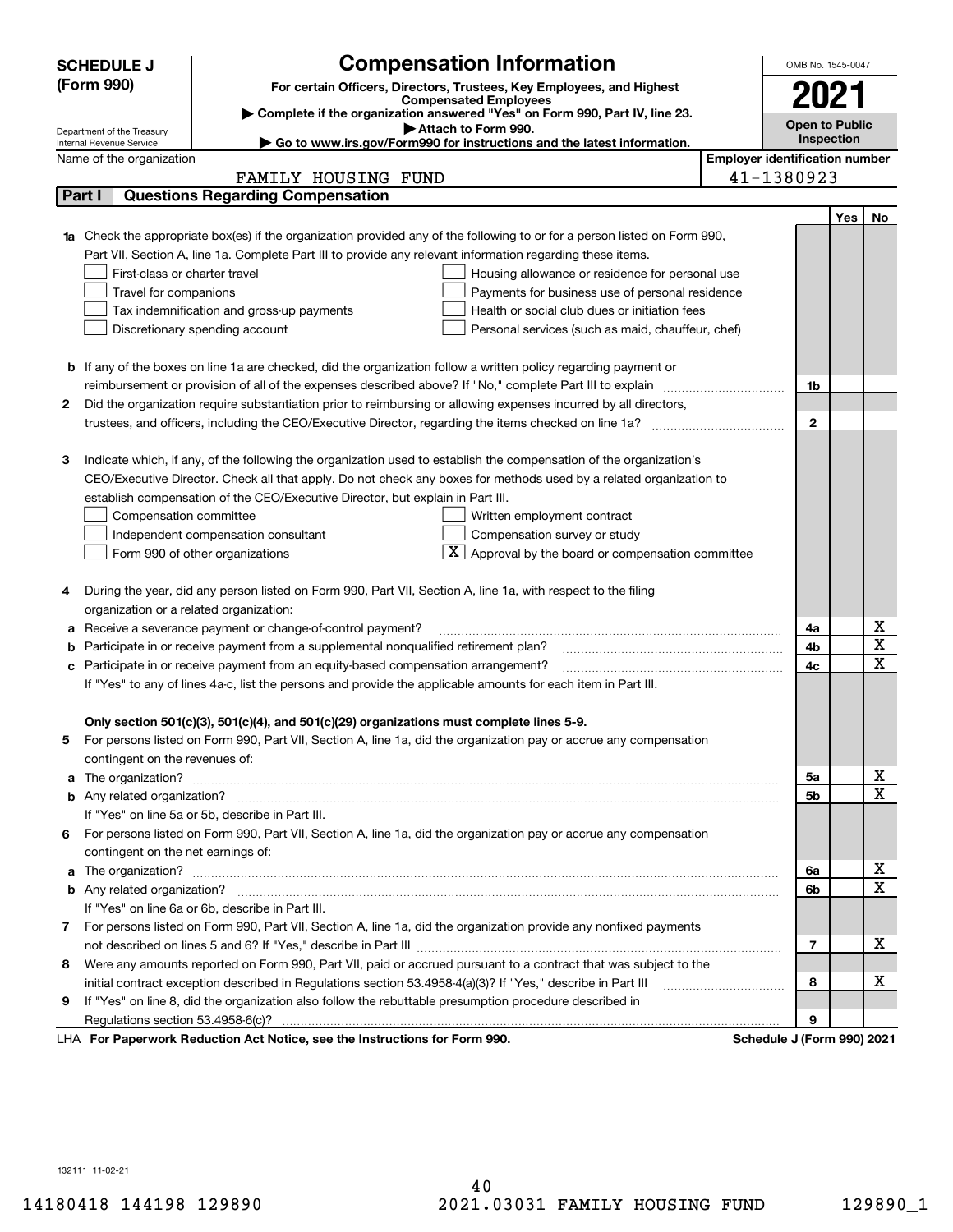### 41-1380923

**2**

# **Part II Officers, Directors, Trustees, Key Employees, and Highest Compensated Employees.**  Schedule J (Form 990) 2021 Page Use duplicate copies if additional space is needed.

For each individual whose compensation must be reported on Schedule J, report compensation from the organization on row (i) and from related organizations, described in the instructions, on row (ii). Do not list any individuals that aren't listed on Form 990, Part VII.

**Note:**  The sum of columns (B)(i)-(iii) for each listed individual must equal the total amount of Form 990, Part VII, Section A, line 1a, applicable column (D) and (E) amounts for that individual.

|                        |      |                          | (B) Breakdown of W-2 and/or 1099-MISC and/or 1099-NEC<br>compensation |                                           | (C) Retirement and<br>other deferred | (D) Nontaxable<br>benefits | (E) Total of columns<br>$(B)(i)-(D)$ | (F) Compensation<br>in column (B)         |
|------------------------|------|--------------------------|-----------------------------------------------------------------------|-------------------------------------------|--------------------------------------|----------------------------|--------------------------------------|-------------------------------------------|
| (A) Name and Title     |      | (i) Base<br>compensation | (ii) Bonus &<br>incentive<br>compensation                             | (iii) Other<br>reportable<br>compensation | compensation                         |                            |                                      | reported as deferred<br>on prior Form 990 |
| (1) ELLEN K. SAHLI     | (i)  | 213,454.                 | 5,000.                                                                | $\overline{0}$ .                          | 23, 217.                             | 20,676.                    | 262, 347.                            | $\overline{0}$ .                          |
| PRESIDENT              | (ii) | $\overline{0}$ .         | $\overline{0}$ .                                                      | $\overline{0}$ .                          | $\overline{0}$ .                     | $\overline{0}$ .           | $\overline{0}$ .                     | $\overline{\mathbf{0}}$ .                 |
| COLLEEN EBINGER<br>(2) | (i)  | 169,794.                 | $\overline{0}$ .                                                      | $\overline{0}$ .                          | 17,212.                              | 1,800.                     | 188,806.                             | $\overline{0}$ .                          |
| VICE PRESIDENT         | (ii) | $\overline{0}$ .         | $\overline{0}$ .                                                      | $\overline{0}$ .                          | 0.                                   | 0.                         | $\overline{0}$ .                     | $\overline{0}$ .                          |
|                        | (i)  |                          |                                                                       |                                           |                                      |                            |                                      |                                           |
|                        | (ii) |                          |                                                                       |                                           |                                      |                            |                                      |                                           |
|                        | (i)  |                          |                                                                       |                                           |                                      |                            |                                      |                                           |
|                        | (ii) |                          |                                                                       |                                           |                                      |                            |                                      |                                           |
|                        | (i)  |                          |                                                                       |                                           |                                      |                            |                                      |                                           |
|                        | (ii) |                          |                                                                       |                                           |                                      |                            |                                      |                                           |
|                        | (i)  |                          |                                                                       |                                           |                                      |                            |                                      |                                           |
|                        | (ii) |                          |                                                                       |                                           |                                      |                            |                                      |                                           |
|                        | (i)  |                          |                                                                       |                                           |                                      |                            |                                      |                                           |
|                        | (ii) |                          |                                                                       |                                           |                                      |                            |                                      |                                           |
|                        | (i)  |                          |                                                                       |                                           |                                      |                            |                                      |                                           |
|                        | (ii) |                          |                                                                       |                                           |                                      |                            |                                      |                                           |
|                        | (i)  |                          |                                                                       |                                           |                                      |                            |                                      |                                           |
|                        | (ii) |                          |                                                                       |                                           |                                      |                            |                                      |                                           |
|                        | (i)  |                          |                                                                       |                                           |                                      |                            |                                      |                                           |
|                        | (ii) |                          |                                                                       |                                           |                                      |                            |                                      |                                           |
|                        | (i)  |                          |                                                                       |                                           |                                      |                            |                                      |                                           |
|                        | (ii) |                          |                                                                       |                                           |                                      |                            |                                      |                                           |
|                        | (i)  |                          |                                                                       |                                           |                                      |                            |                                      |                                           |
|                        | (ii) |                          |                                                                       |                                           |                                      |                            |                                      |                                           |
|                        | (i)  |                          |                                                                       |                                           |                                      |                            |                                      |                                           |
|                        | (ii) |                          |                                                                       |                                           |                                      |                            |                                      |                                           |
|                        | (i)  |                          |                                                                       |                                           |                                      |                            |                                      |                                           |
|                        | (ii) |                          |                                                                       |                                           |                                      |                            |                                      |                                           |
|                        | (i)  |                          |                                                                       |                                           |                                      |                            |                                      |                                           |
|                        | (ii) |                          |                                                                       |                                           |                                      |                            |                                      |                                           |
|                        | (i)  |                          |                                                                       |                                           |                                      |                            |                                      |                                           |
|                        | (ii) |                          |                                                                       |                                           |                                      |                            |                                      |                                           |

**Schedule J (Form 990) 2021**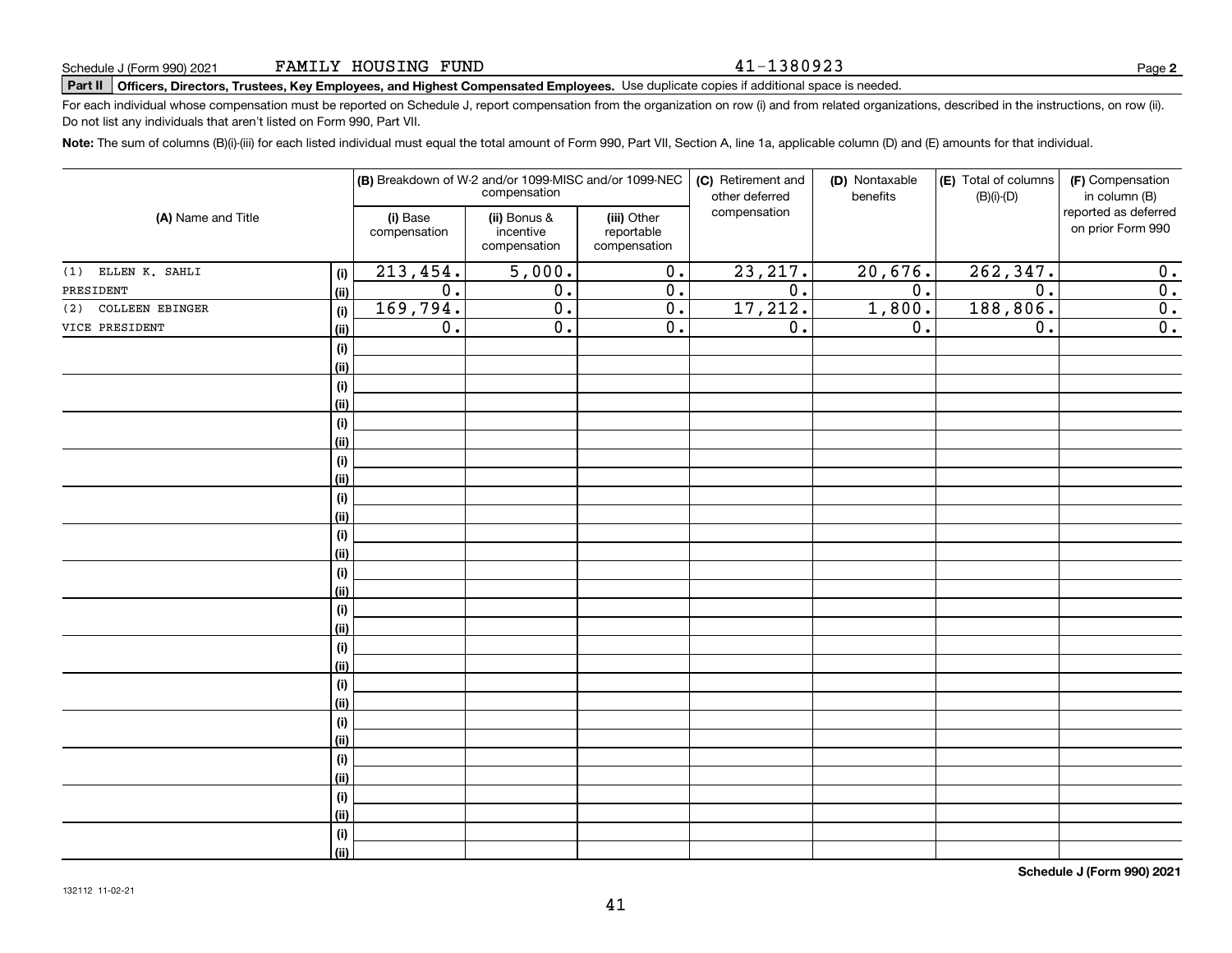### **Part III Supplemental Information**

Schedule J (Form 990) 2021 FAMILY HOUSING FUND<br>Part III Supplemental Information<br>Provide the information, explanation, or descriptions required for Part I, lines 1a, 1b, 3, 4a, 4b, 4c, 5a, 5b, 6a, 6b, 7, and 8, and for Par

**Schedule J (Form 990) 2021**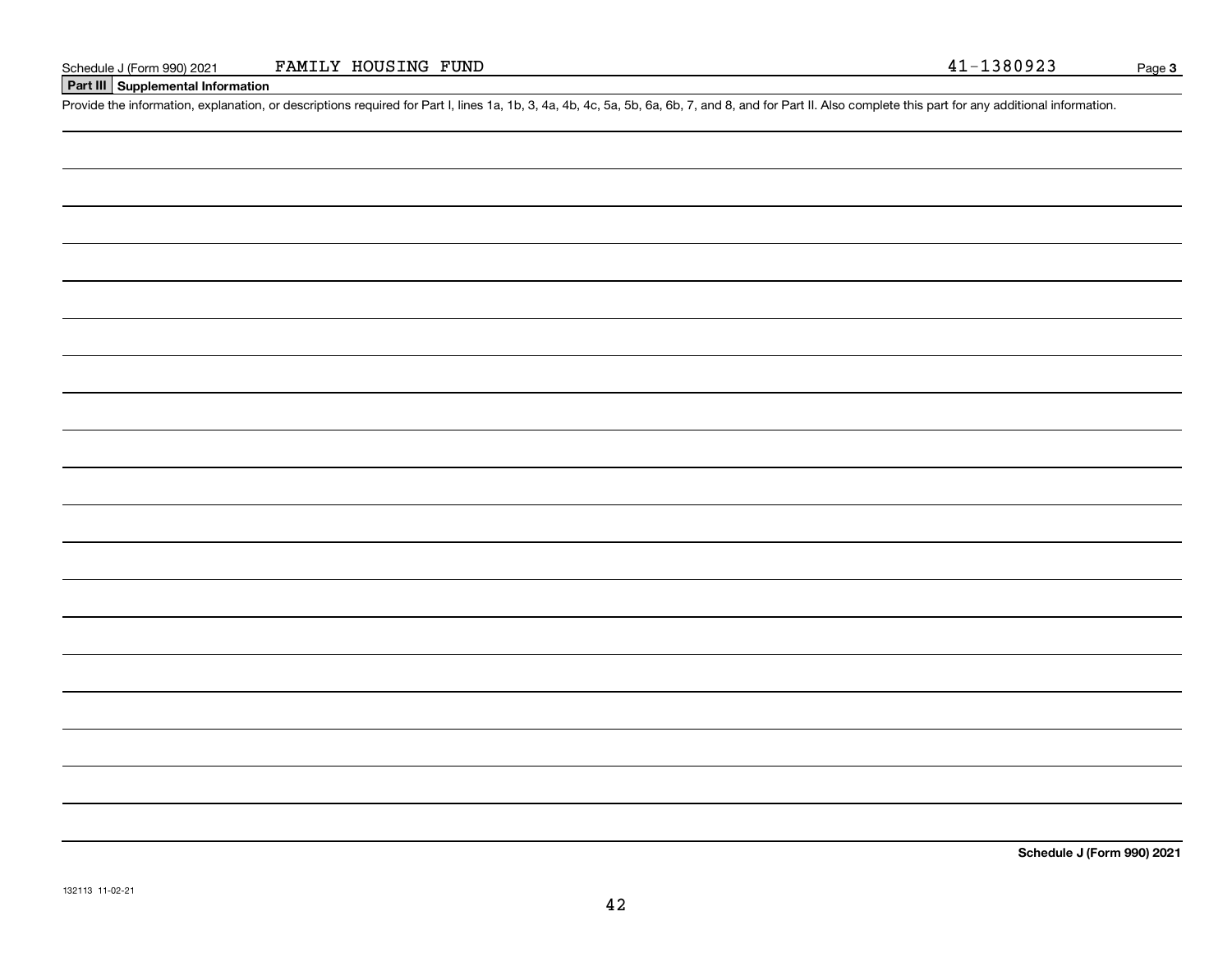**(Form 990)**

**Complete to provide information for responses to specific questions on Form 990 or 990-EZ or to provide any additional information. | Attach to Form 990 or Form 990-EZ. | Go to www.irs.gov/Form990 for the latest information. SCHEDULE O Supplemental Information to Form 990 or 990-EZ**

OMB No. 1545-0047 **Open to Public InspectionEmployer identification number 2021**

FAMILY HOUSING FUND 41-1380923

FORM 990, PART I, LINE 1, DESCRIPTION OF ORGANIZATION MISSION:

CHANGING CONDITIONS.

FORM 990, PART III, LINE 4A, PROGRAM SERVICE ACCOMPLISHMENTS:

COUNTY. RENTAL ASSISTANCE FOR TENANTS PROVIDED FROM THE ZERO BALANCE

PROJECT IN 2021 TOTALED \$27,520,227. RENTAL ASSISTANCE FOR TENANTS FROM

THE DAKOTA COUNTY PROGRAM IN 2021 TOTALED \$3,654,993.

FORM 990, PART III, LINE 4D, OTHER PROGRAM SERVICES:

ACTIVATE MORE HOUSING CHAMPIONS: EXPENSES: \$402,735, GRANTS: \$32,523

THE FUND EXPANDS PUBLIC UNDERSTANDING OF THE VALUE OF AFFORDABLE

HOUSING AND PUBLIC WILL TO WORK TOGETHER TOWARD HOUSING SOLUTIONS IN

THE CONTEXT OF A COMPREHENSIVE REGIONAL APPROACH THAT SERVES ALL

COMMUNITIES AND THEIR RESIDENTS.

OTHER: EXPENSES: \$3,395,530, GRANTS: \$200,000, REVENUE: \$701,504

THE FUND CONTINUES TO SERVE AS THE FISCAL SPONSOR FOR SEVERAL

INITIATIVES TO END HOMELESSNESS. THE FUND ALSO CONTINUES TO WORK WITH

LOCAL GOVERNMENTS, NONPROFIT ORGANIZATIONS, AND THE MORTGAGE COMPANY

INDUSTRY TO HELP LOW AND MODERATE-INCOME FAMILIES BECOME SUCCESSFUL

HOMEOWNERS. THE FUND MAINTAINS RESOURCES TO IDENTIFY EMERGING ISSUES

THAT AFFECT THE AFFORDABLE HOUSING NETWORK AND TO HELP DEVELOP

STRATEGIES TO ADDRESS THESE ISSUES.

EXPENSES \$ 3,798,265. INCLUDING GRANTS OF \$ 232,523. REVENUE \$ 701,504.

| FORM 990, PART VI, SECTION A, LINE 1A:                                               |                            |
|--------------------------------------------------------------------------------------|----------------------------|
| LHA For Paperwork Reduction Act Notice, see the Instructions for Form 990 or 990-EZ. | Schedule O (Form 990) 2021 |

132211 11-11-21

43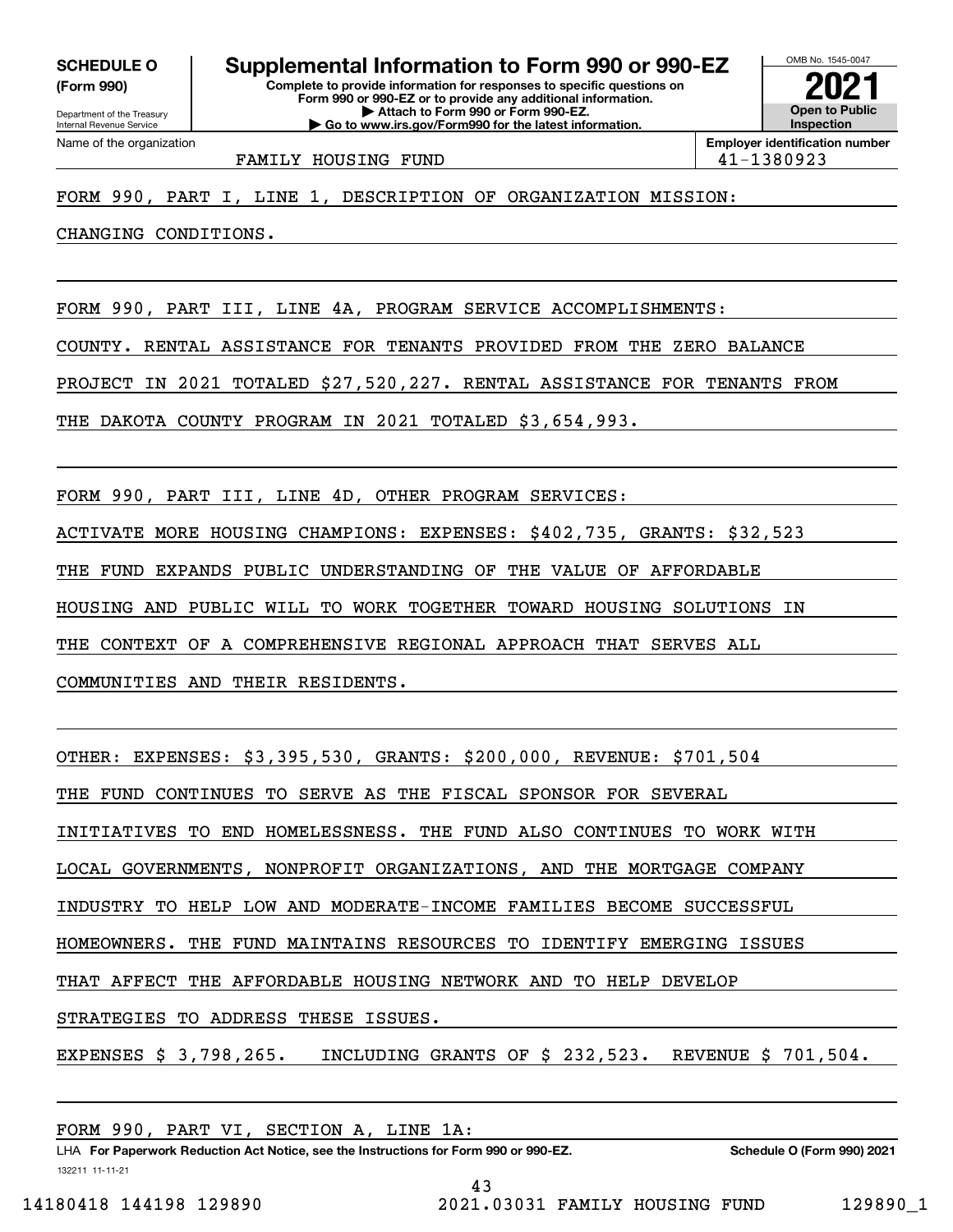| Schedule O (Form 990) 2021                                                            | Page 2                                              |
|---------------------------------------------------------------------------------------|-----------------------------------------------------|
| Name of the organization<br>FAMILY HOUSING FUND                                       | <b>Employer identification number</b><br>41-1380923 |
| DESIGNATE AN EXECUTIVE COMMITTEE<br>DIRECTORS MAY<br>BOARD<br>THE<br>OF               | CONSISTING OF                                       |
| DIRECTORS OF<br>THIS CORPORATION. THE<br>THREE<br><b>EXECUTIVE</b><br>LEAST<br>AT     | COMMITTEE<br>HAS                                    |
| BOARD OF DIRECTORS IN THE MANAGEMENT<br>AUTHORITY OF THE<br>THE                       | <b>BUSINESS</b><br>OF<br>THE                        |
| CORPORATION<br>THE<br>INTERVAL<br>BETWEEN<br>MEETINGS<br>THE<br>OF<br>THE<br>OF<br>IN | BOARD OF                                            |
| COMMITTEE IS AT ALL<br>DIRECTORS,<br>AND<br>THE<br>EXECUTIVE<br>TIMES                 | THE<br><b>SUBJECT</b><br>TО                         |
| OF<br>THE<br>DIRECTION<br>BOARD<br>AND<br>OF<br>DIRECTORS.<br>CONTROL                 |                                                     |

FORM 990, PART VI, SECTION A, LINE 7A:

THE BOARD OF DIRECTORS CONSISTS OF 24 MEMBERS, 4 MEMBERS ARE APPOINTED BY

THE CITY OF SAINT PAUL (ONE OF WHOM IS A PERSONAL REPRESENTATIVE OF THE

MAYOR), 4 BY THE CITY OF MINNEAPOLIS (ONE OF WHOM IS A PERSONAL

REPRESENTATIVE OF THE MAYOR), 4 BY THE METROPOLITAN COUNCIL AND 4 BY THE

MINNESOTA HOUSING FINANCE AGENCY. THE REMAINING 8 MEMBERS ARE APPOINTED BY

THE FAMILY HOUSING FUND BOARD OF DIRECTORS.

FORM 990, PART VI, SECTION B, LINE 11B:

THE FORM 990 IS REVIEWED IN DETAIL BY MANAGEMENT AND THE FINANCE COMMITTEE. THE FINANCE COMMITTEE CHAIR WILL THEN PRESENT THE FORM 990 TO THE BOARD AT THE NEXT REGULAR MEETING, BEFORE THE FORM 990 IS FILED.

FORM 990, PART VI, SECTION B, LINE 12C:

132212 11-11-21 **Schedule O (Form 990) 2021** FAMILY HOUSING FUND'S CONFLICT OF INTEREST POLICY REQUIRES THAT, PRIOR TO ACTION ON A CONTRACT OR TRANSACTION INVOLVING A CONFLICT OF INTEREST, A DIRECTOR OR RESPONSIBLE PERSON WHO HAS A CONFLICT OF INTEREST DISCLOSE ALL FACTS MATERIAL TO THE CONFLICT OF INTEREST. A PERSON WHO HAS A CONFLICT OF INTEREST SHALL NOT PARTICIPATE IN THE BOARD'S DISCUSSION ON THE MATTER EXCEPT TO DISCLOSE MATERIAL FACTS AND TO RESPOND TO QUESTIONS. SUCH PERSONS SHALL NOT ATTEMPT TO EXERT HIS OR HER PERSONAL INFLUENCE WITH RESPECT TO 44

14180418 144198 129890 2021.03031 FAMILY HOUSING FUND 129890\_1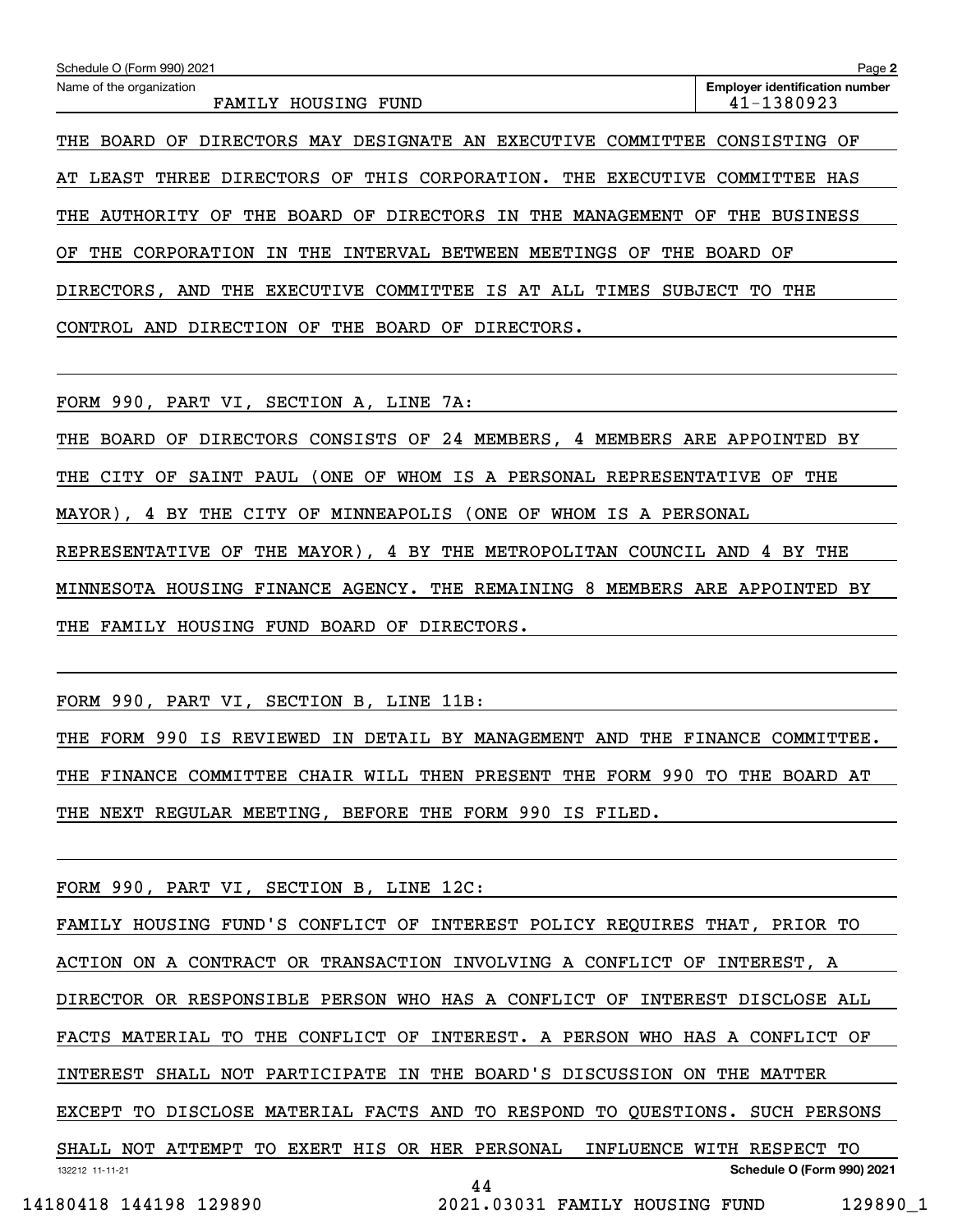| Schedule O (Form 990) 2021                                                         | Page 2                                              |
|------------------------------------------------------------------------------------|-----------------------------------------------------|
| Name of the organization<br>FAMILY HOUSING FUND                                    | <b>Employer identification number</b><br>41-1380923 |
| OUTSIDE THE MEETING. SUCH DISCLOSURES<br>THE MATTER,<br>EITHER<br>AT<br>OR.        | WILL<br>ВE                                          |
| THE<br>MINUTES<br>OF<br>THE<br>MEETING.<br>ΙF<br>WAS NOT<br>REFLECTED<br>ΙN<br>IT. | ENTIRELY<br>CLEAR                                   |
| OR NOT A CONFLICT<br>WHETHER<br>INTEREST EXISTS, THEN THE<br>OF.                   | PERSON WITH THE                                     |
| POTENTIAL CONFLICT WILL DISCLOSE THE CIRCUMSTANCES TO THE PRESIDENT, THE           |                                                     |
| CHAIR'S DESIGNEE, WHO<br>SHALL DETERMINE<br>OR .<br>THE<br>WHETHER<br>CHAIR        | THERE<br>EXISTS<br>A                                |
| INTEREST. EACH RESPONSIBLE PARTY IS REQUIRED TO<br>CONFLICT<br>OF                  | ANNUALLY<br>SUBMIT                                  |
| A DISCLOSURE FORM IDENTIFYING THE BUSINESSES AND<br>NONPROFIT                      | ORGANIZATIONS OF                                    |
| WHICH<br>SUCH RESPONSIBLE PERSON IS A DIRECTOR, OFFICER,                           | EMPLOYEE<br>OR PARTNER                              |
| SUCH PERSON HAS AN OWNERSHIP<br>INTEREST OF<br>FIVE<br>WHICH<br>OR.<br>IN          | PERCENT<br>OR MORE.                                 |
| POLICY<br>IS<br>REVIEWED<br>ANNUALLY.<br>THE                                       |                                                     |

FORM 990, PART VI, SECTION B, LINE 15:

THE EXECUTIVE COMMITTEE OF THE BOARD OF DIRECTORS SHALL HAVE THE AUTHORITY TO ADJUST THE PRESIDENT'S COMPENSATION ON AN ANNUAL BASIS, AT THEIR DISCRETION, THROUGH ANY COMBINATION OF A PERFORMANCE-BASED SALARY INCREASE. THE EXECUTIVE COMMITTEE SHALL BASE THE PRESIDENT'S COMPENSATION ADJUSTMENTS ON CONSIDERATION OF THE PRESIDENT'S PERFORMANCE, THE ORGANIZATION'S BUDGET, MARKET CONDITIONS AND FHFUND'S FINANCIAL POSITION. THE PRESIDENT HAS THE AUTHORITY TO ESTABLISH COMPENSATION FOR ALL OTHER STAFF AND THE COMPENSATION IS BASED ON JOB DESCRIPTIONS AND PERFORMANCE REVIEWS. COMPENSATION LEVELS ARE SET BY THE PRESIDENT AND APPROVED BY THE BOARD AS PART OF THE ANNUAL BUDGET.

45

FORM 990, PART VI, SECTION C, LINE 19:

COPIES OF THESE DOCUMENTS ARE PROVIDED UPON REQUEST.

FORM 990, PART XI, LINE 9, CHANGES IN NET ASSETS:

GAIN FROM DECREASE IN PRESENT VALUE DISCOUNT OF LOANS

**Schedule O (Form 990) 2021**

132212 11-11-21